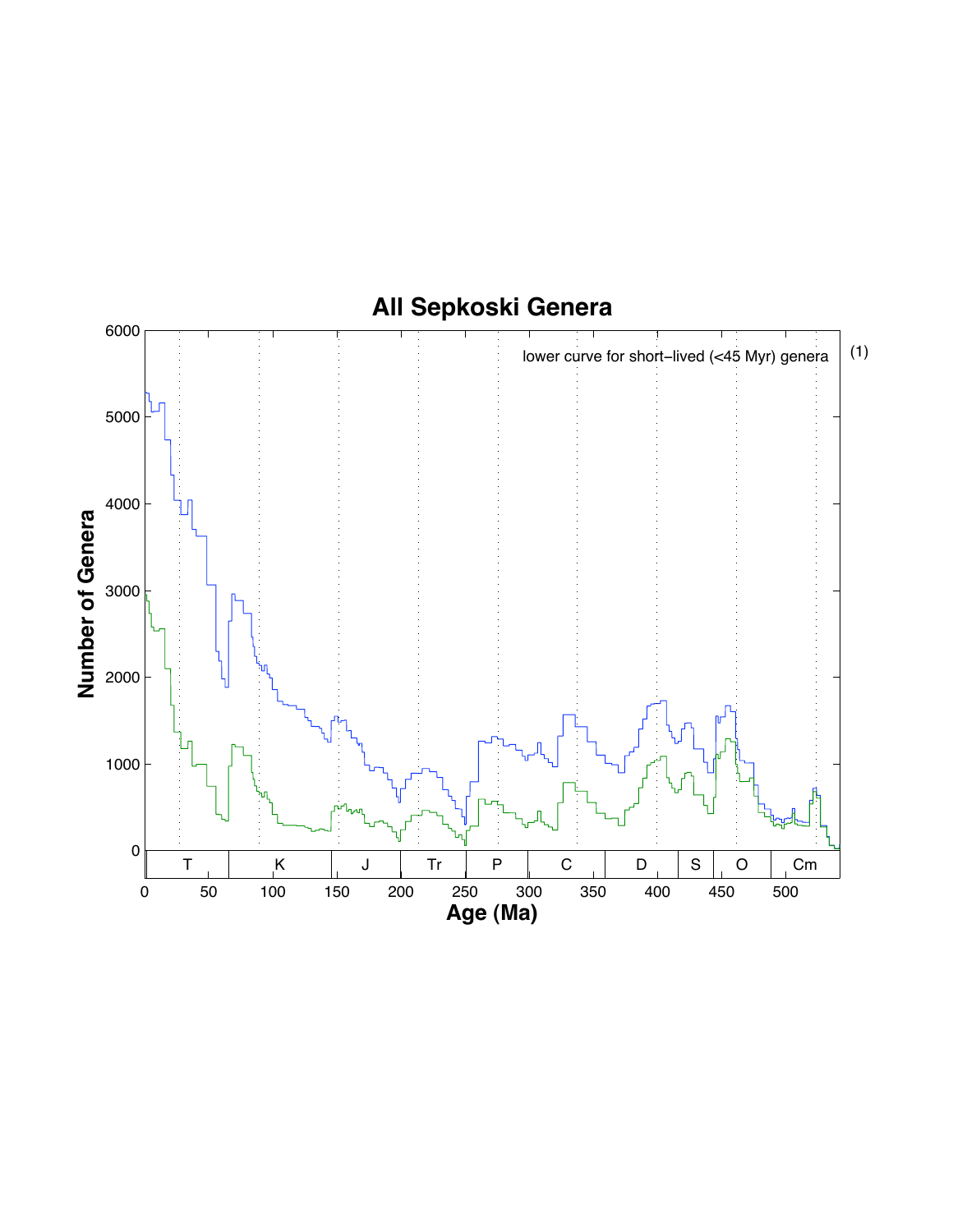#### **Radiolarians**



(2)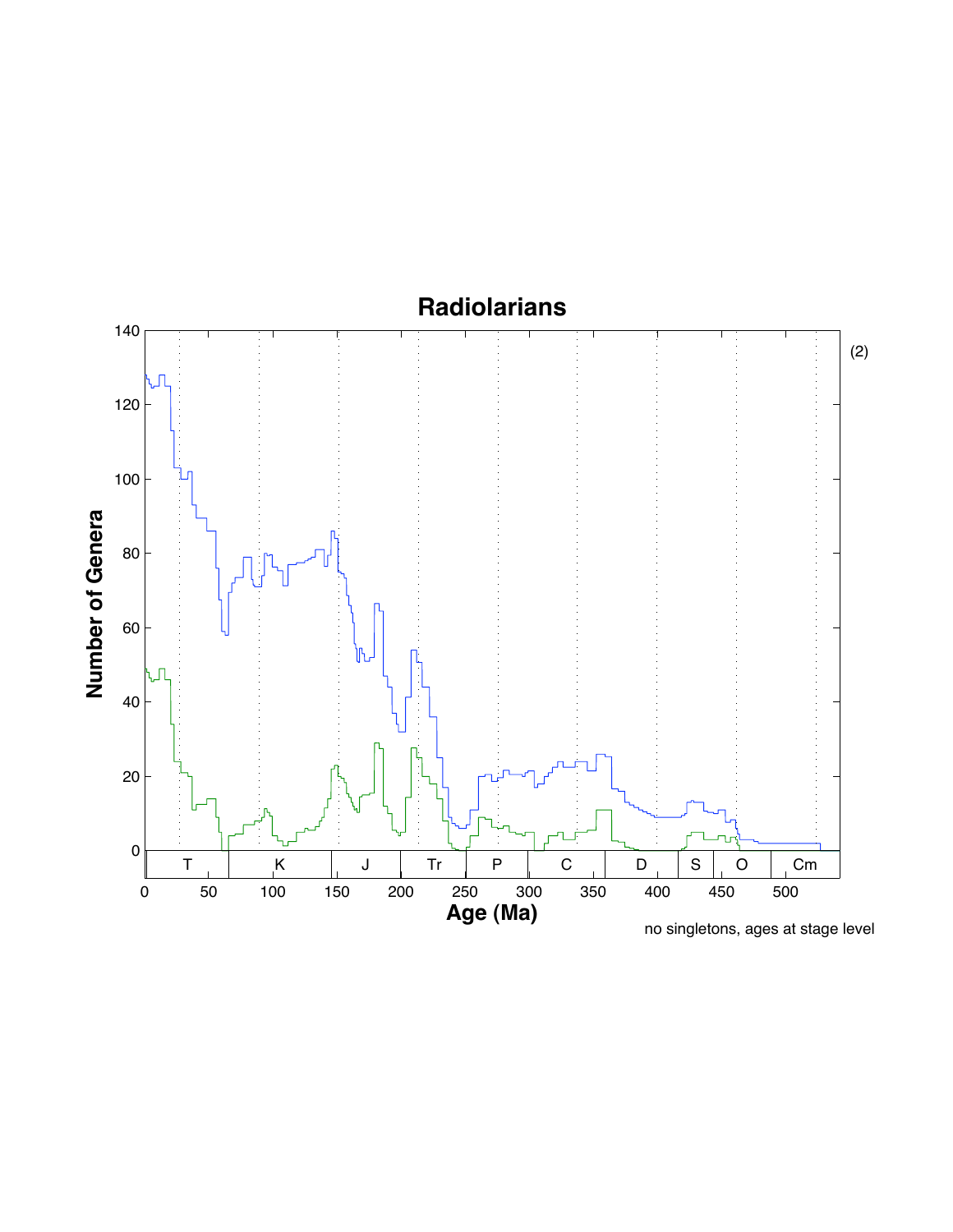

no singletons, ages at stage level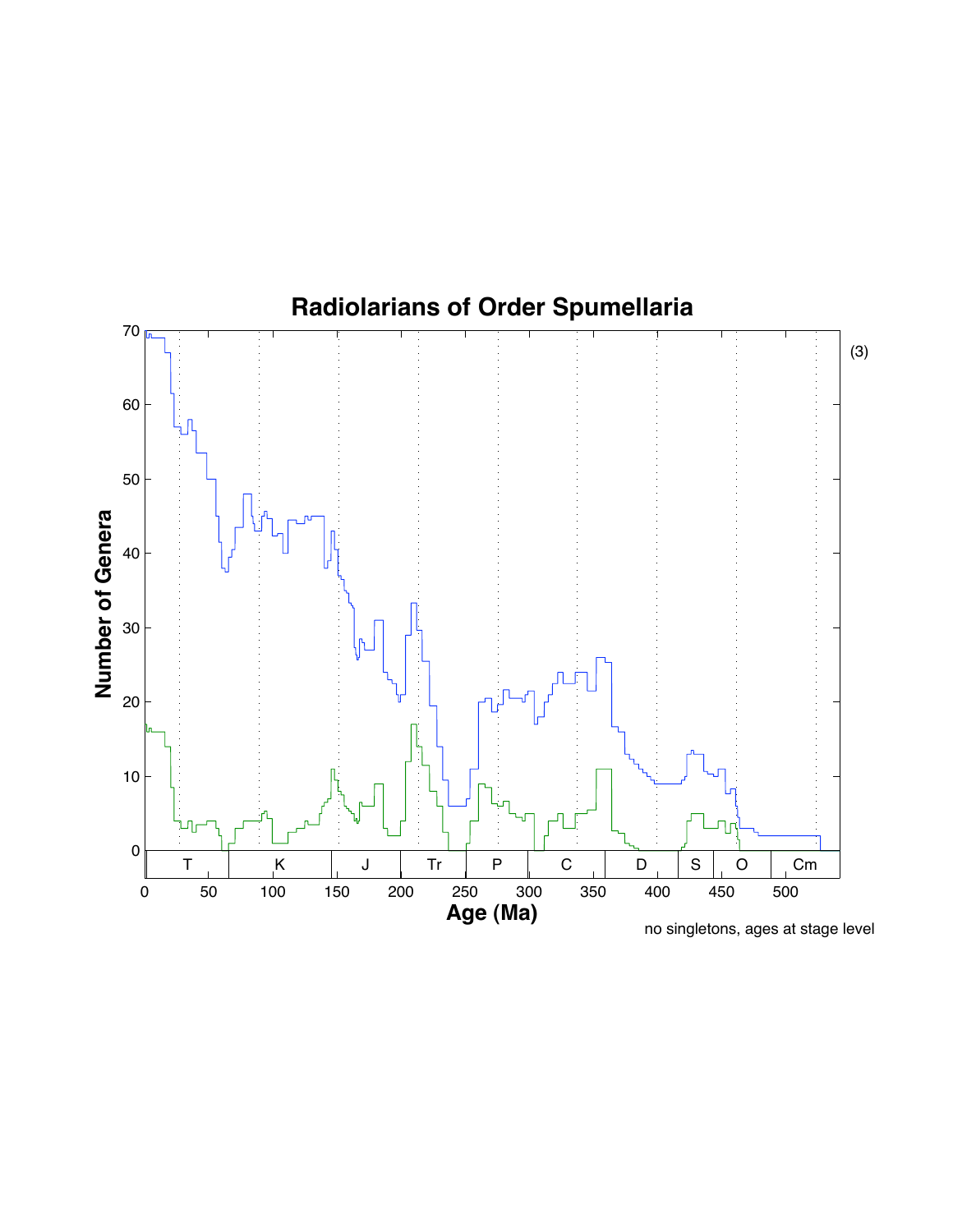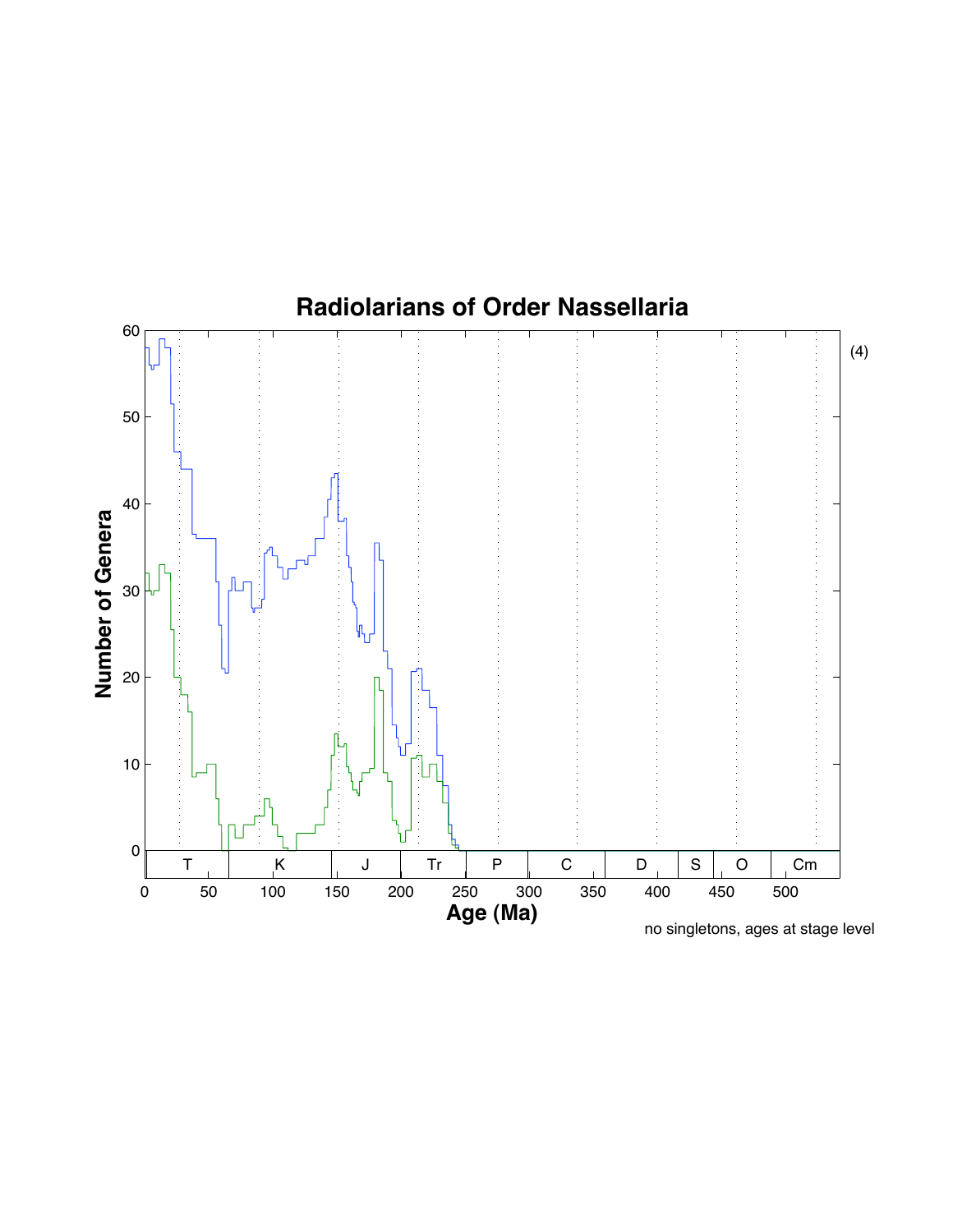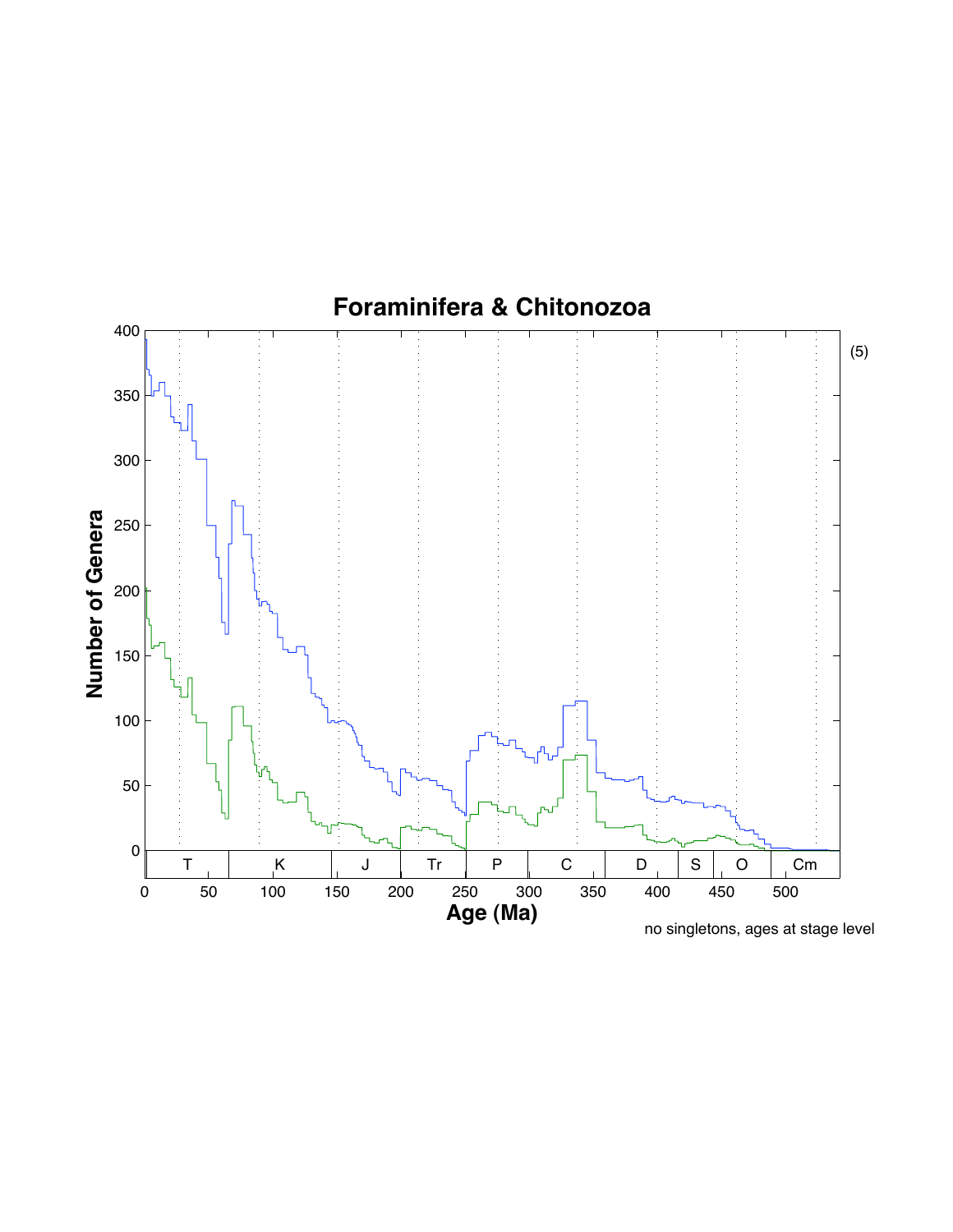# **Foraminifera**

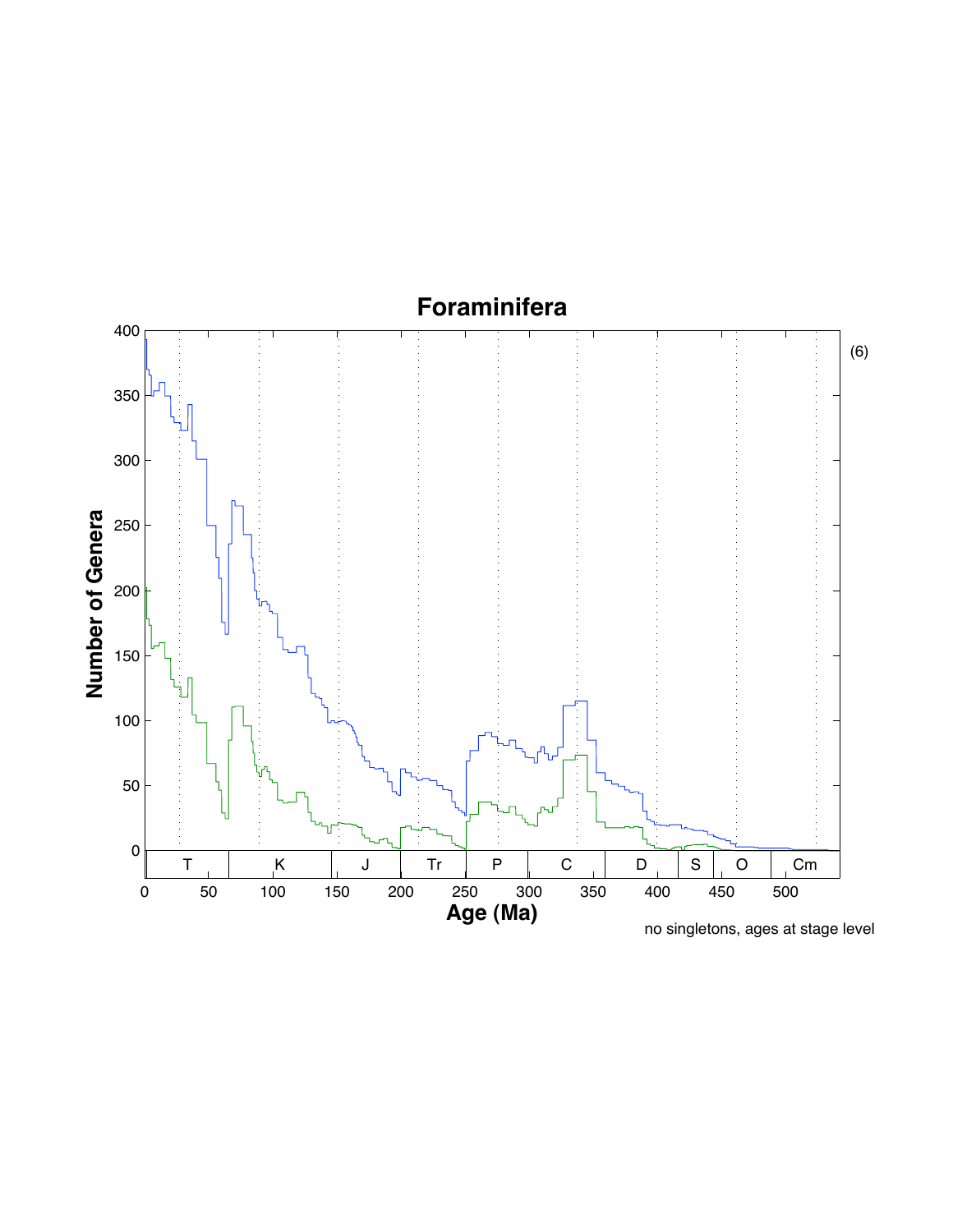

no singletons, ages at stage level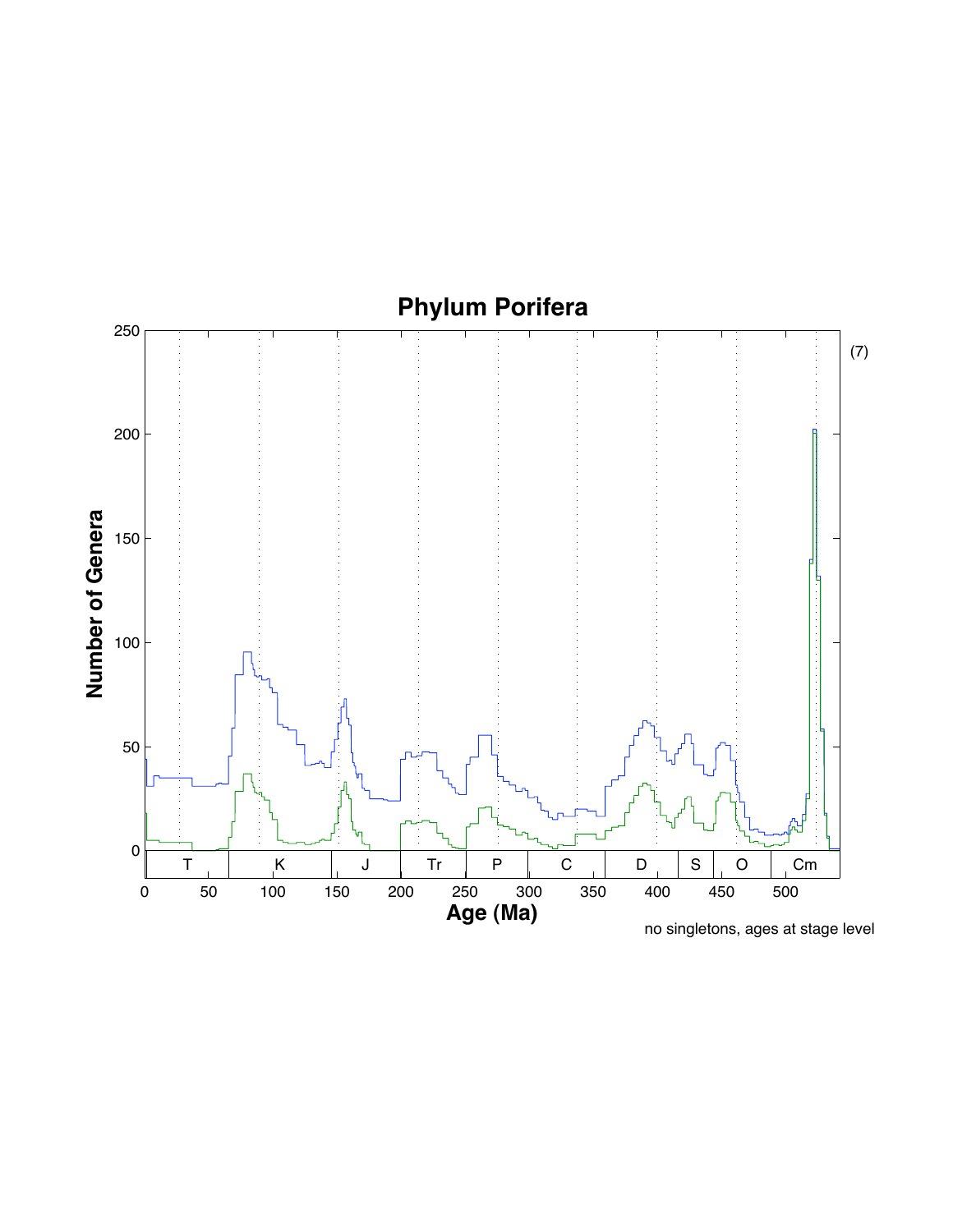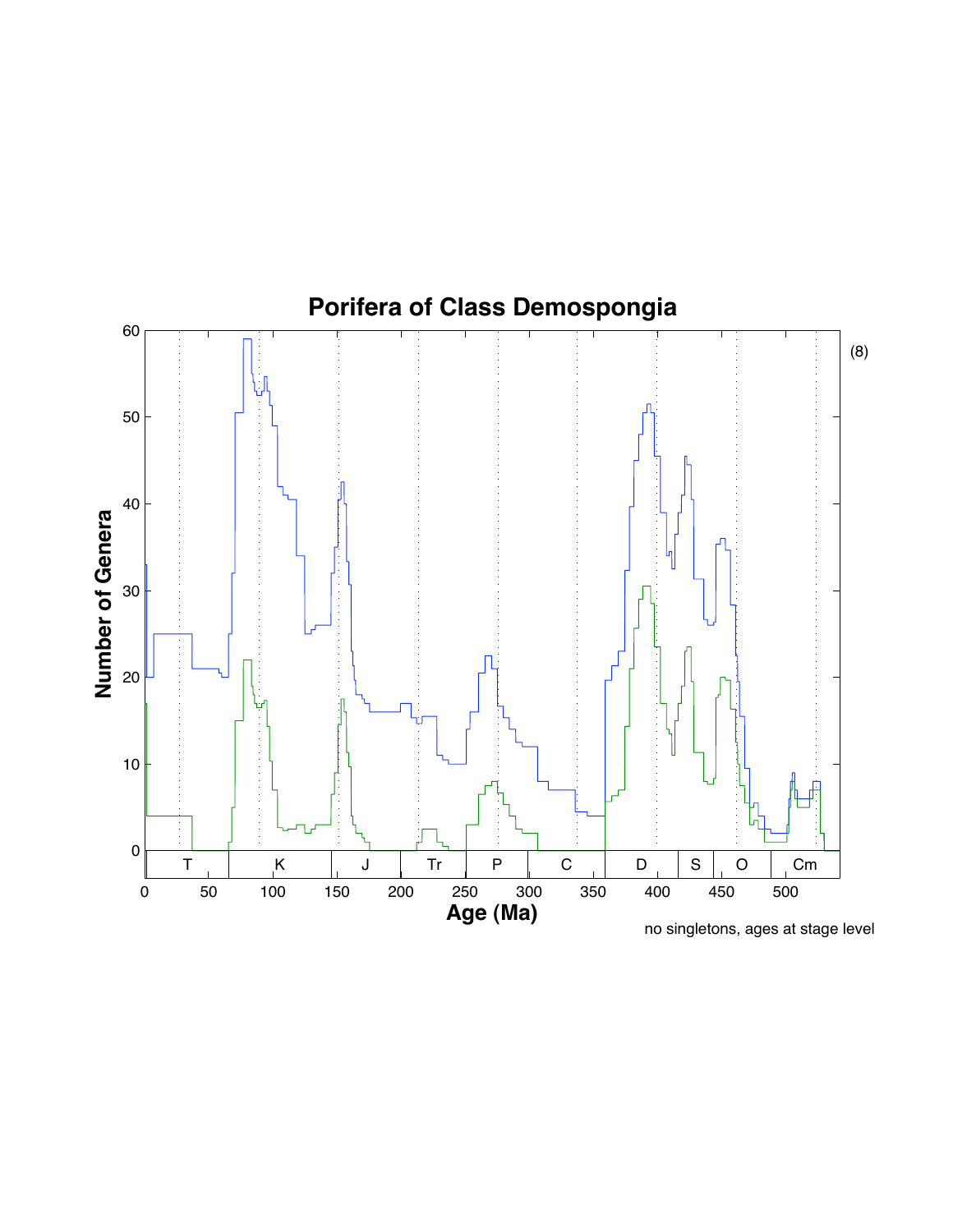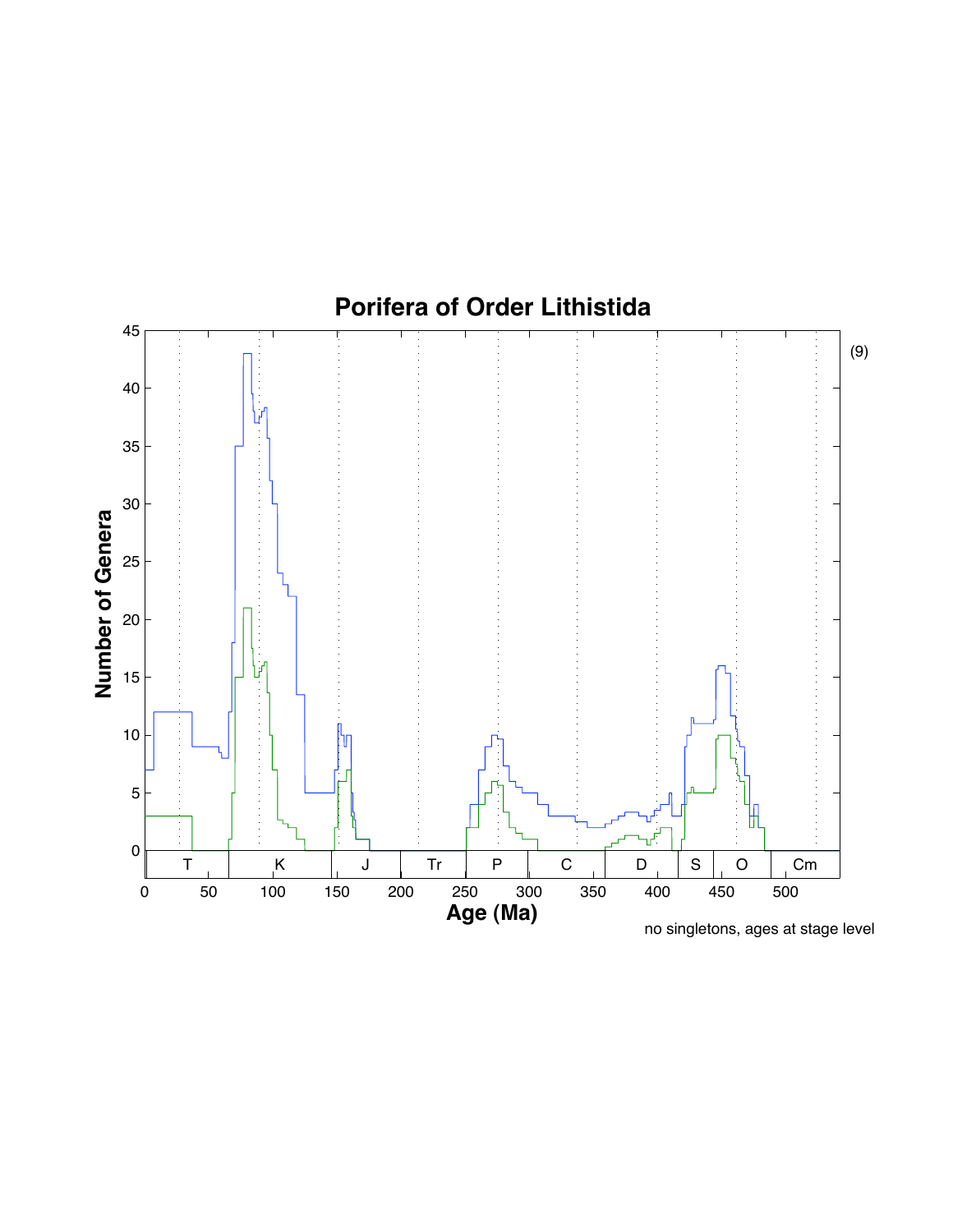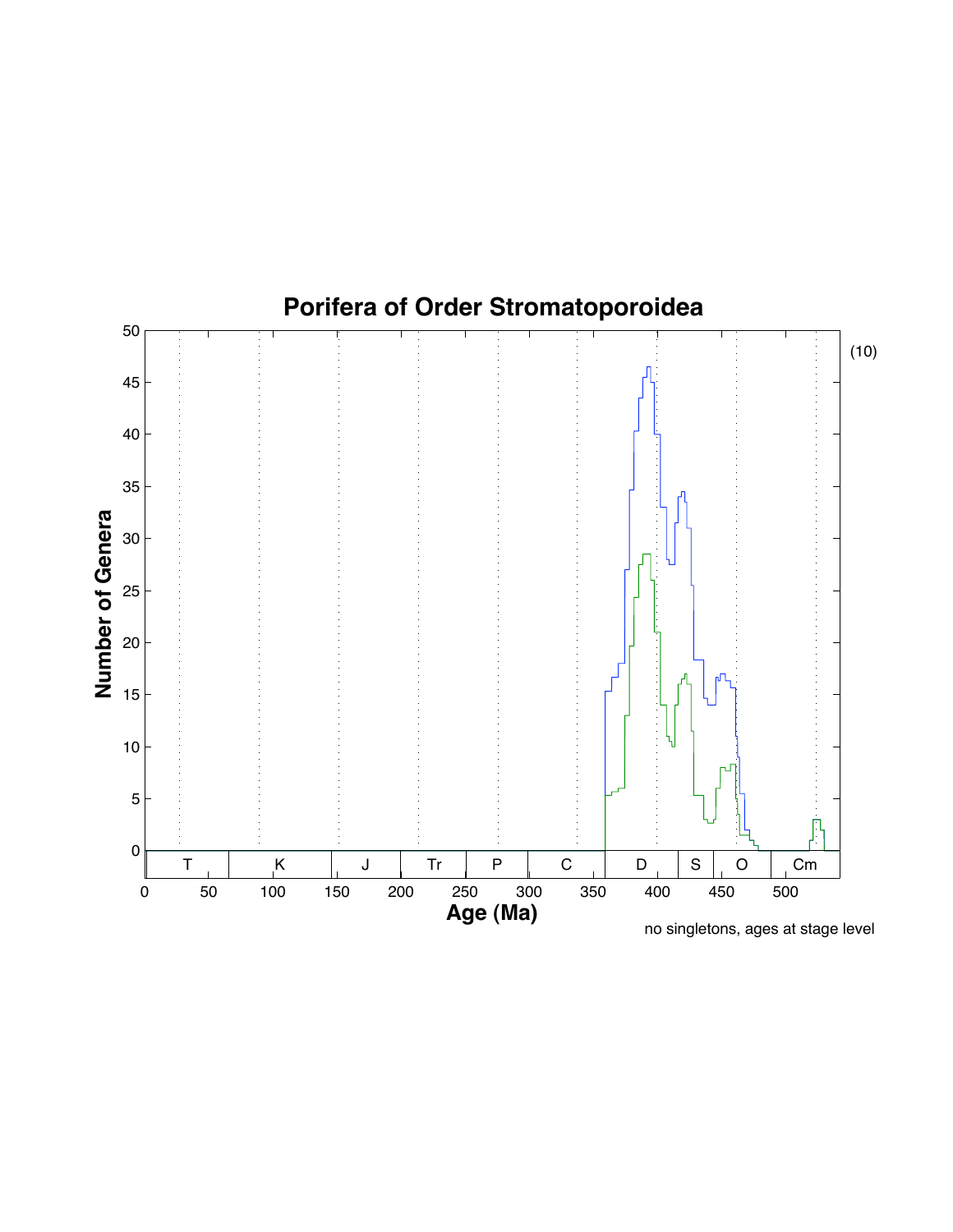

no singletons, ages at stage level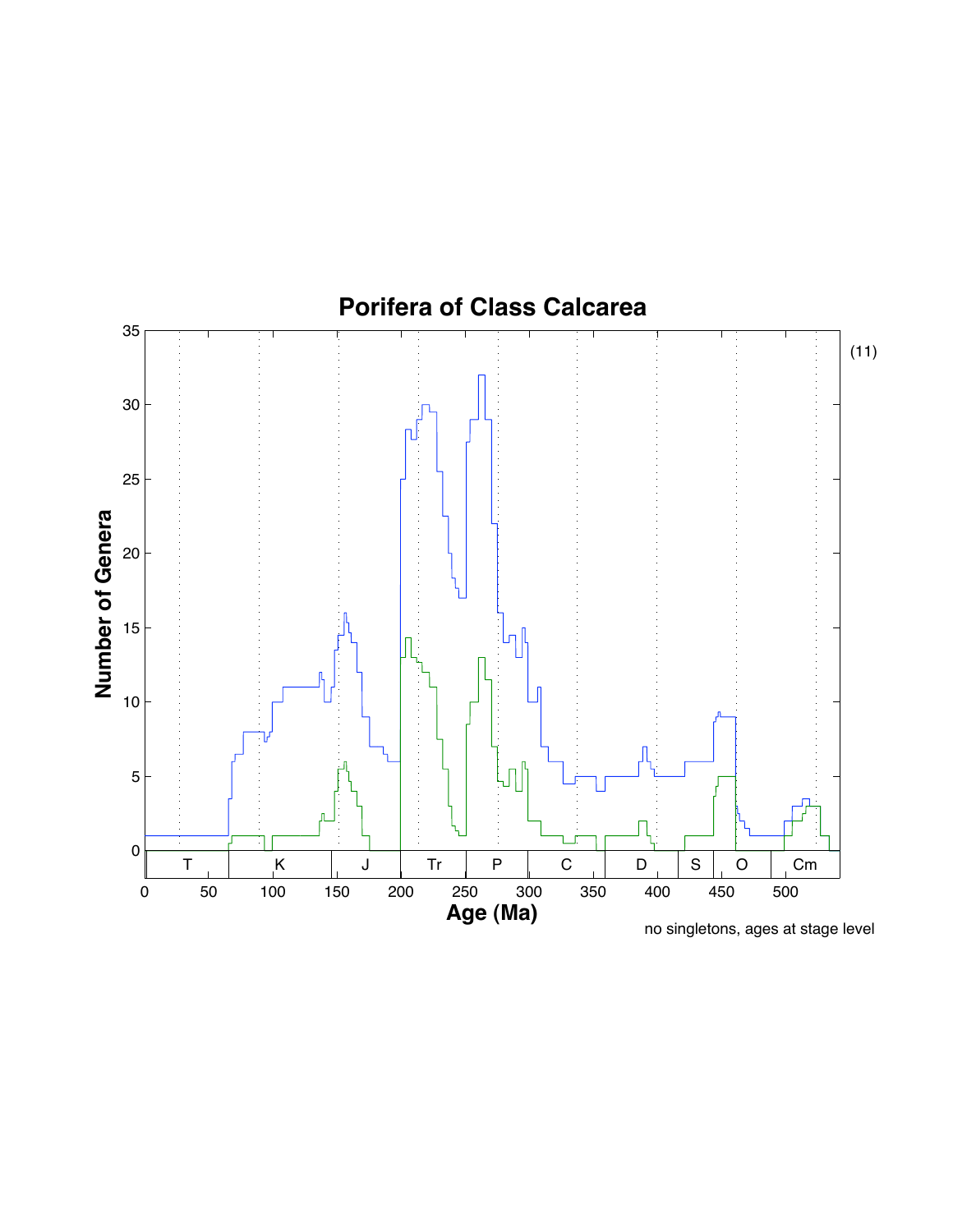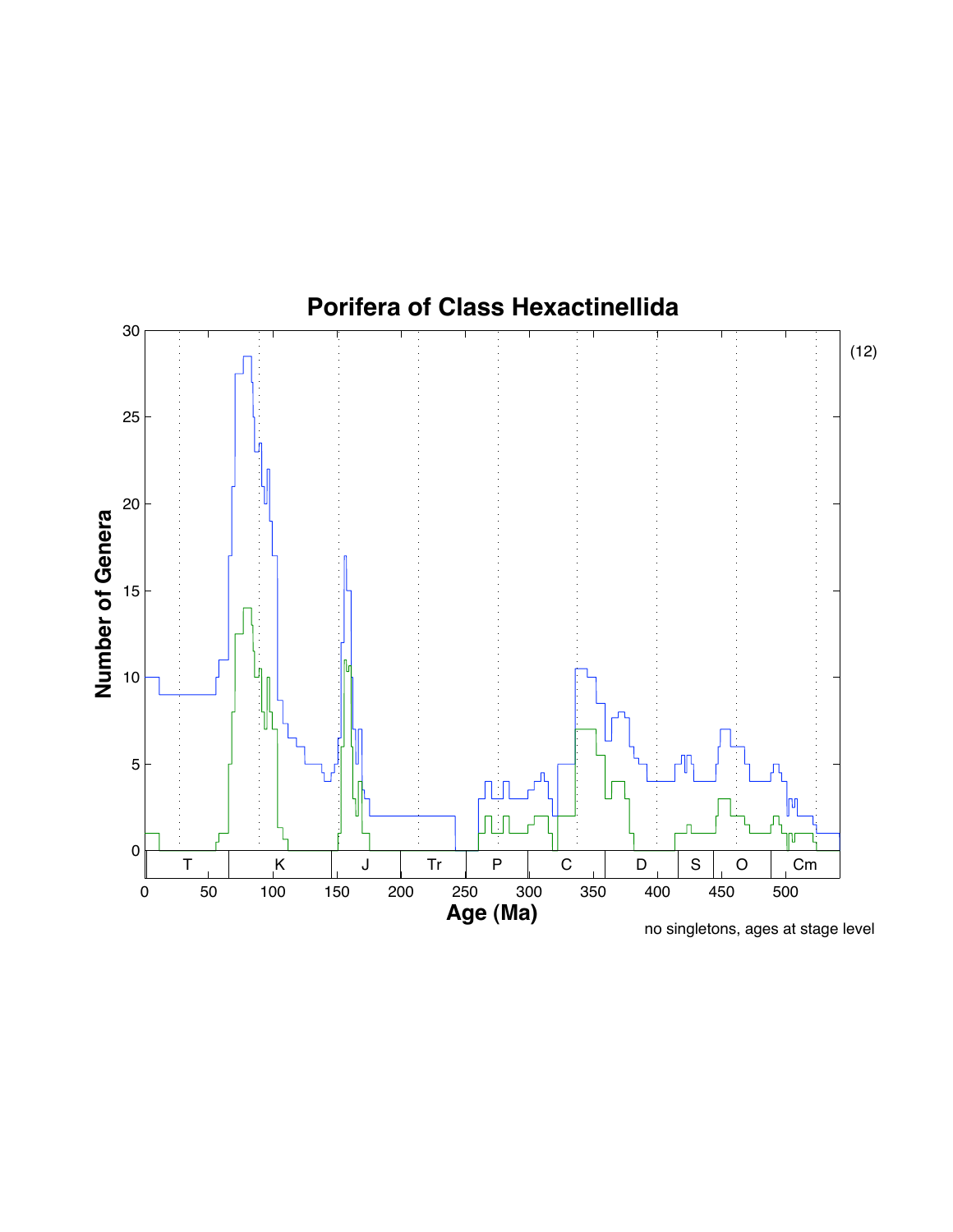

no singletons, ages at stage level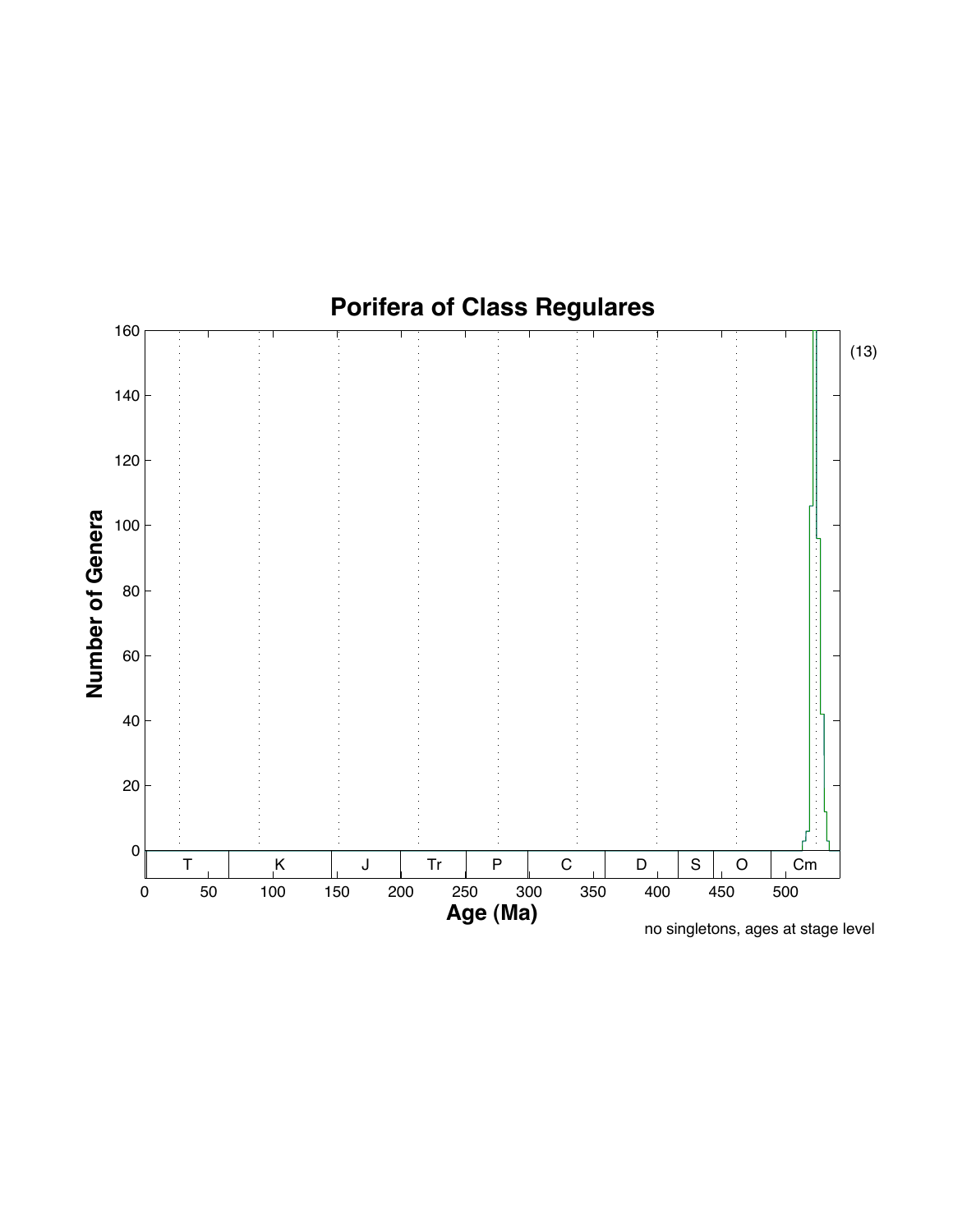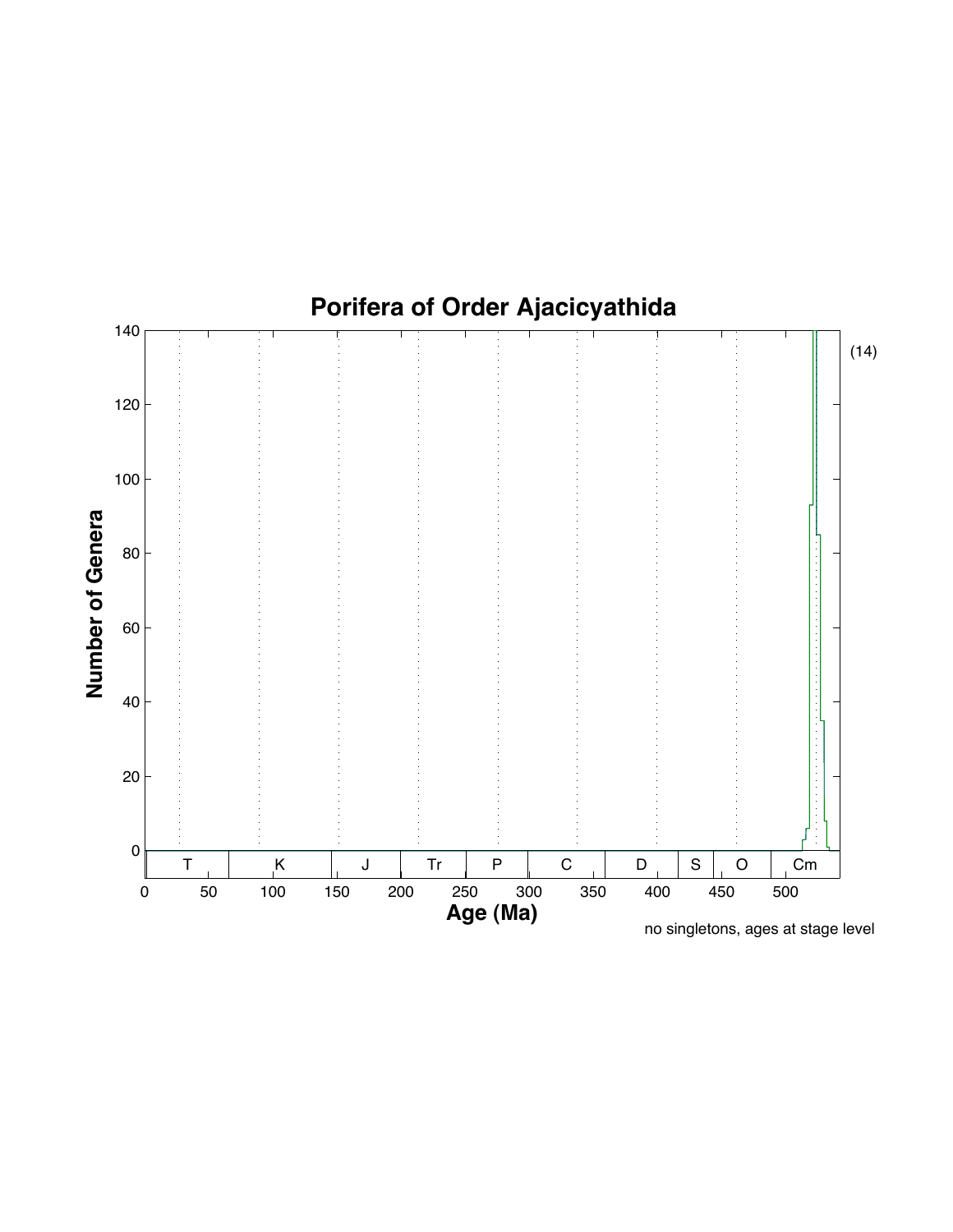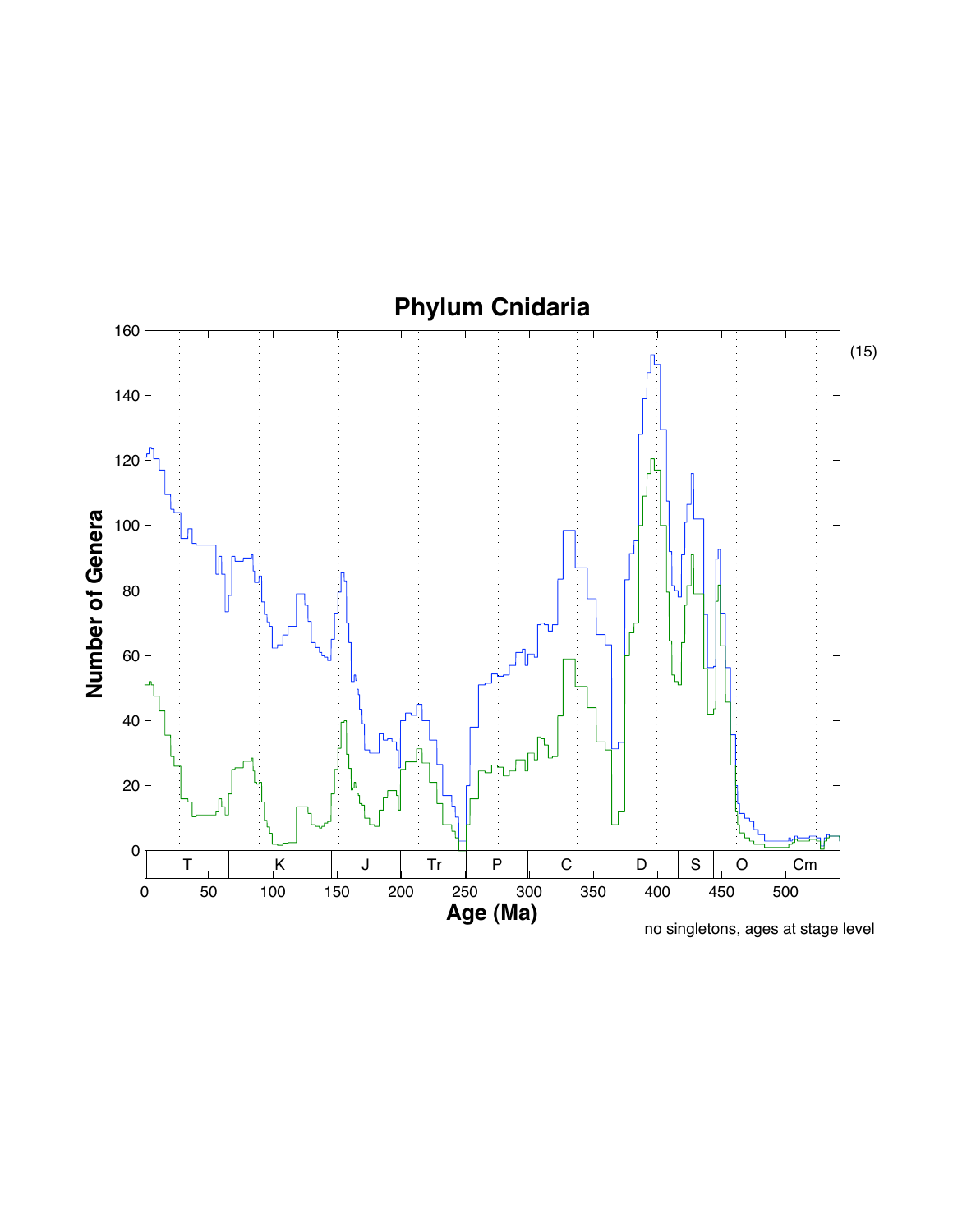

no singletons, ages at stage level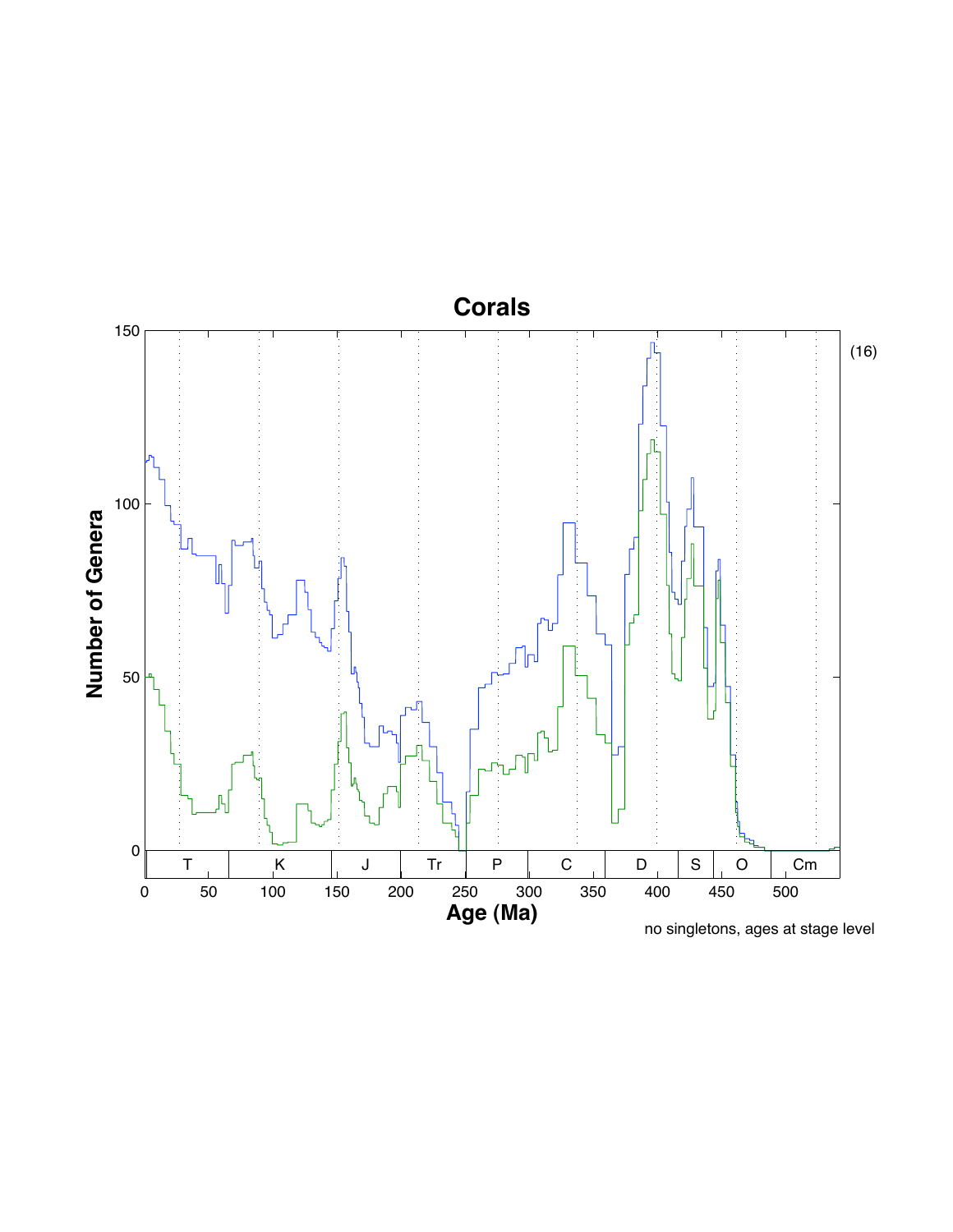

no singletons, ages at stage level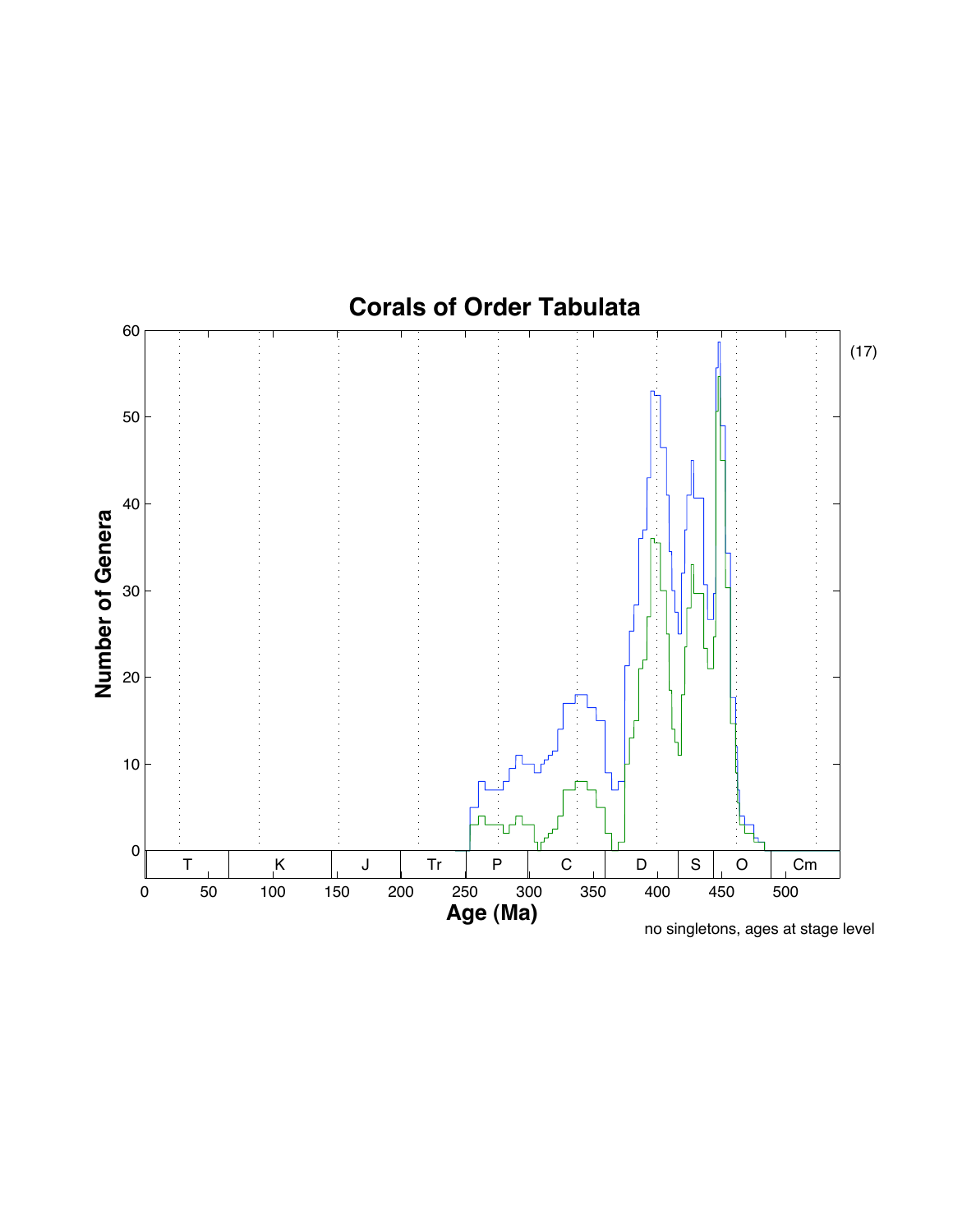

**Number of Genera**

no singletons, ages at stage level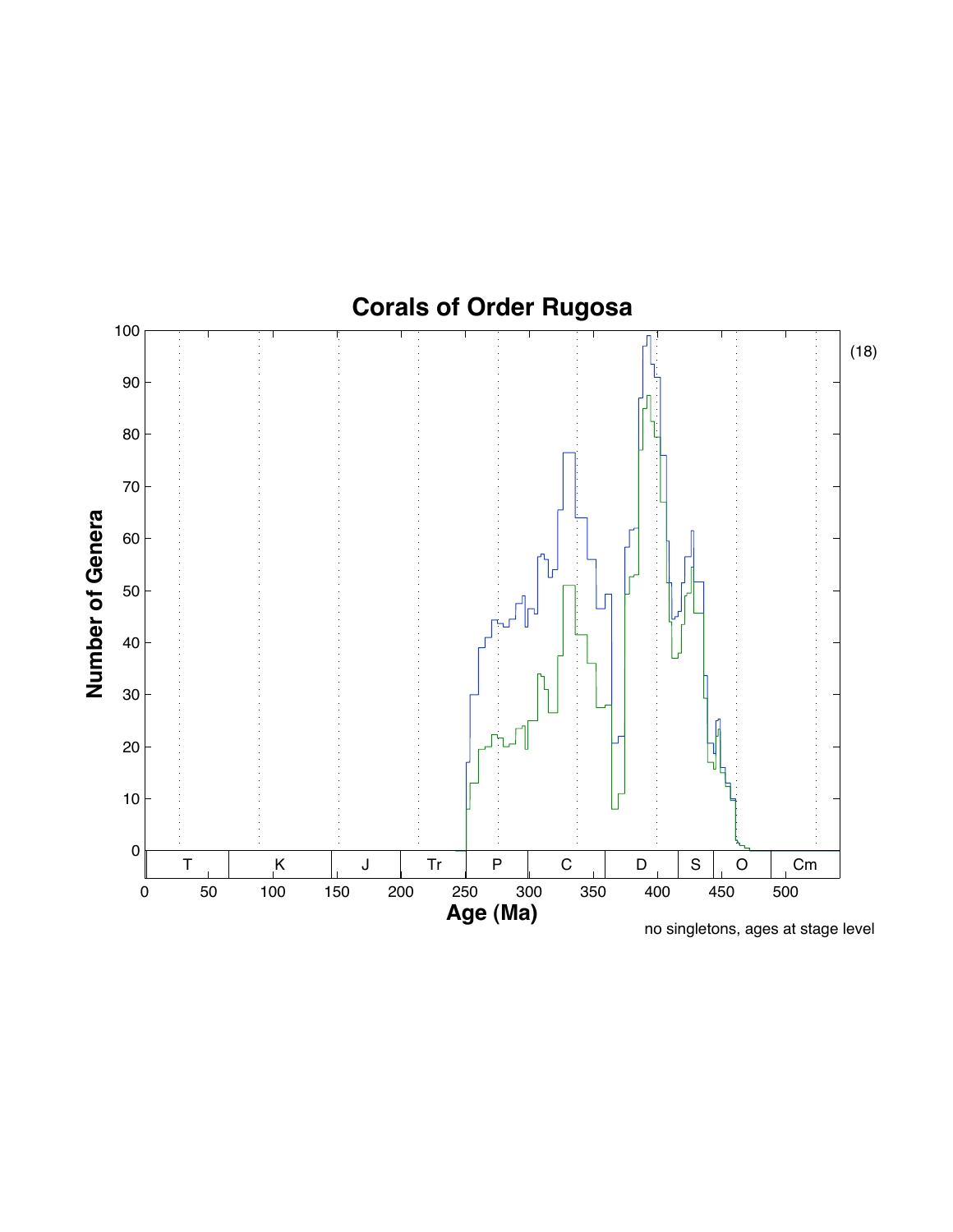

no singletons, ages at stage level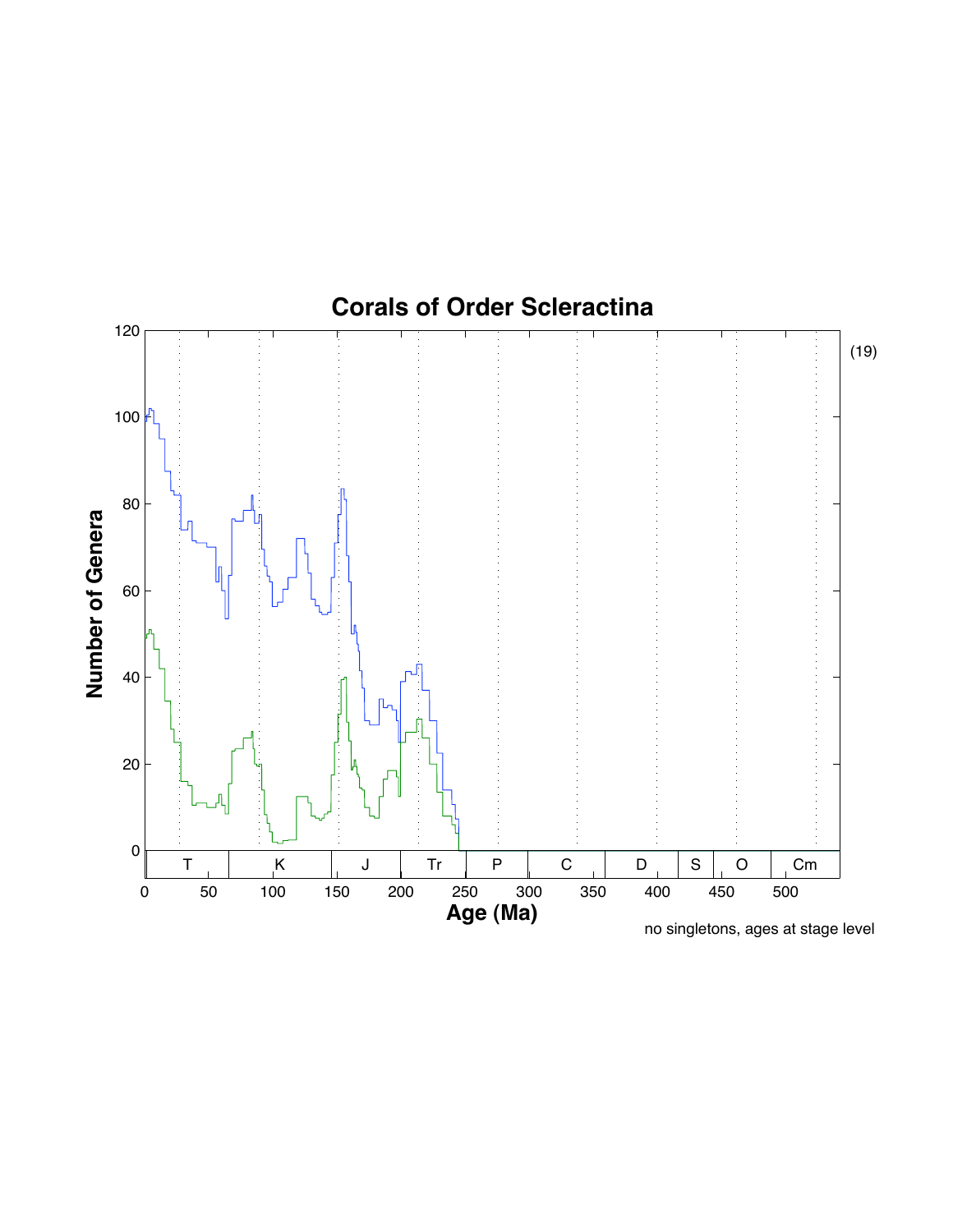

no singletons, ages at stage level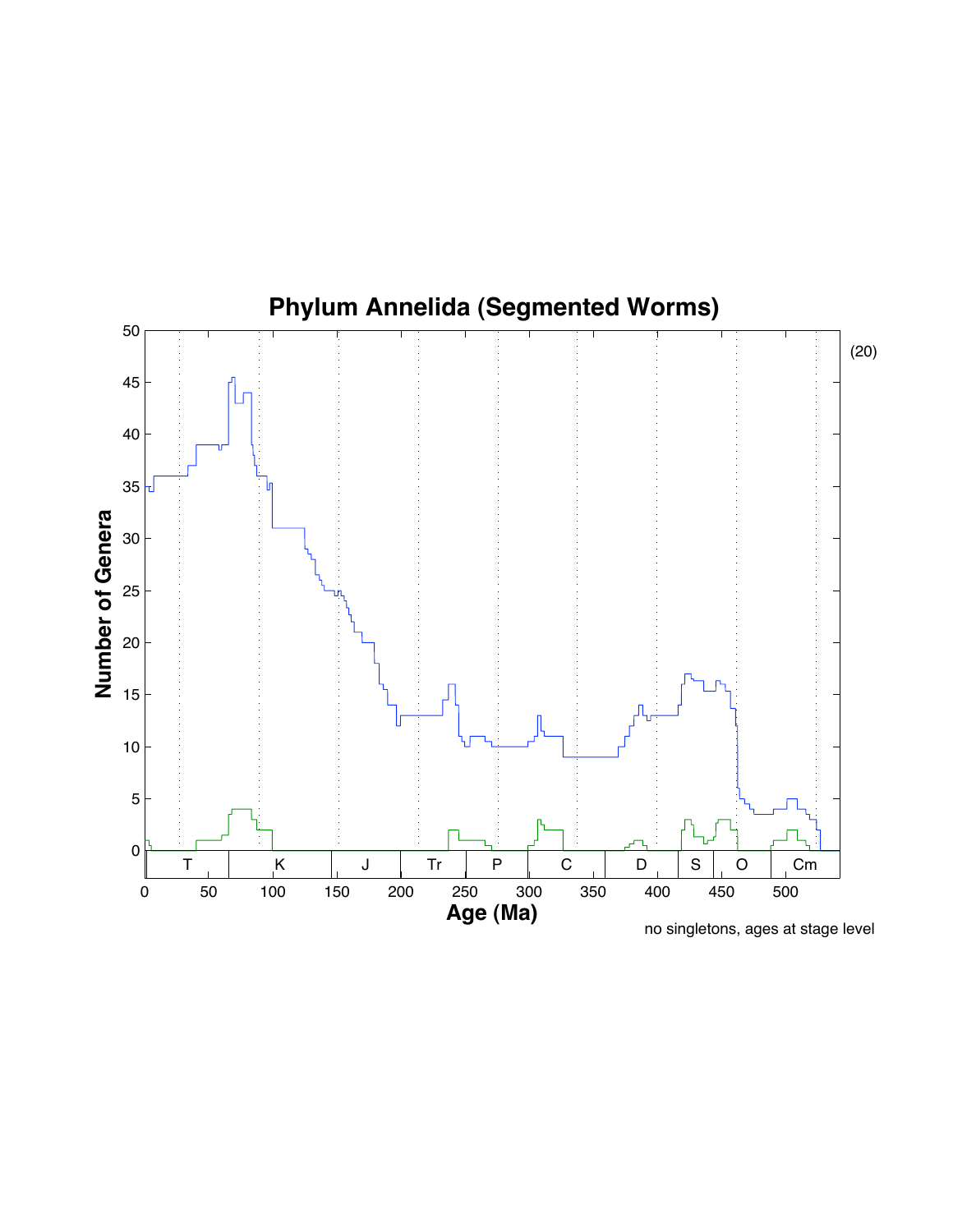

no singletons, ages at stage level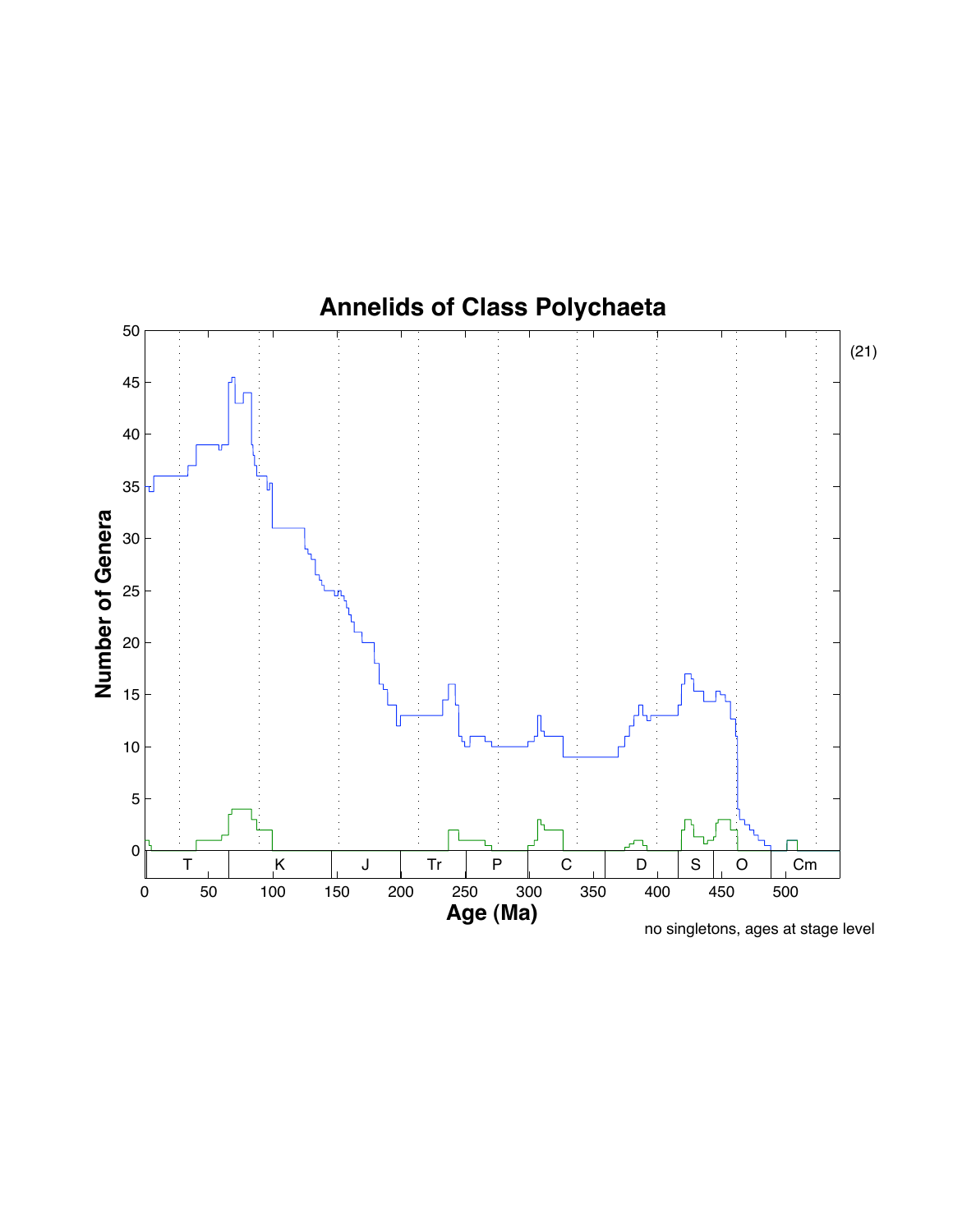

no singletons, ages at stage level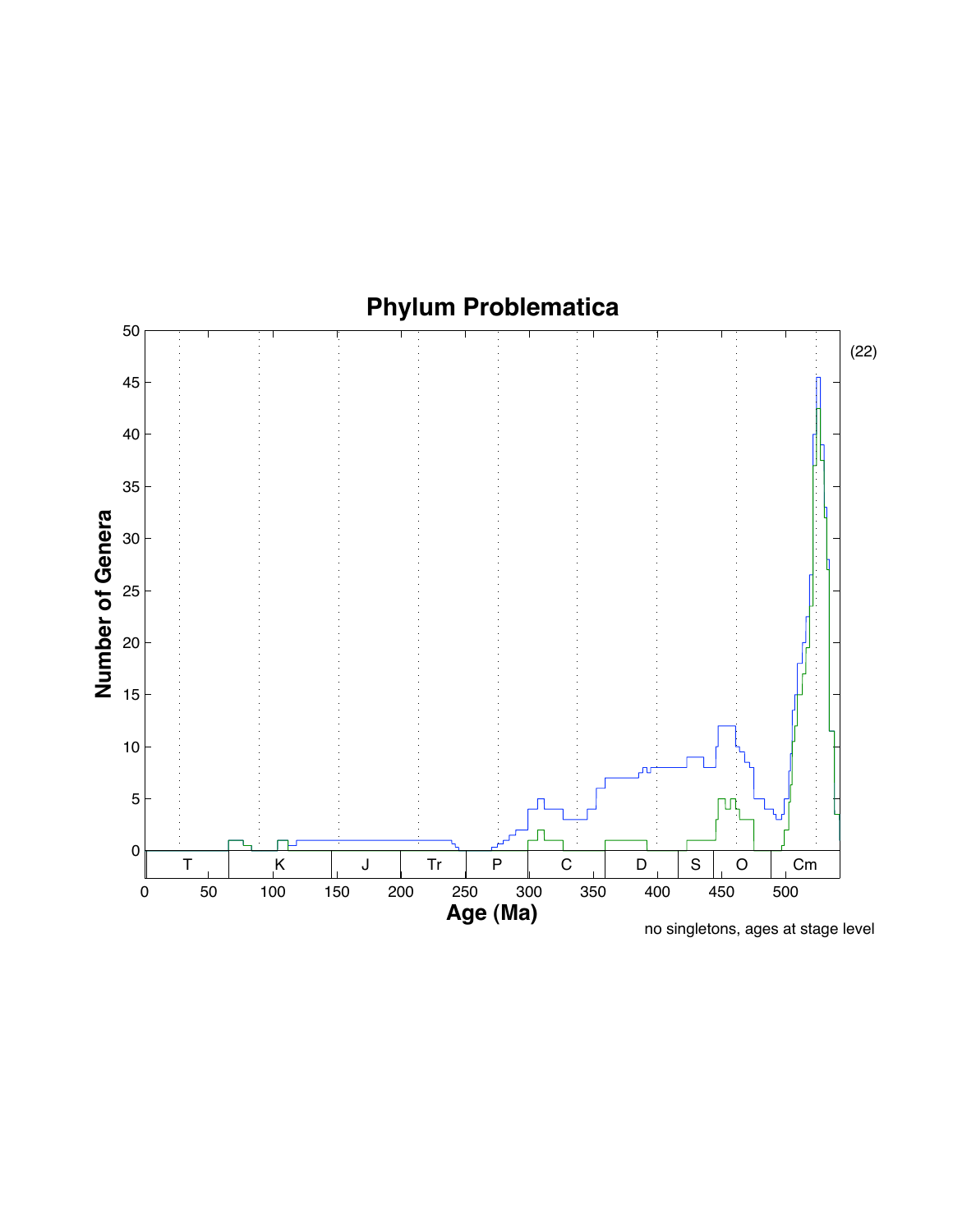

**Phylum Hyolitha**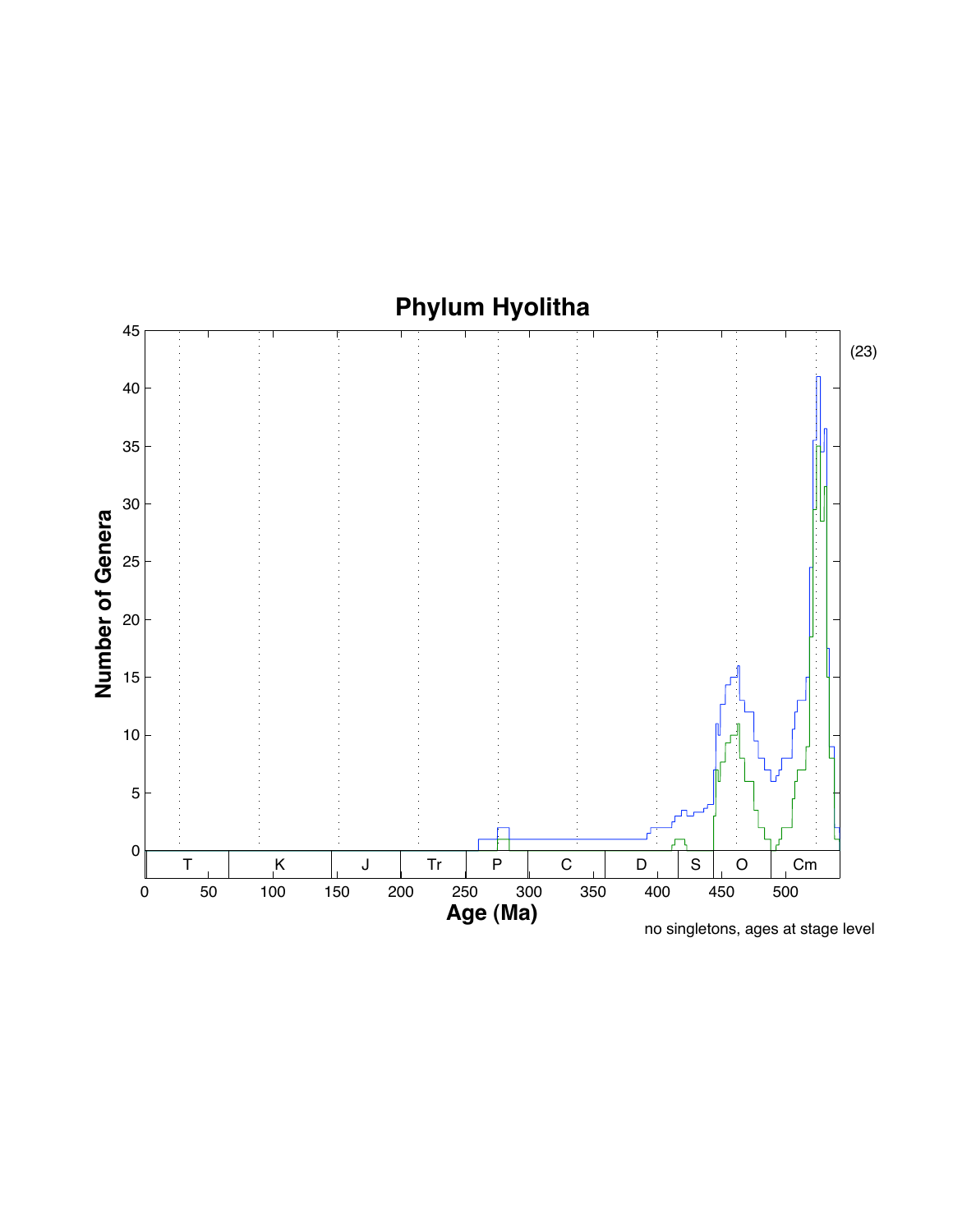# **Phylum Mollusca**

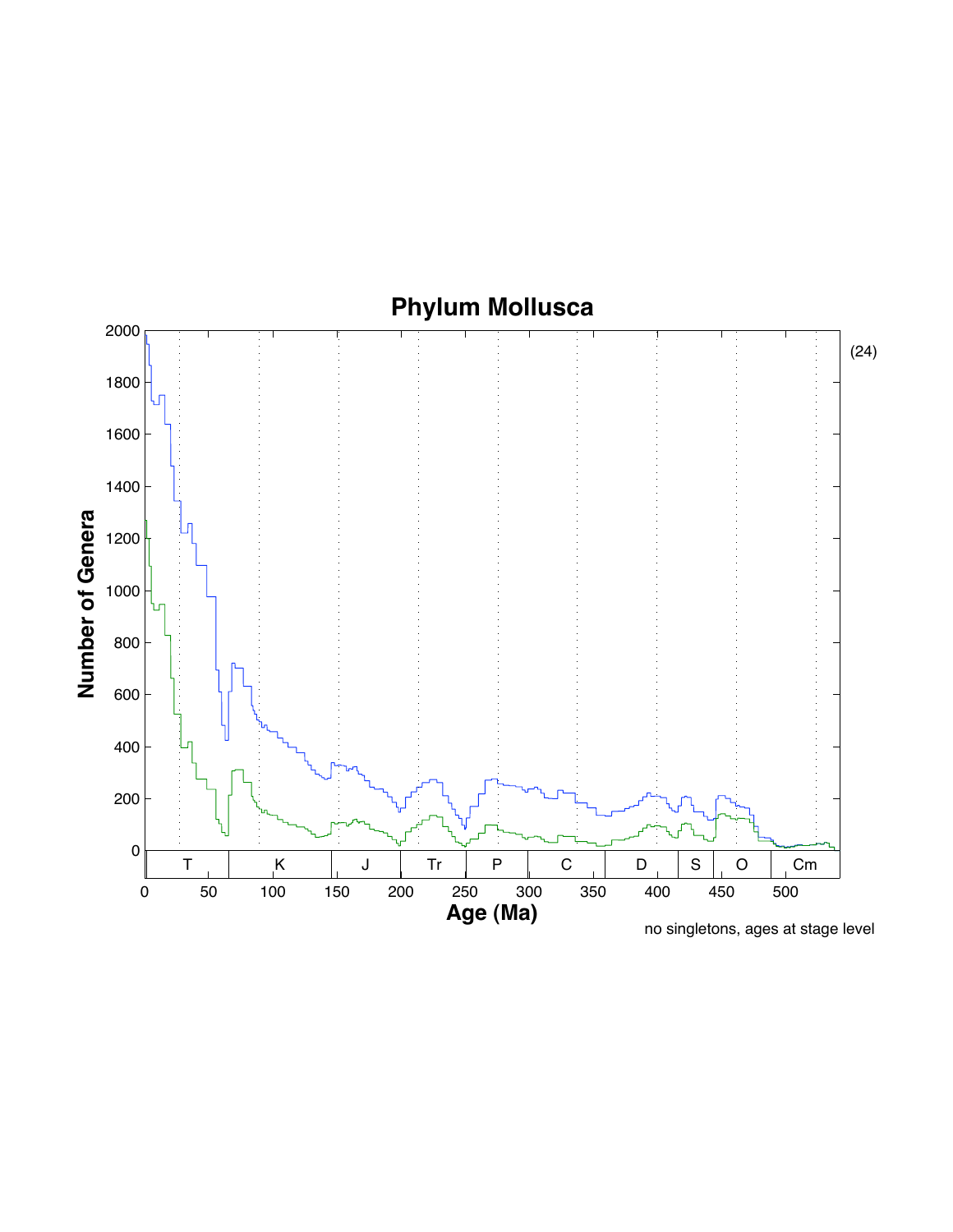## **Gastropods**

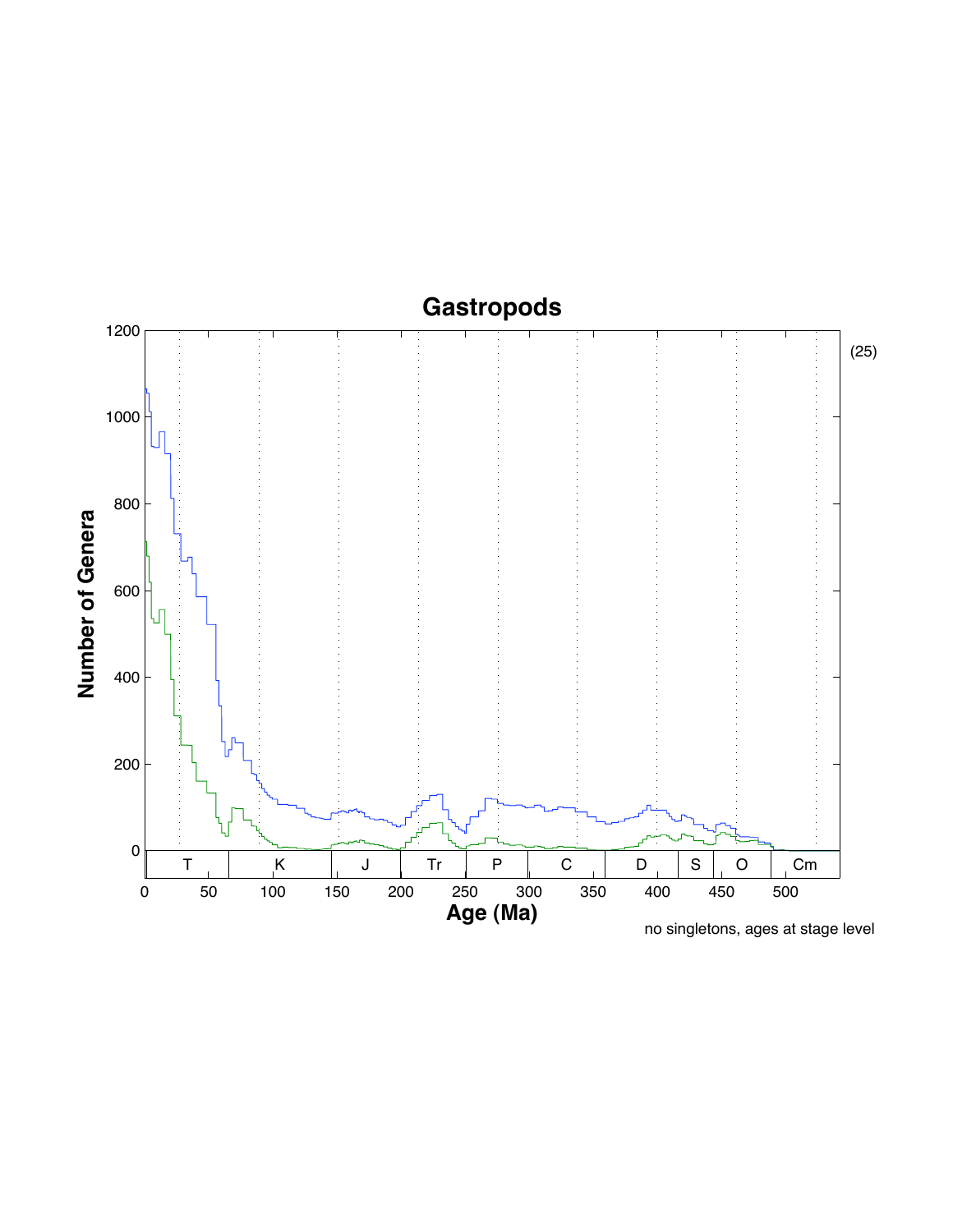

no singletons, ages at stage level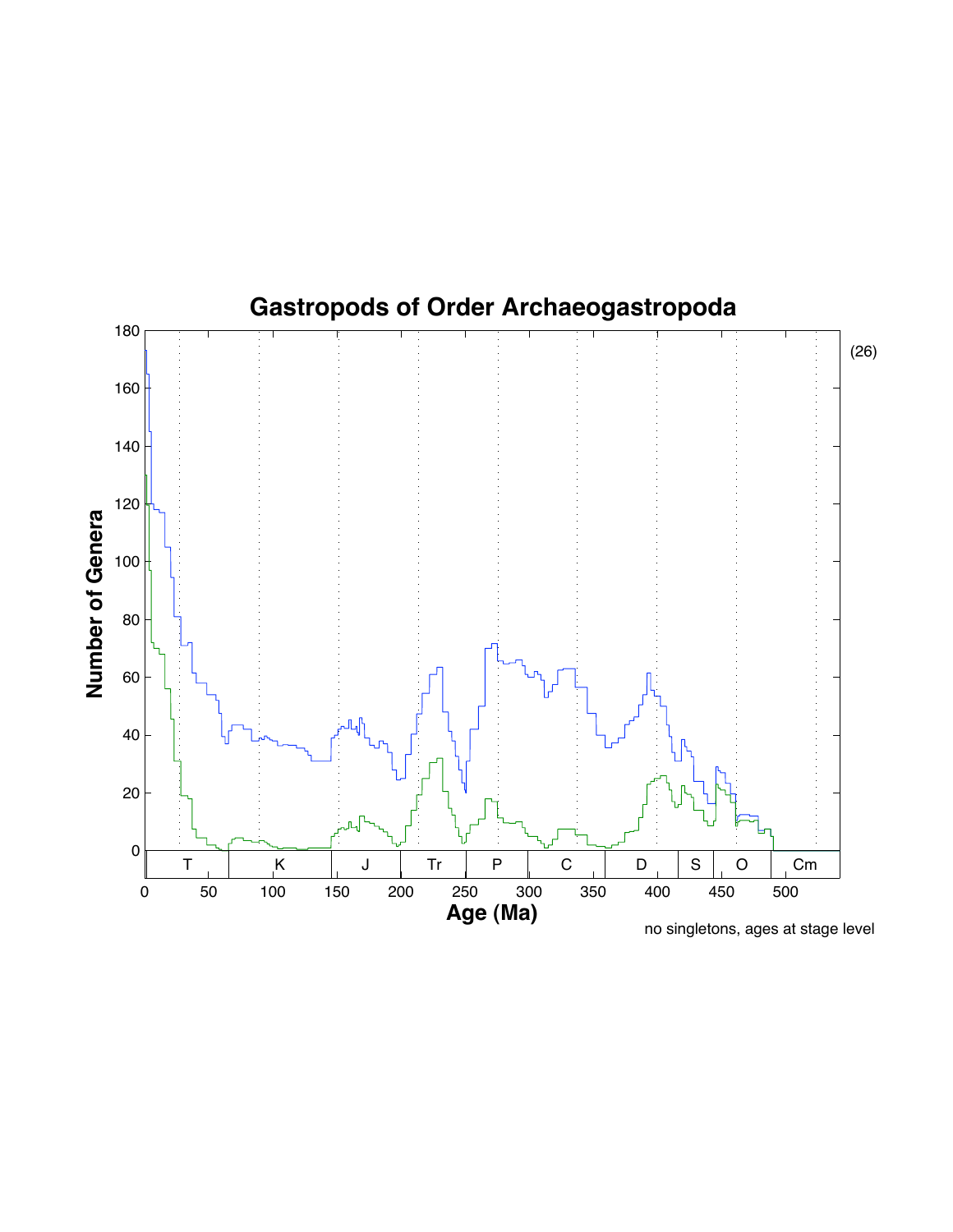

no singletons, ages at stage level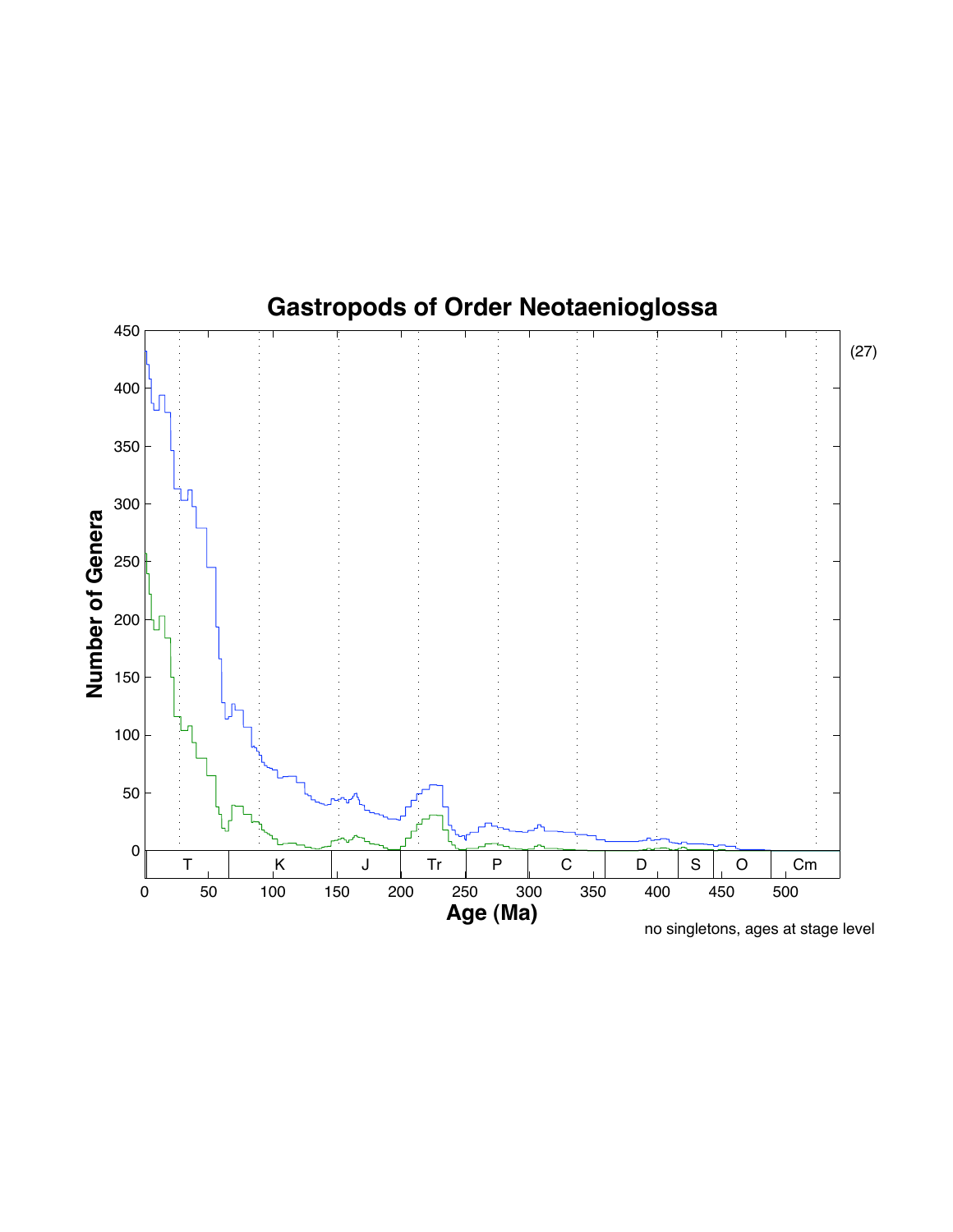

no singletons, ages at stage level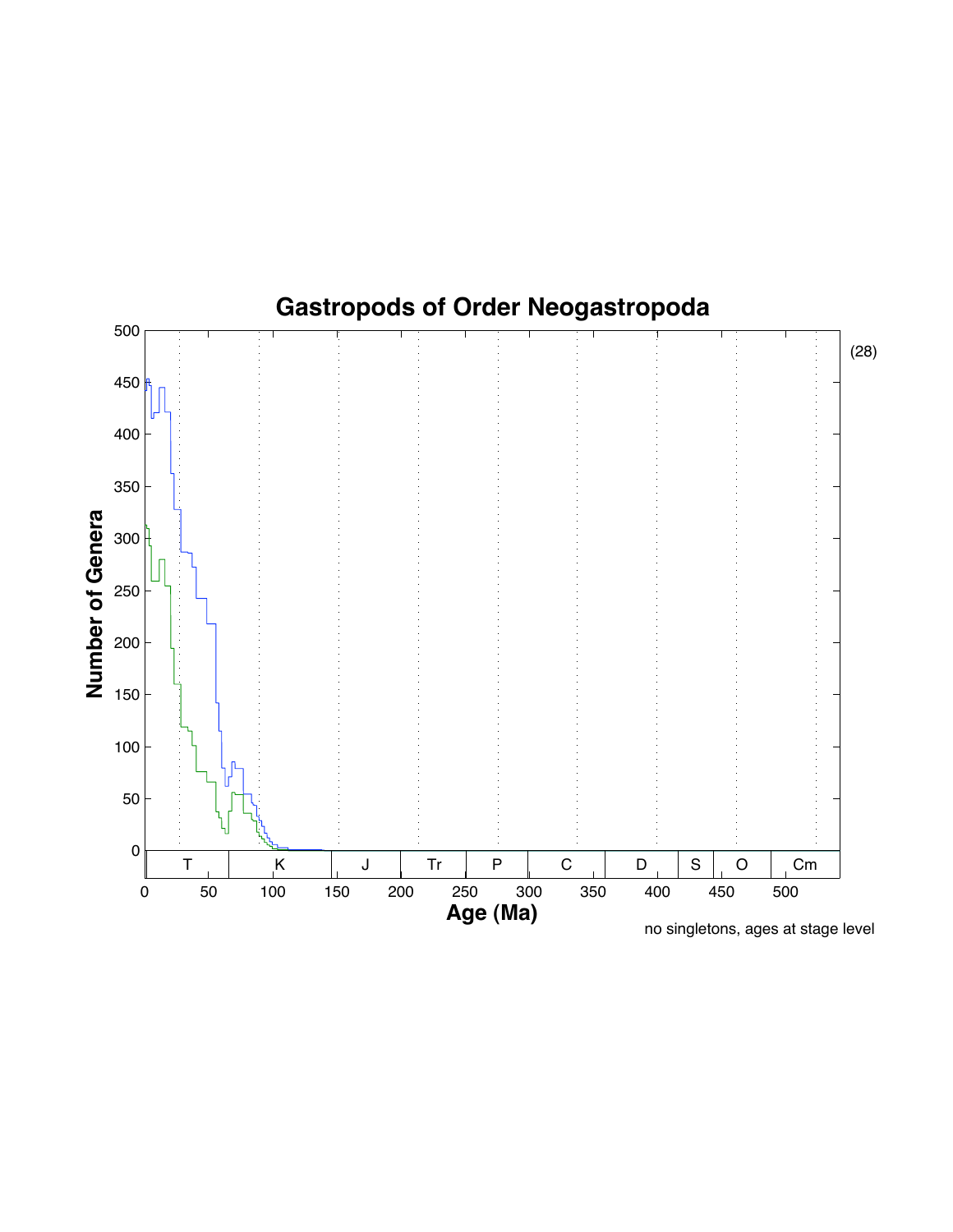

no singletons, ages at stage level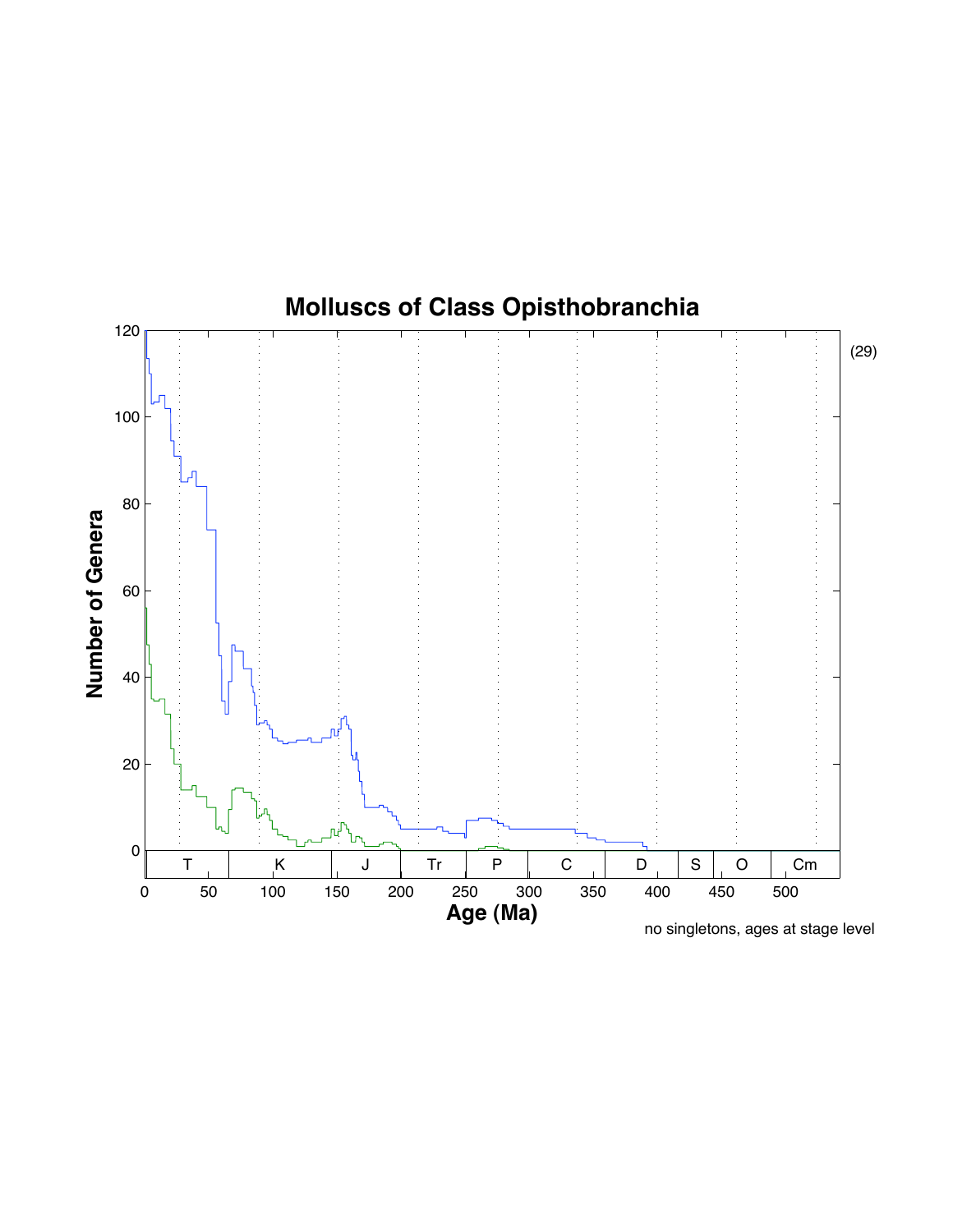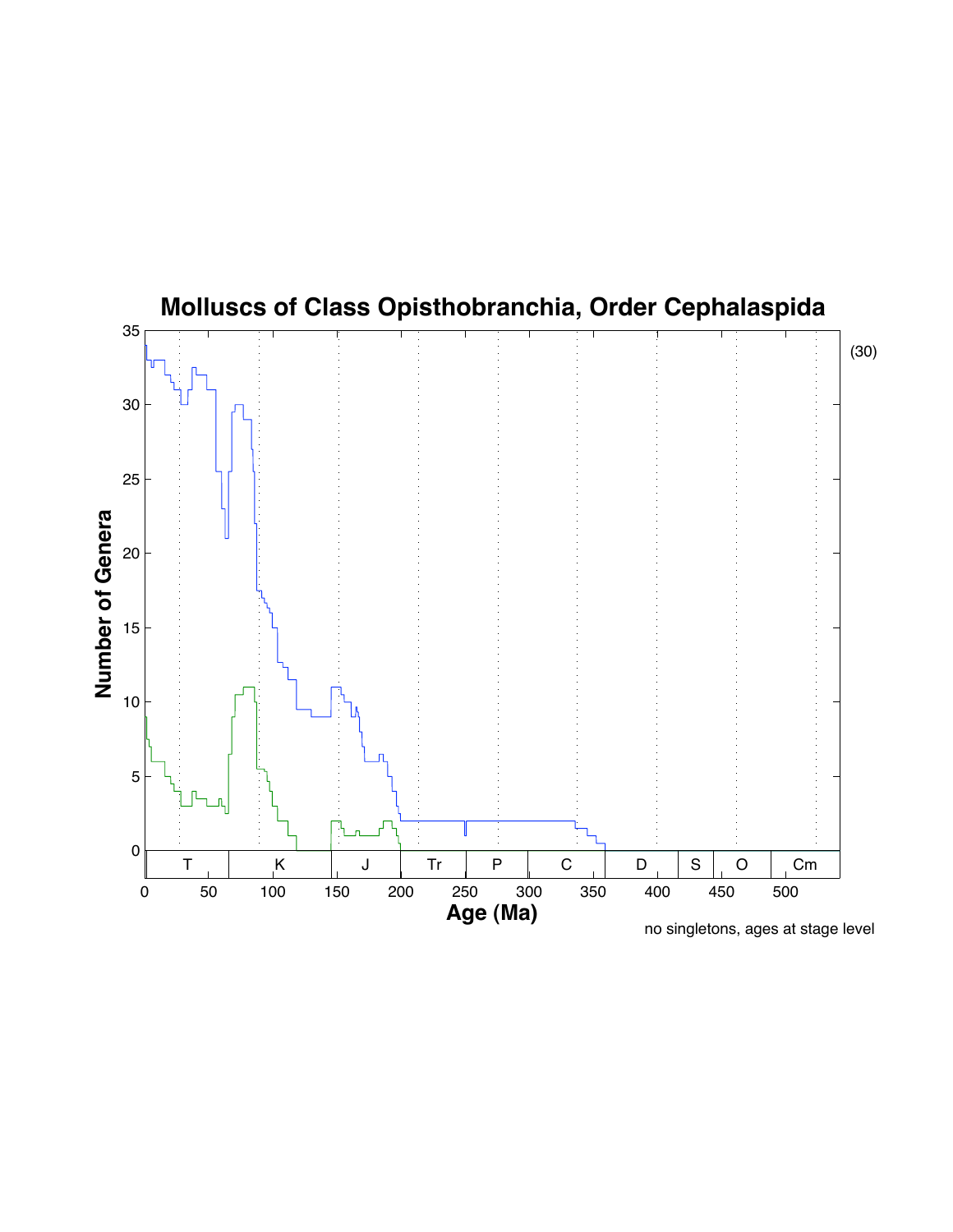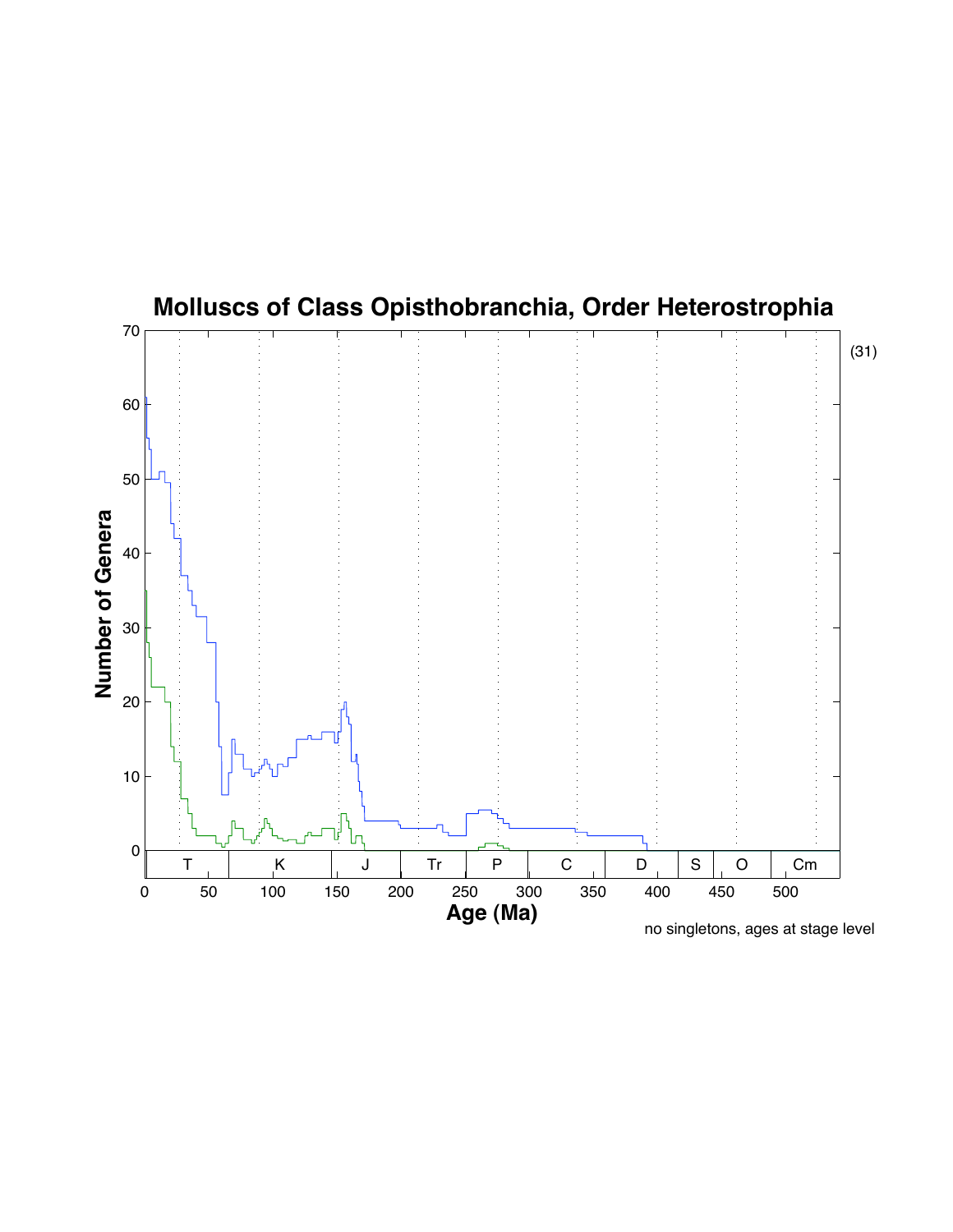

**Number of Genera**

no singletons, ages at stage level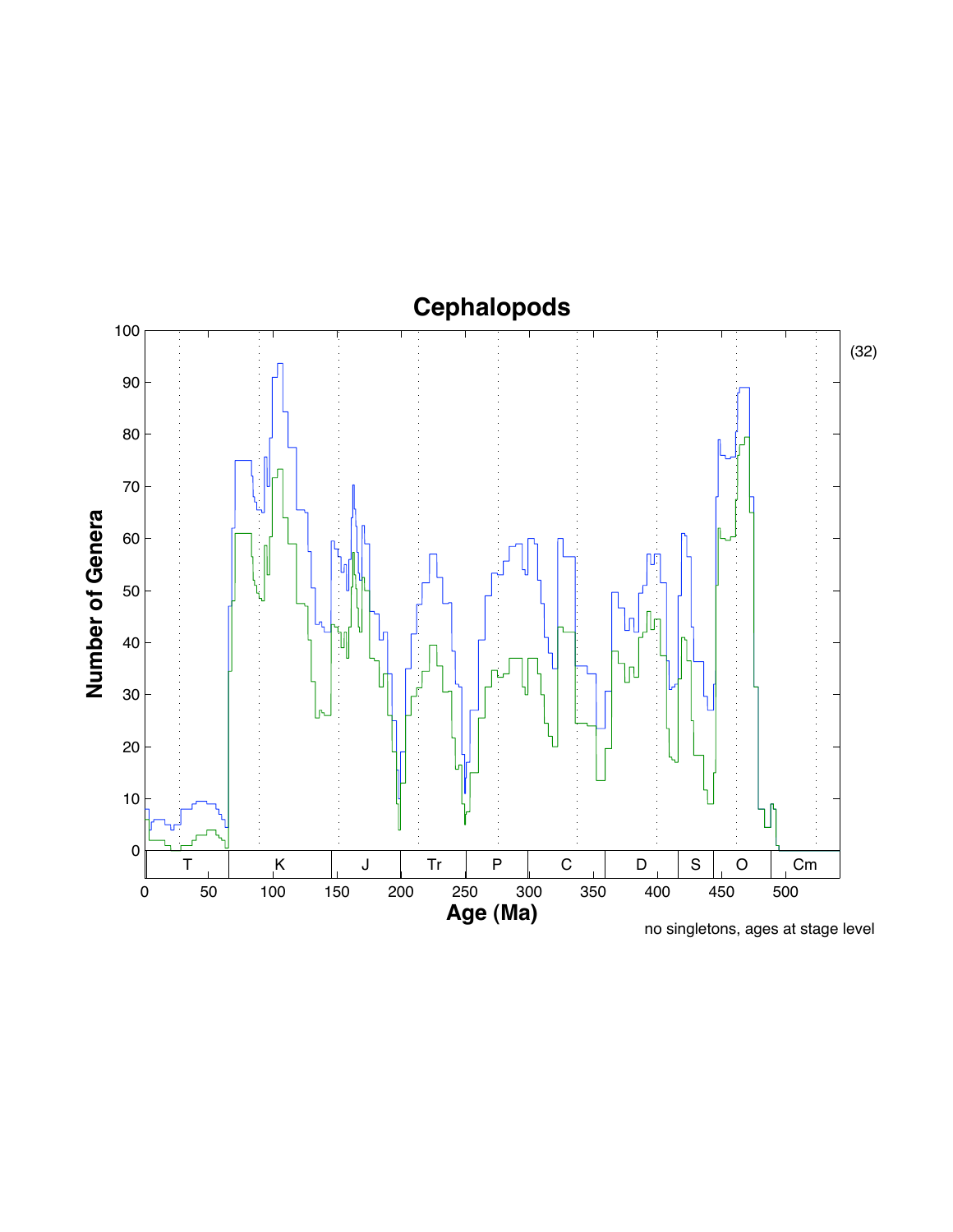#### **Ammonoids**



no singletons, ages at stage level

(33)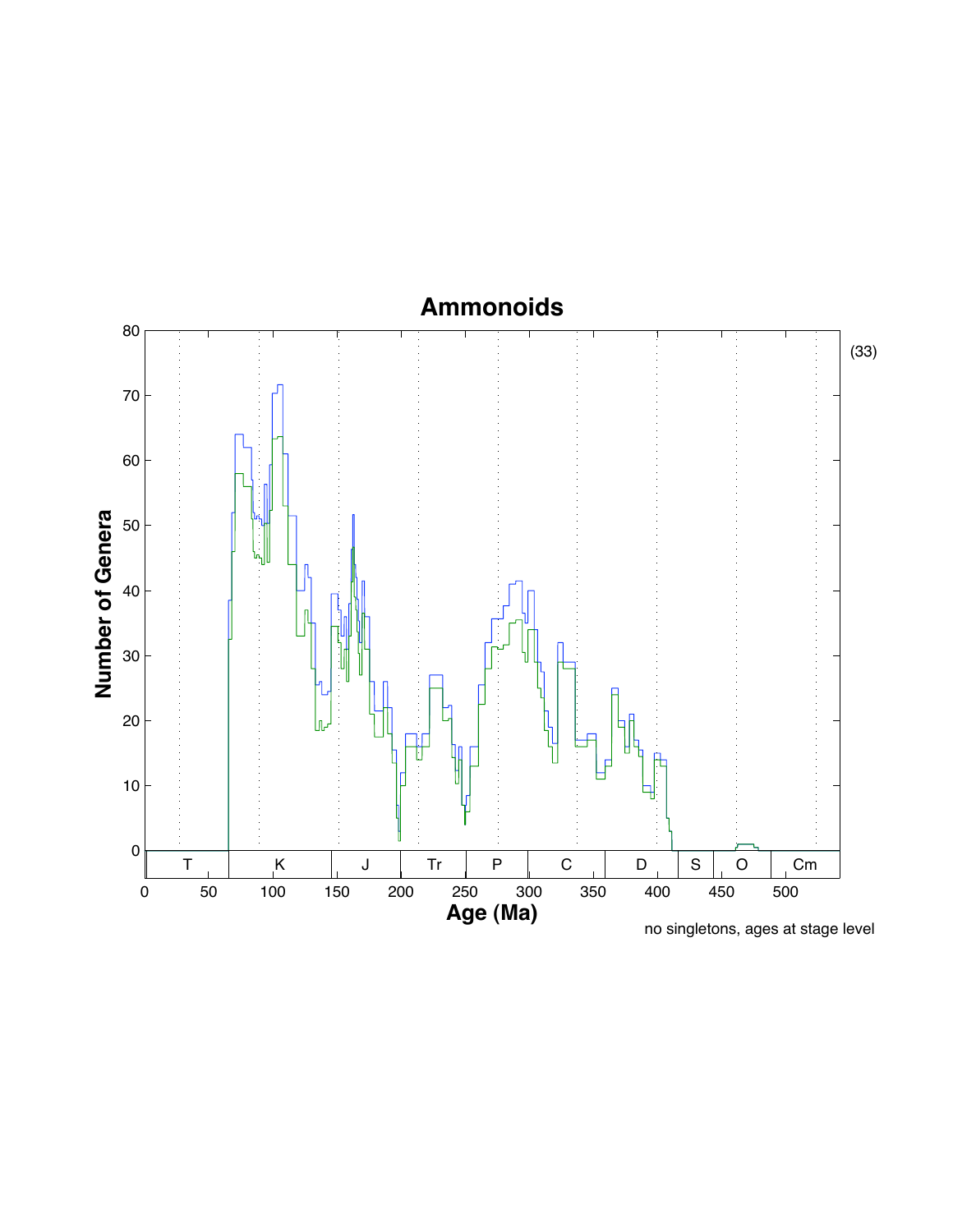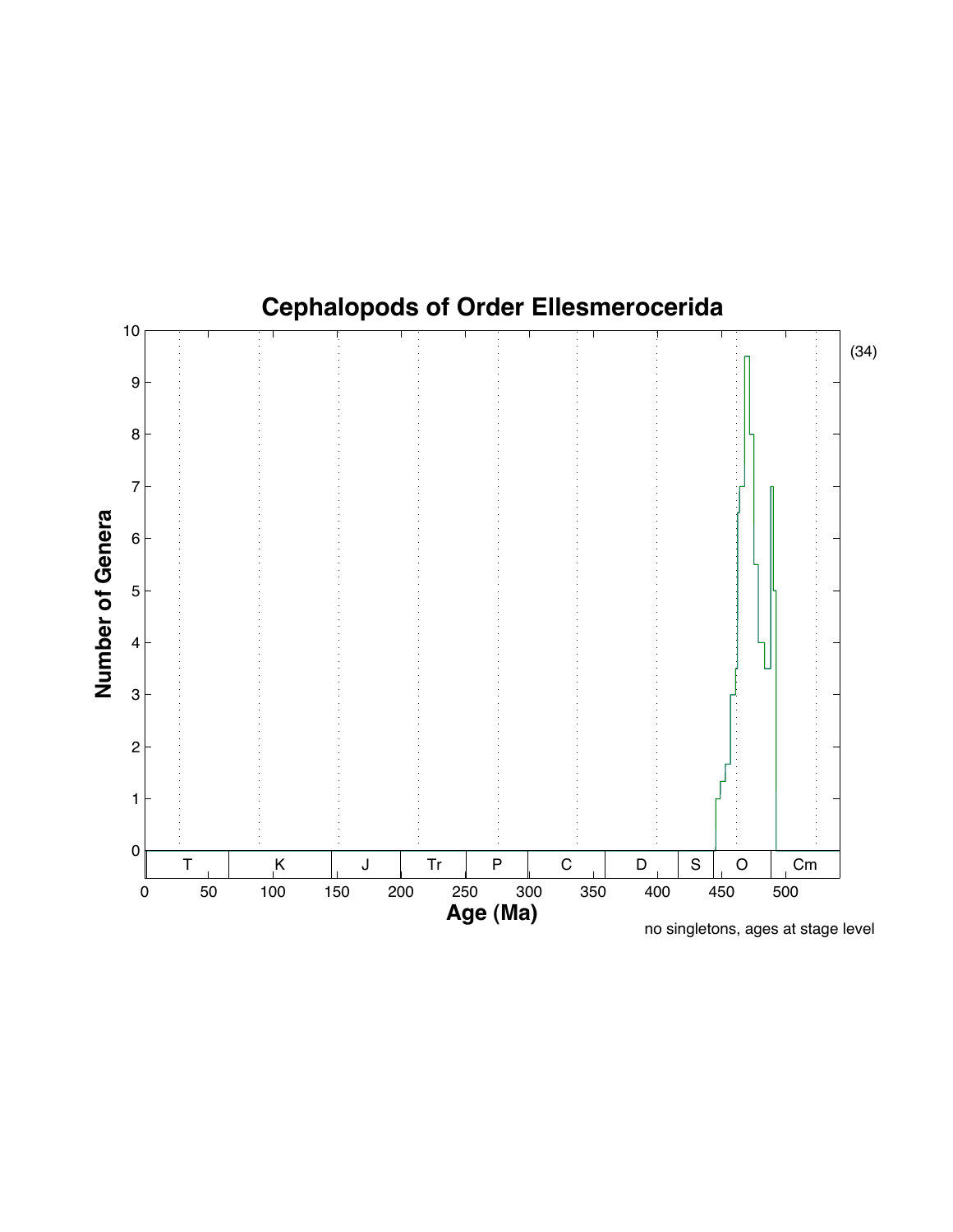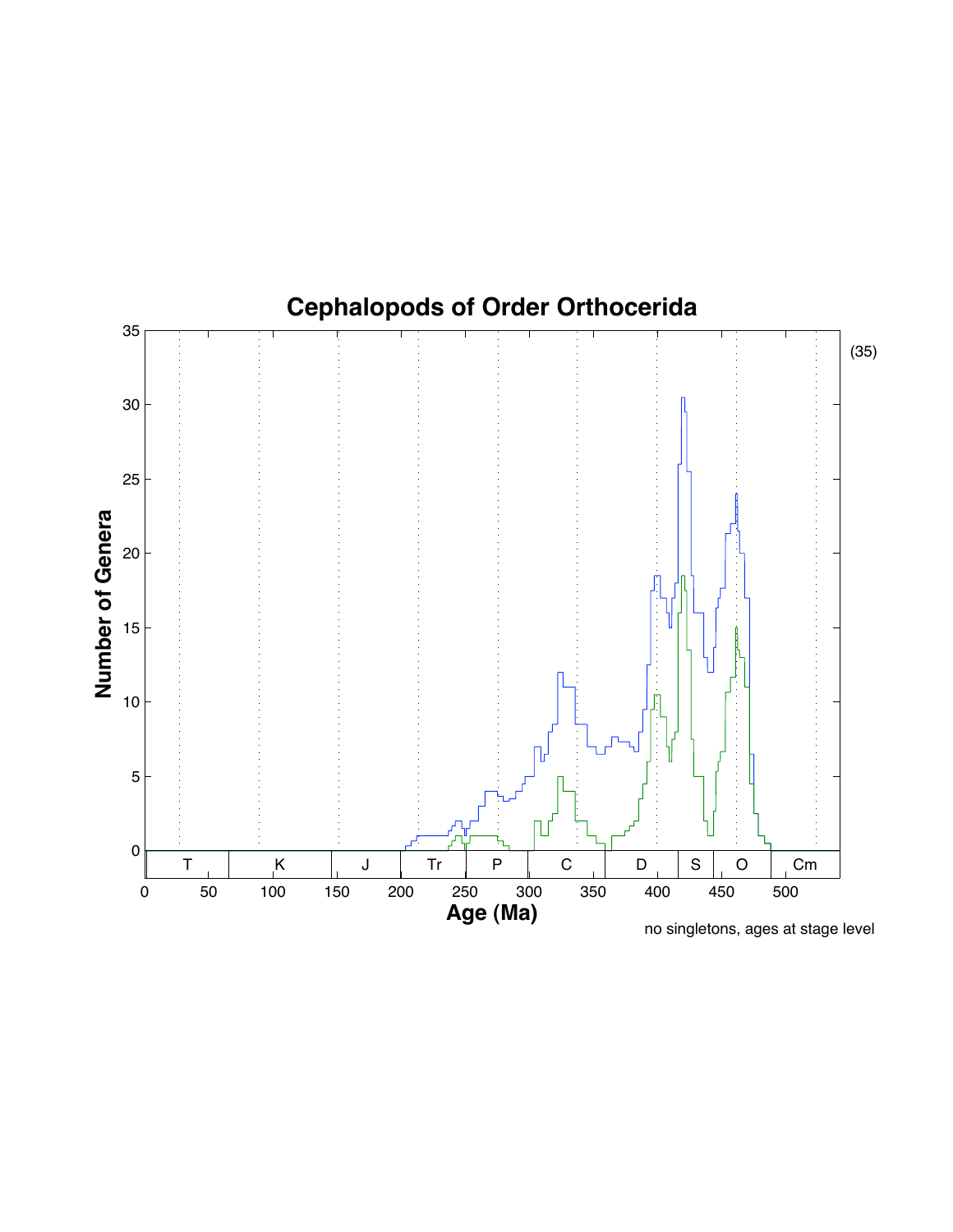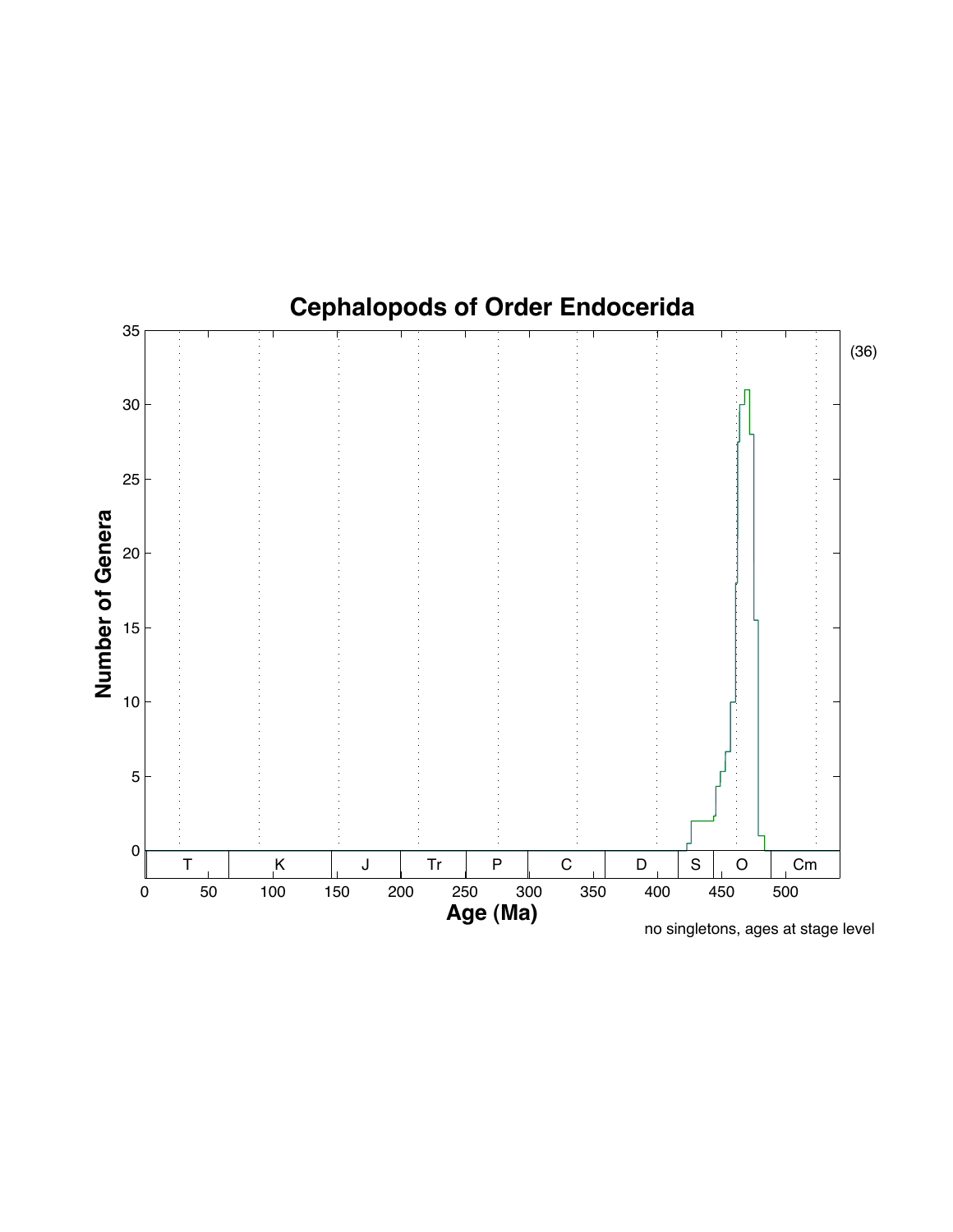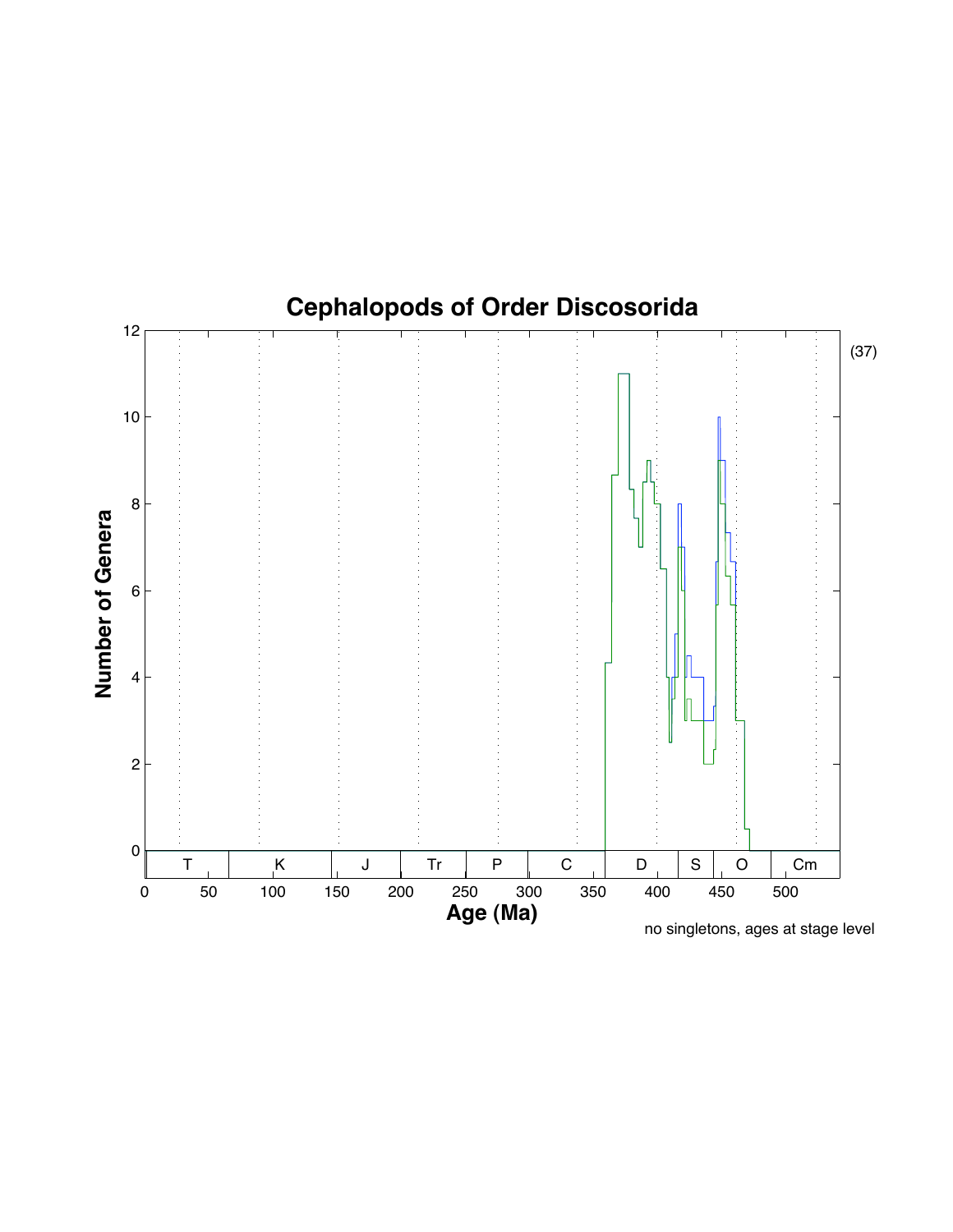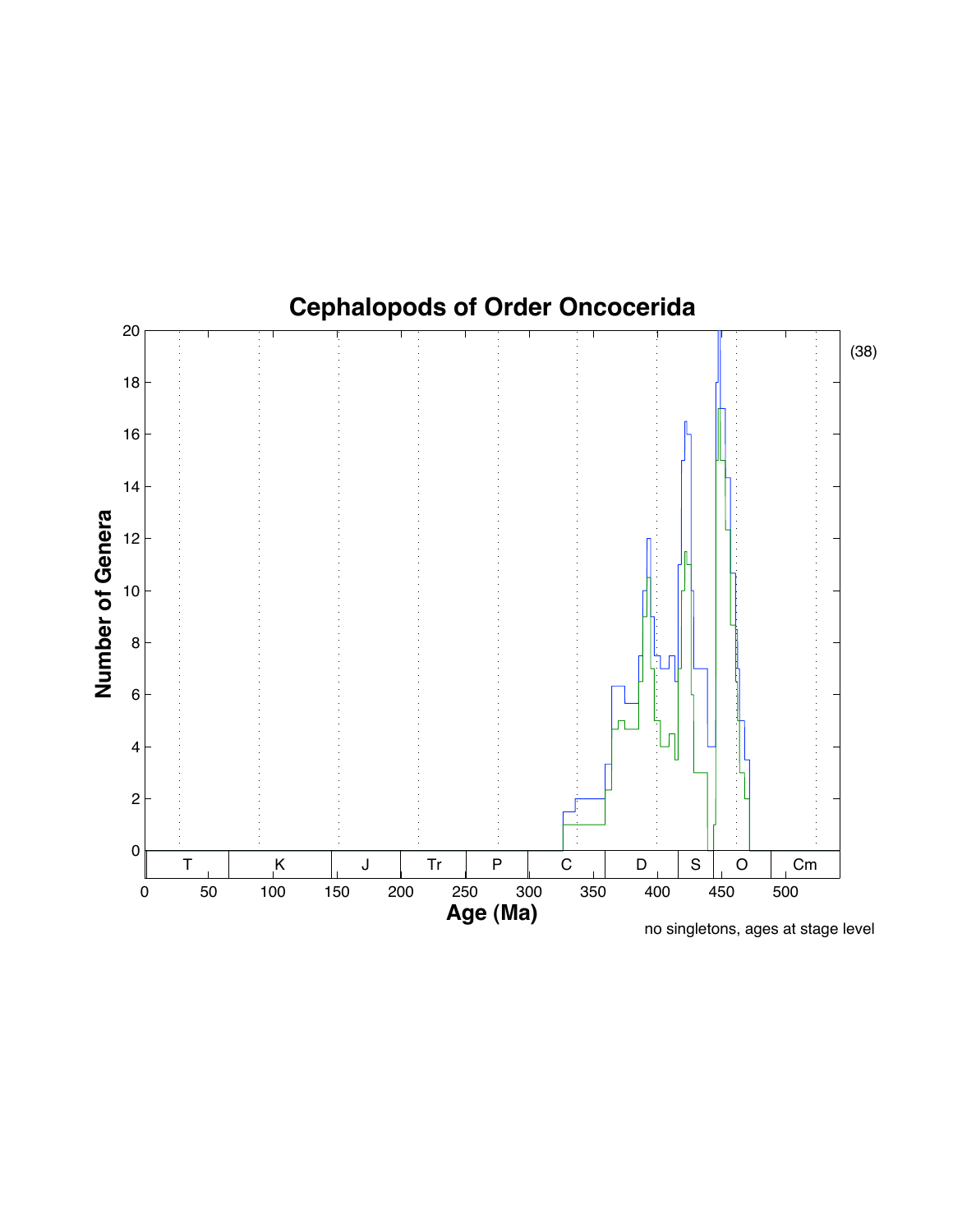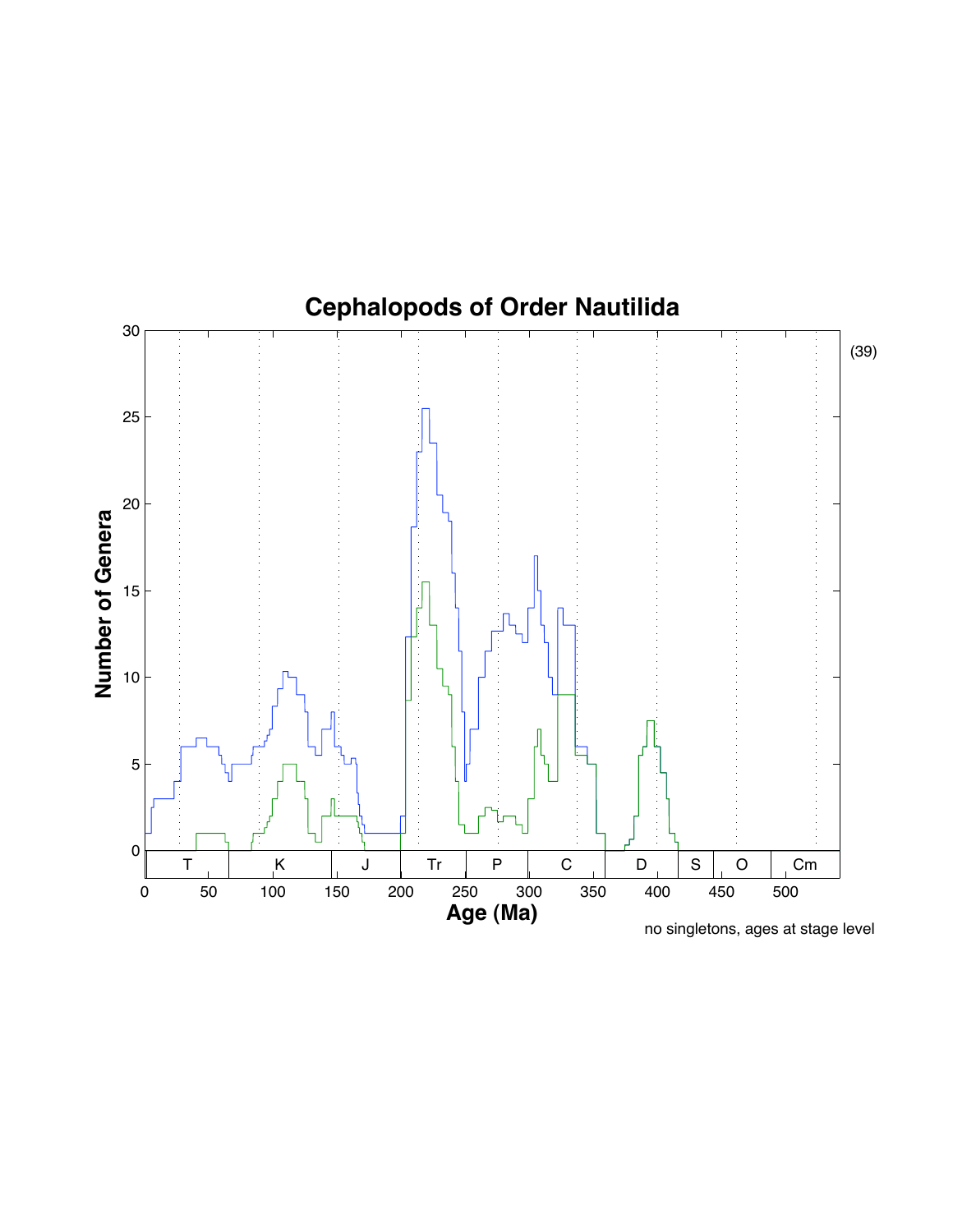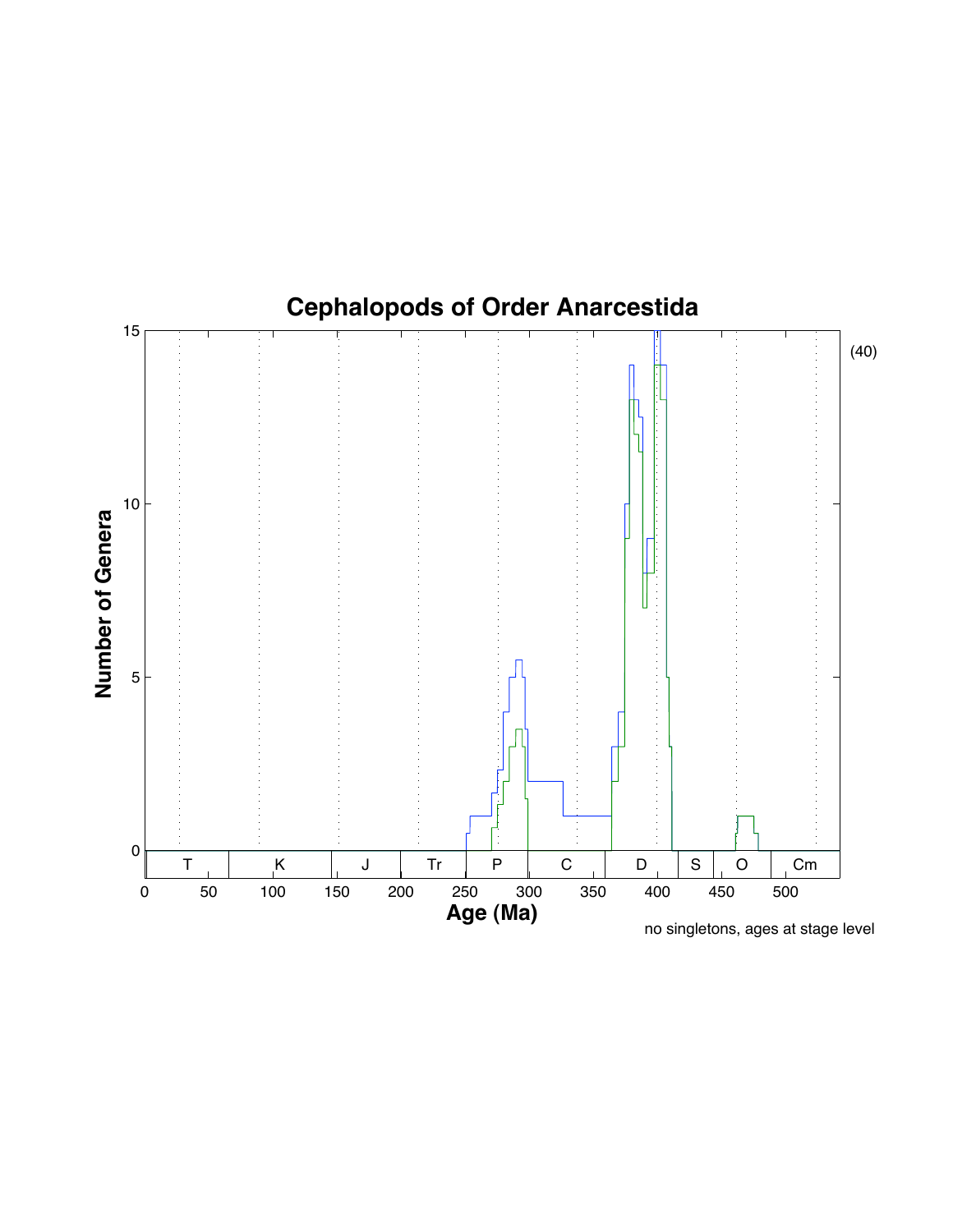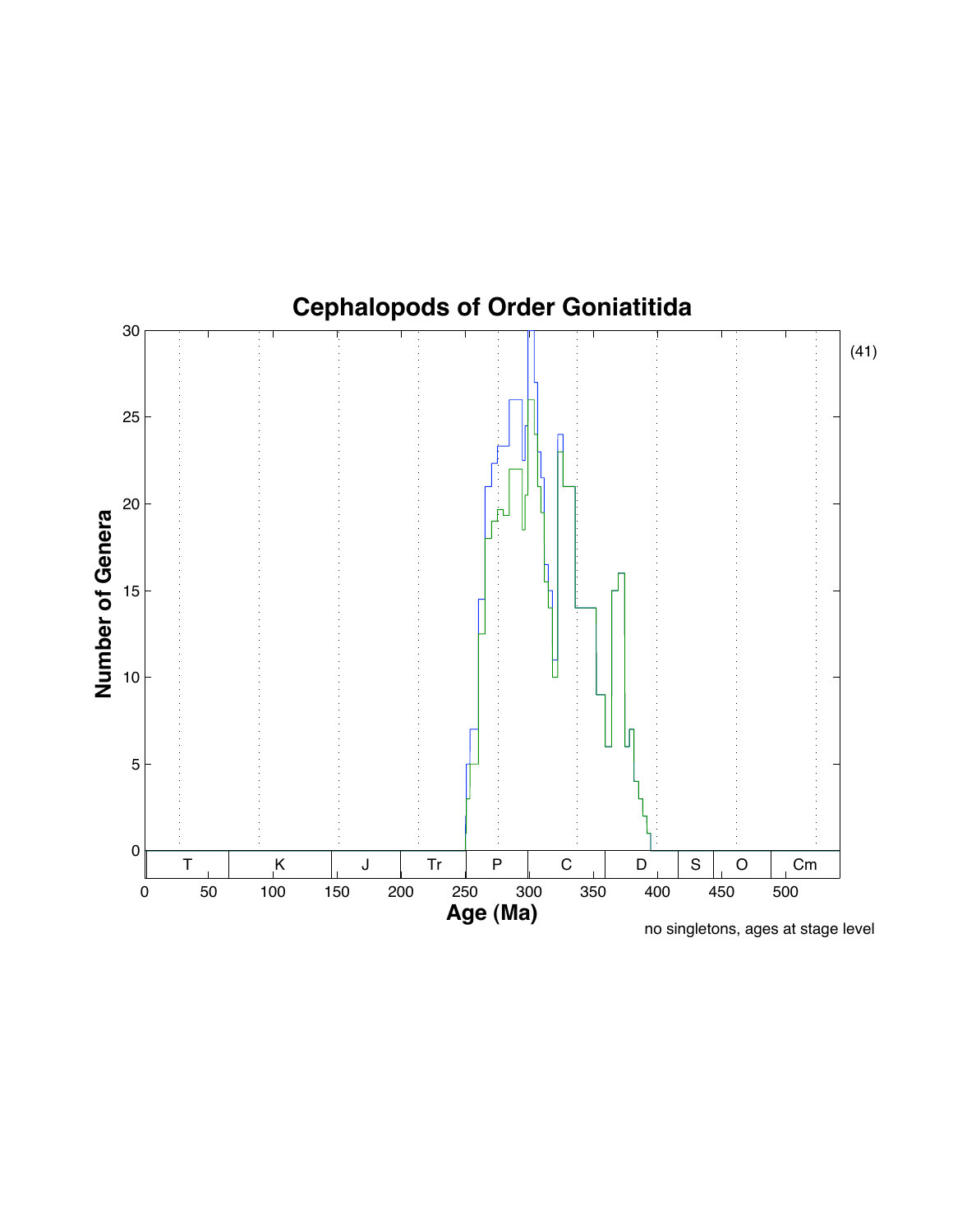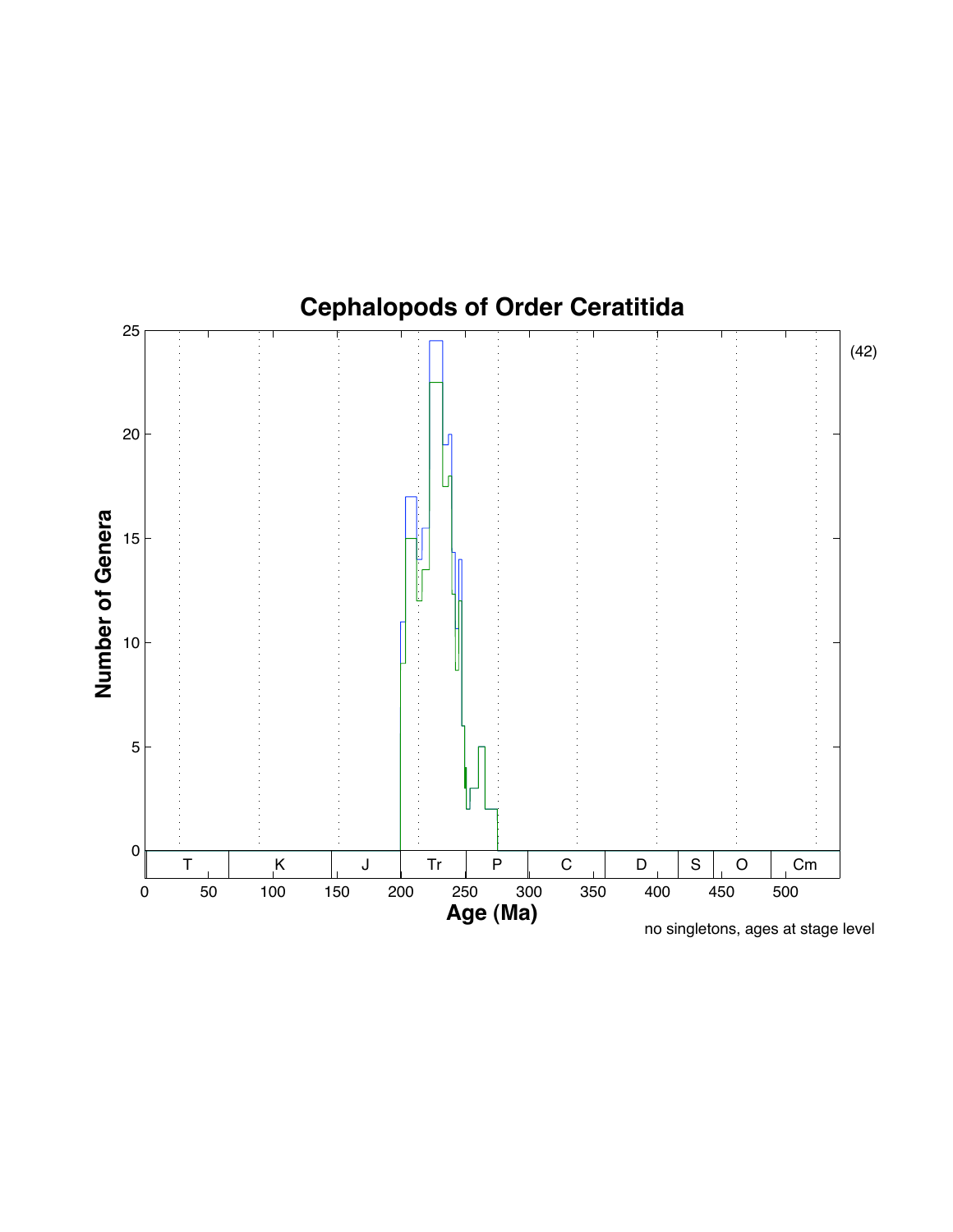#### **Ammonites**

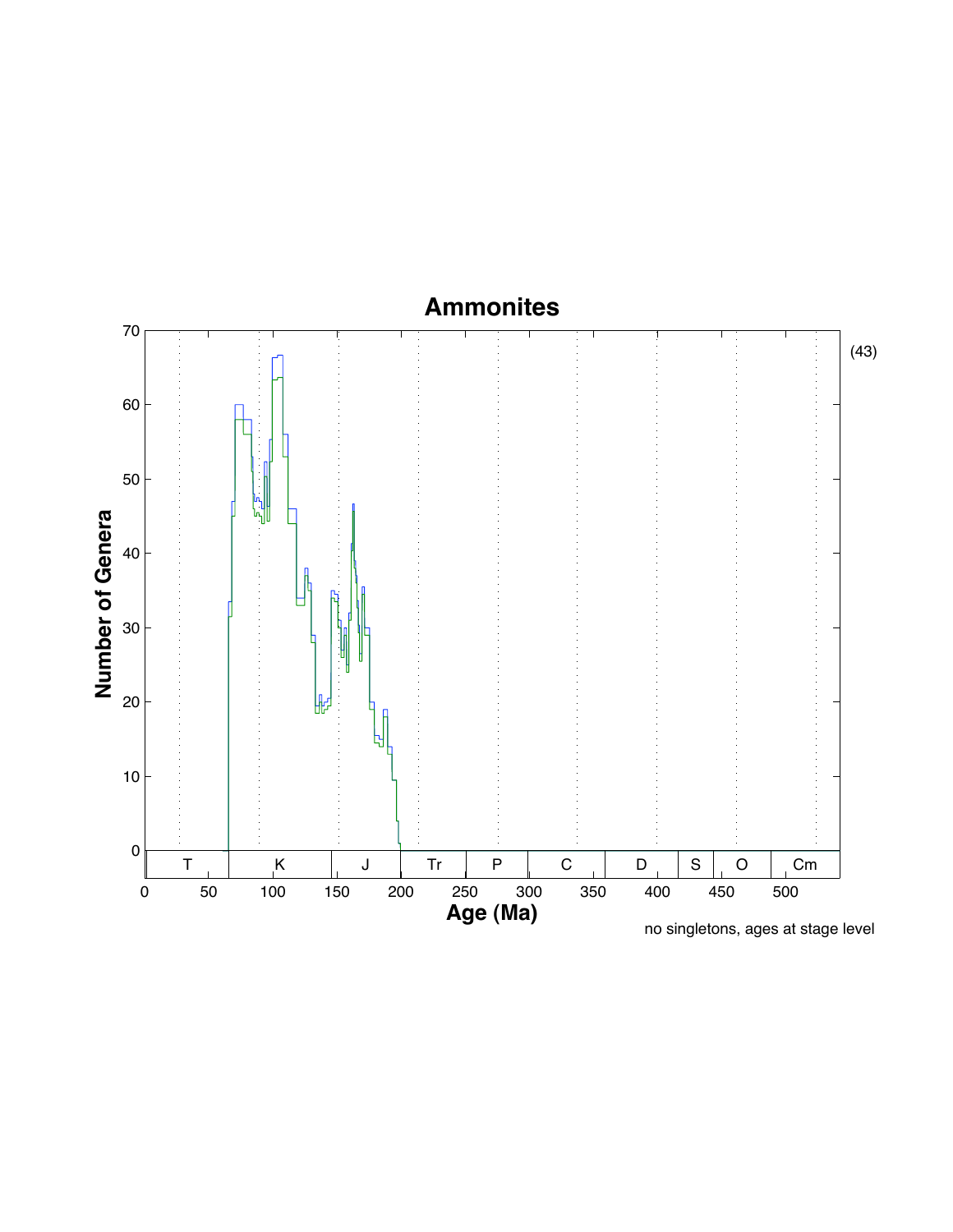# **Bivalves**

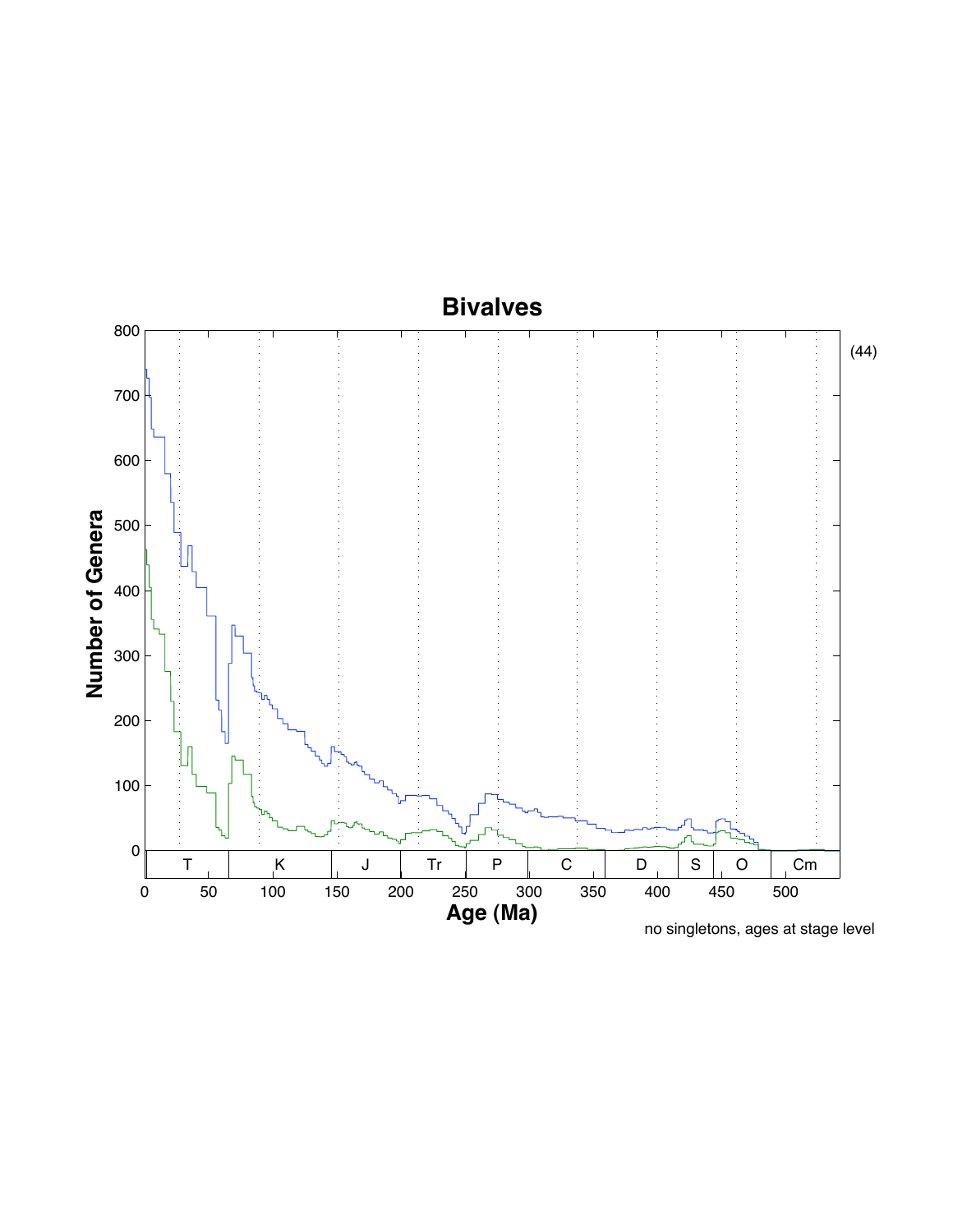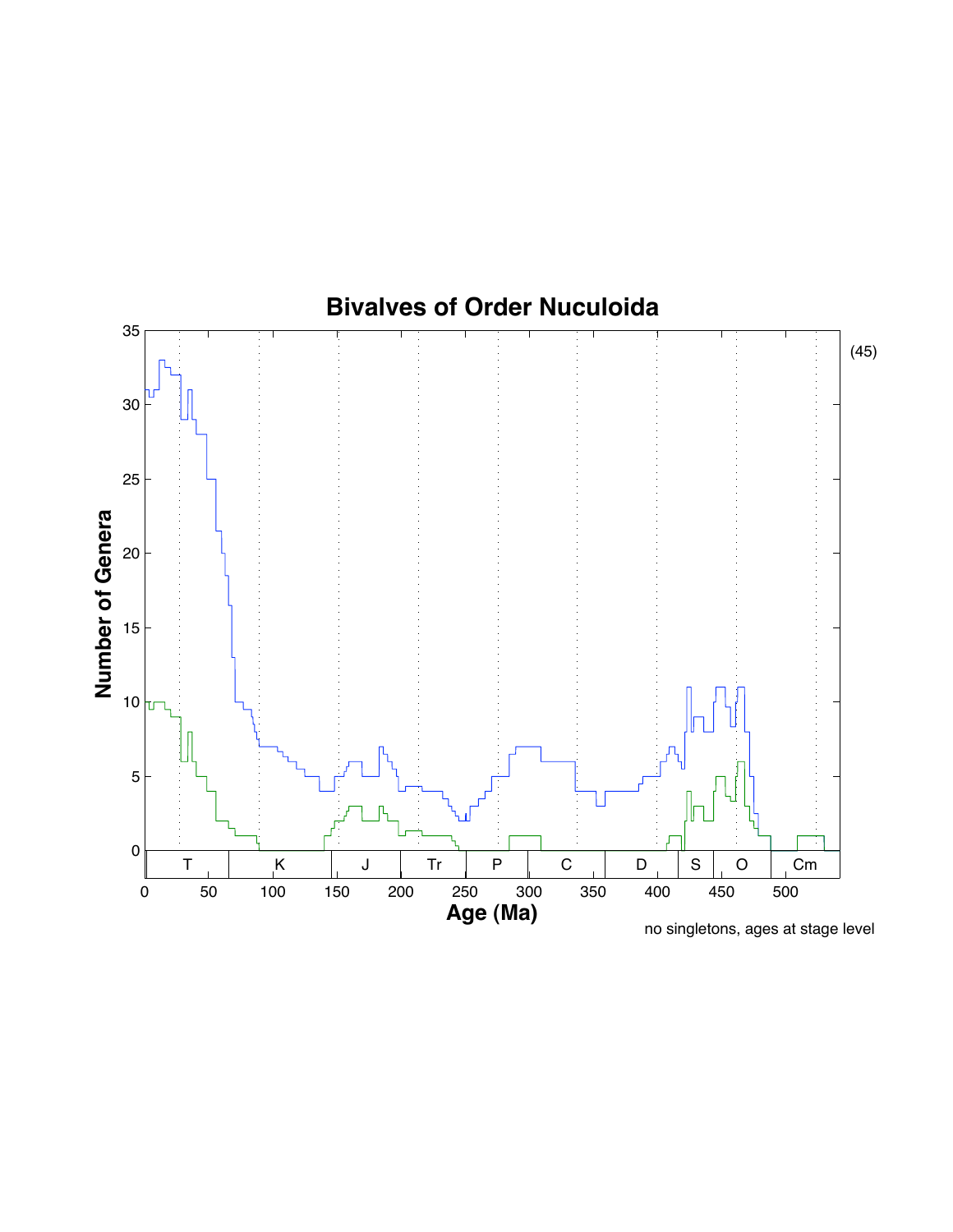

no singletons, ages at stage level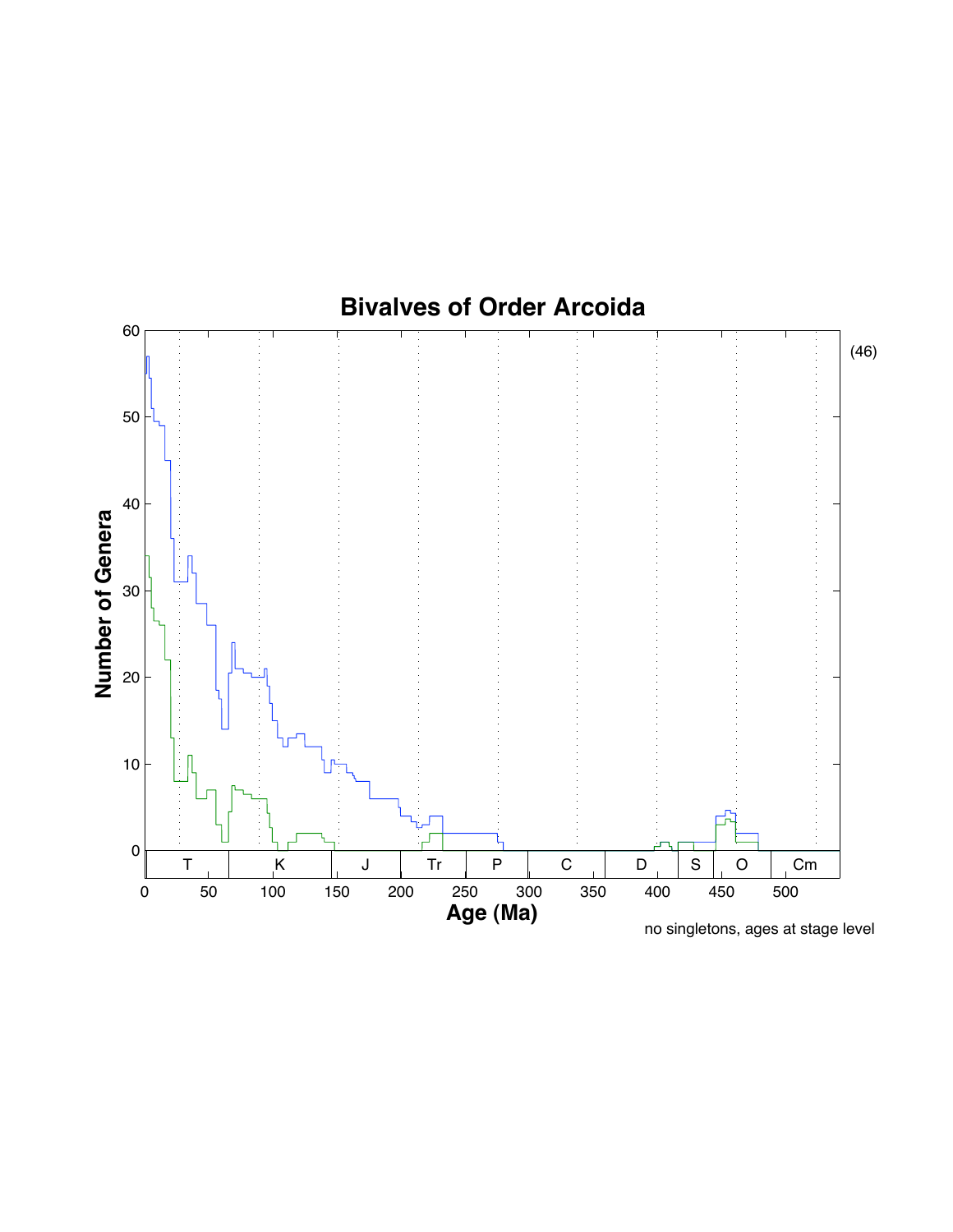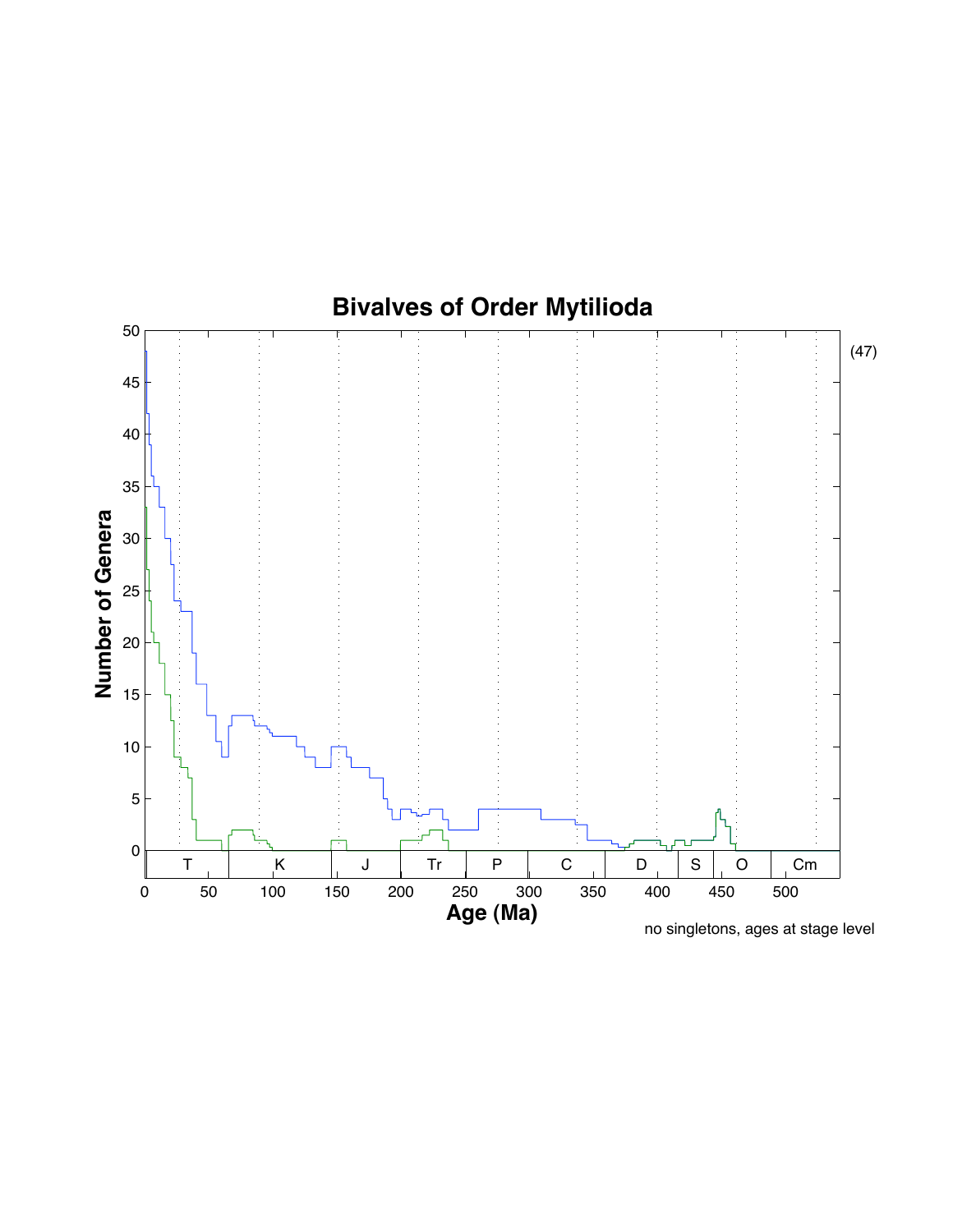

no singletons, ages at stage level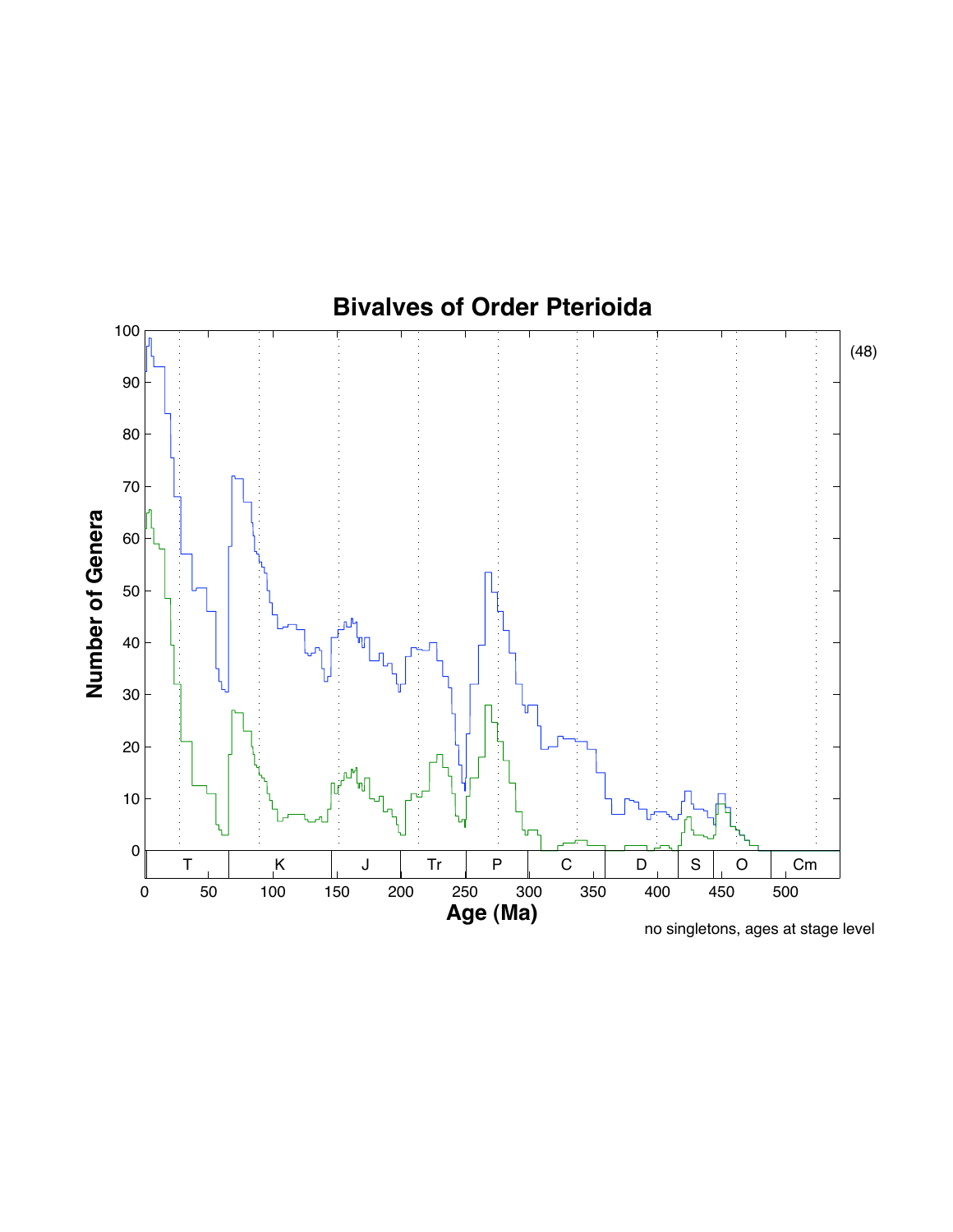

no singletons, ages at stage level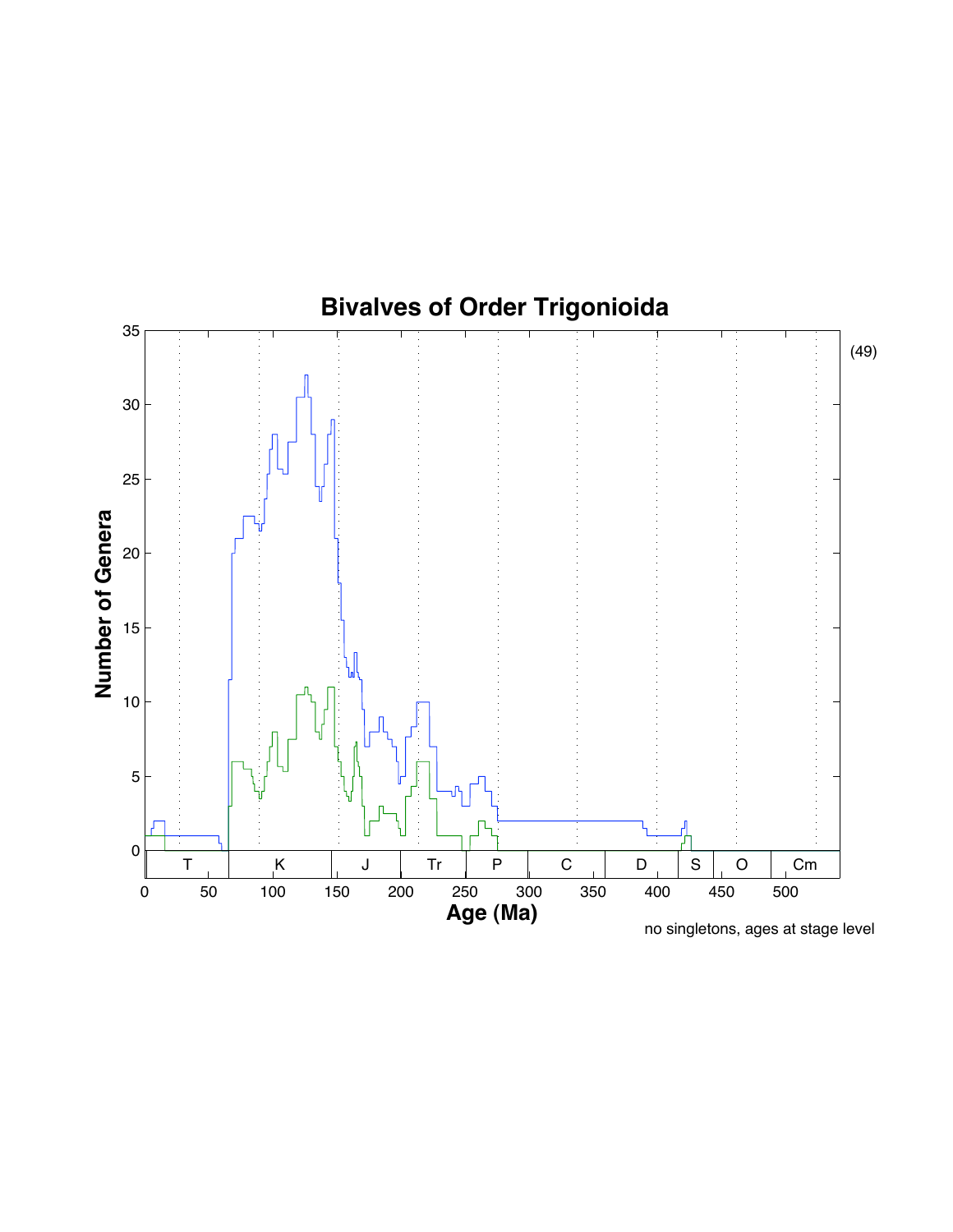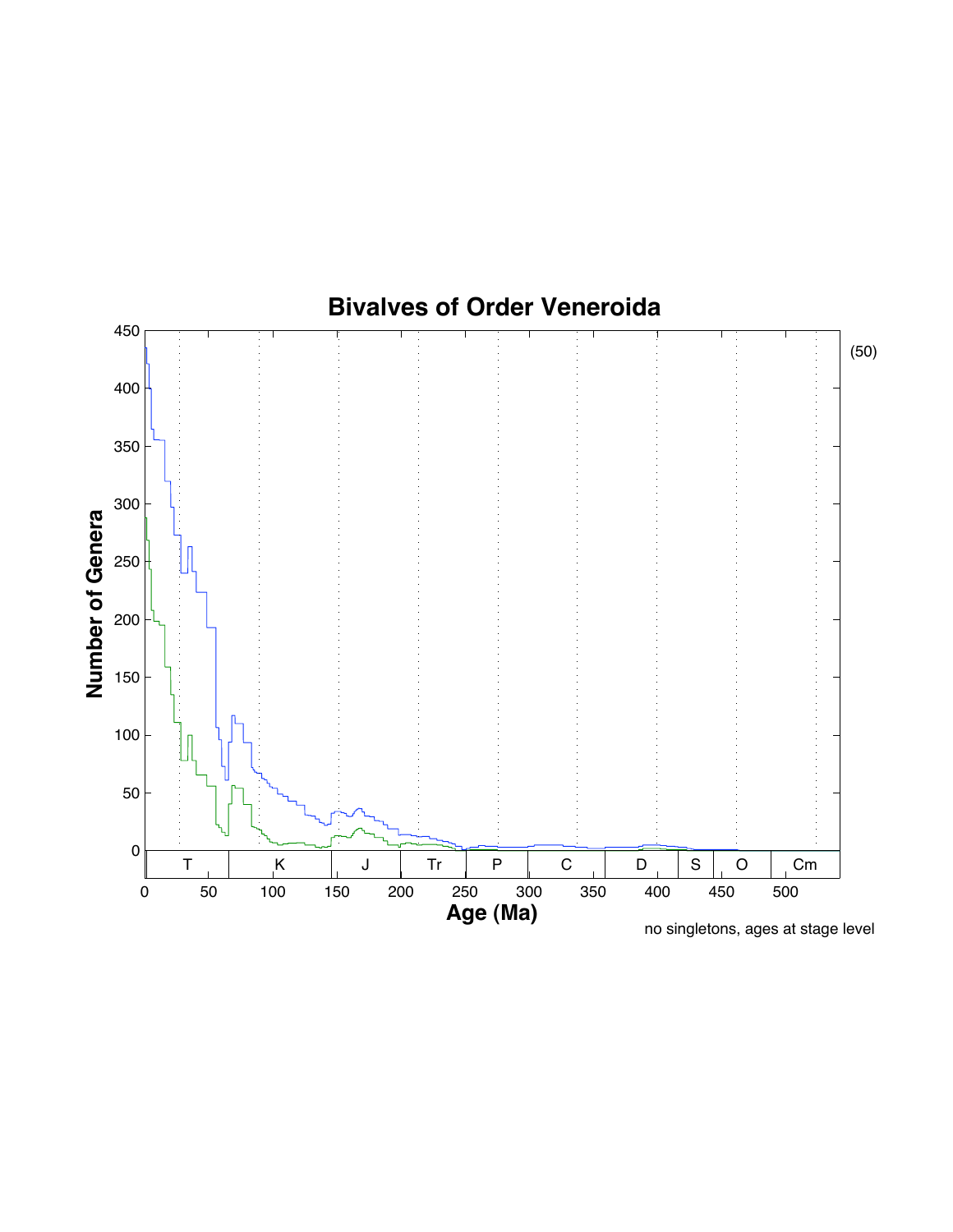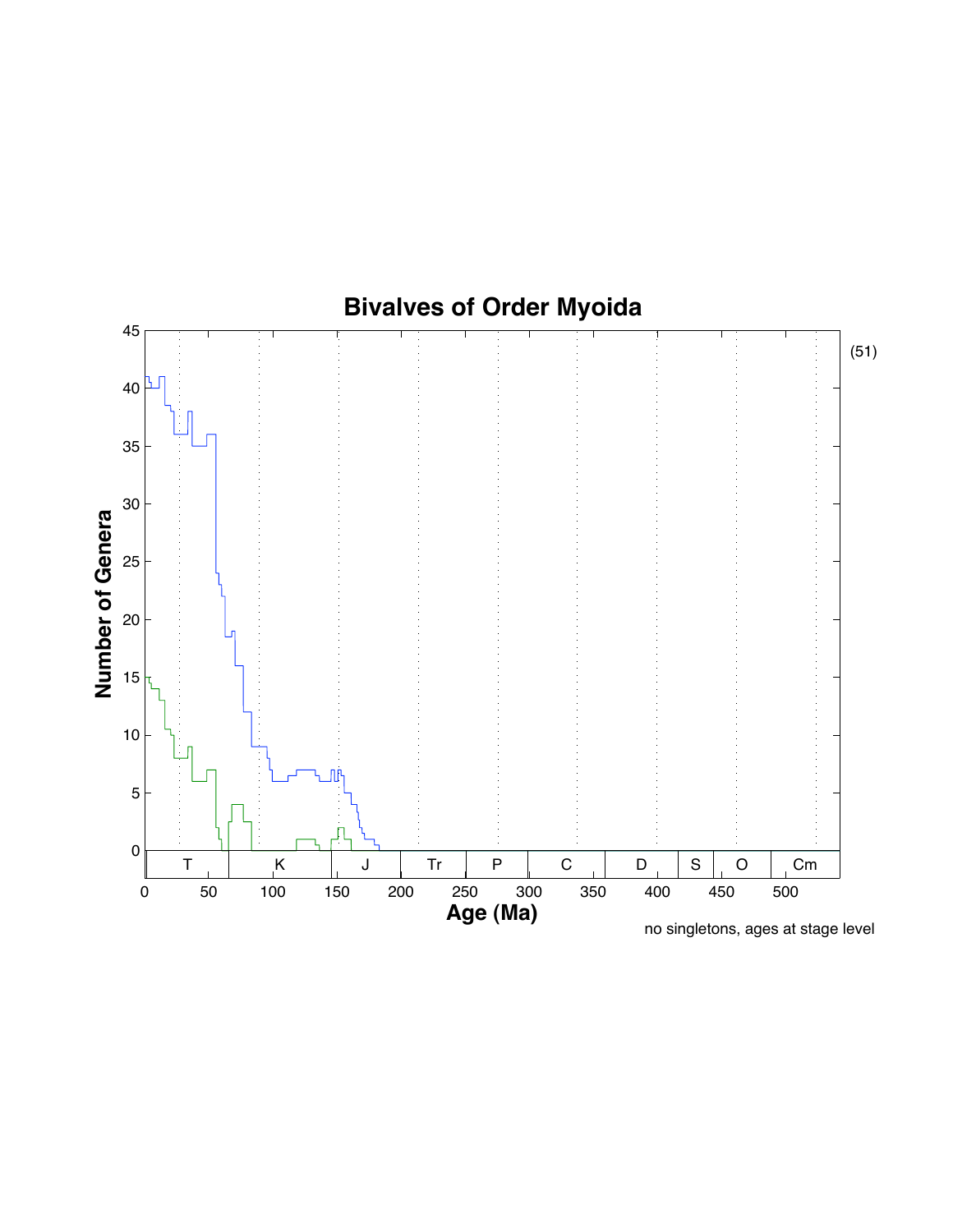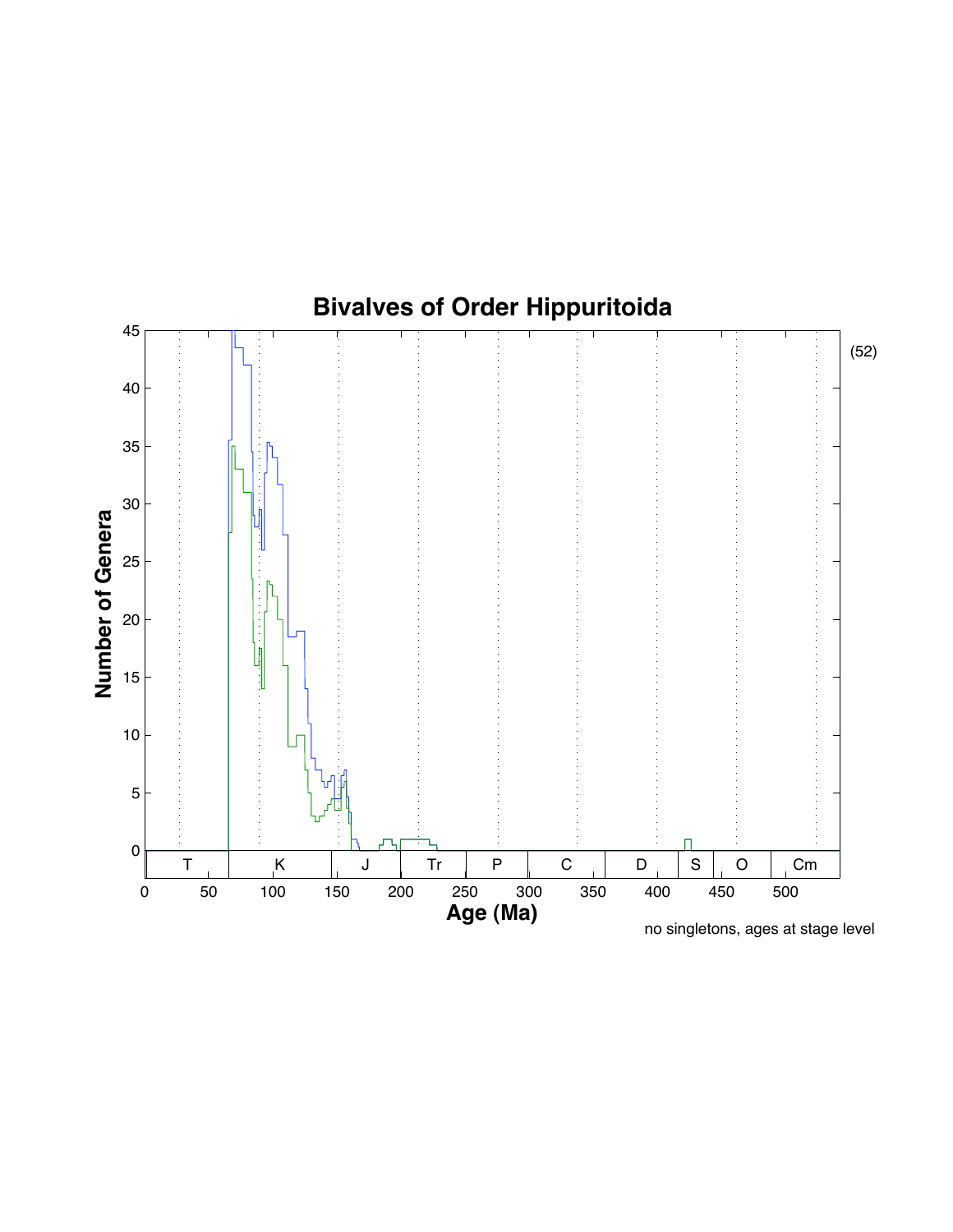

no singletons, ages at stage level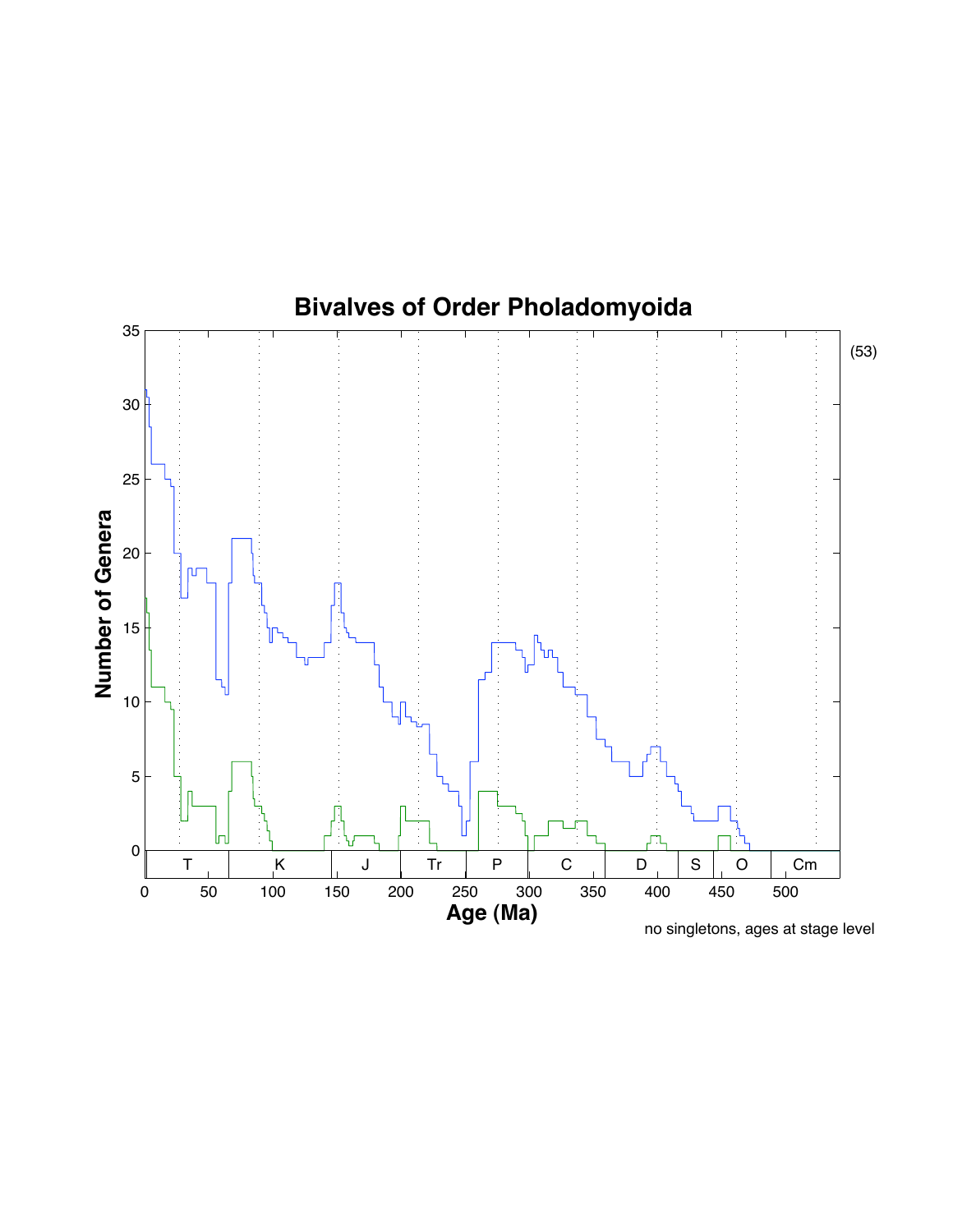# **Phylum Arthropoda**

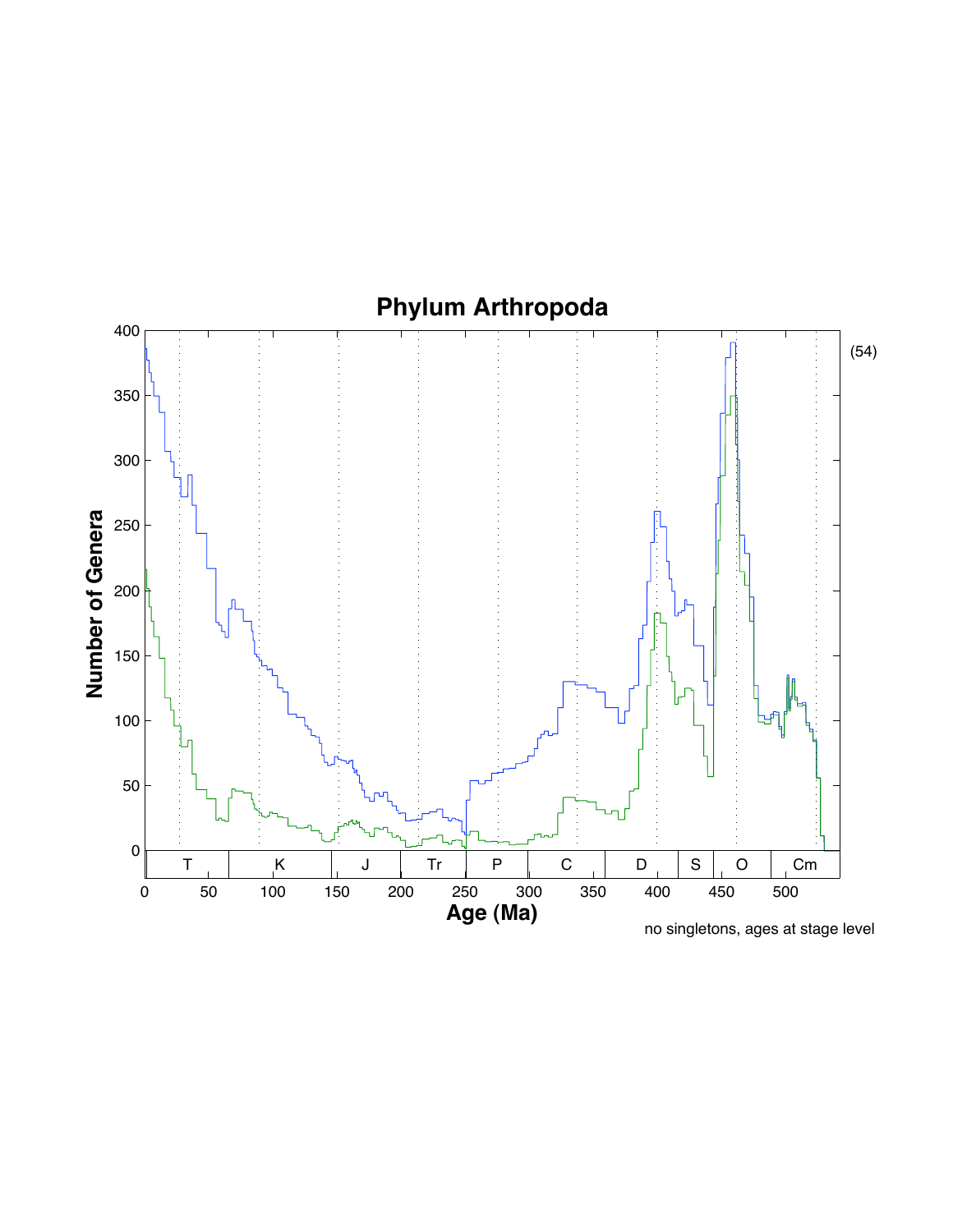

no singletons, ages at stage level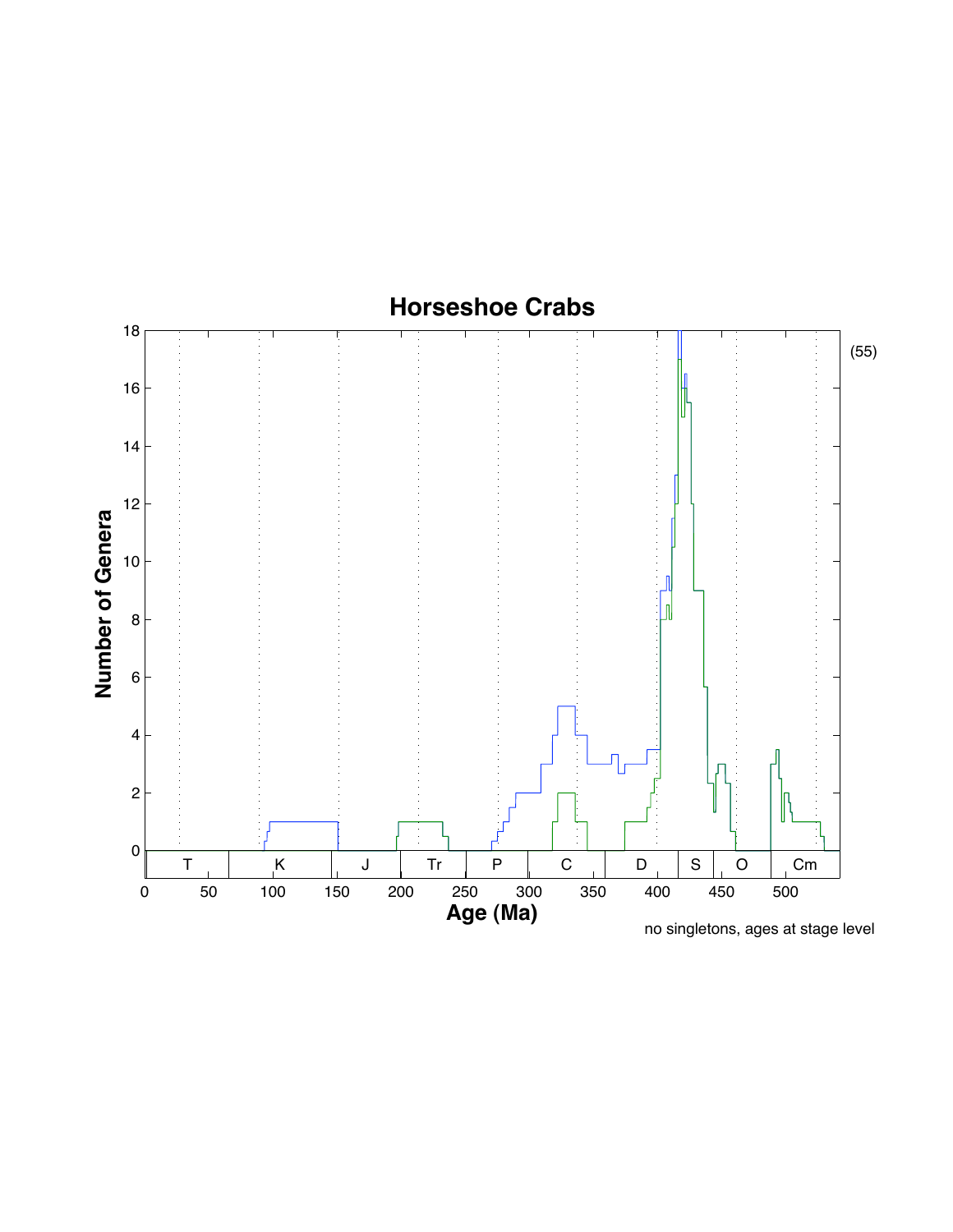# **Trilobites**

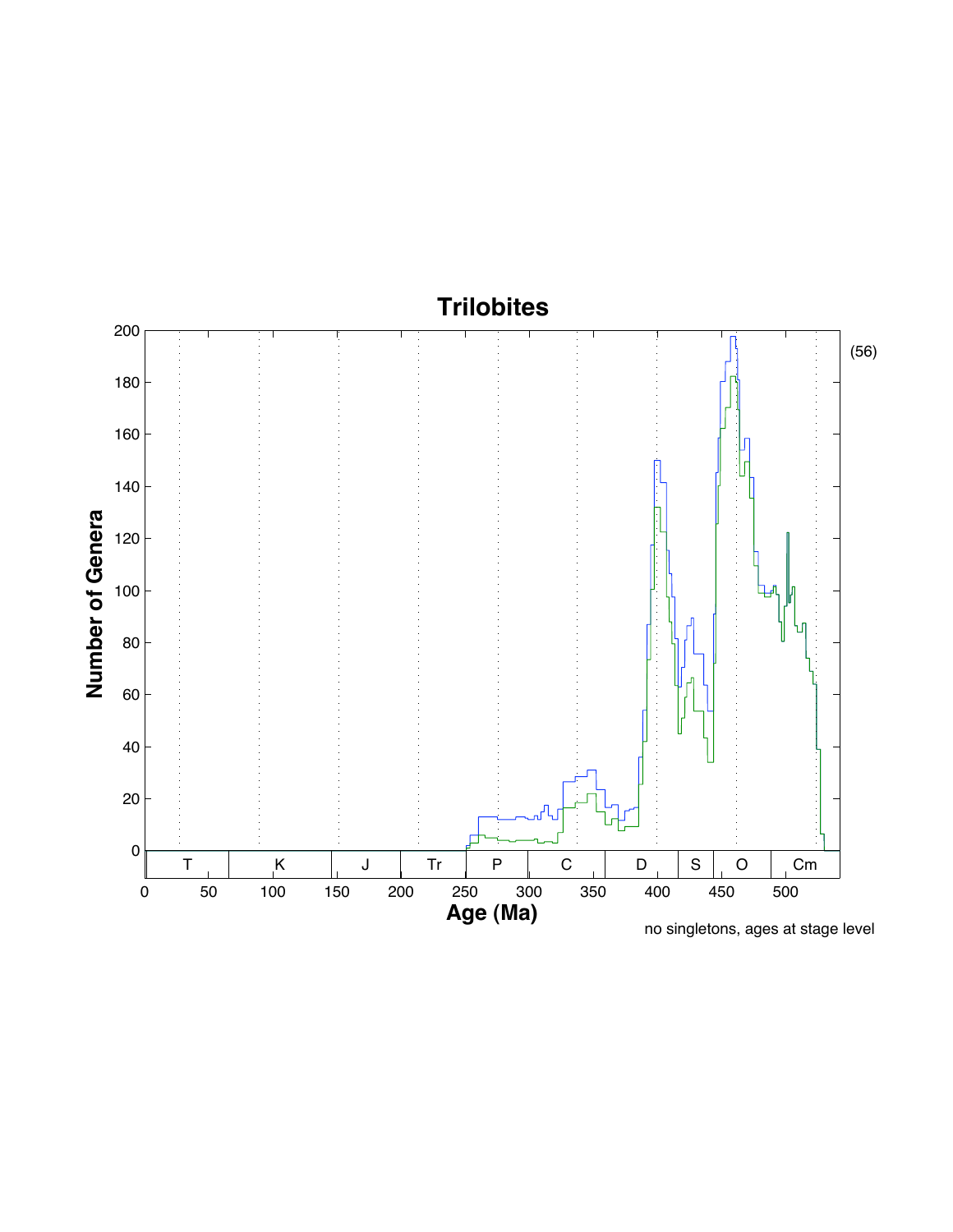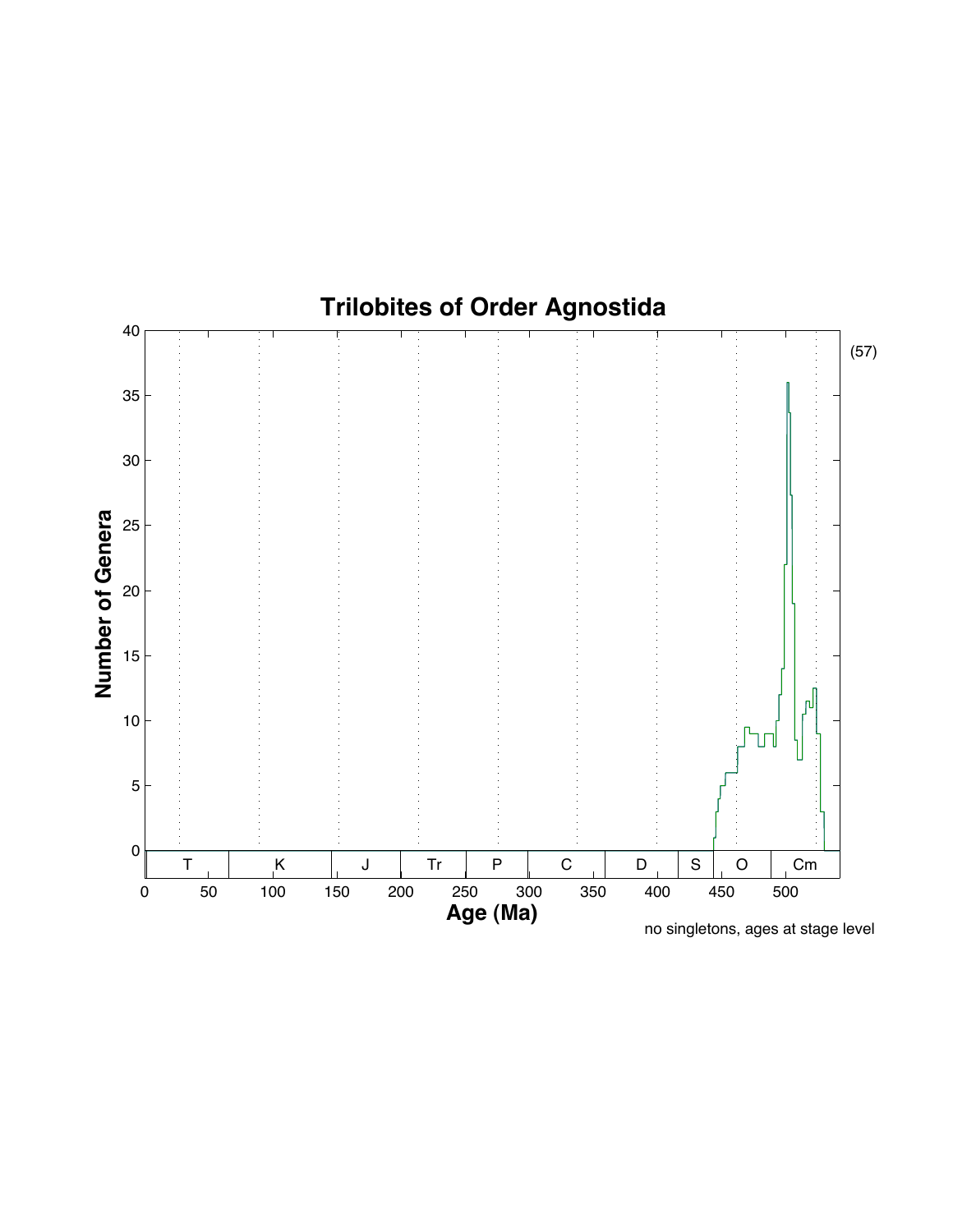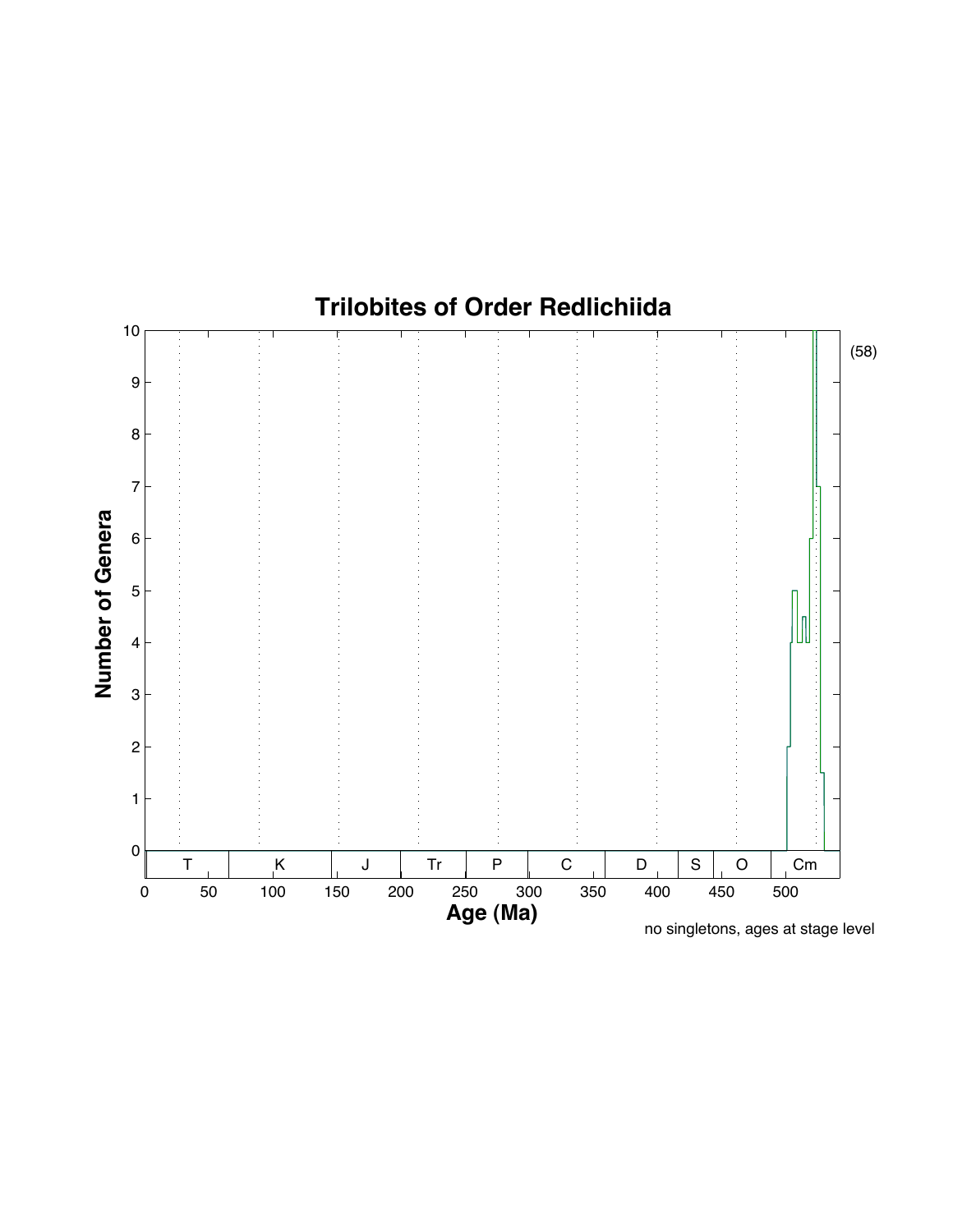

# **Trilobites of Order Corynexochida**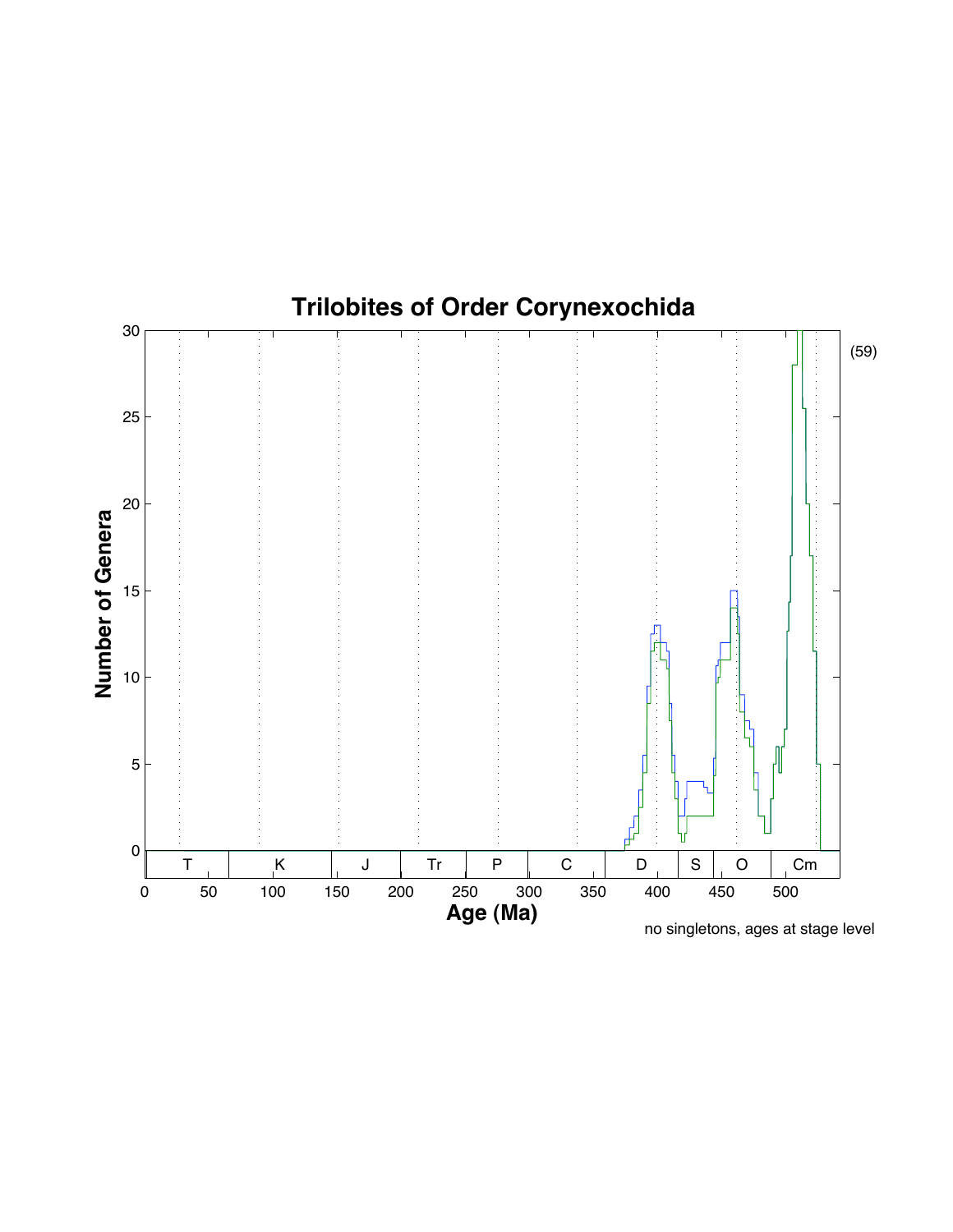

no singletons, ages at stage level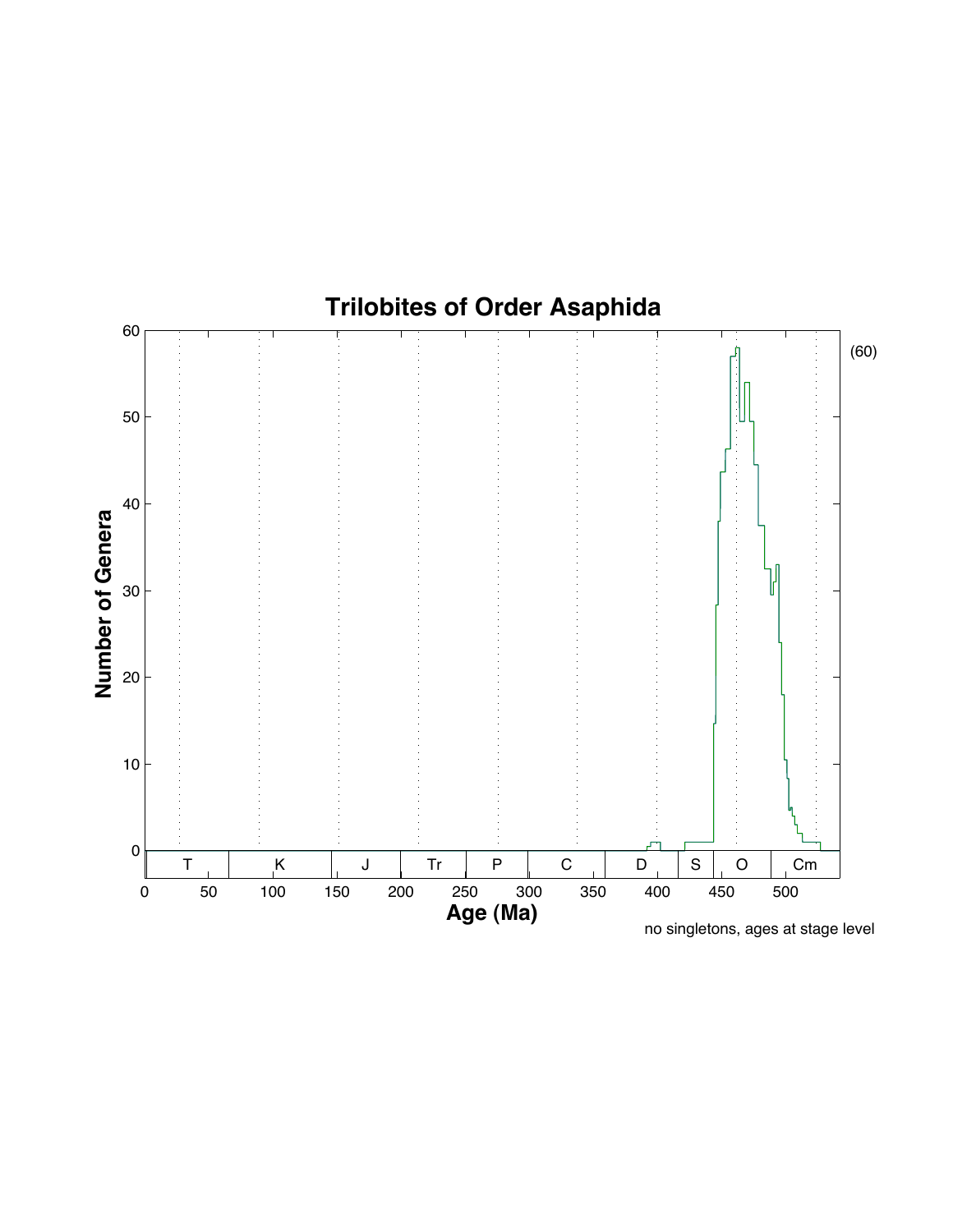

no singletons, ages at stage level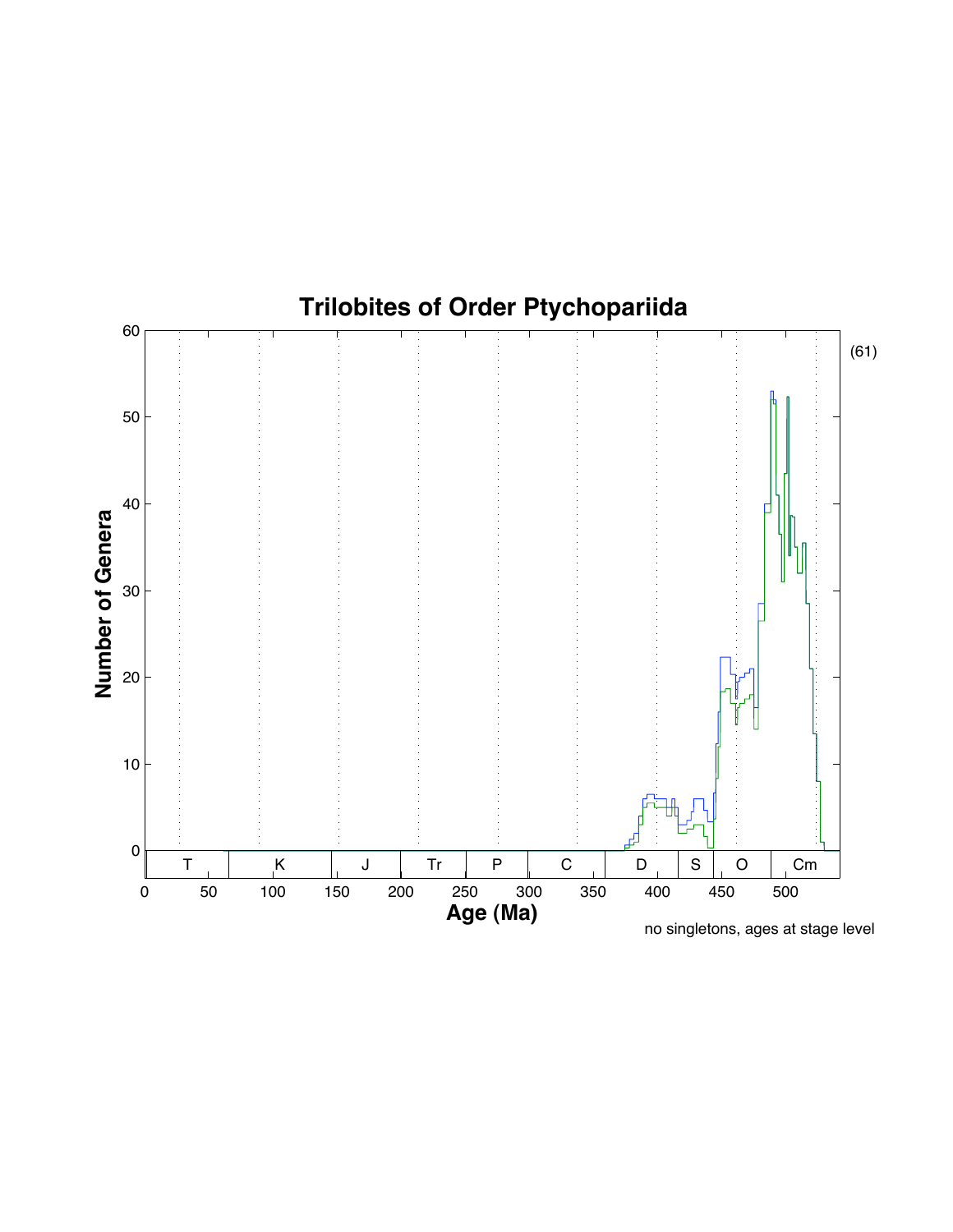

no singletons, ages at stage level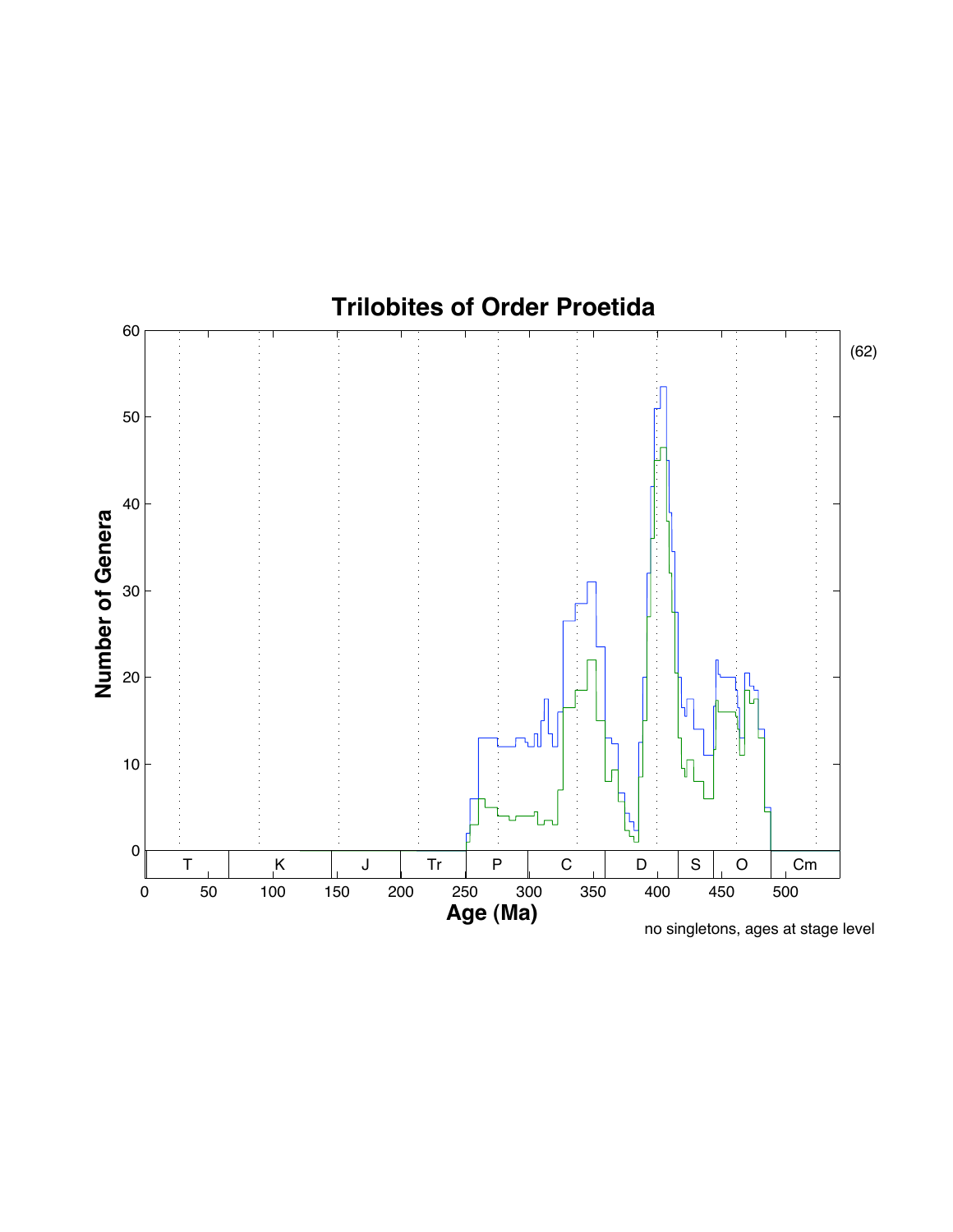

no singletons, ages at stage level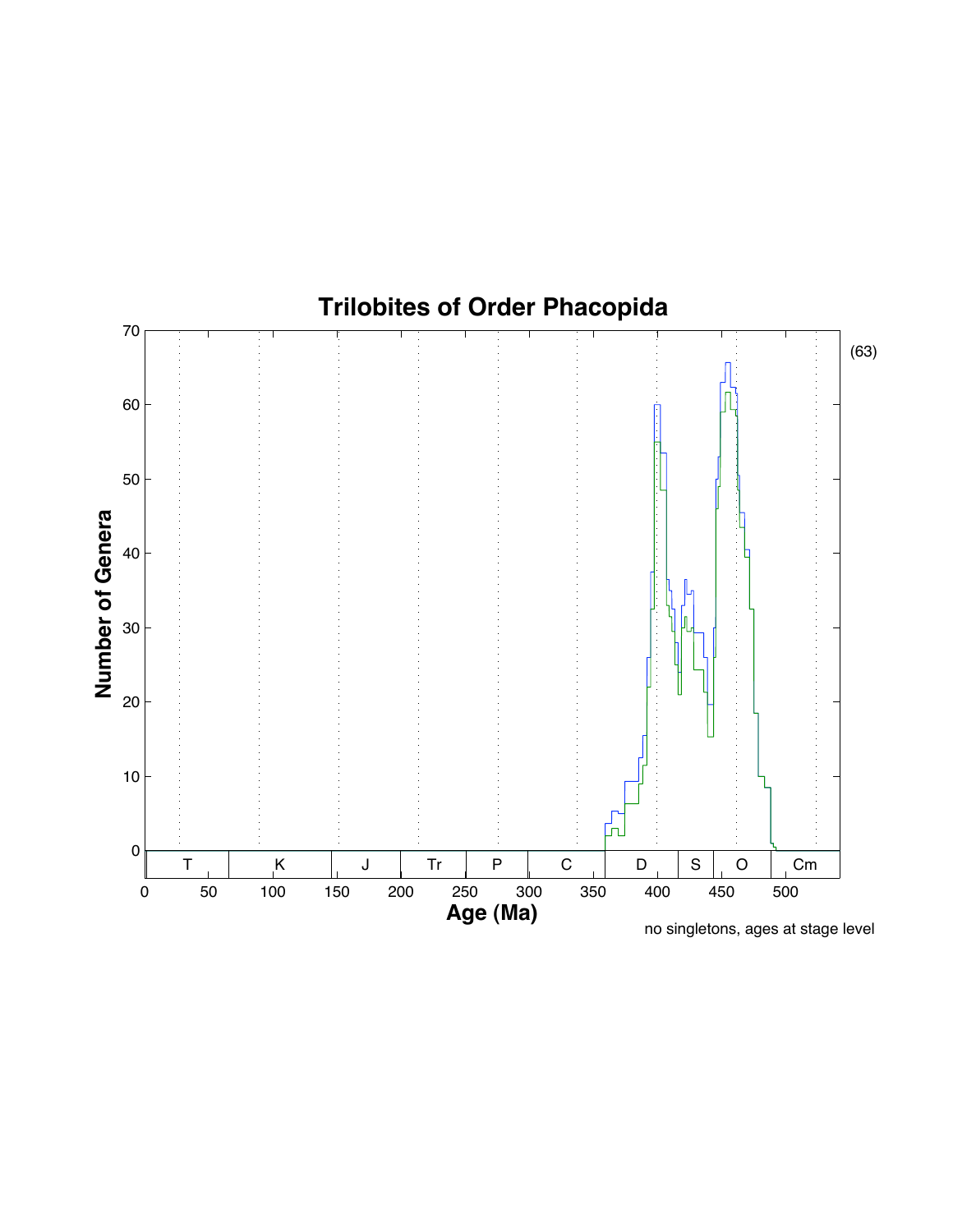### **Crustaceans**

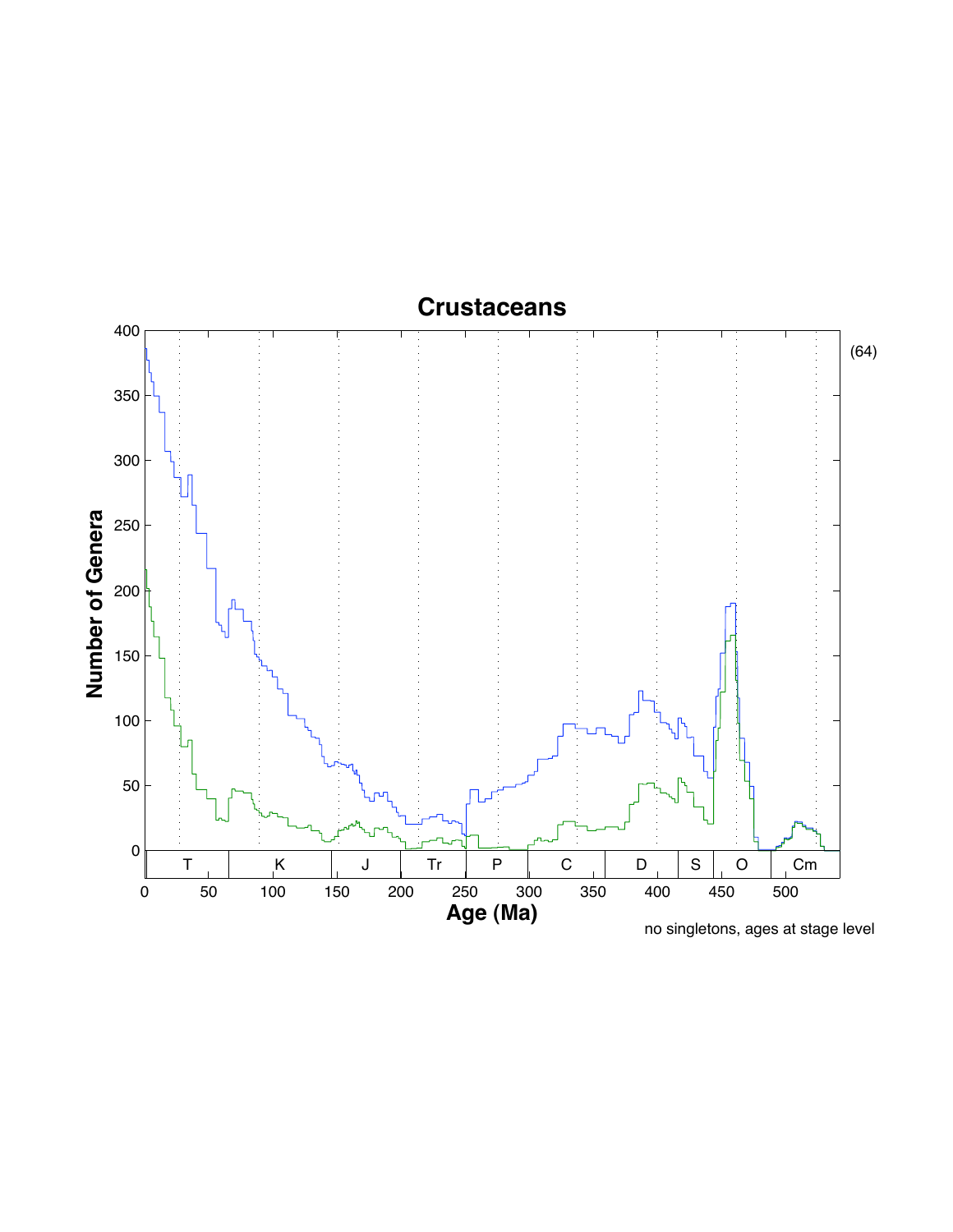

no singletons, ages at stage level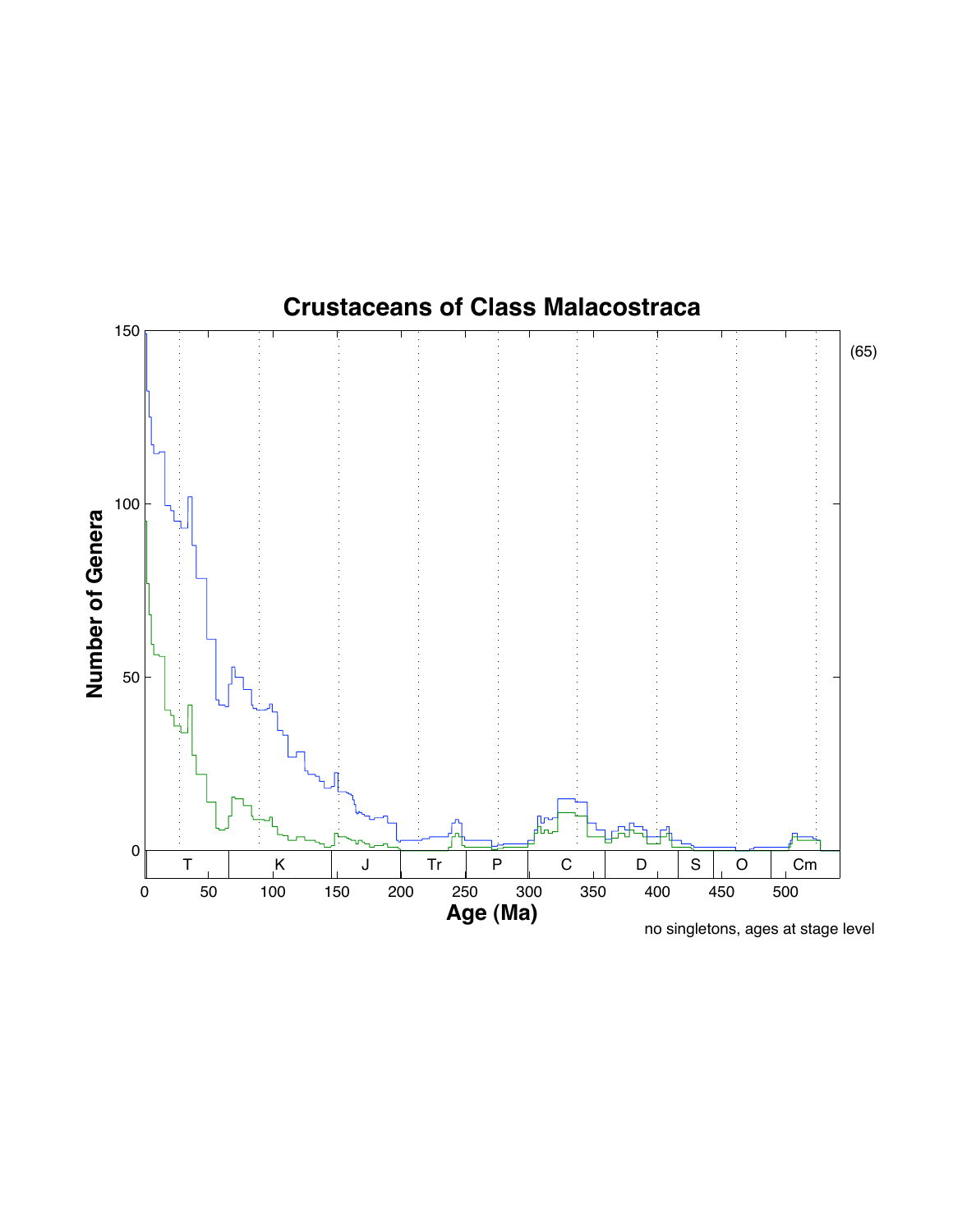

no singletons, ages at stage level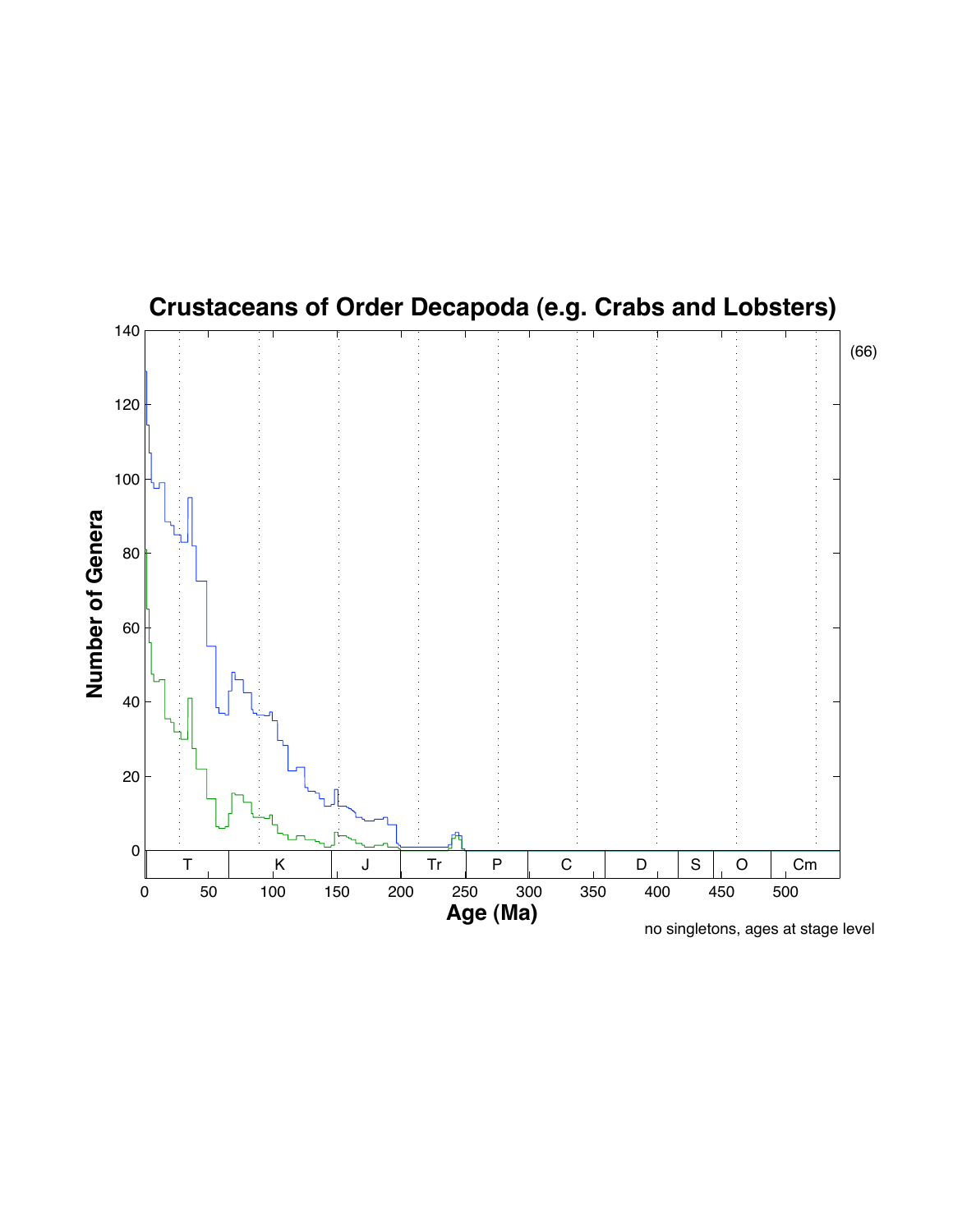### **Ostracods**

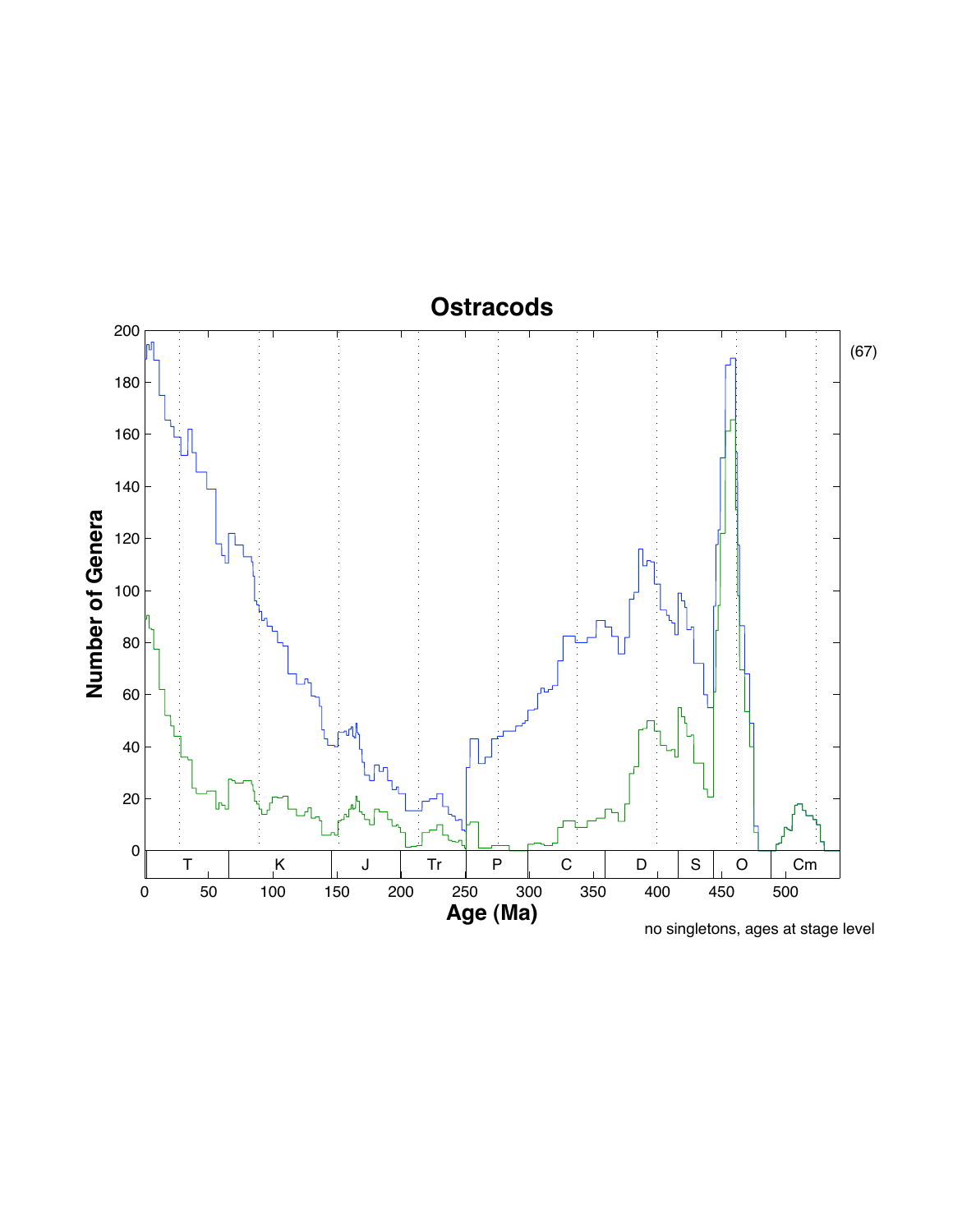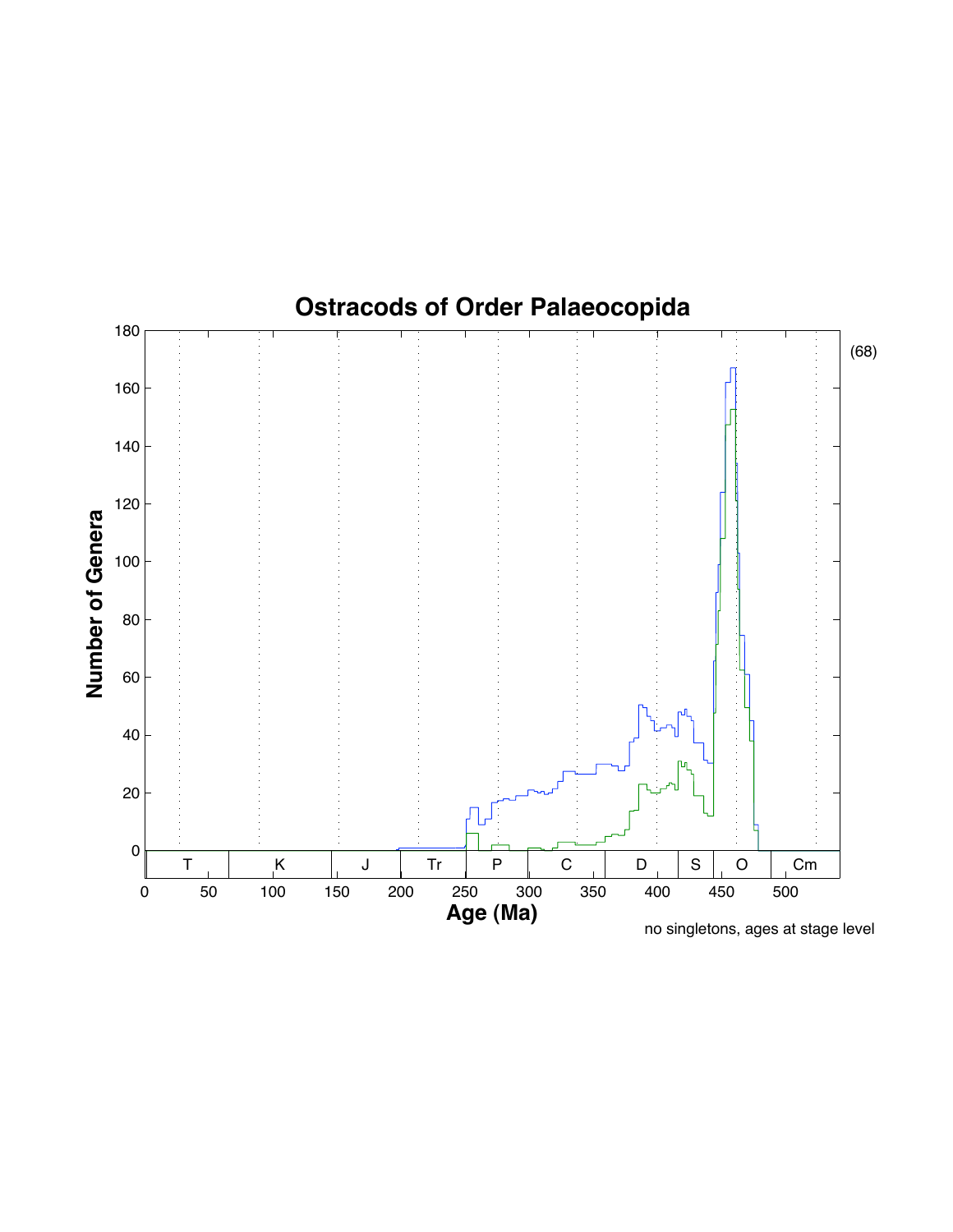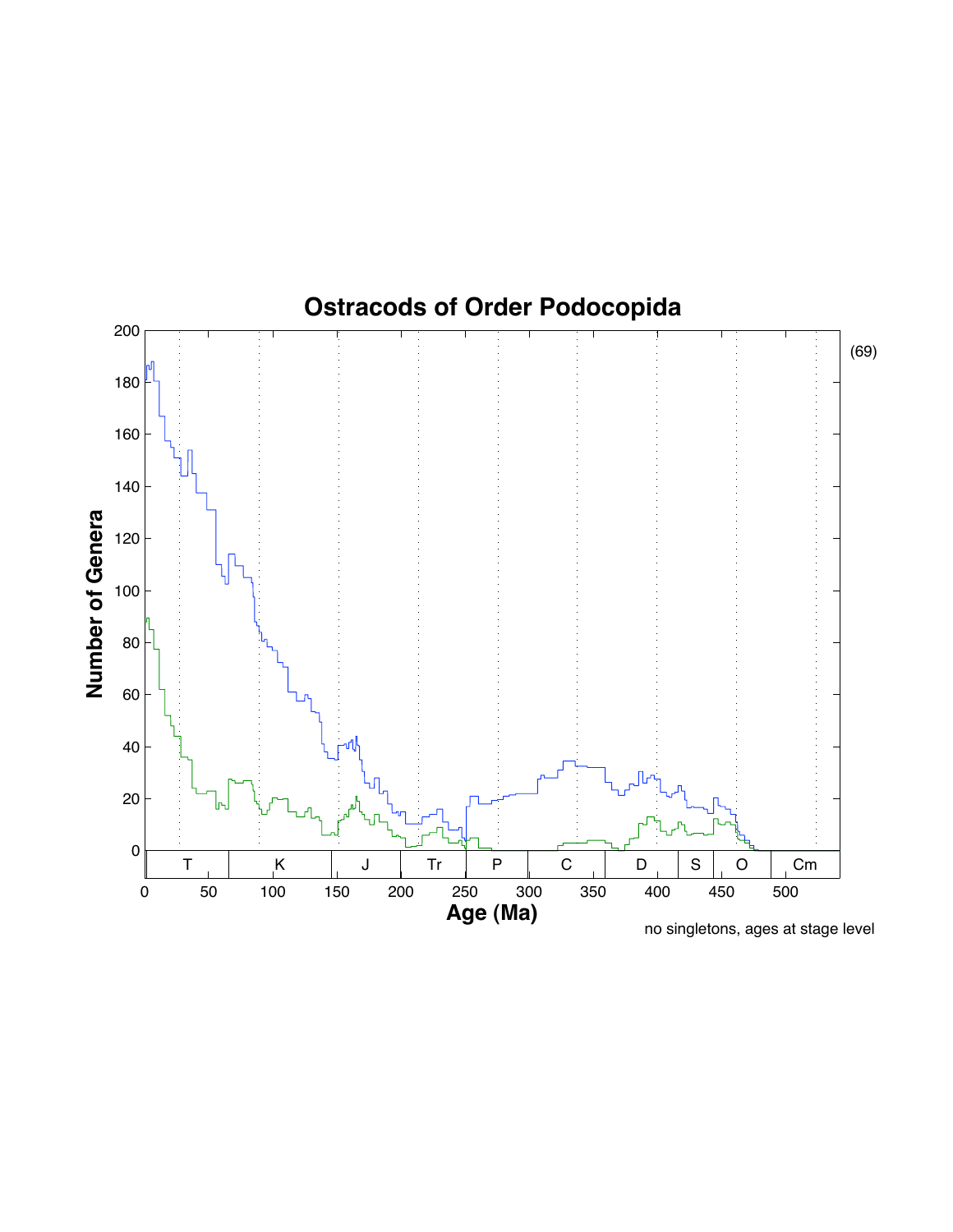# **Phylum Bryozoa**

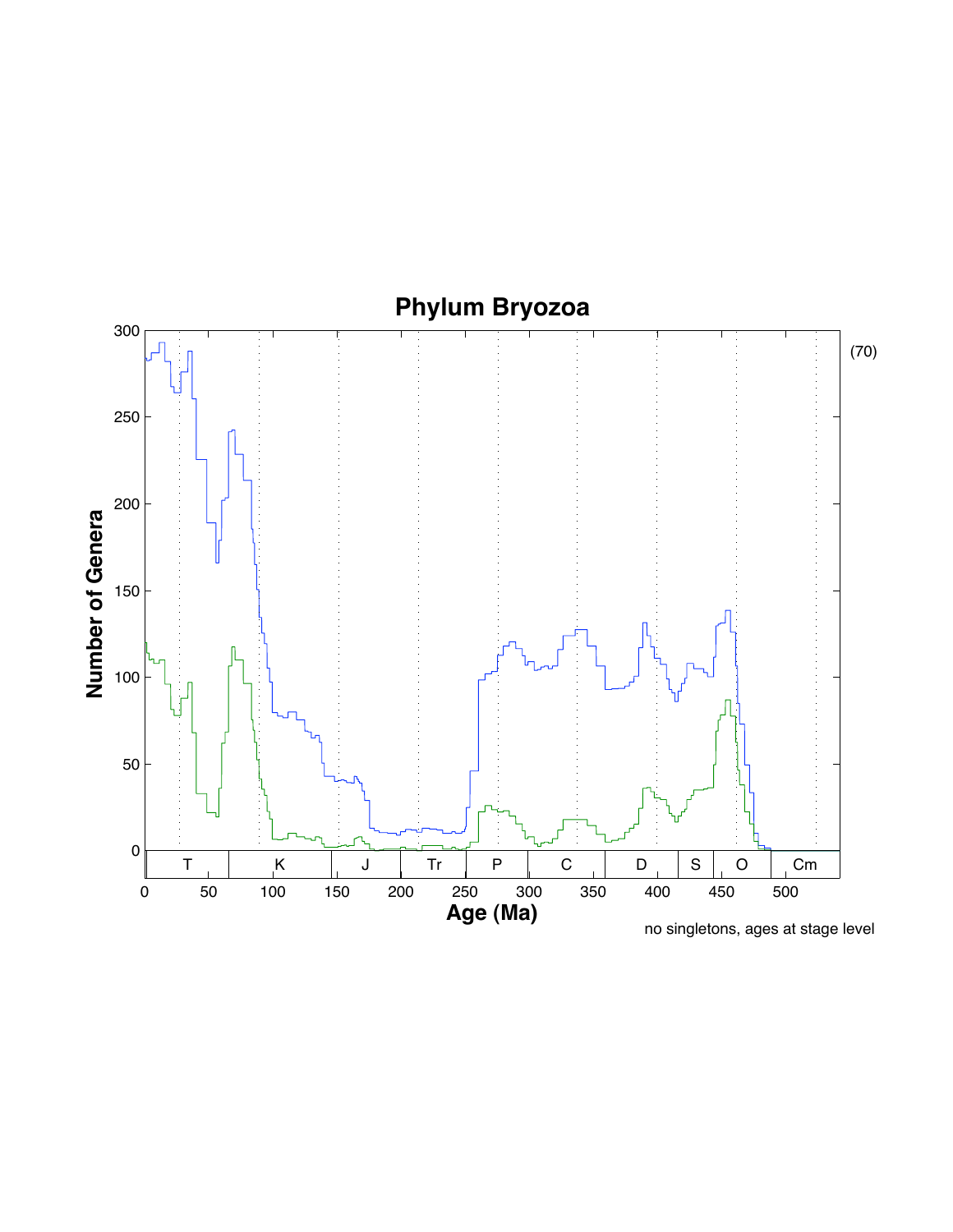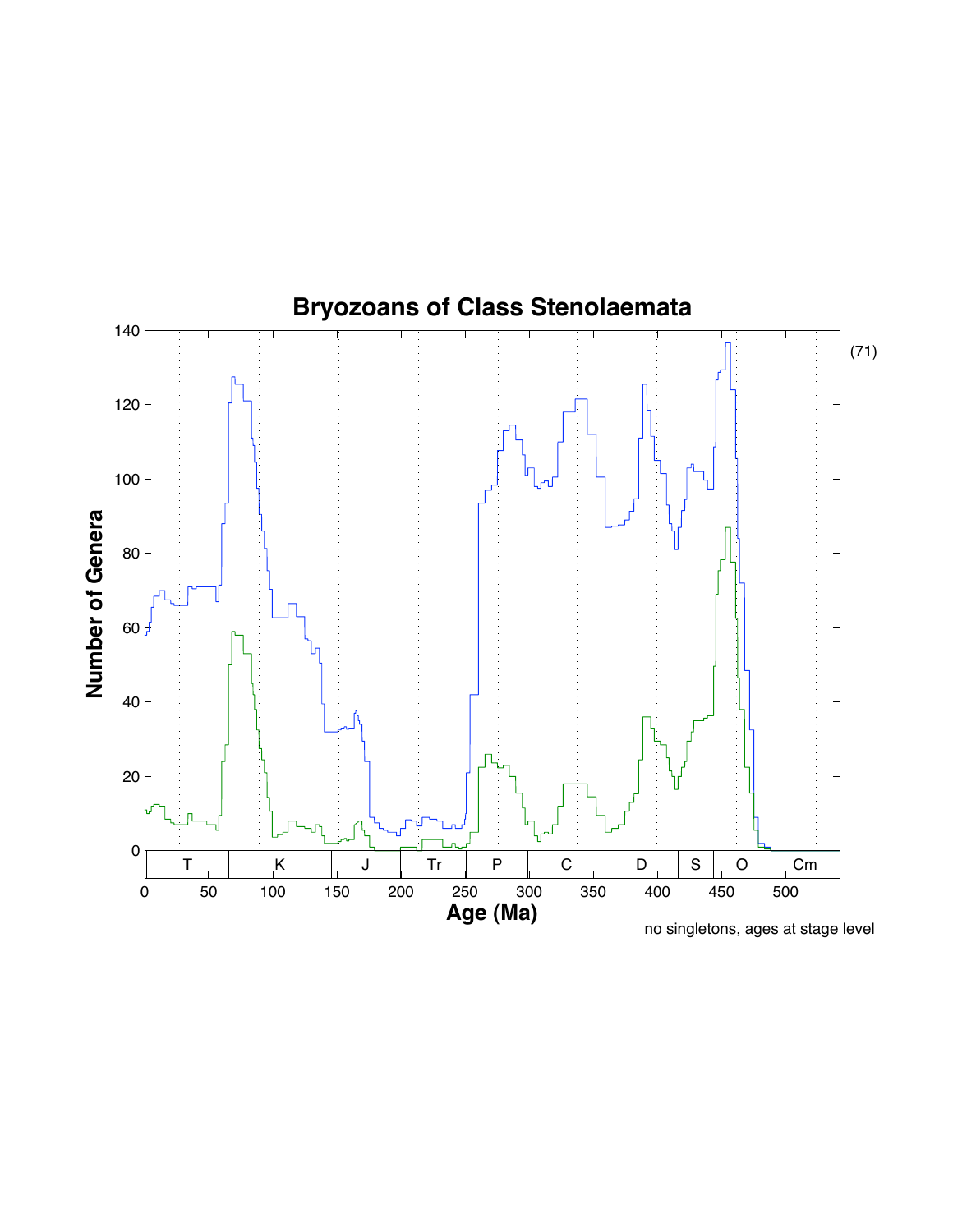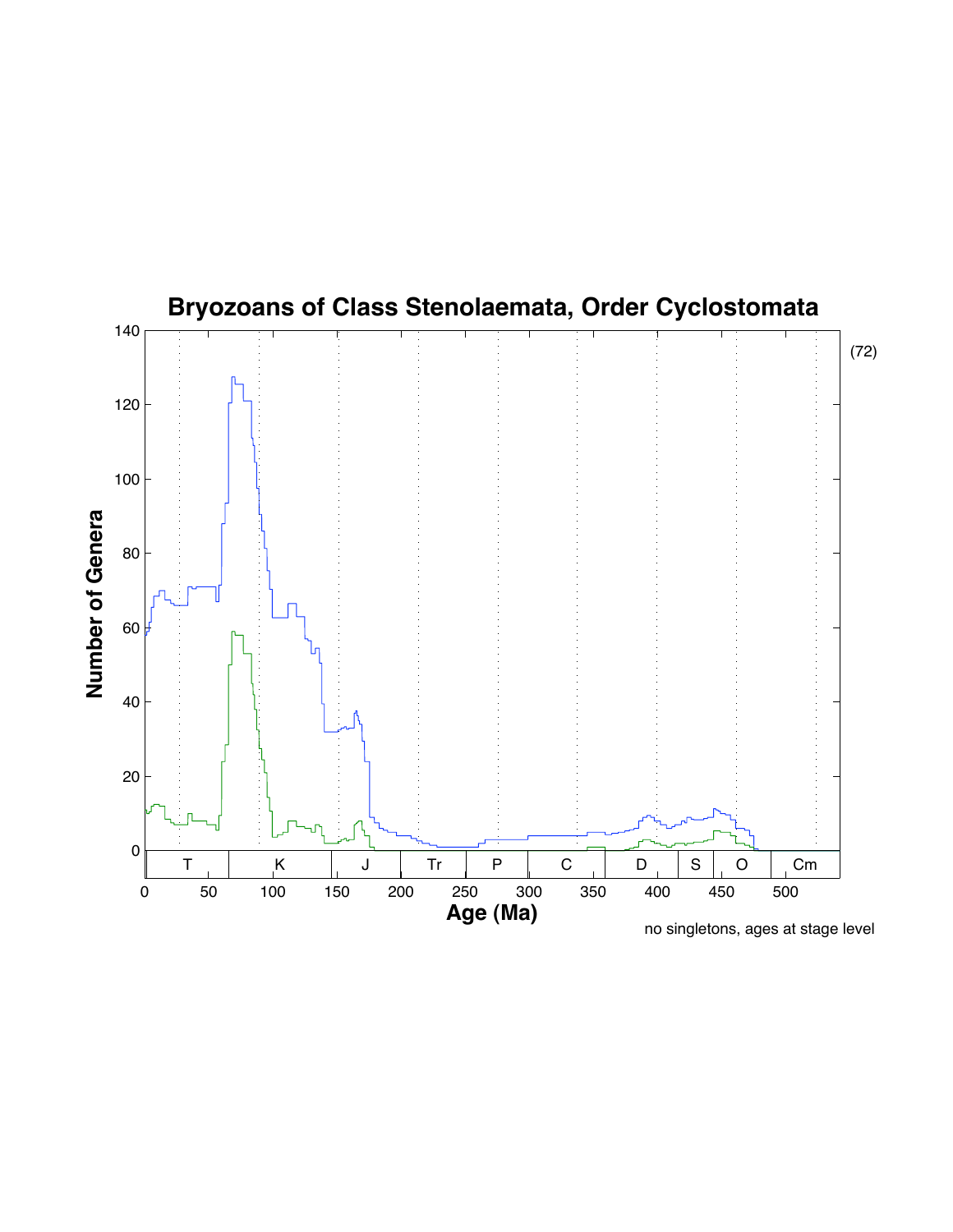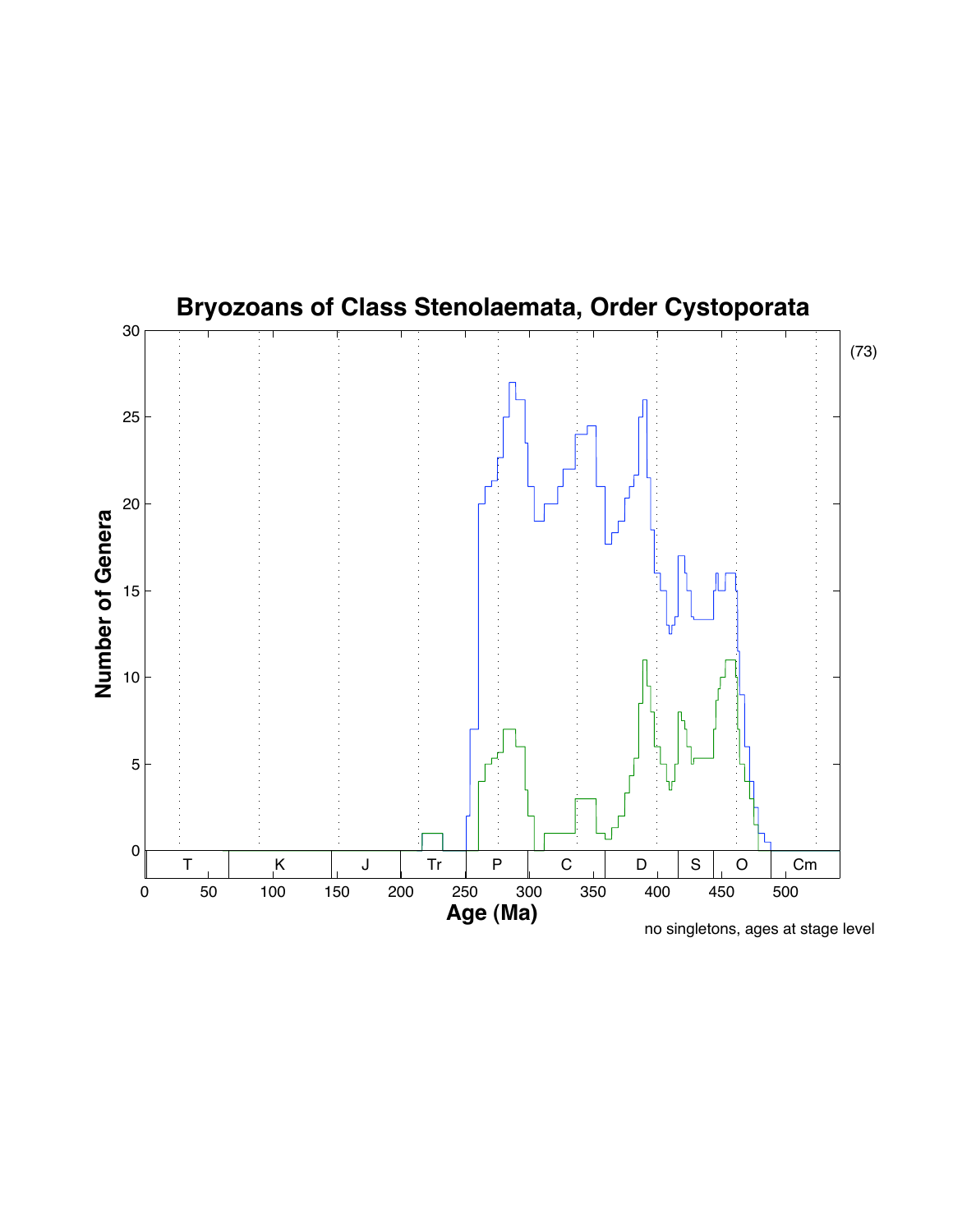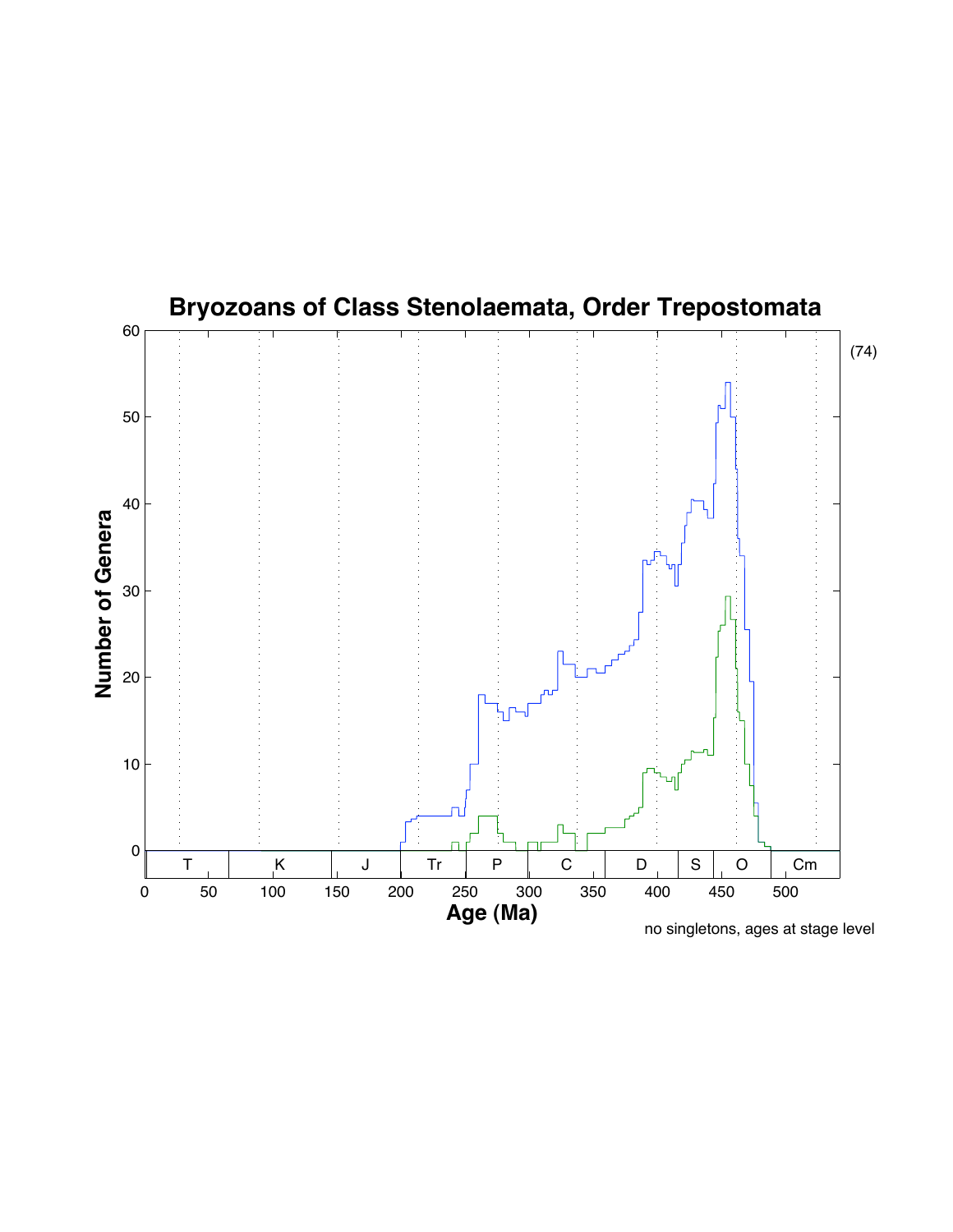

no singletons, ages at stage level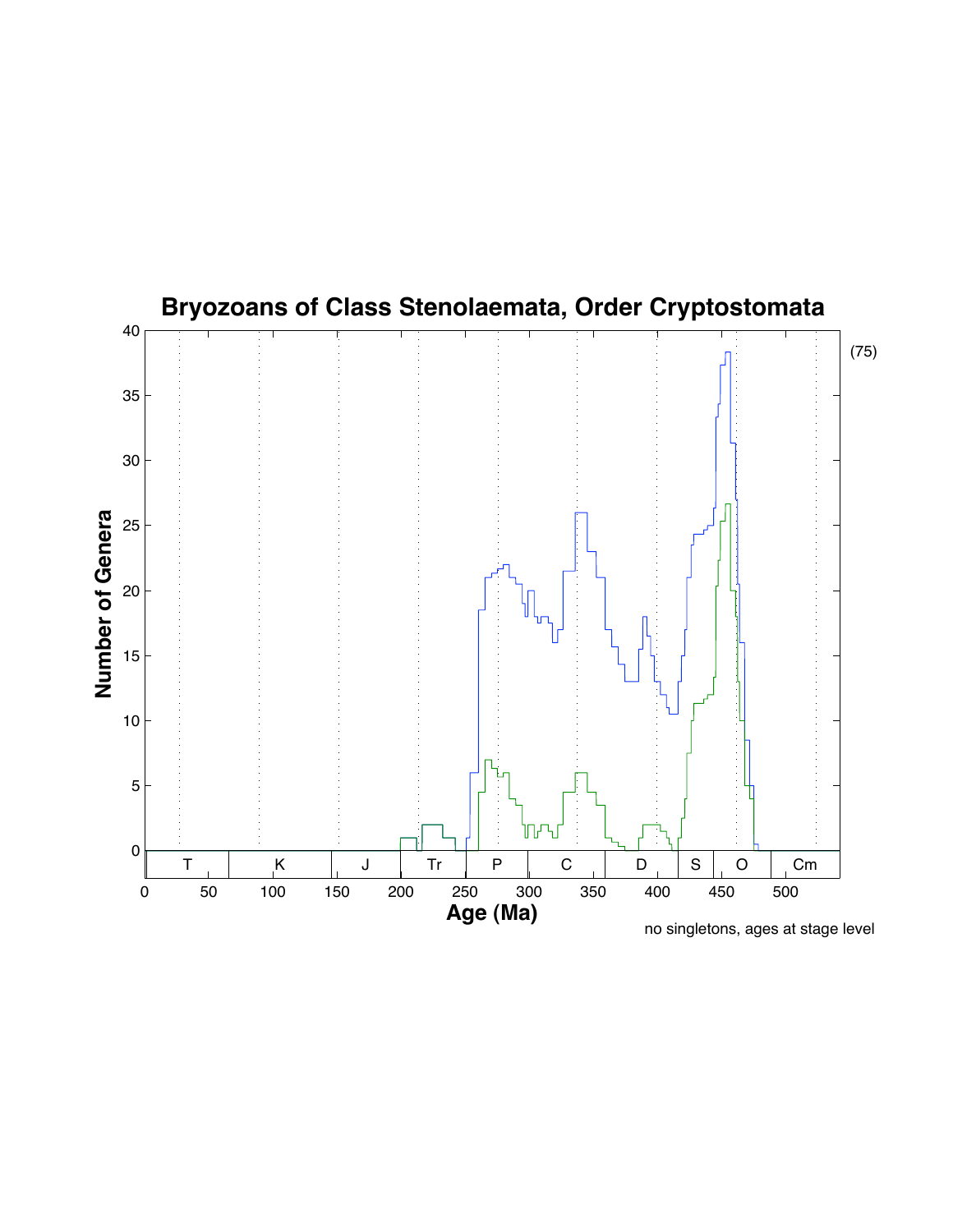

no singletons, ages at stage level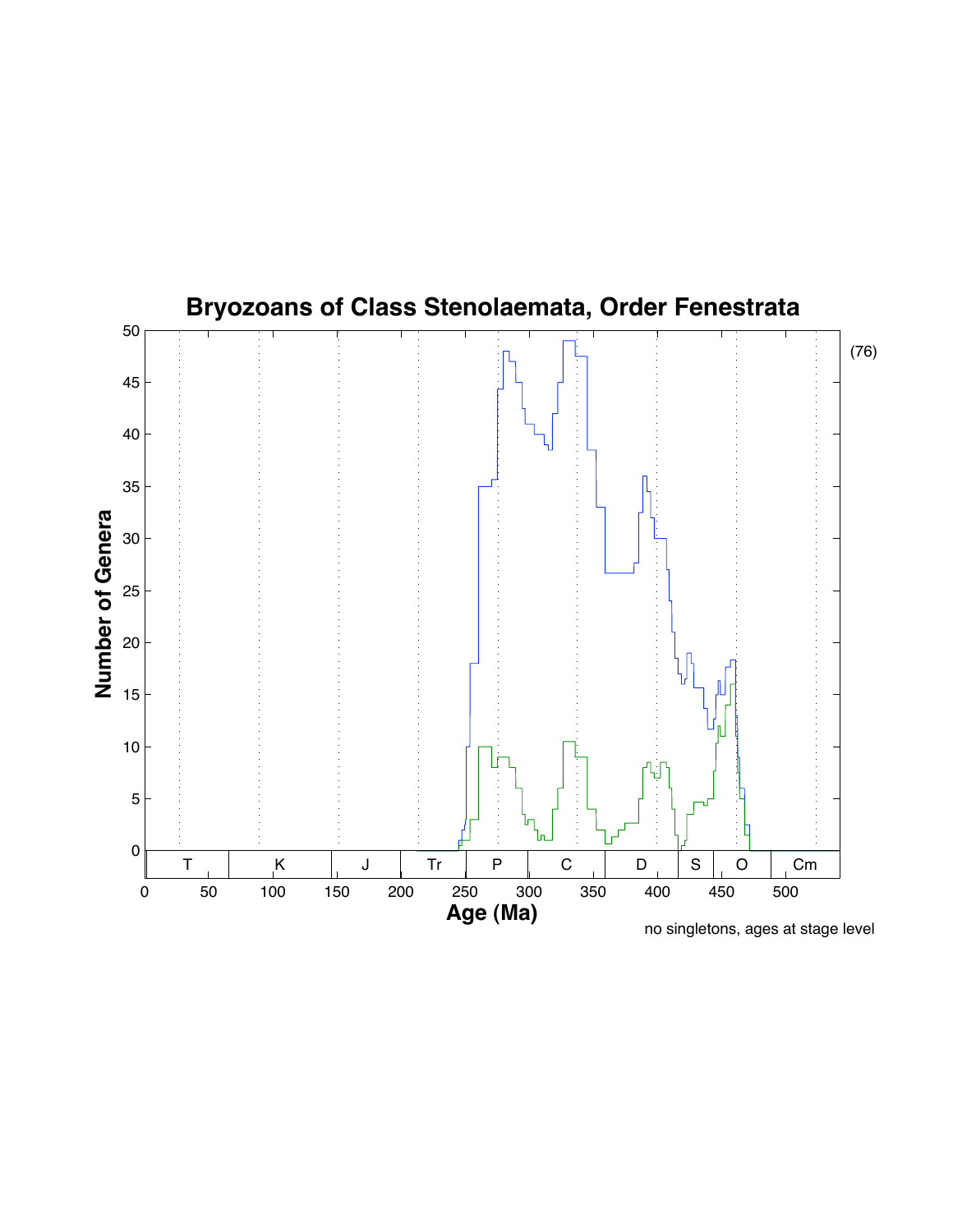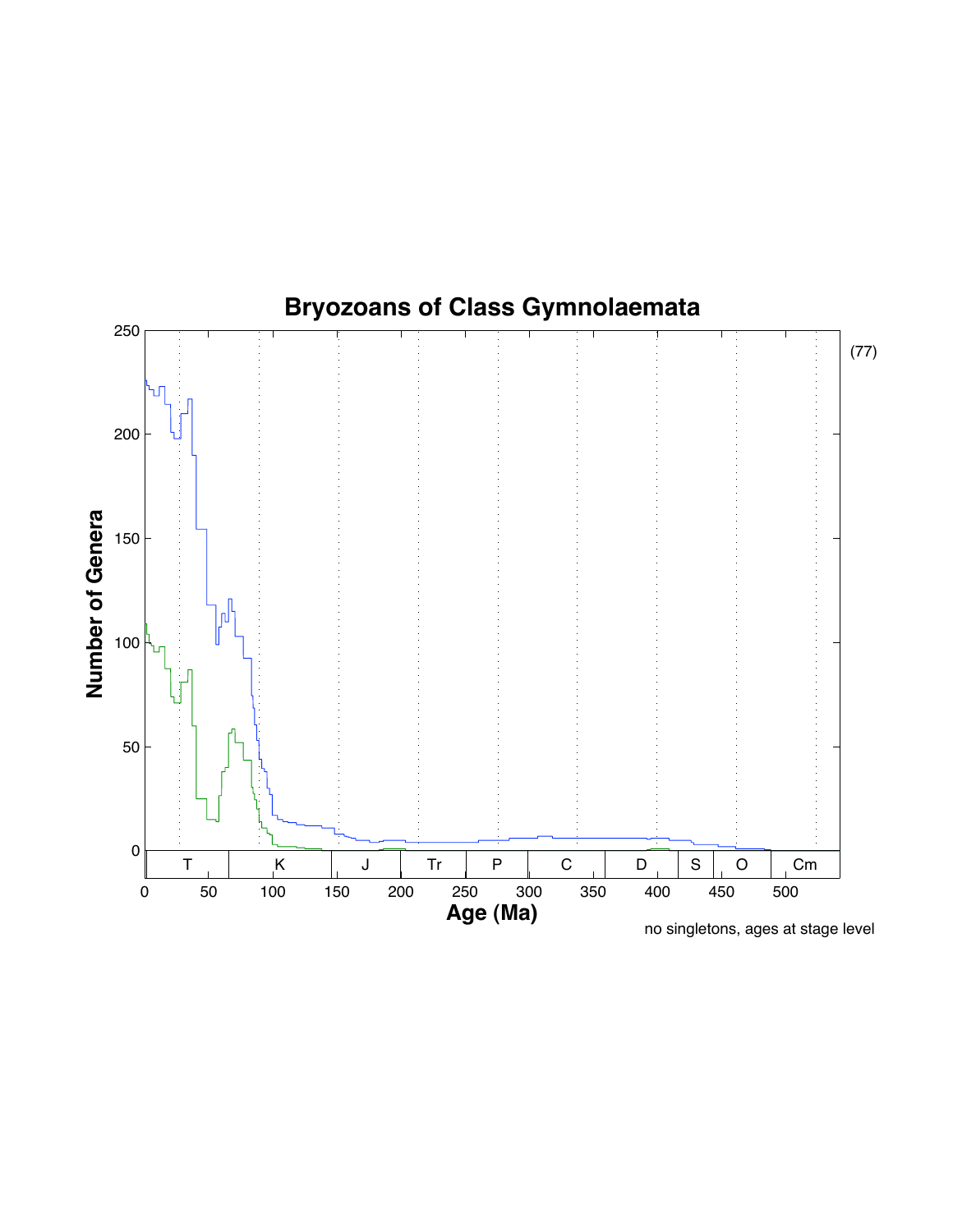

no singletons, ages at stage level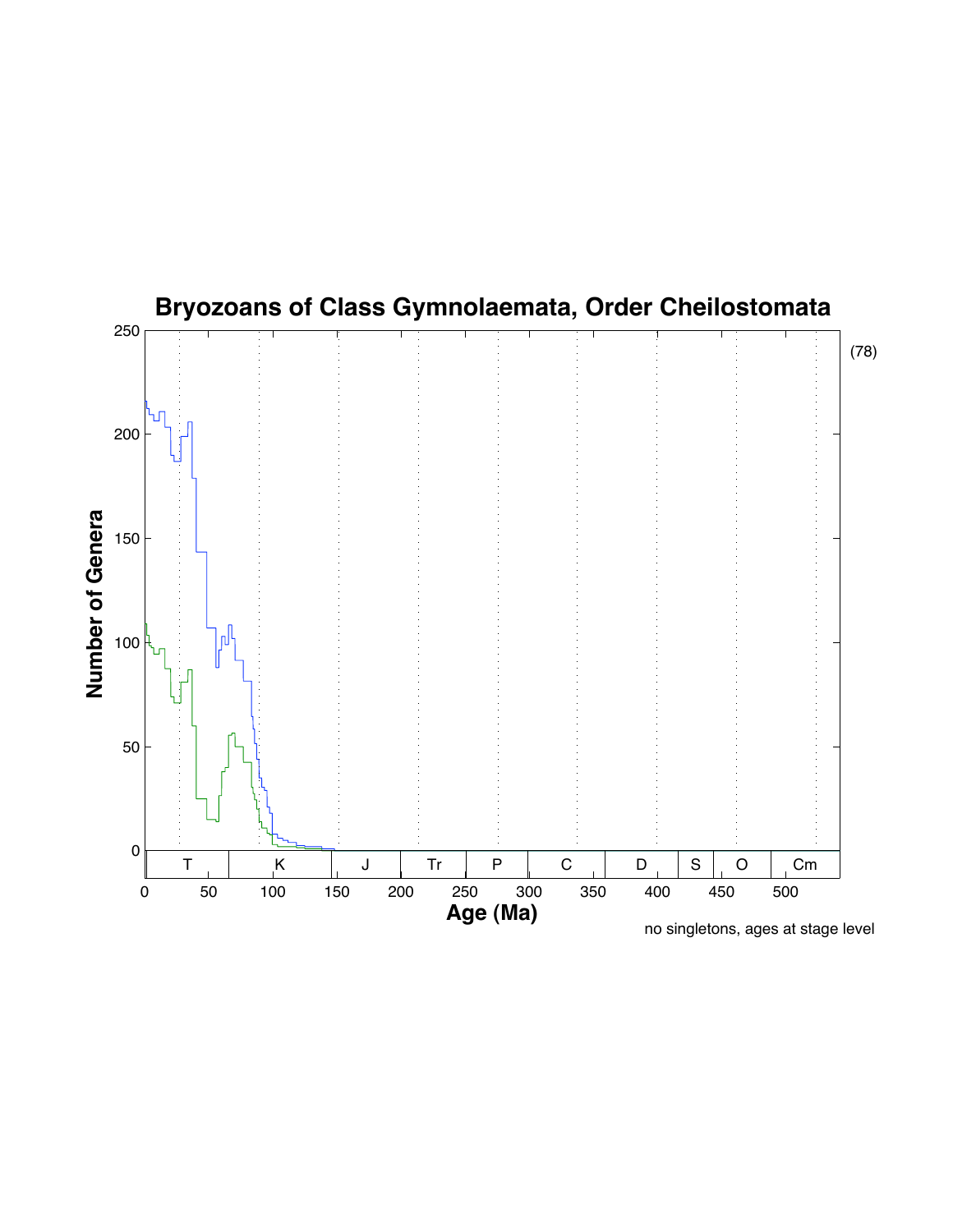

no singletons, ages at stage level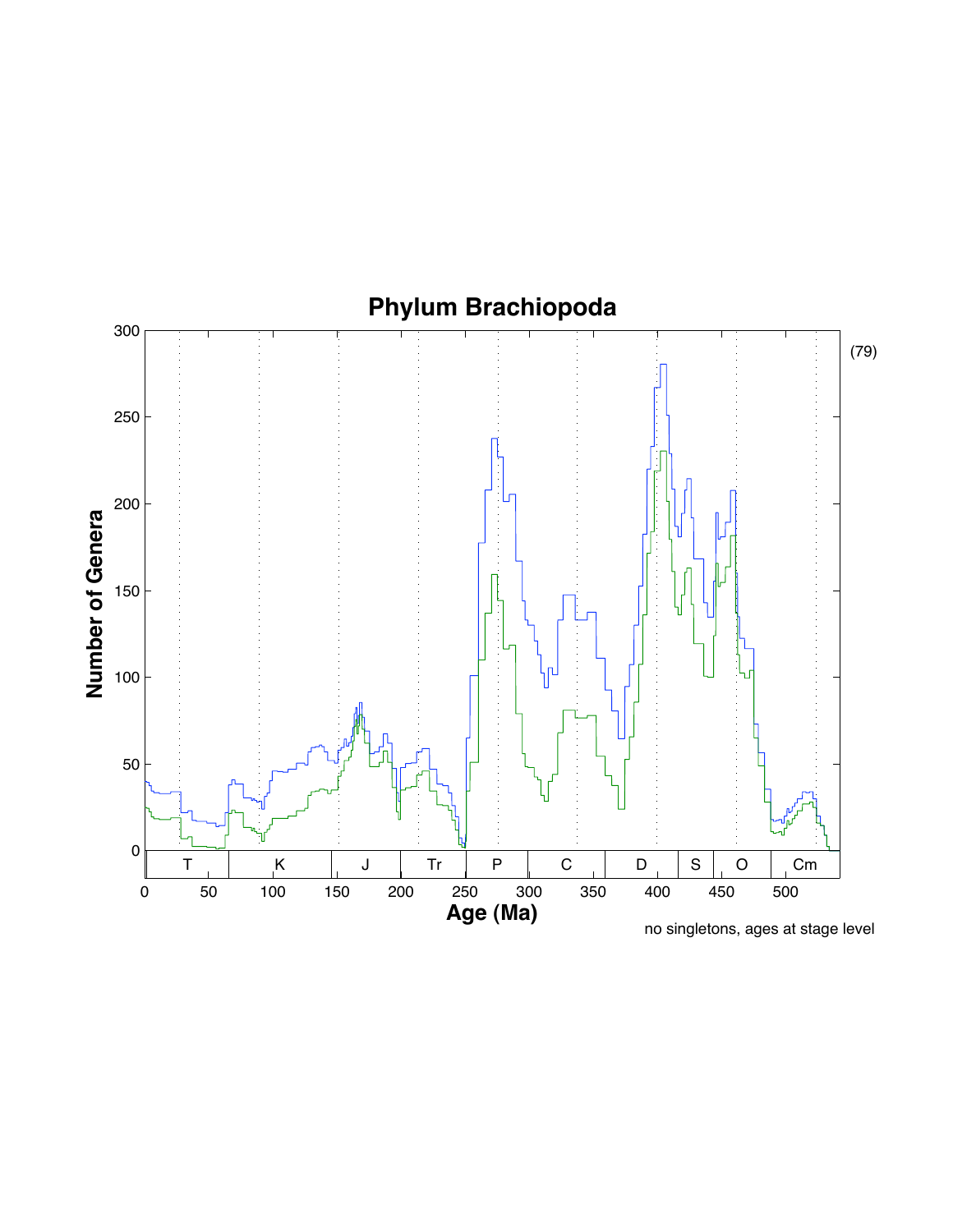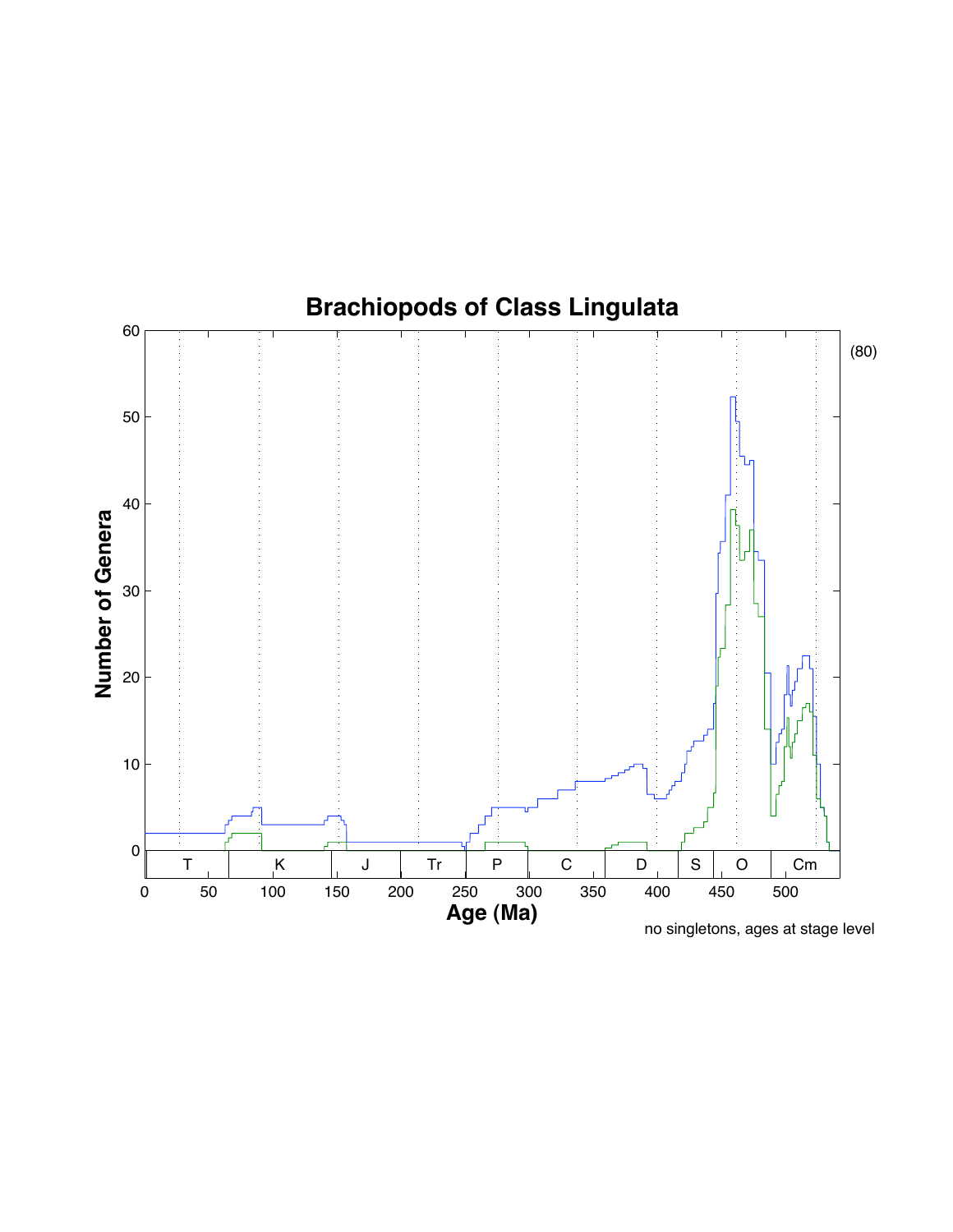

no singletons, ages at stage level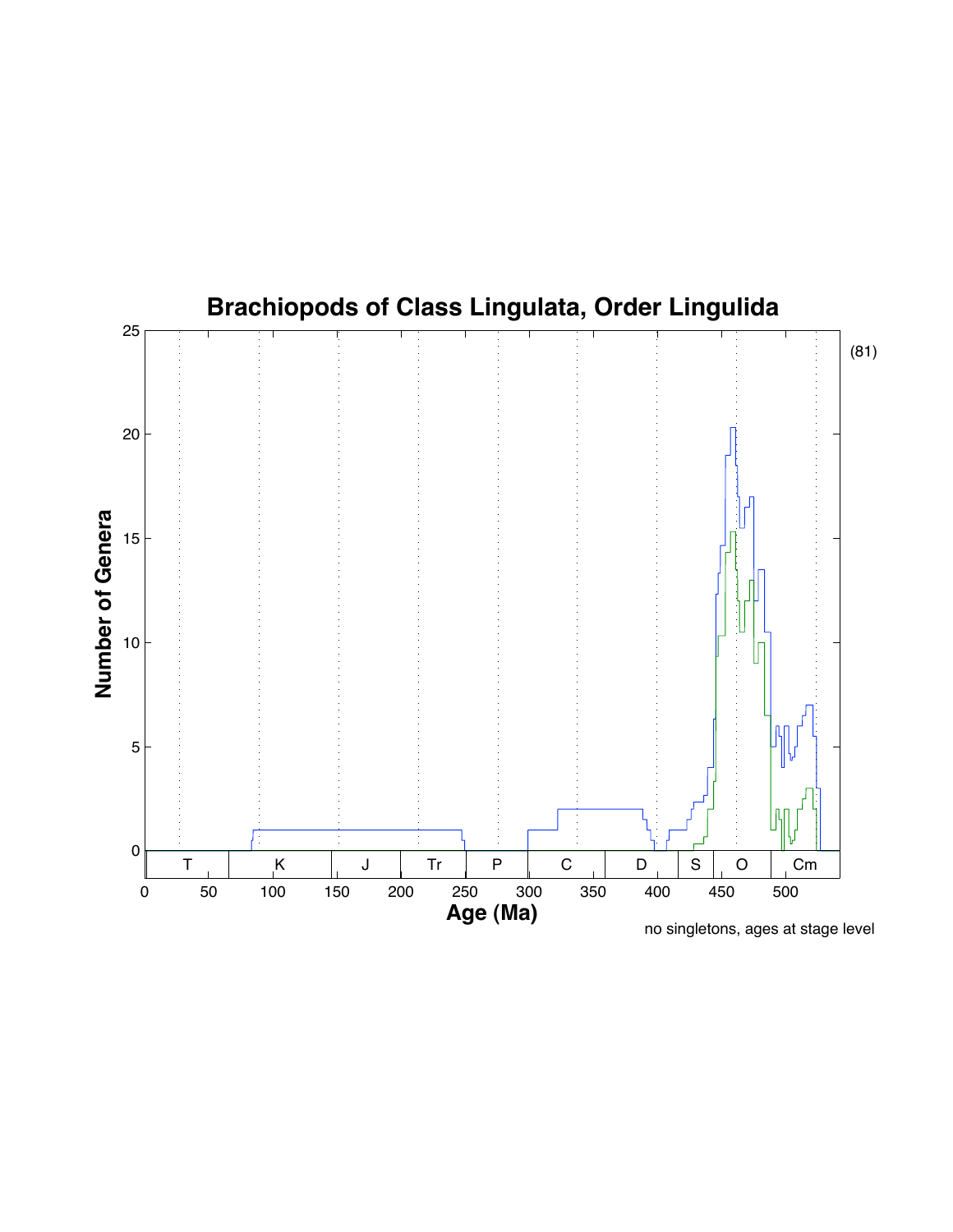# **Brachiopods of Class Lingulata, Order Acrotretida**

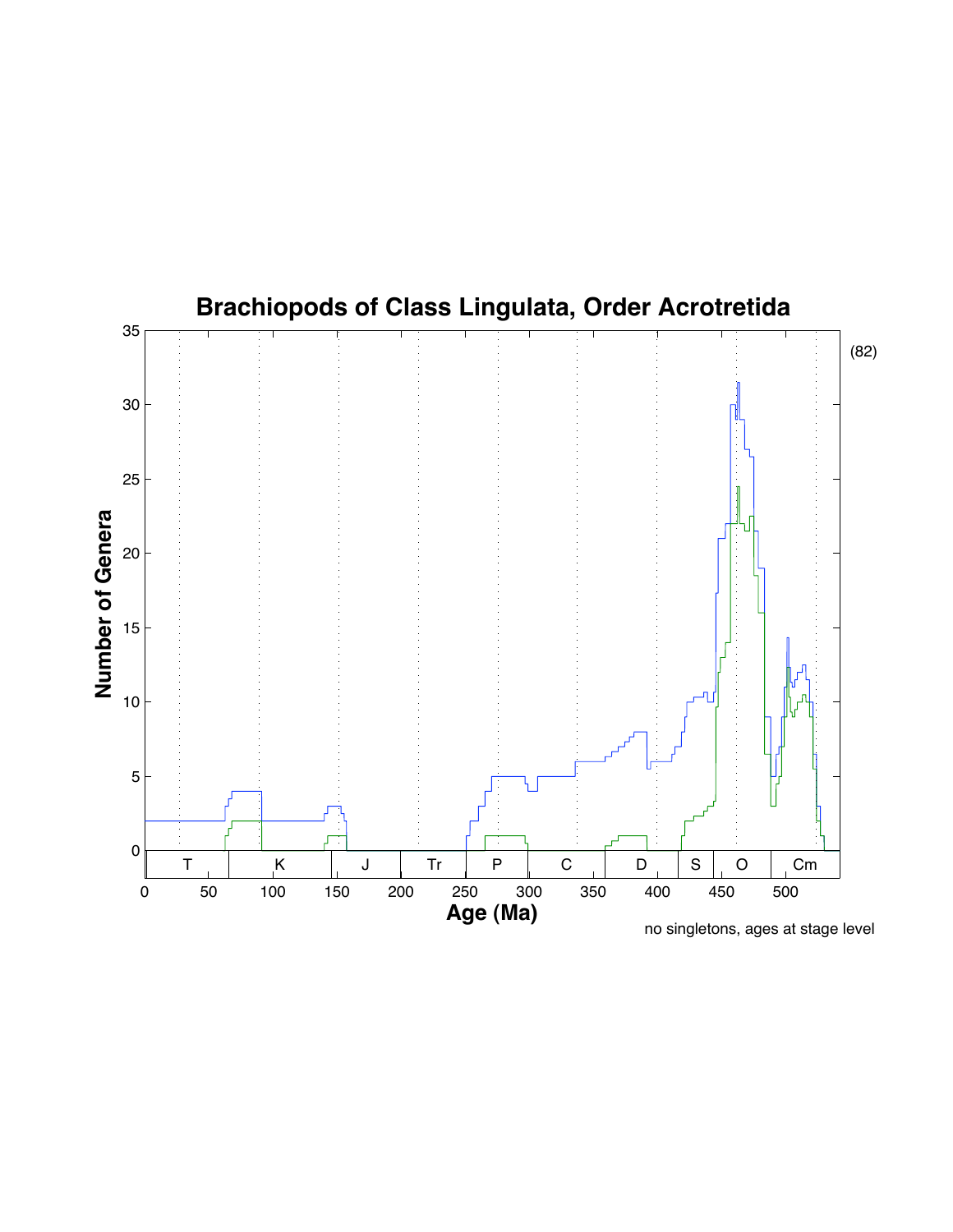

no singletons, ages at stage level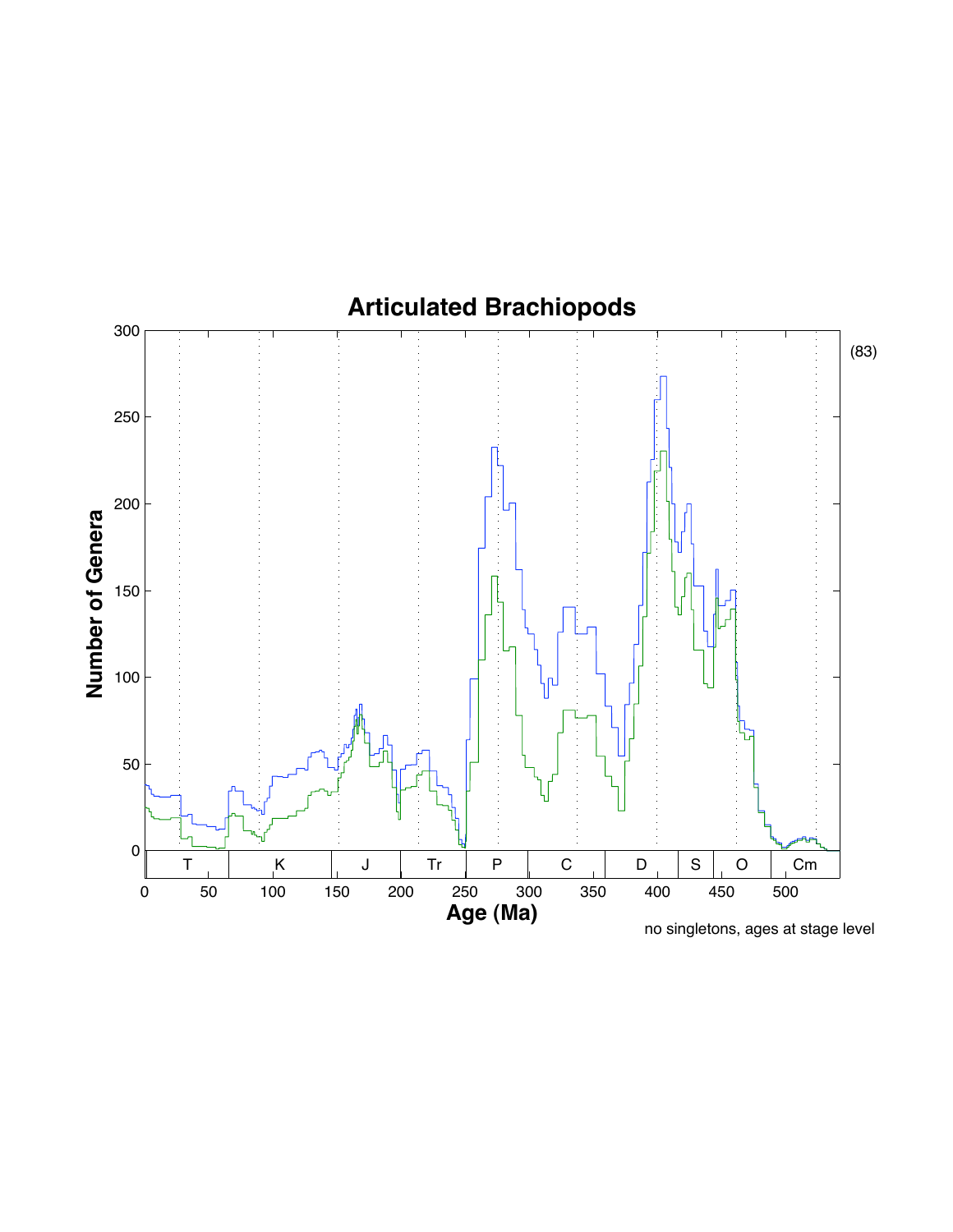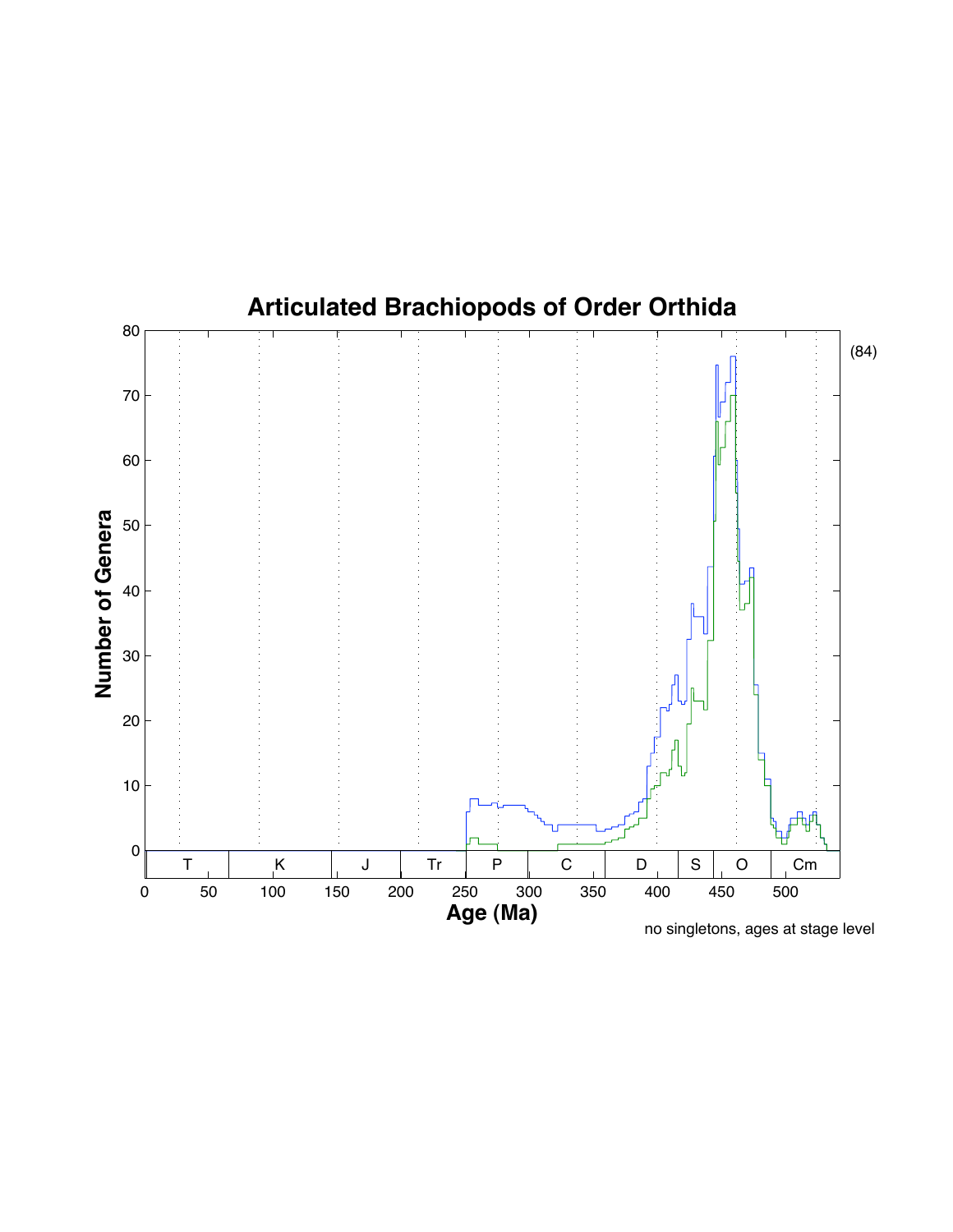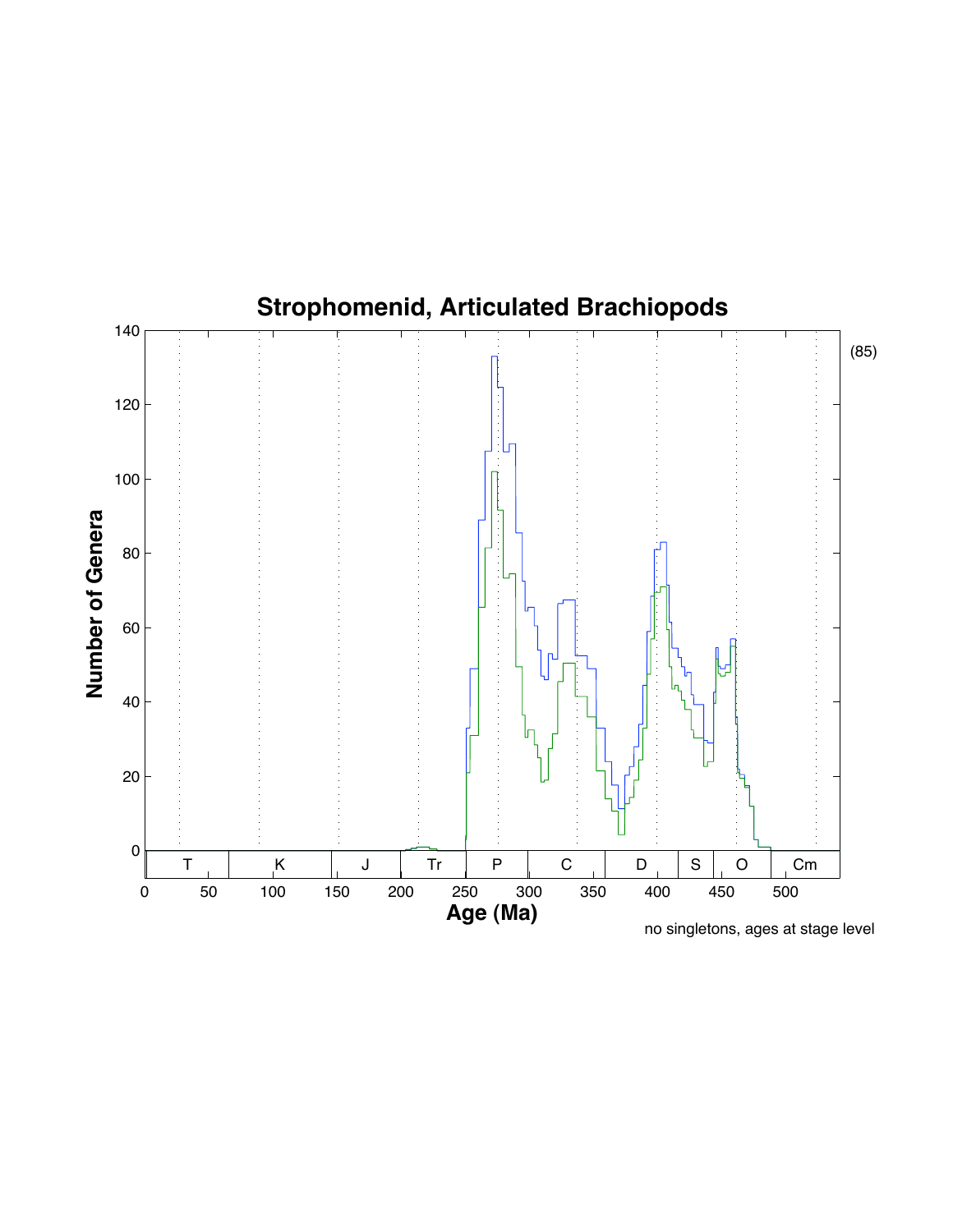### **Articulated Brachiopods of Order Pentamerida**

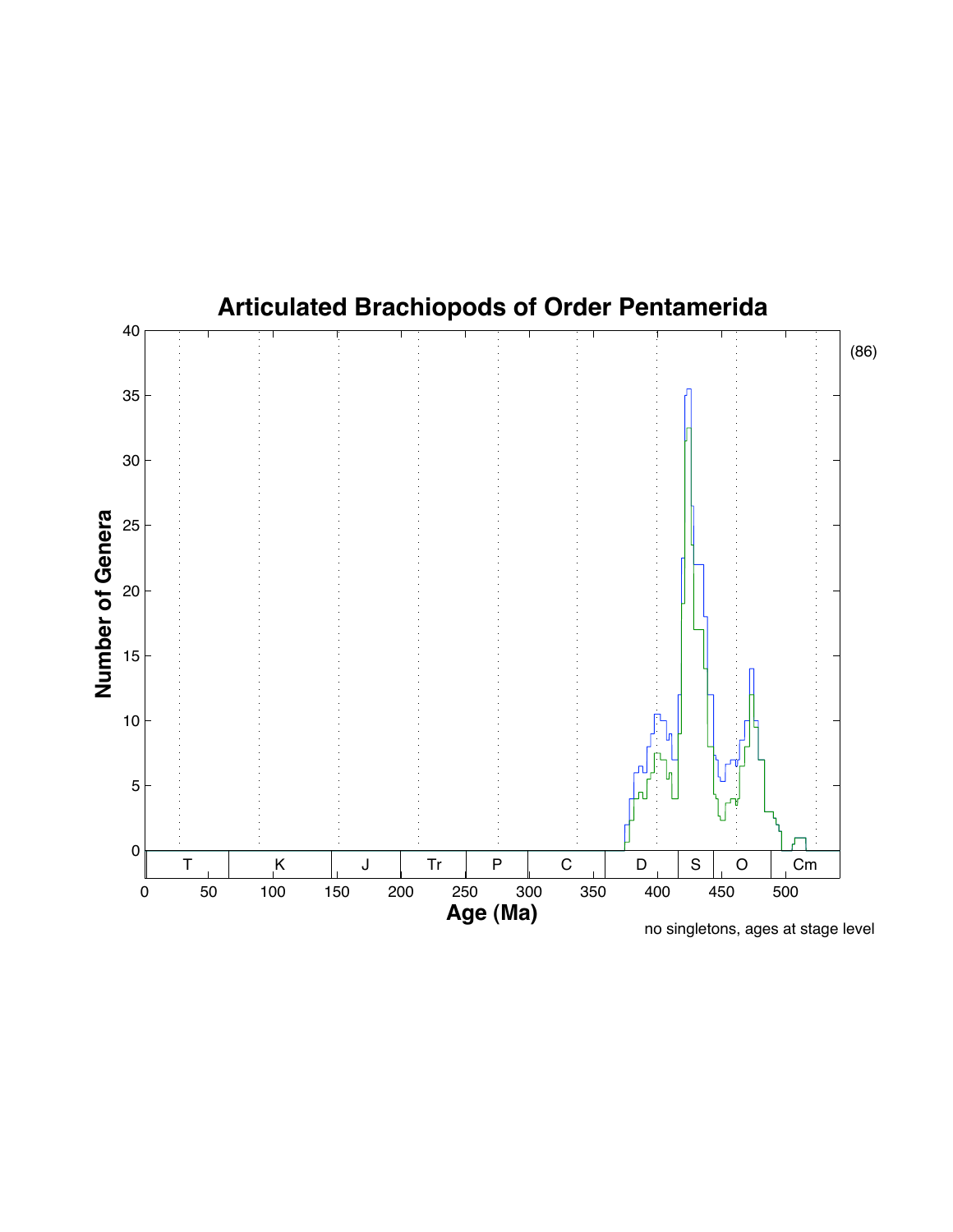

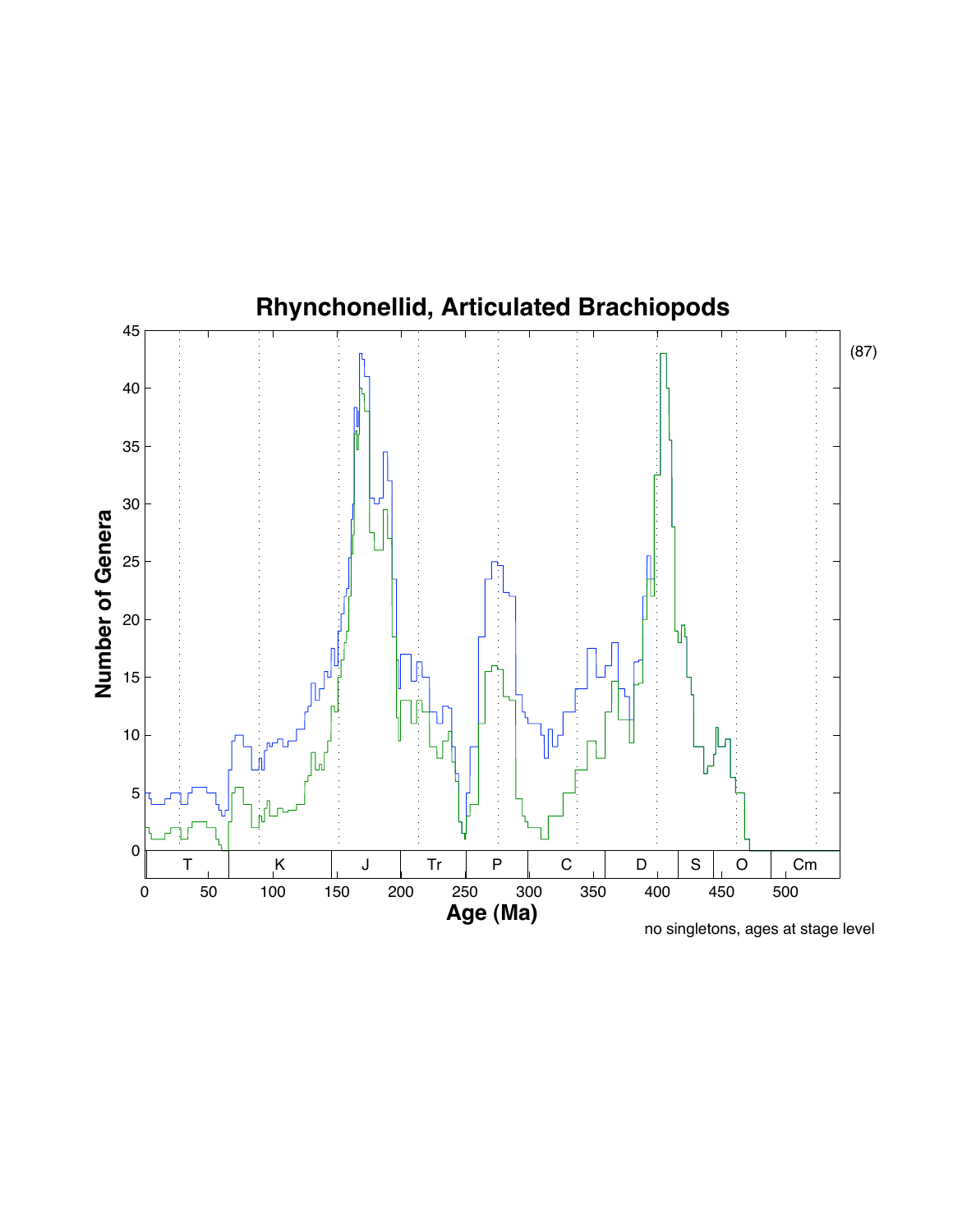

no singletons, ages at stage level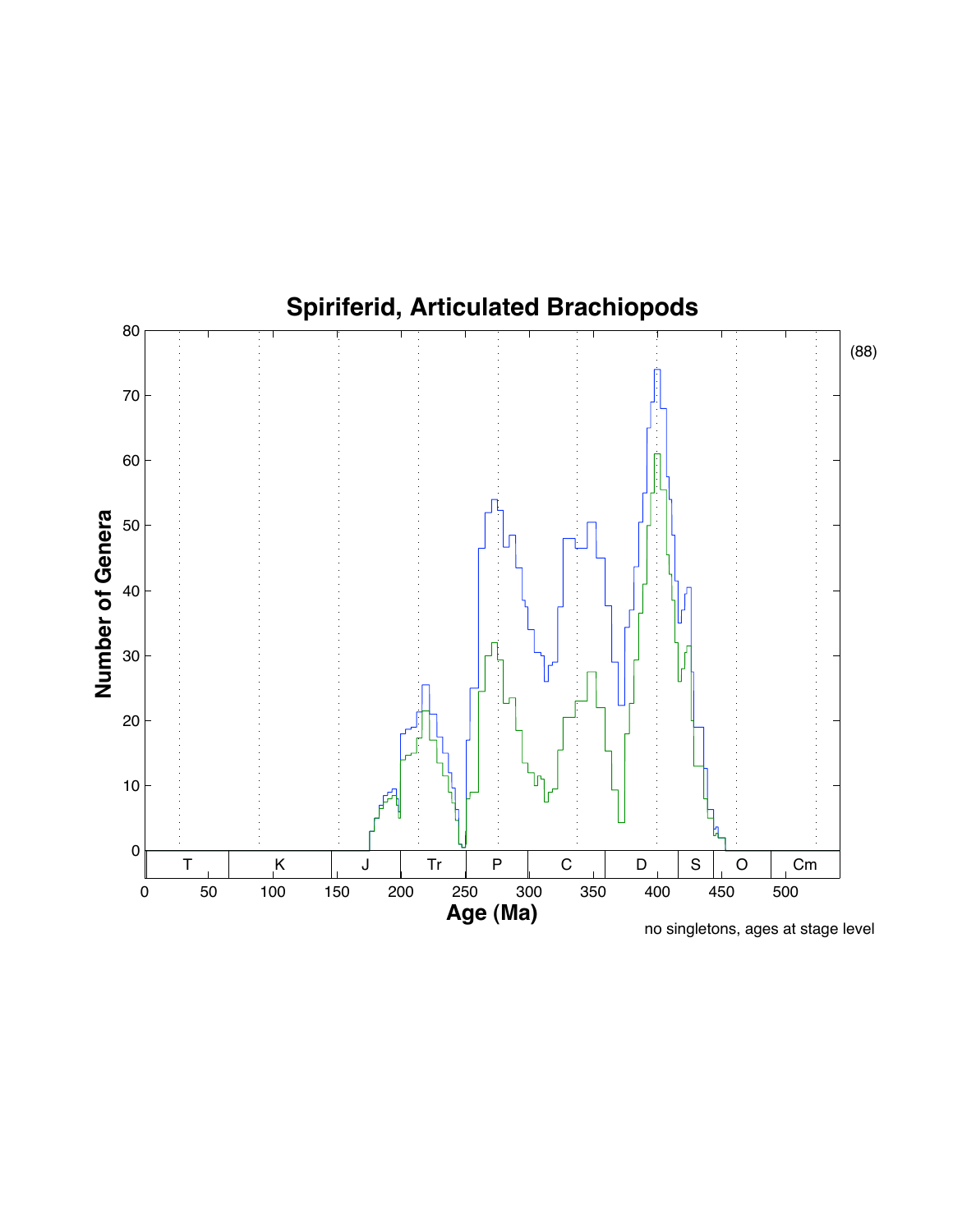

# **Articulated Brachiopods of Order Atrypida**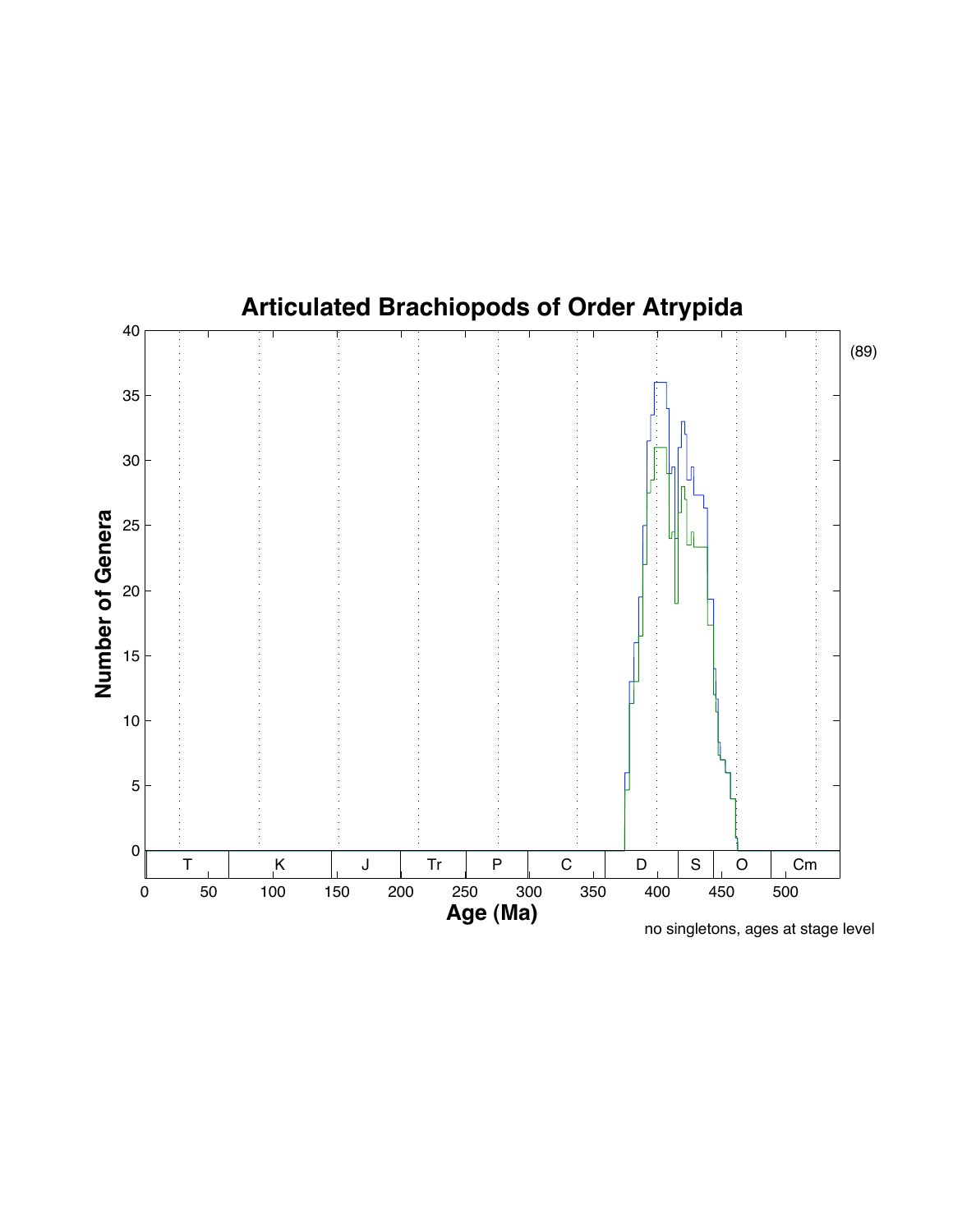### **Articulated Brachiopods of Order Terebratulida**



(90)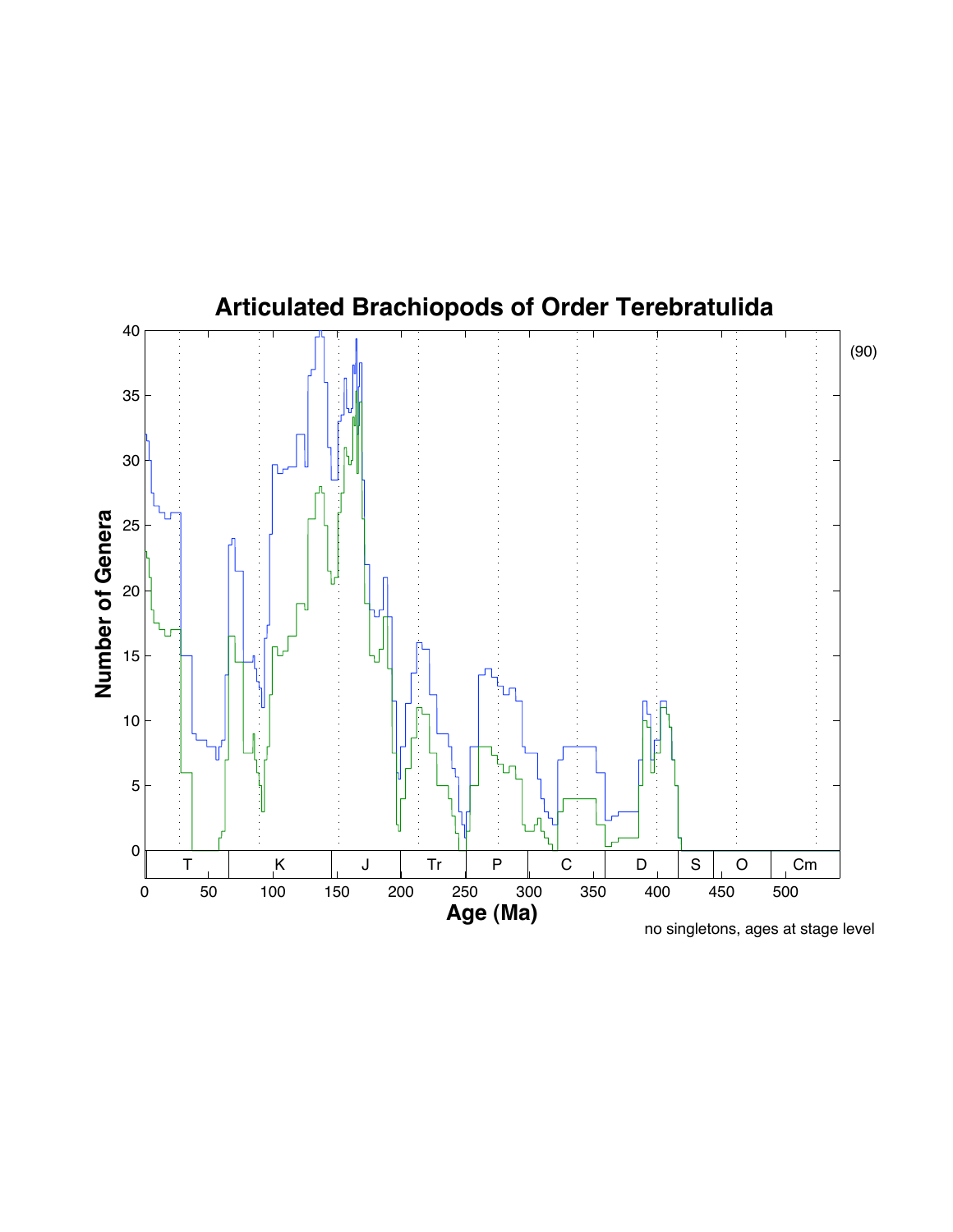

no singletons, ages at stage level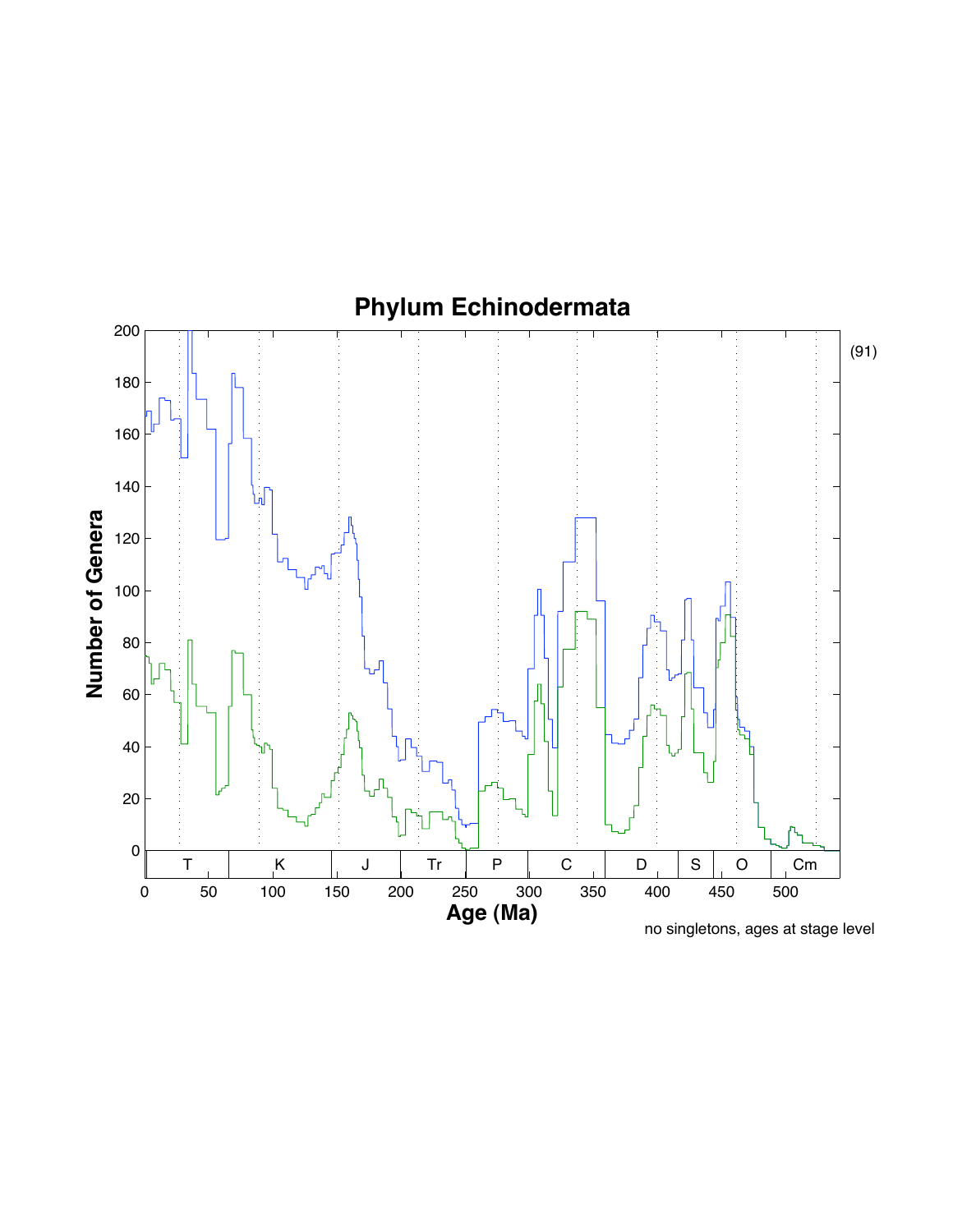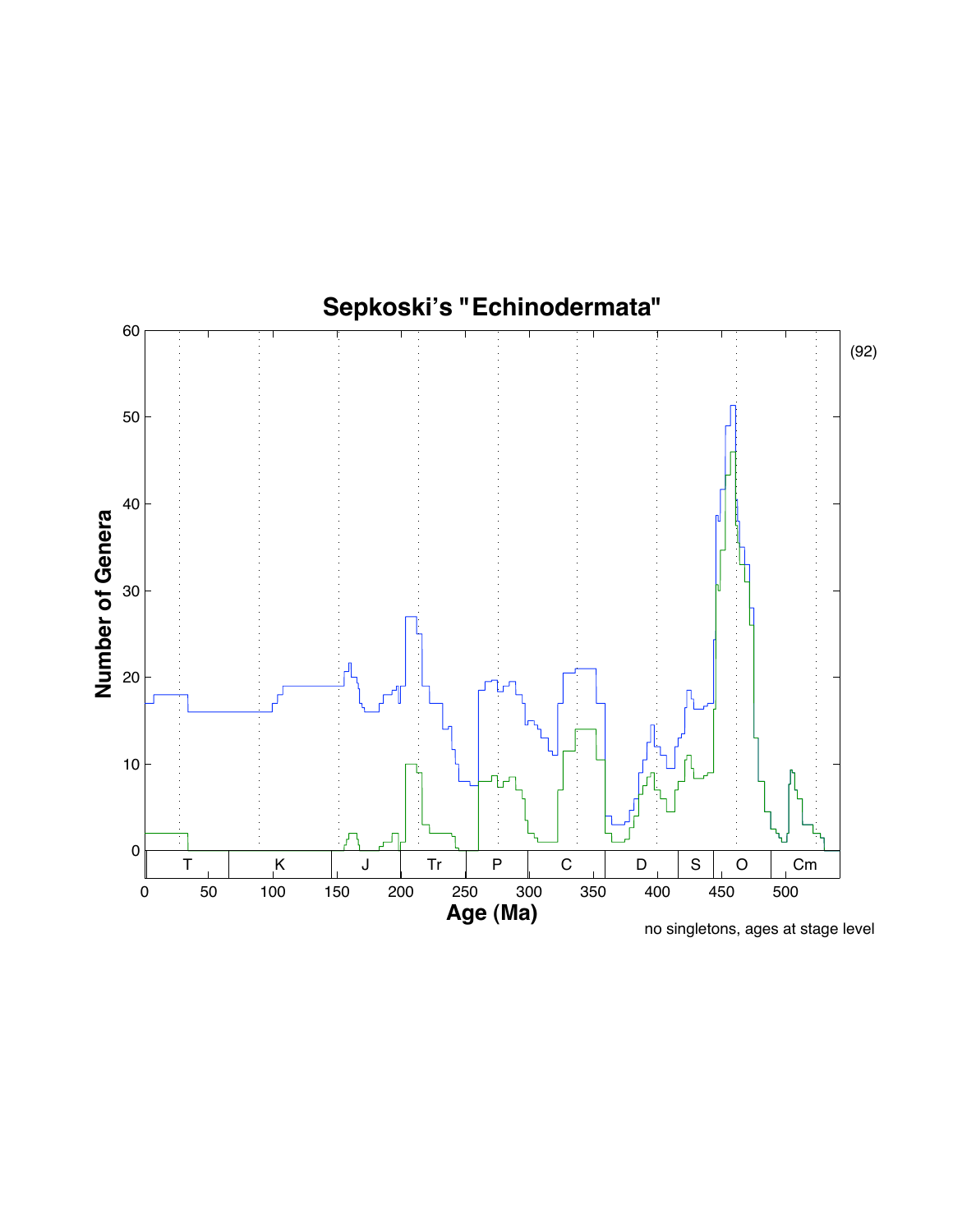

no singletons, ages at stage level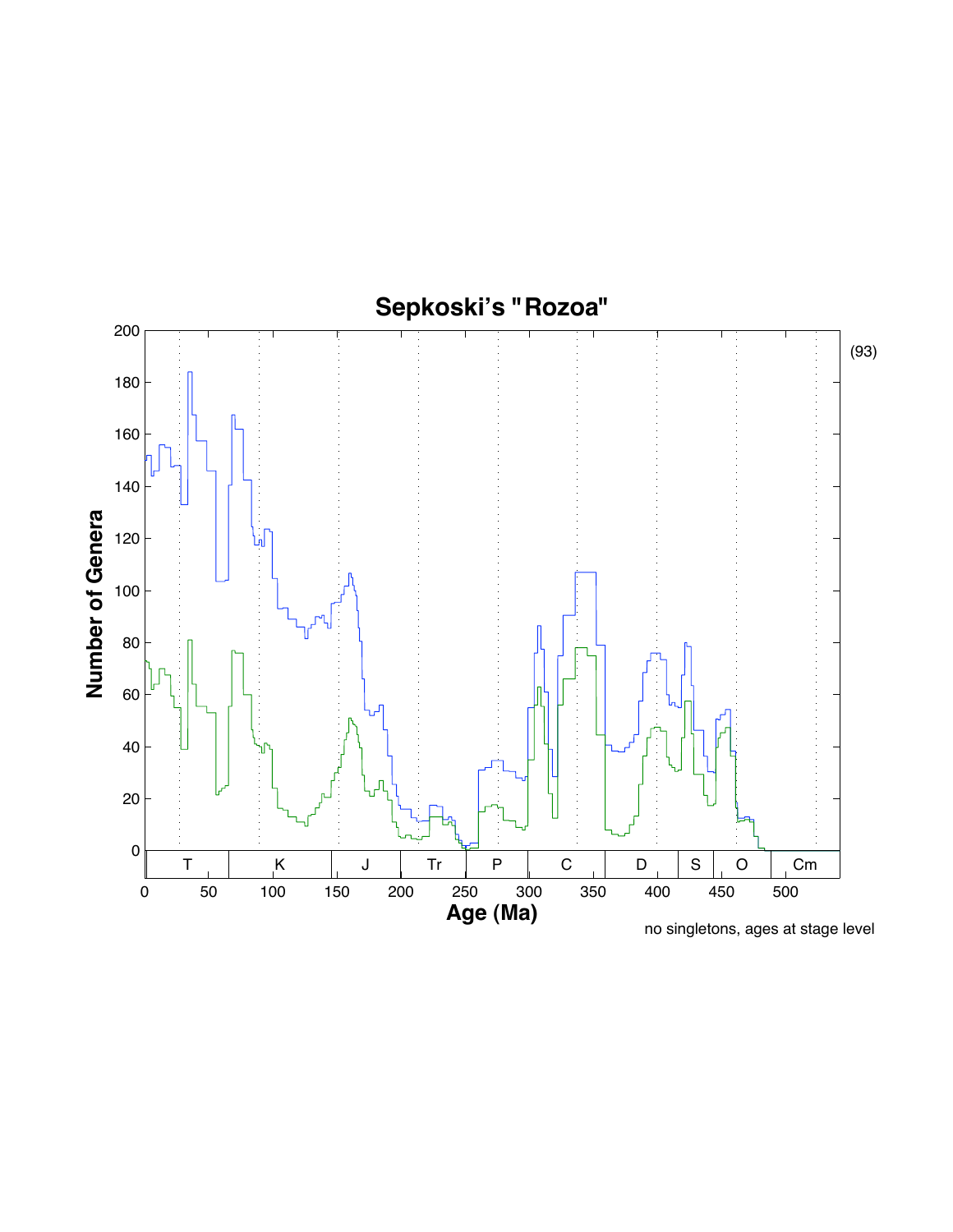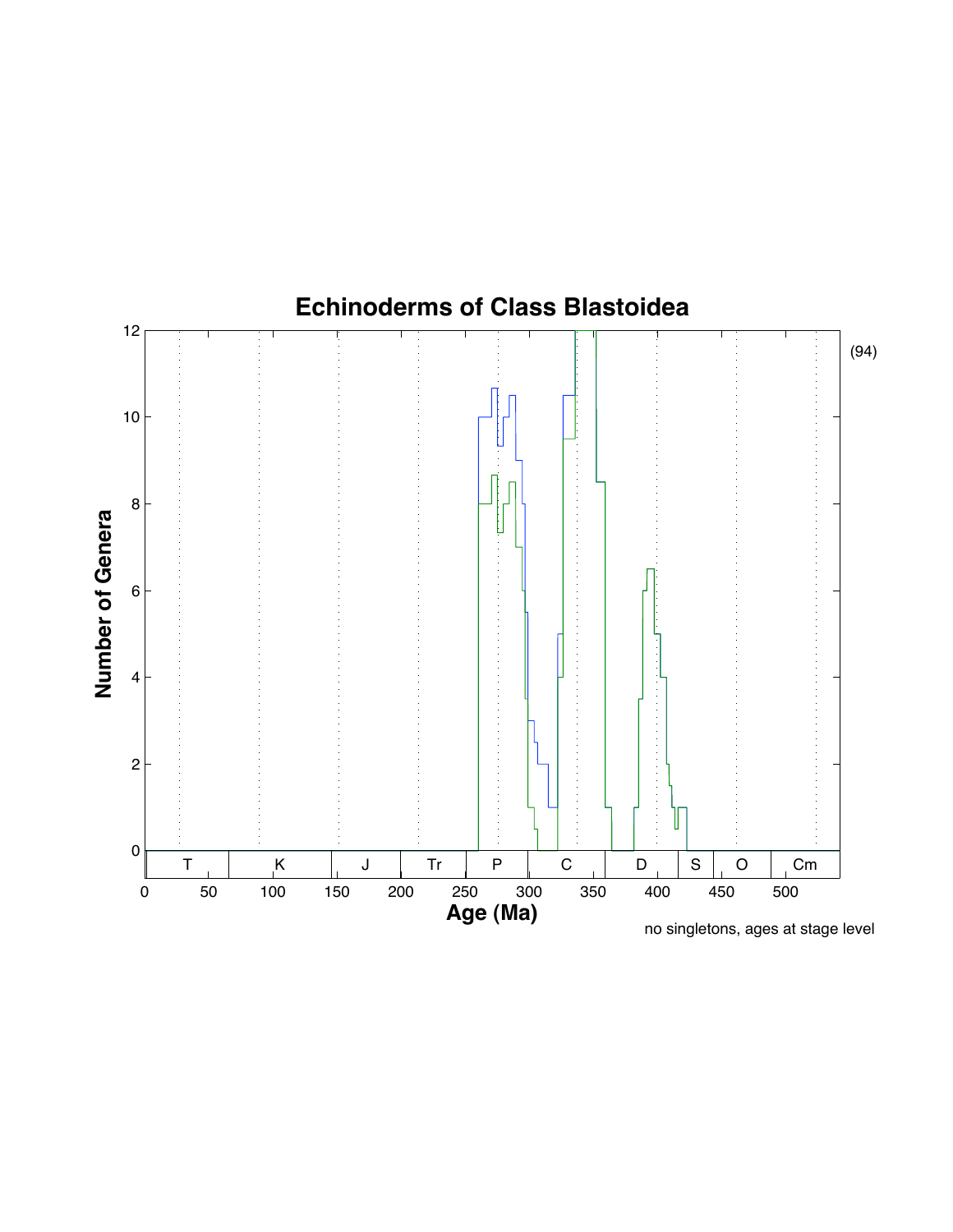## **Starfish**

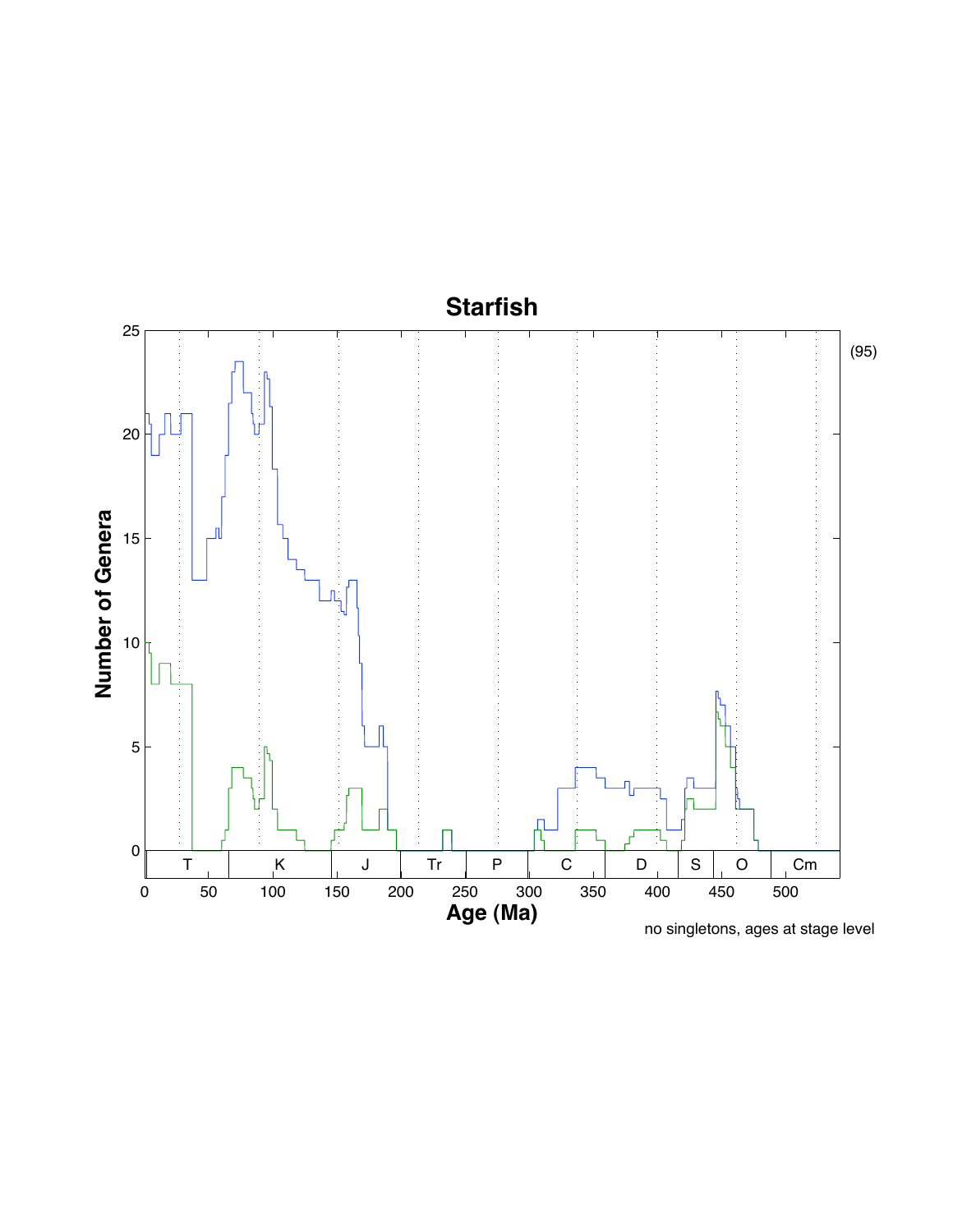

**Number of Genera**

no singletons, ages at stage level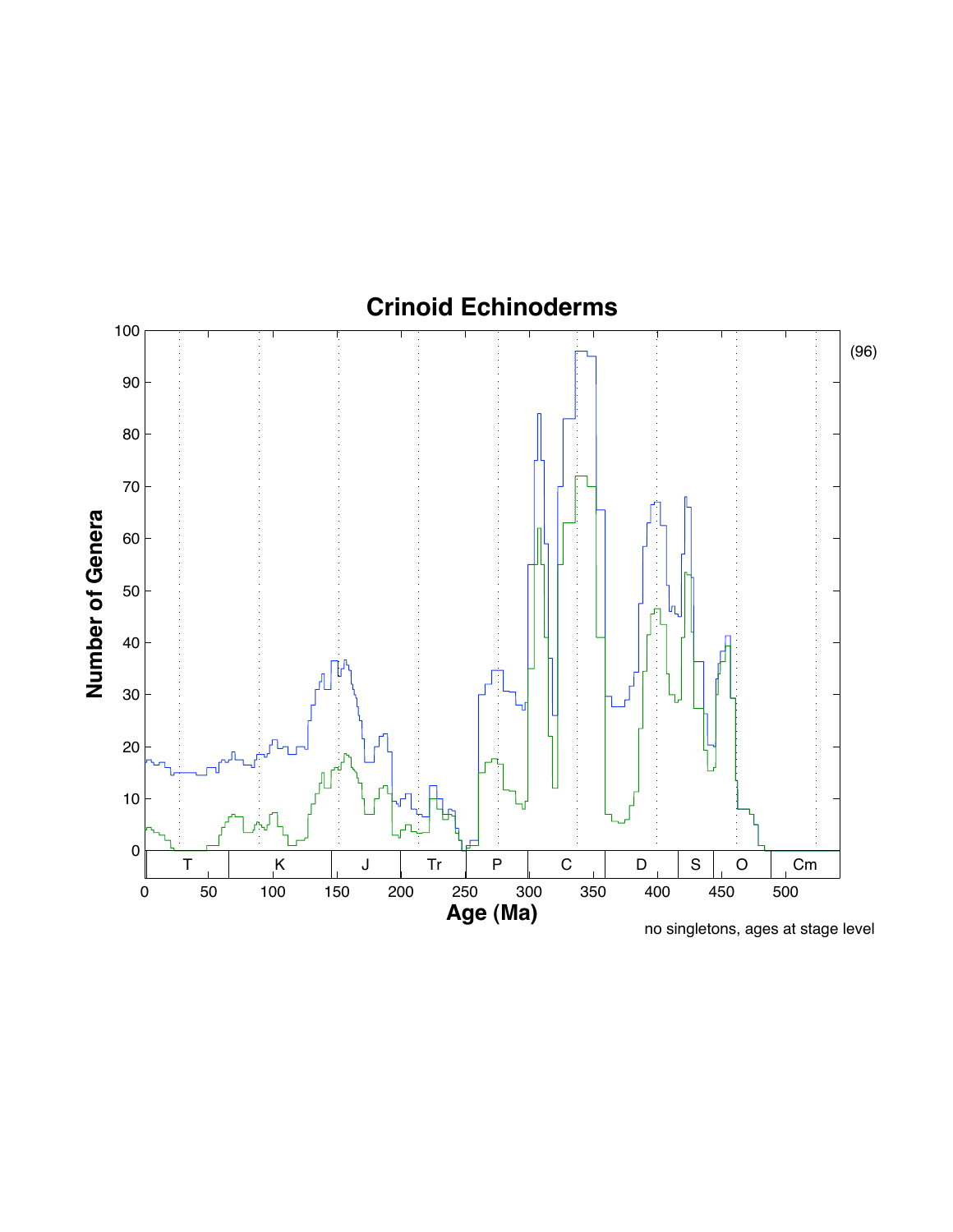#### **Crinoid Echinoderms of Order Monobathrida**

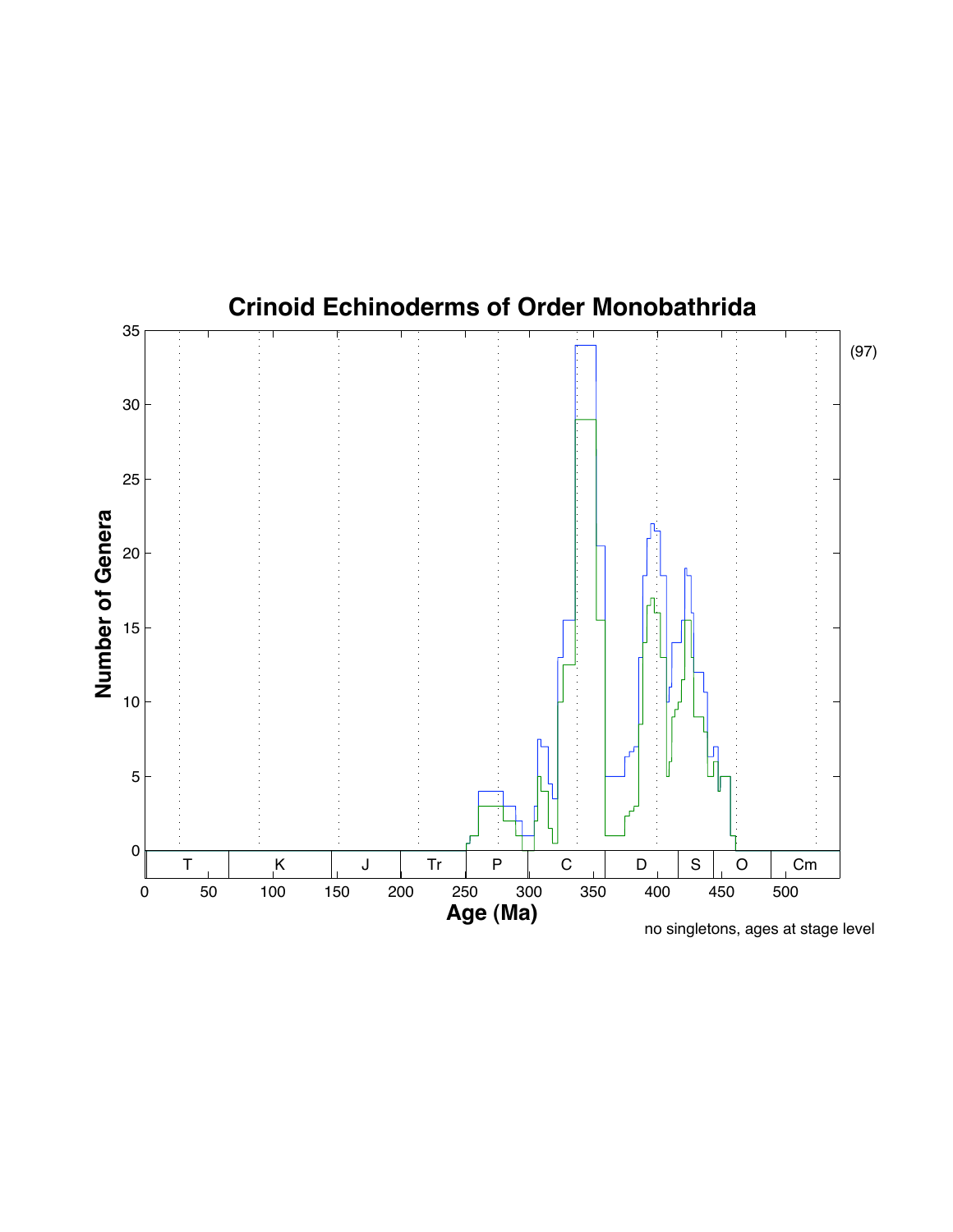

no singletons, ages at stage level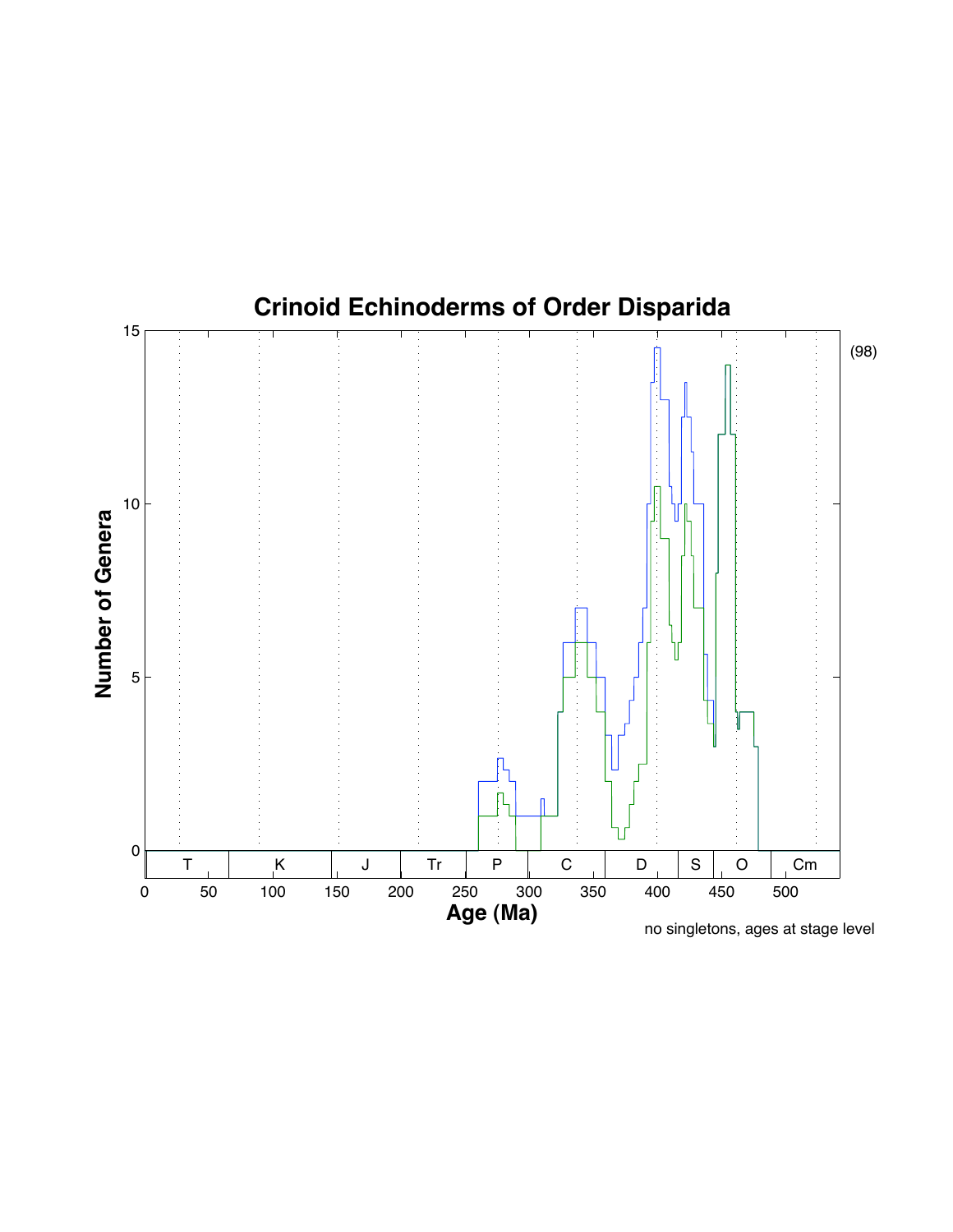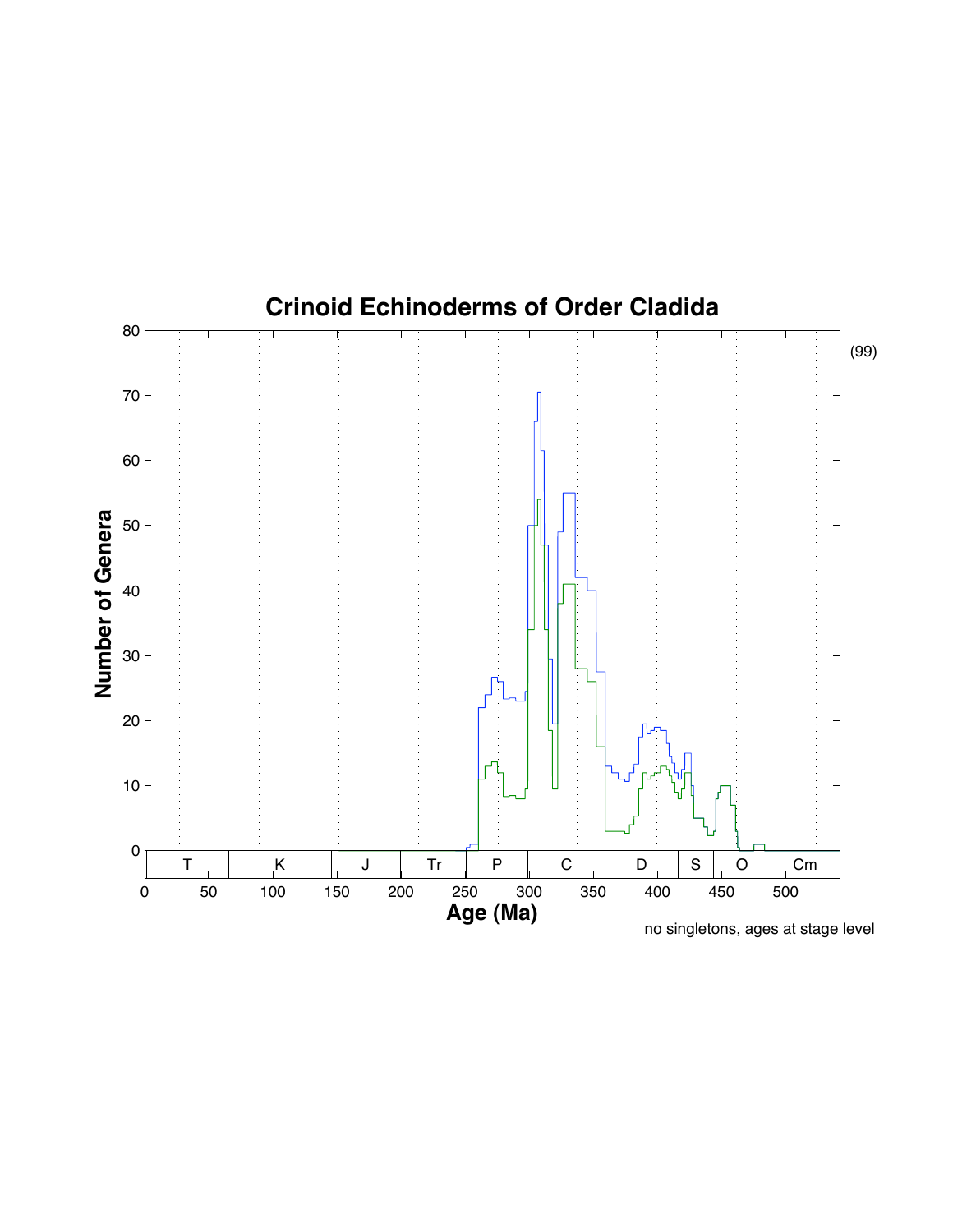

no singletons, ages at stage level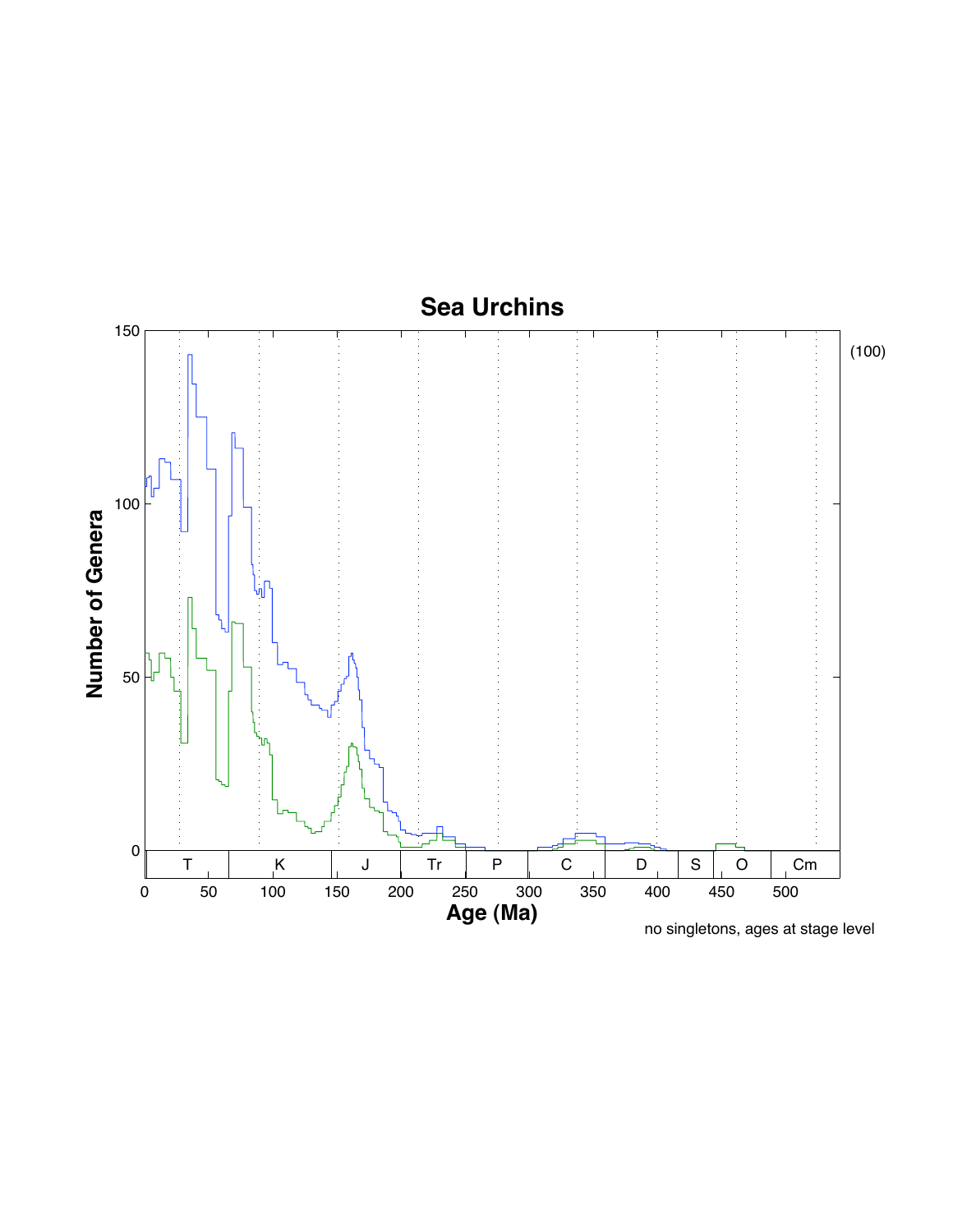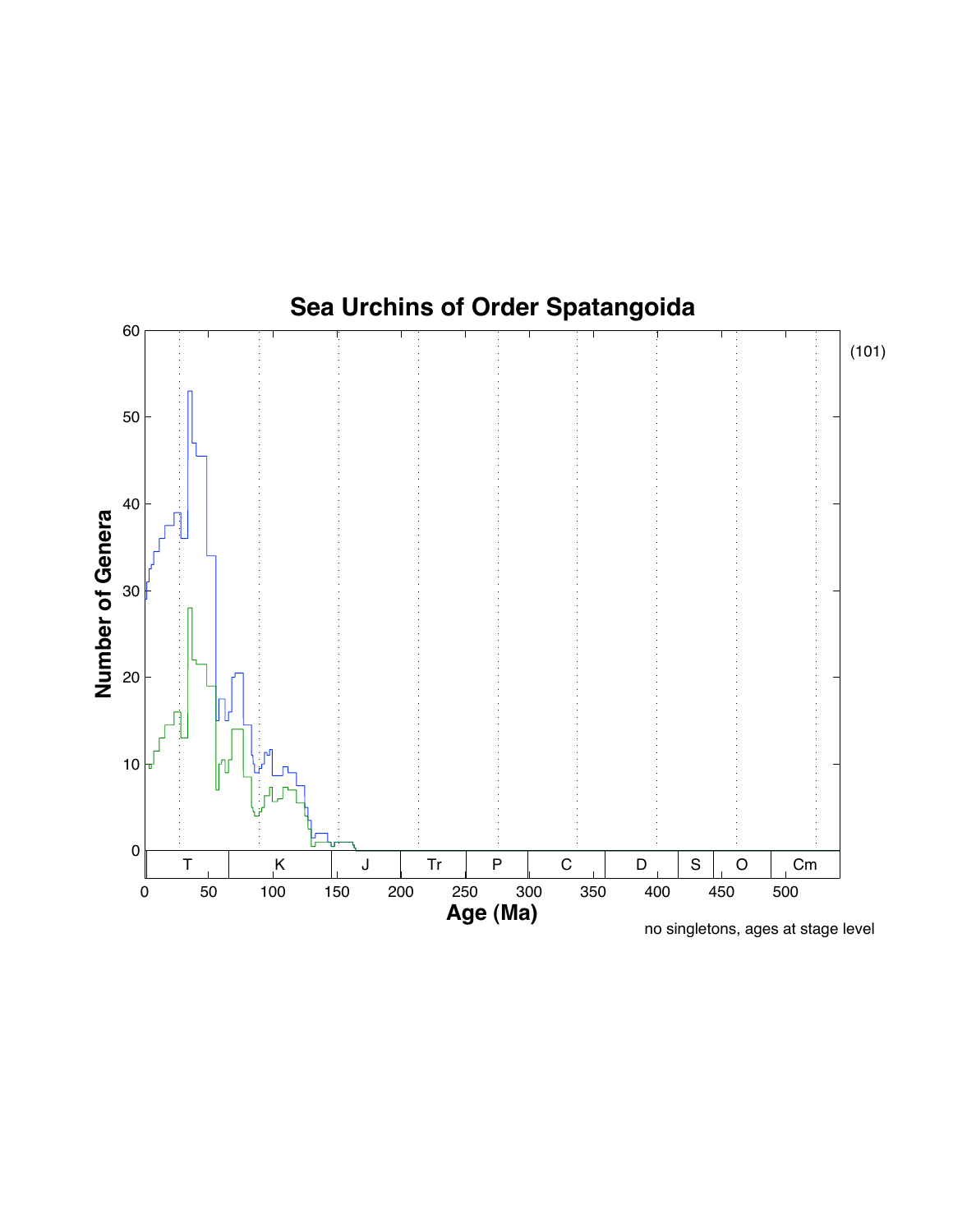

no singletons, ages at stage level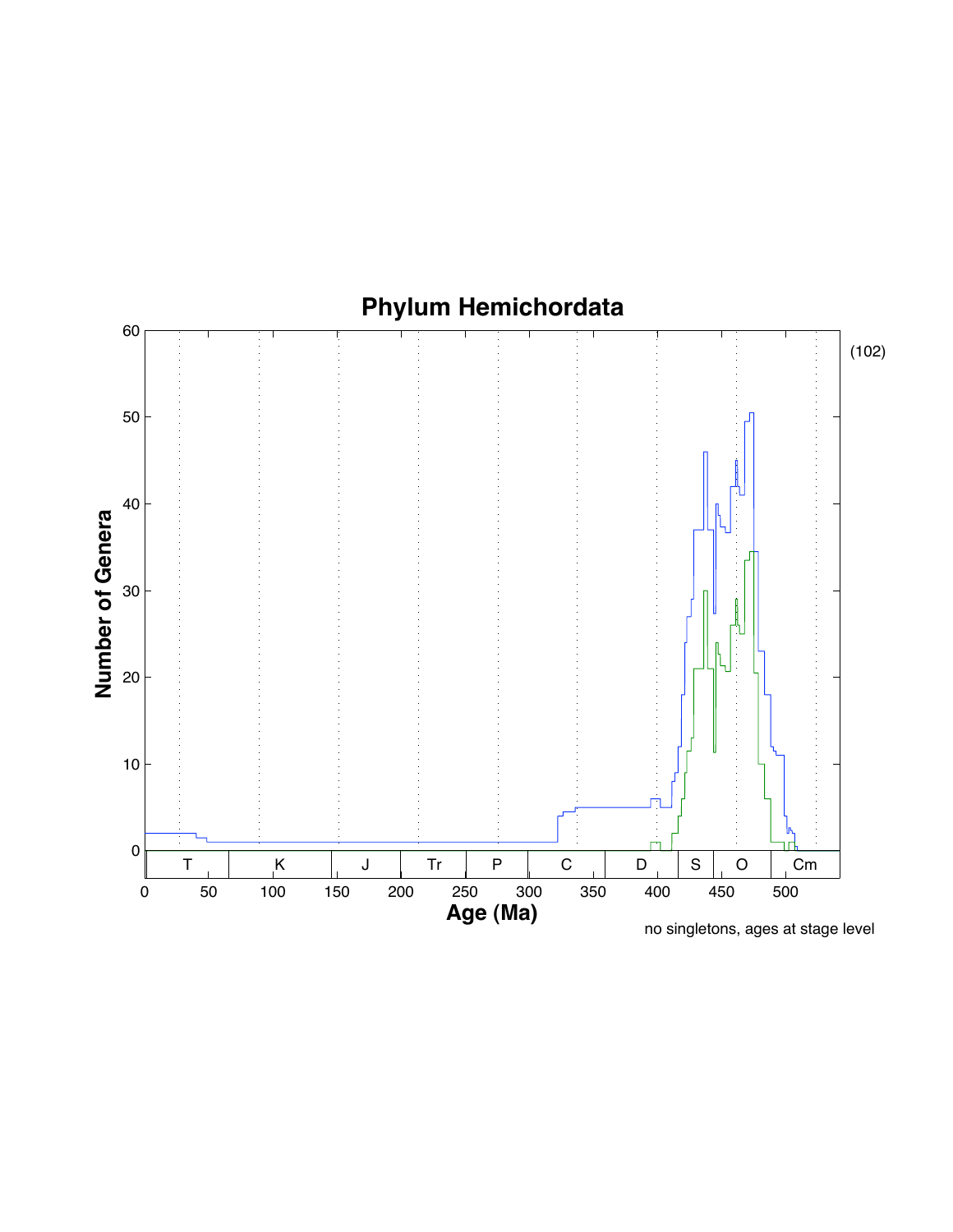# **Graptolites**

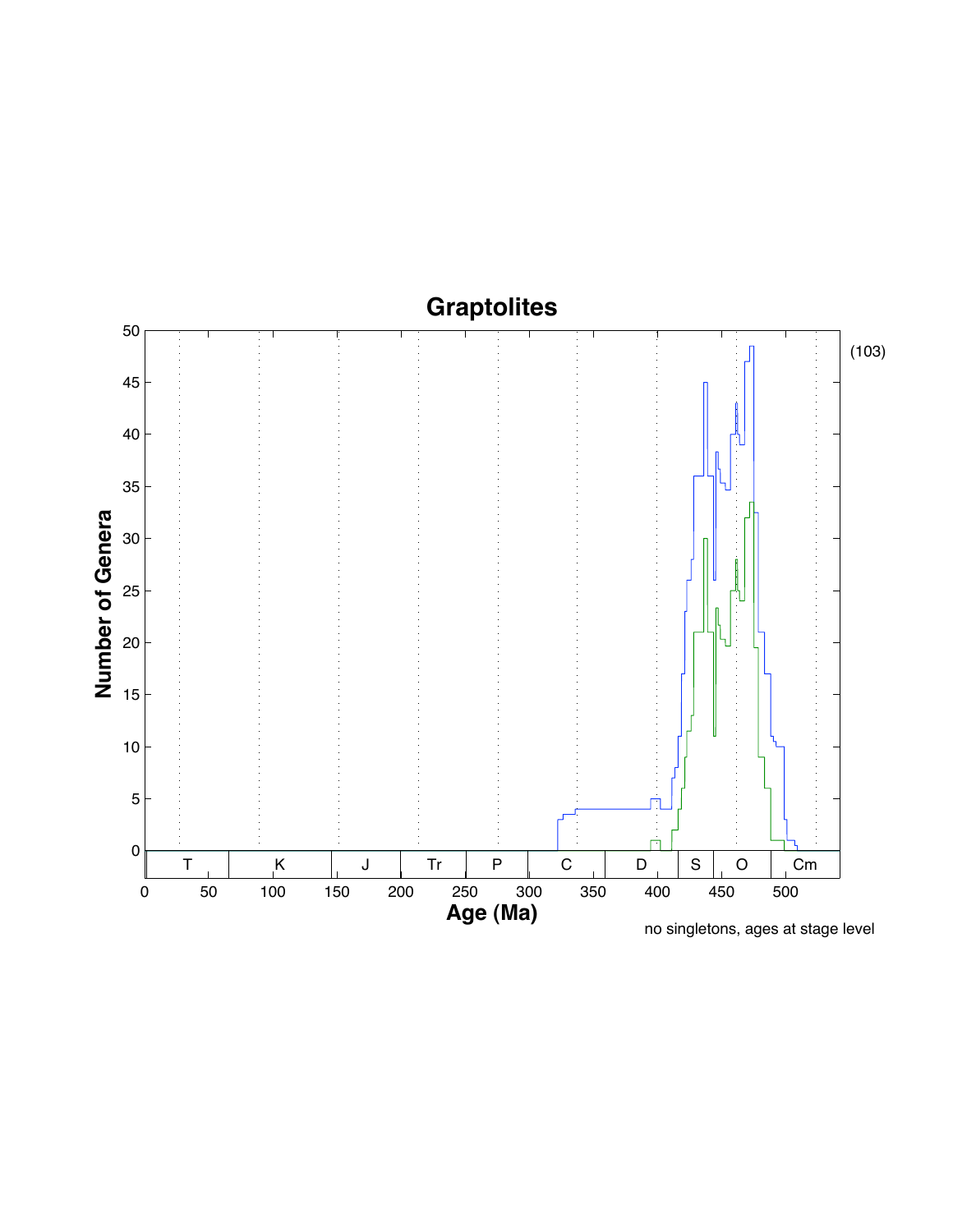

no singletons, ages at stage level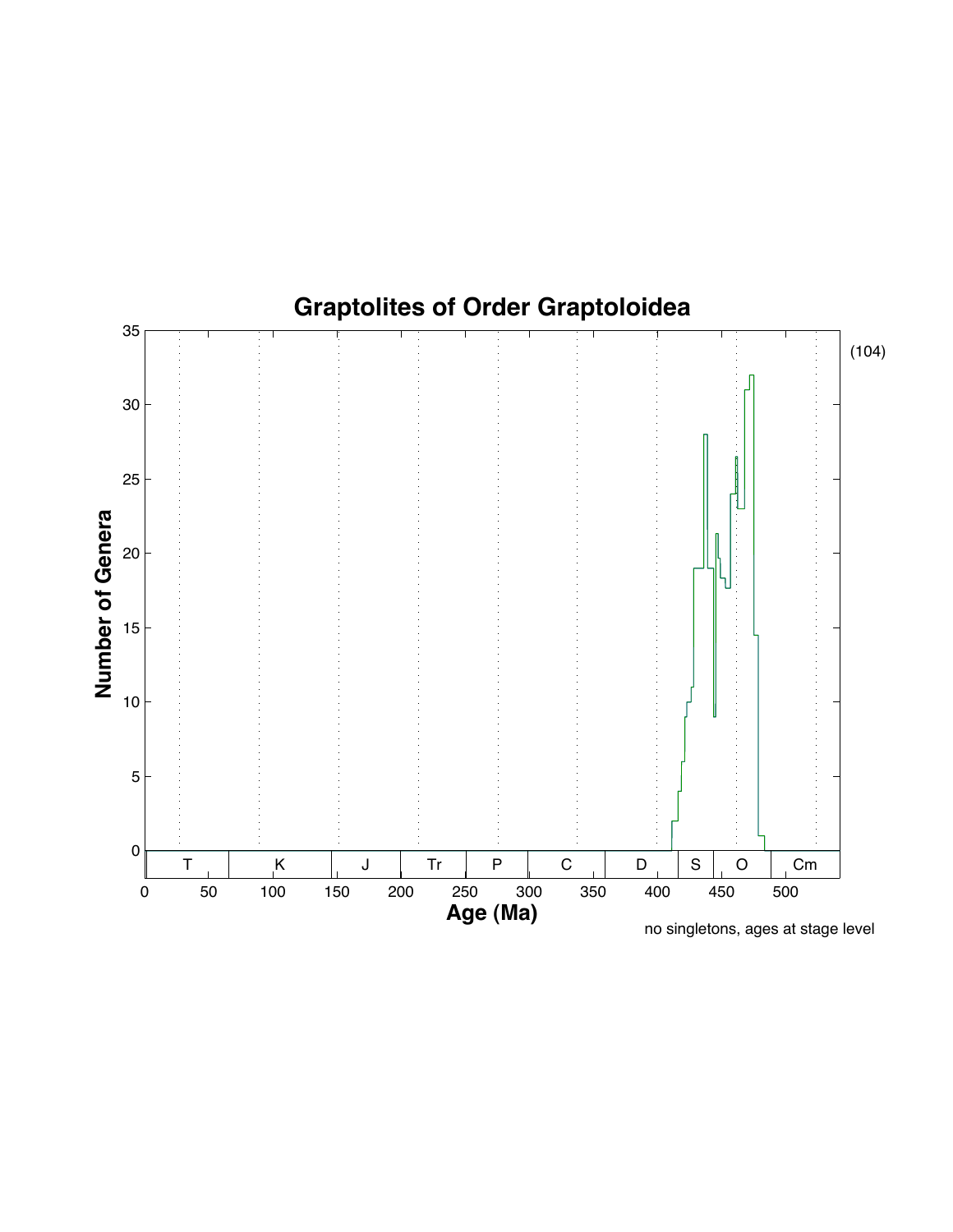## **Chordates**

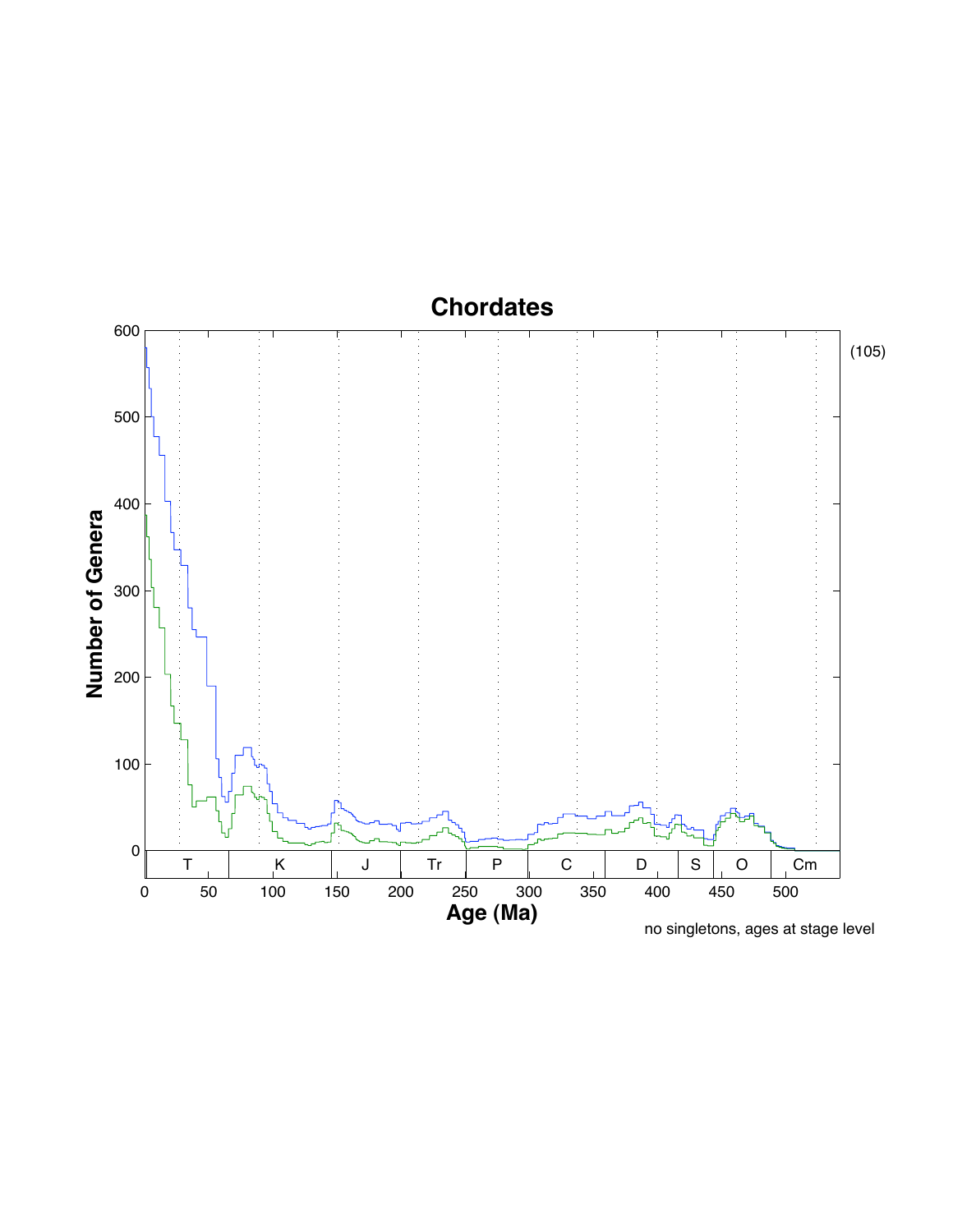## **Conodonts**

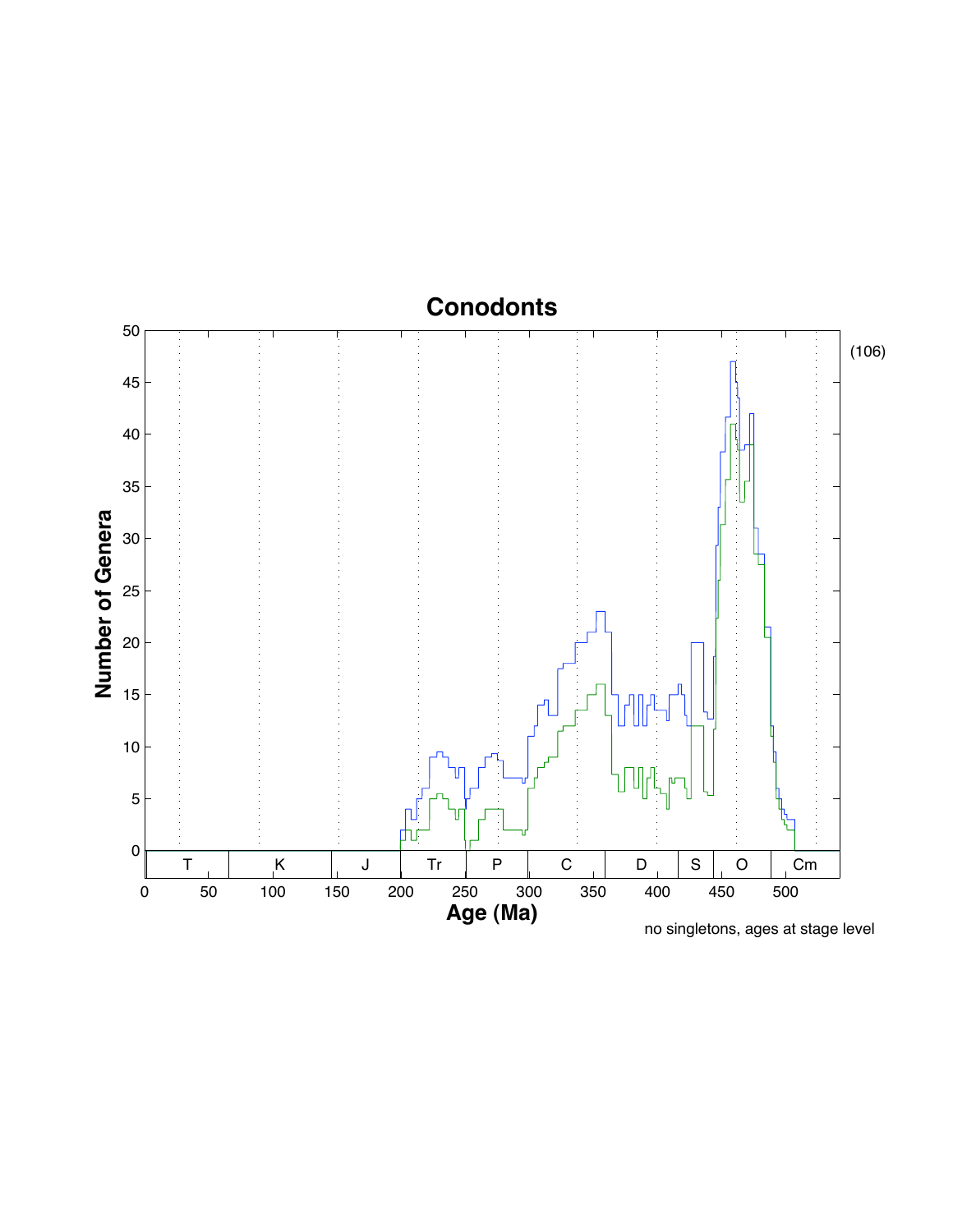# **Fish**

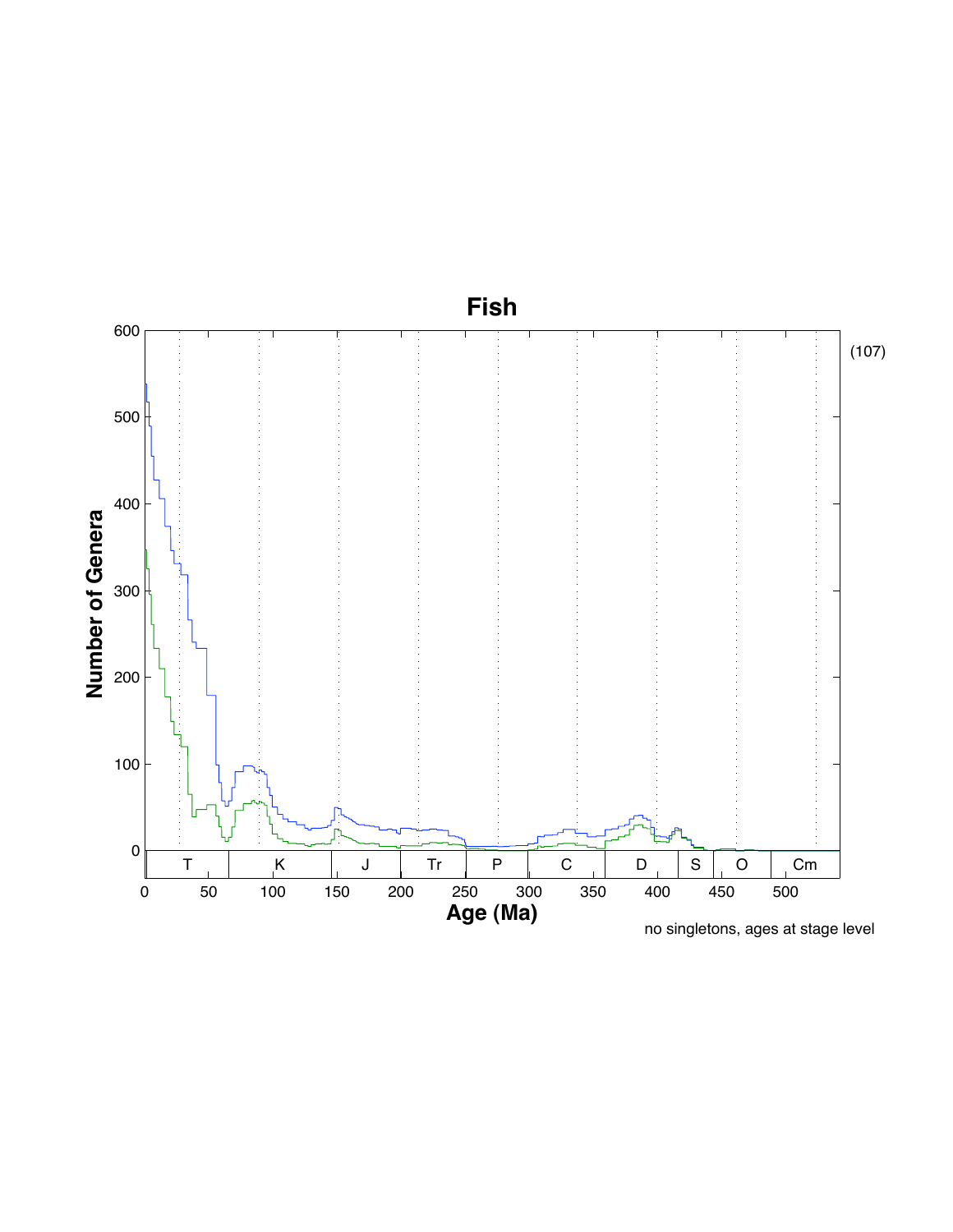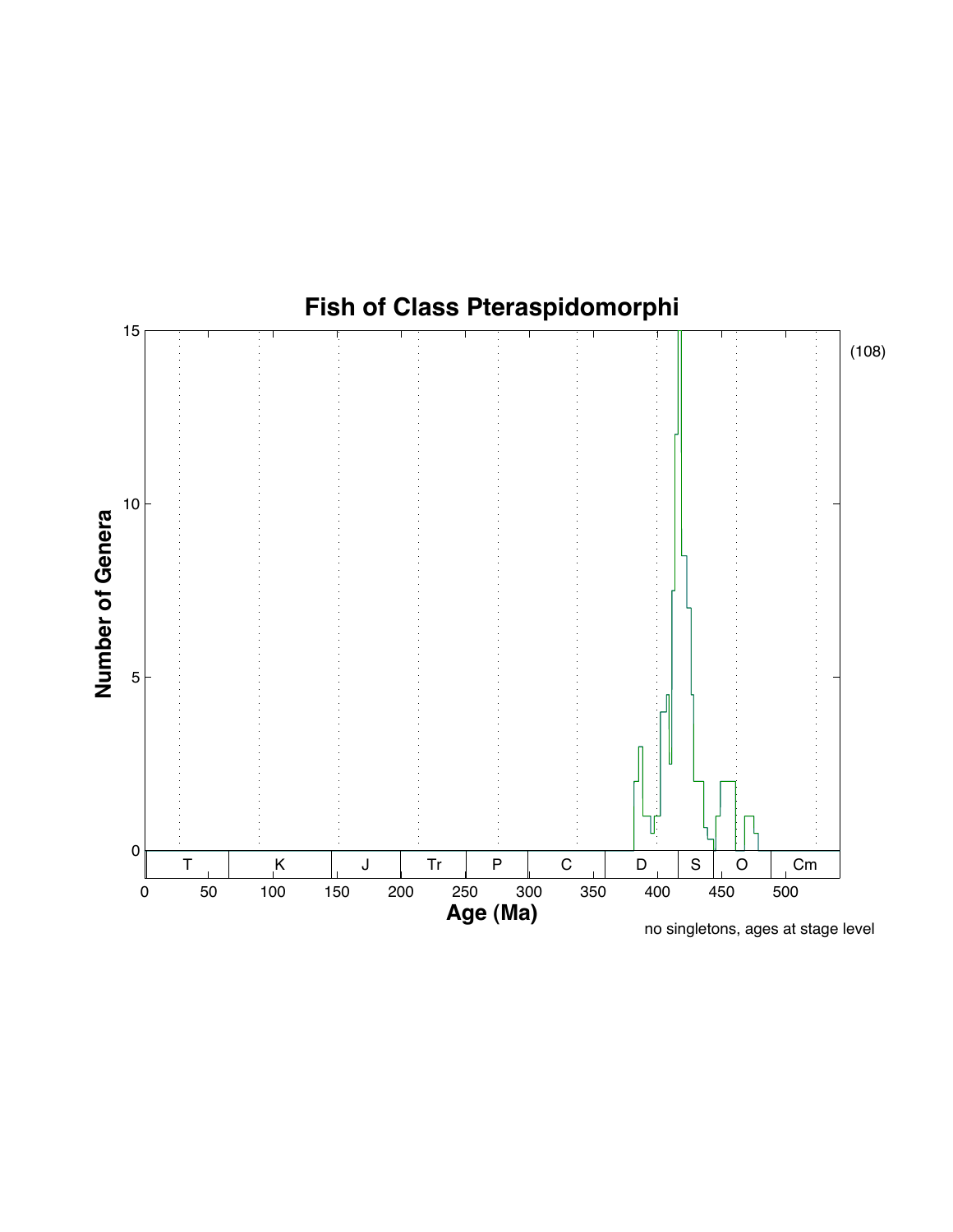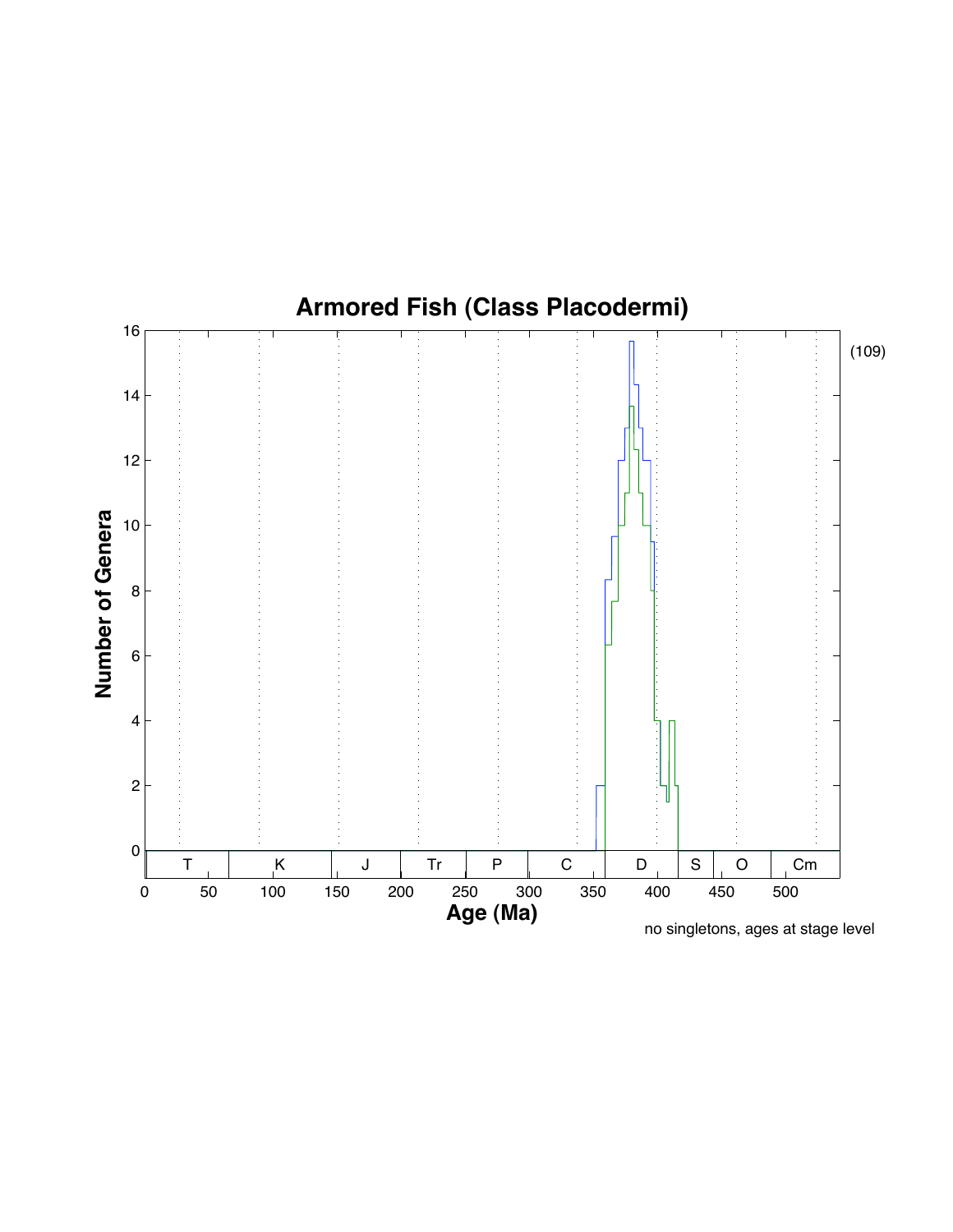

no singletons, ages at stage level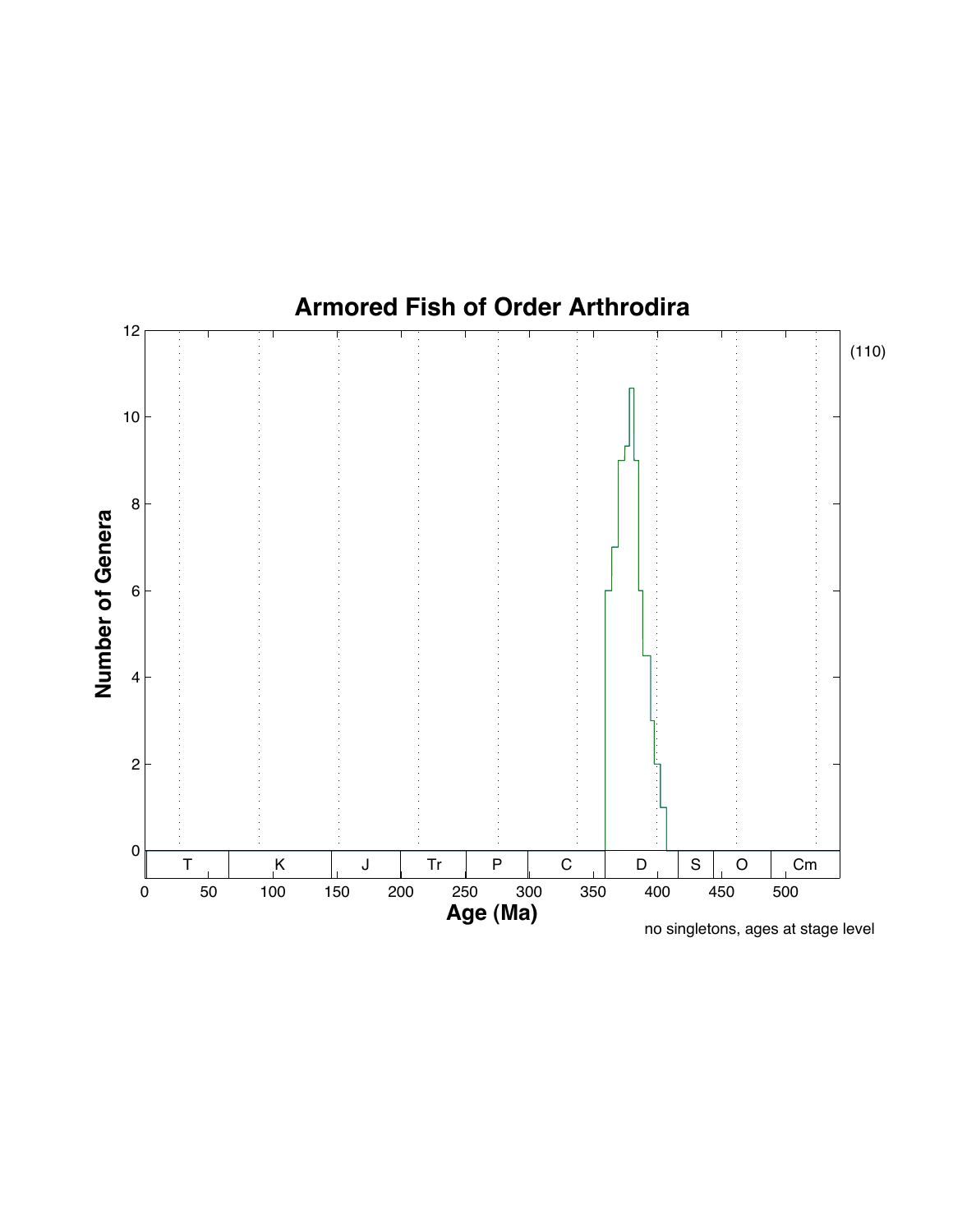# **Cartilaginous Fish (Class Chondrichthyes)**

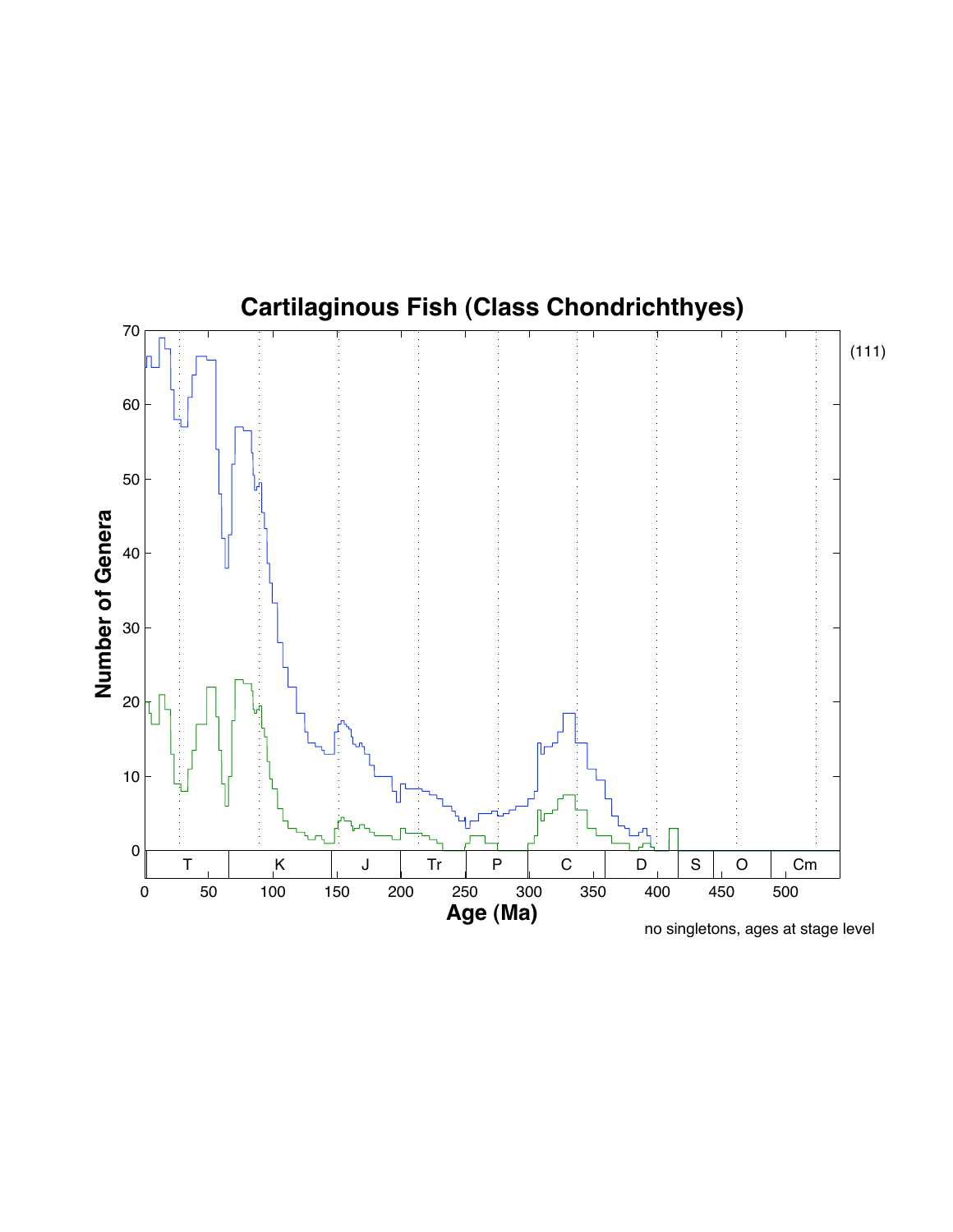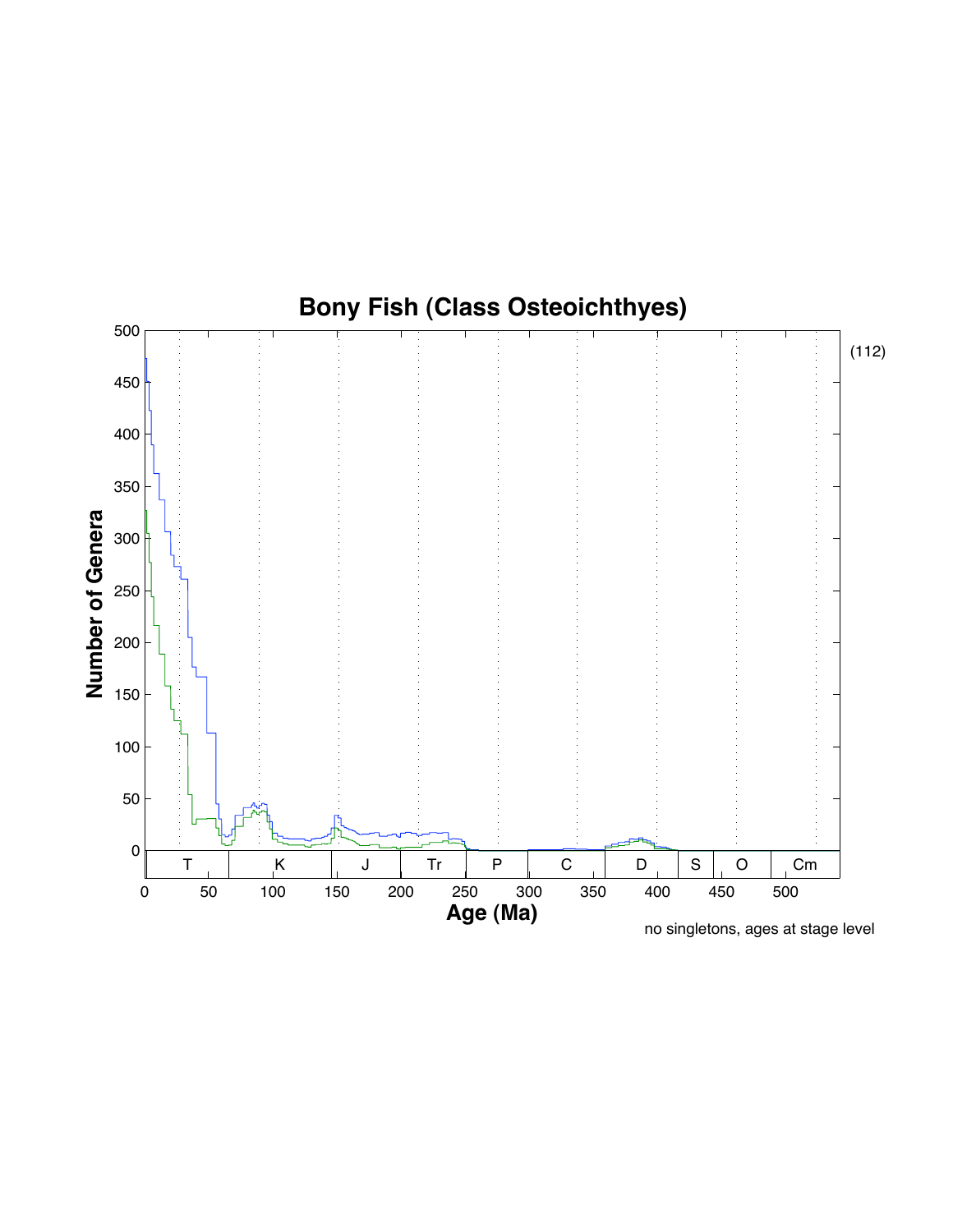

no singletons, ages at stage level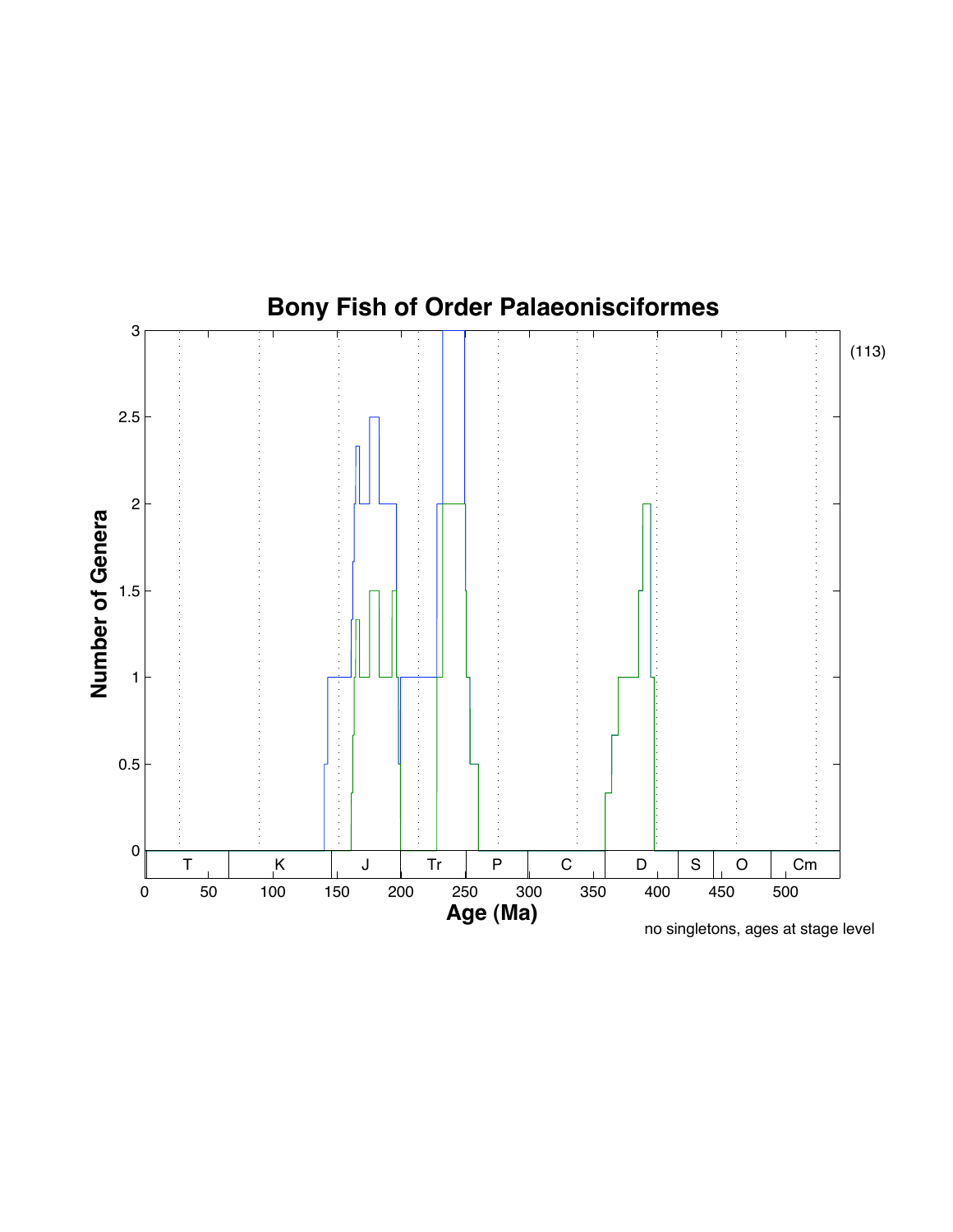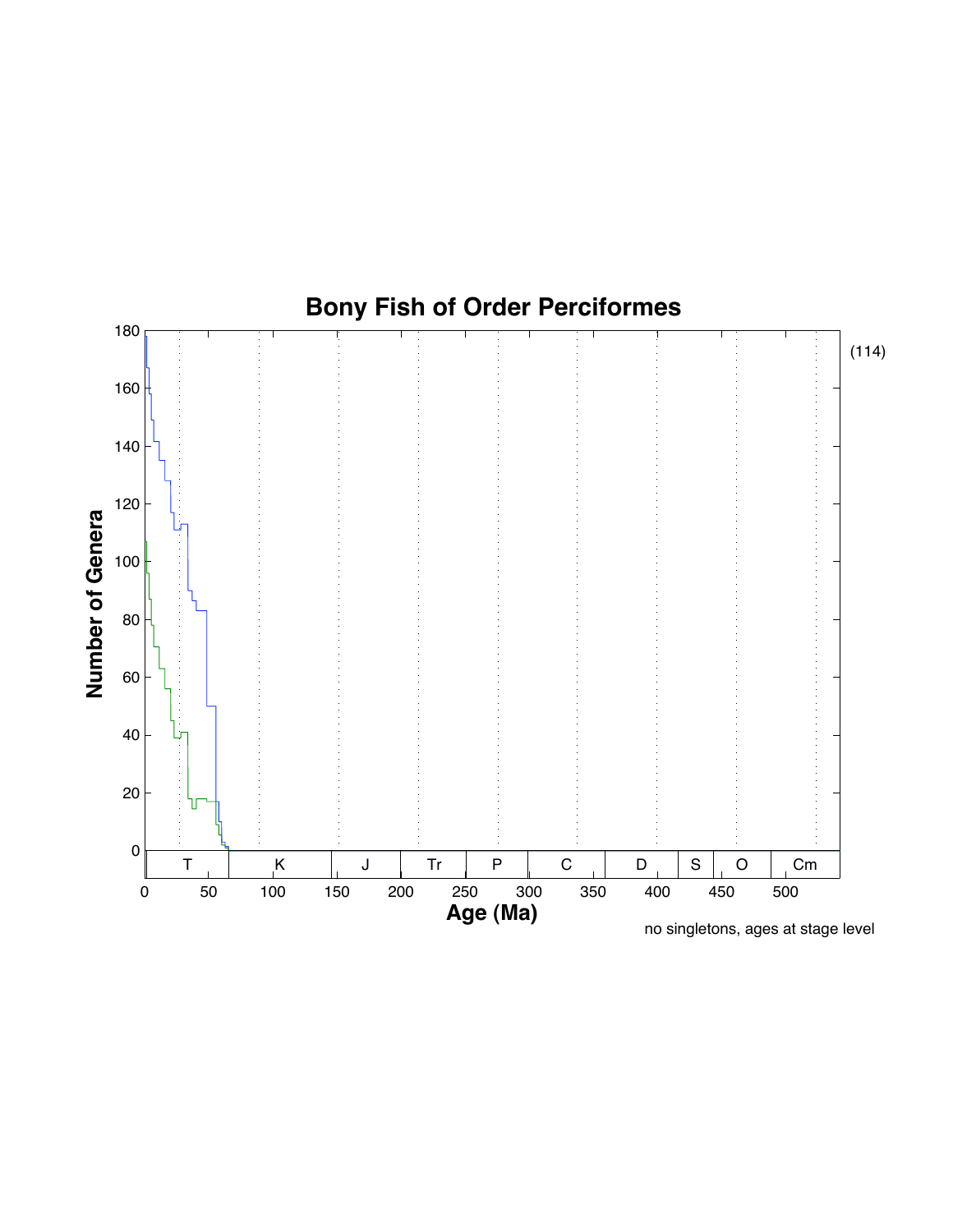# **Reptiles**

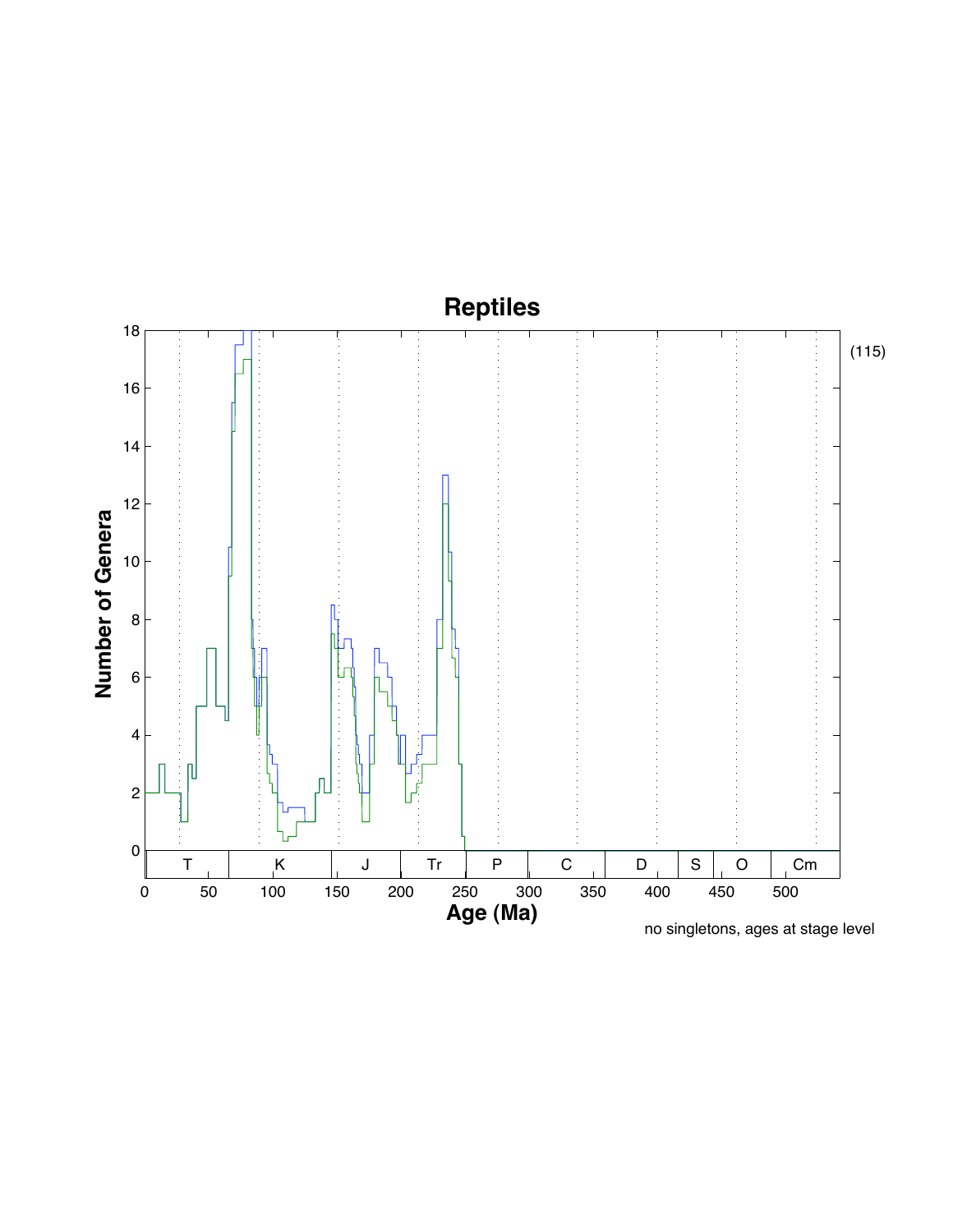### **Mammals**

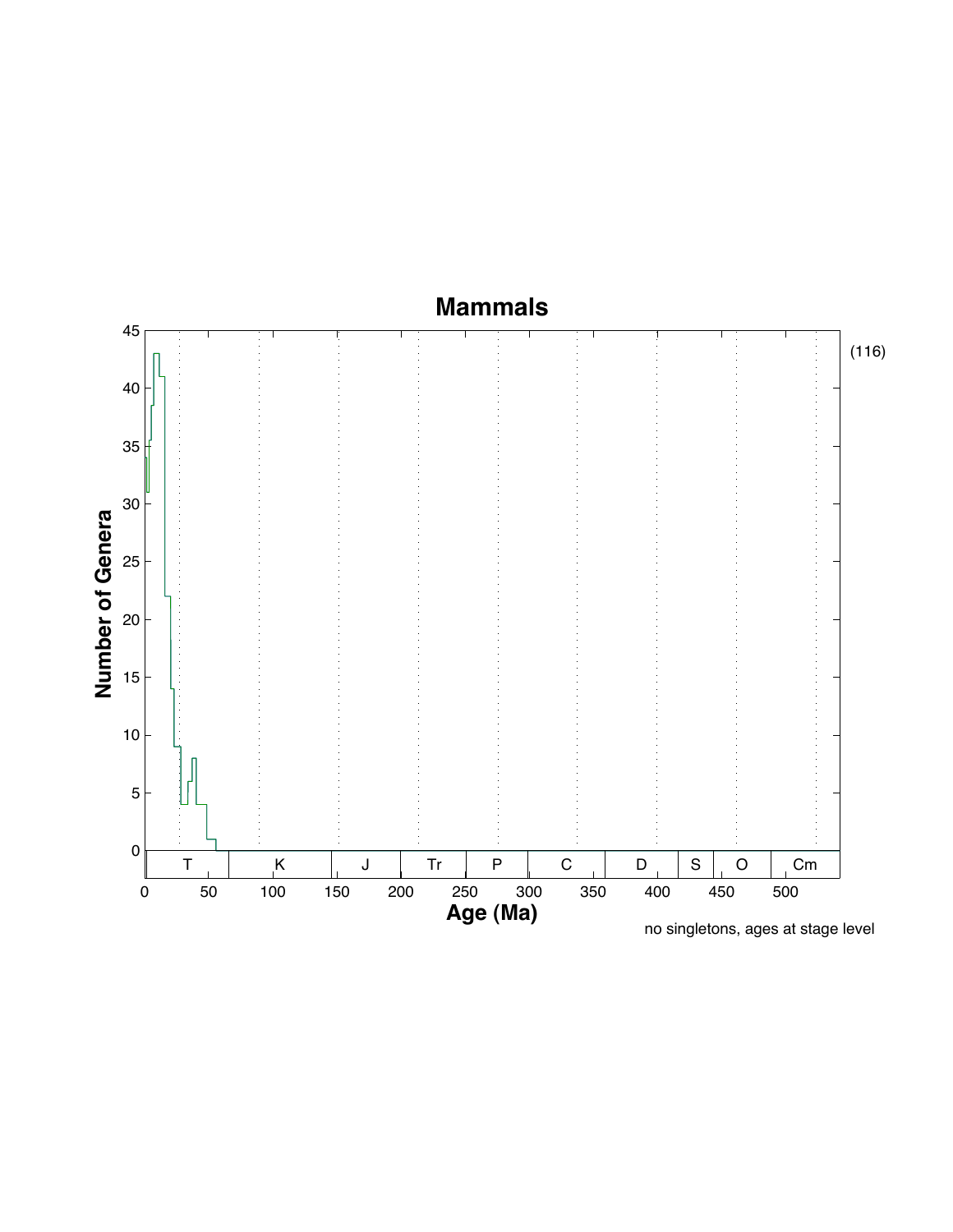## **Whales**

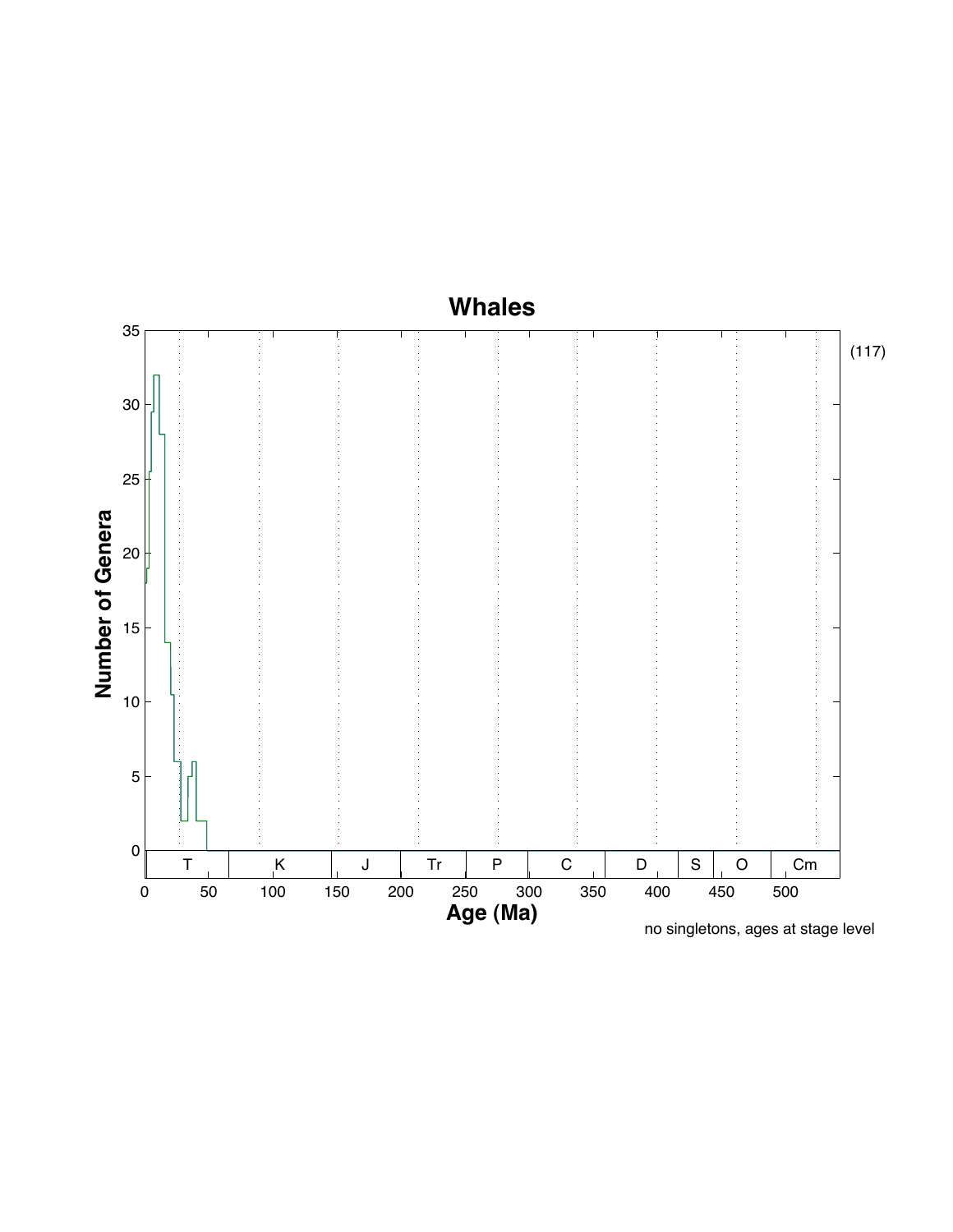

no singletons, ages at stage level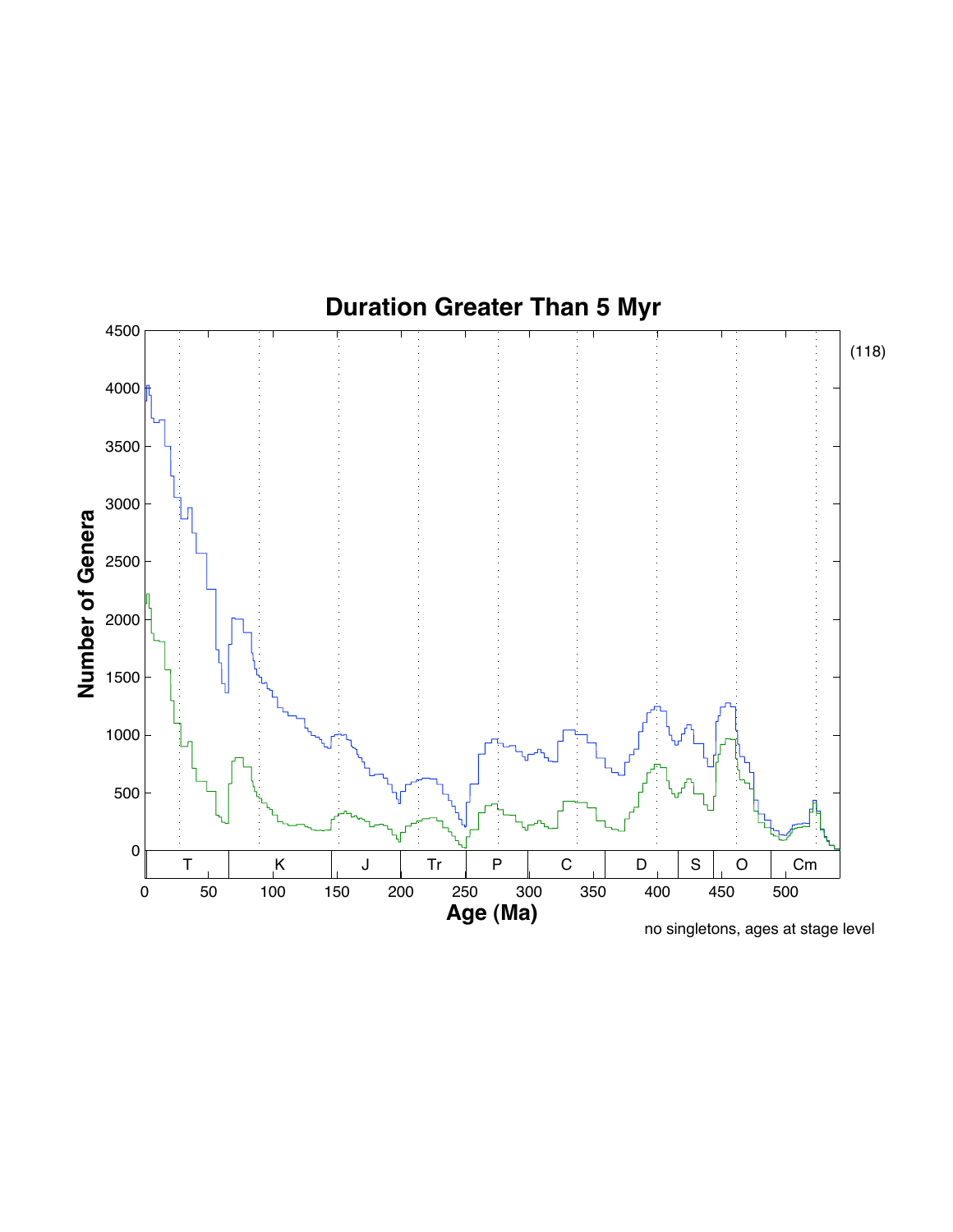

no singletons, ages at stage level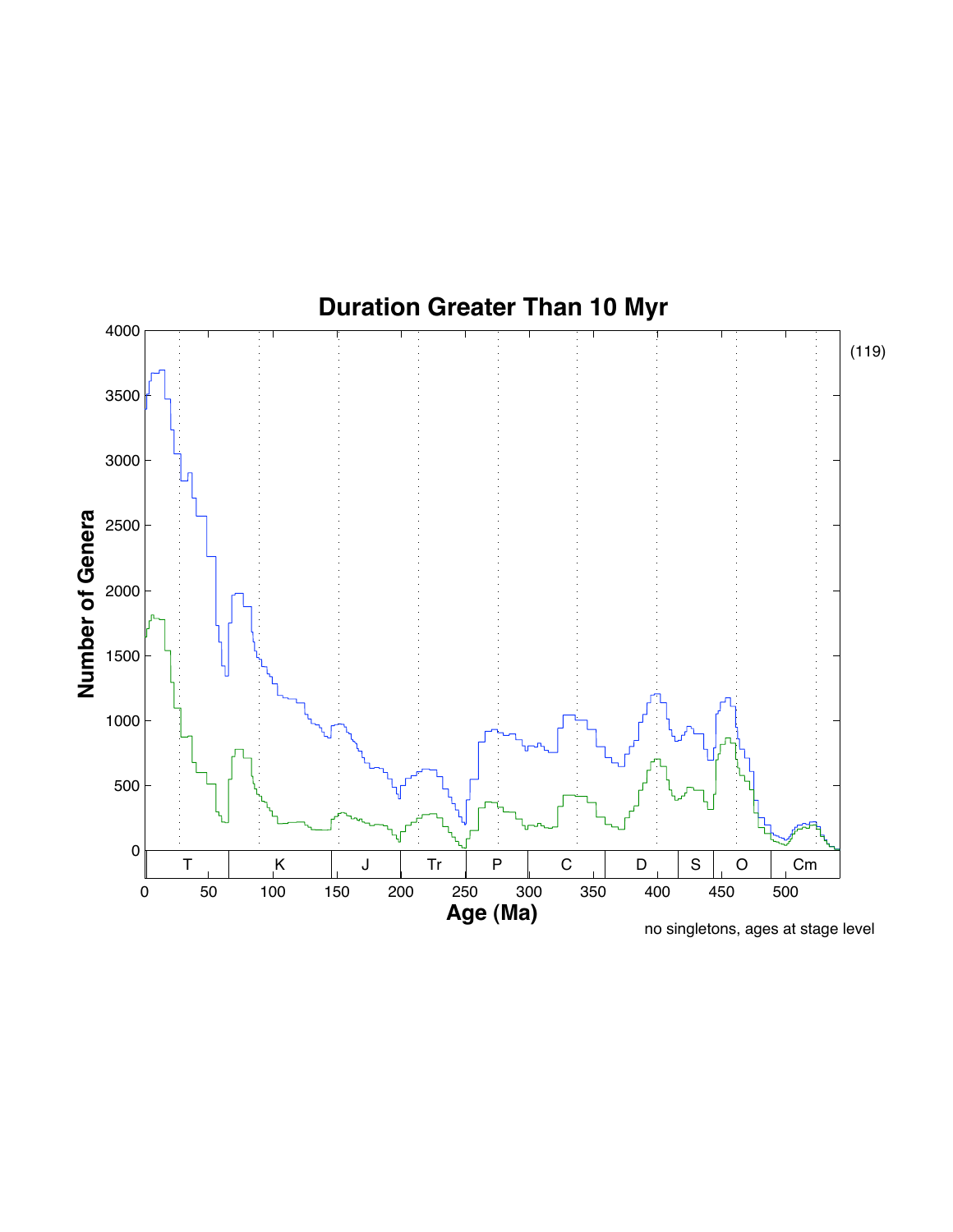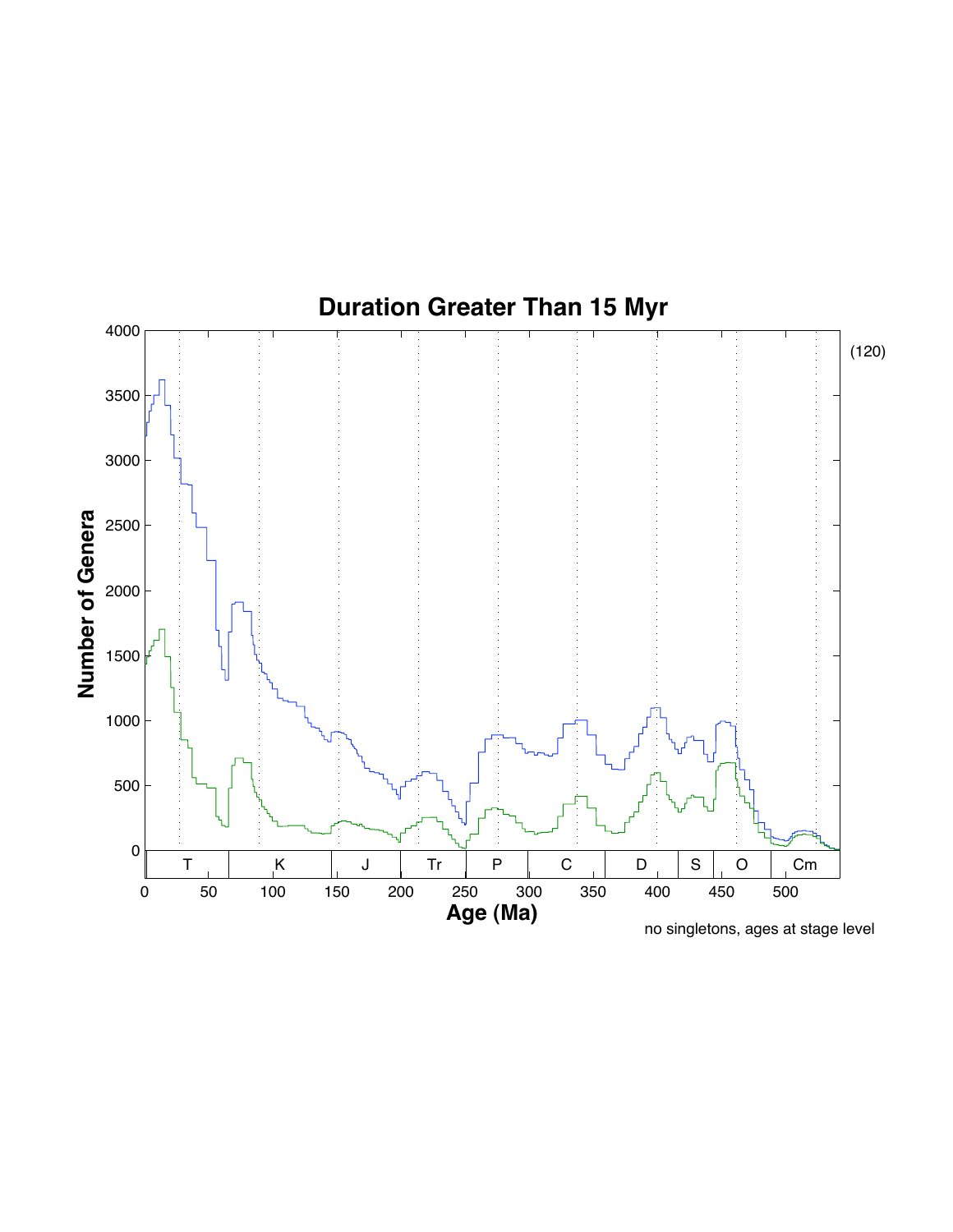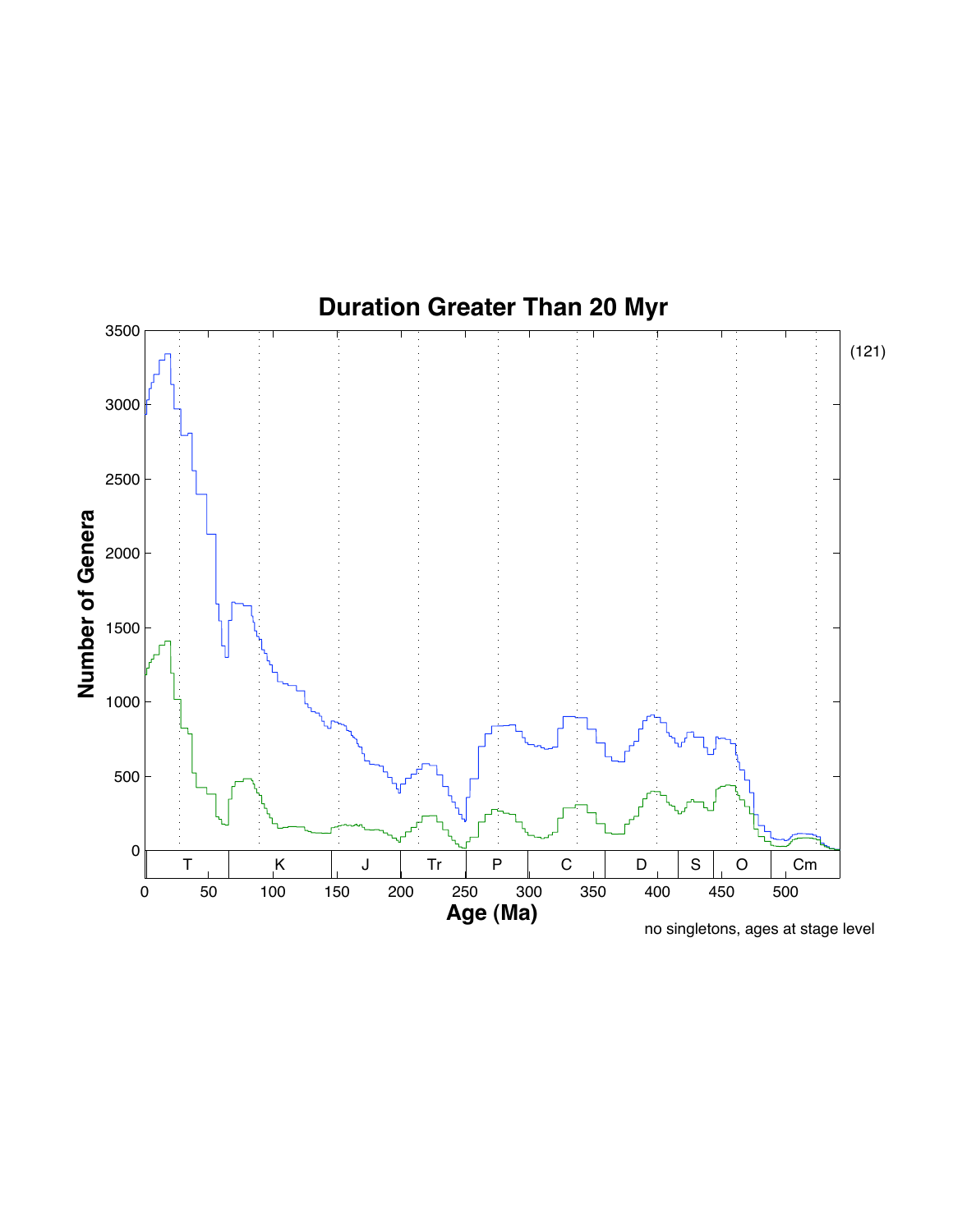

no singletons, ages at stage level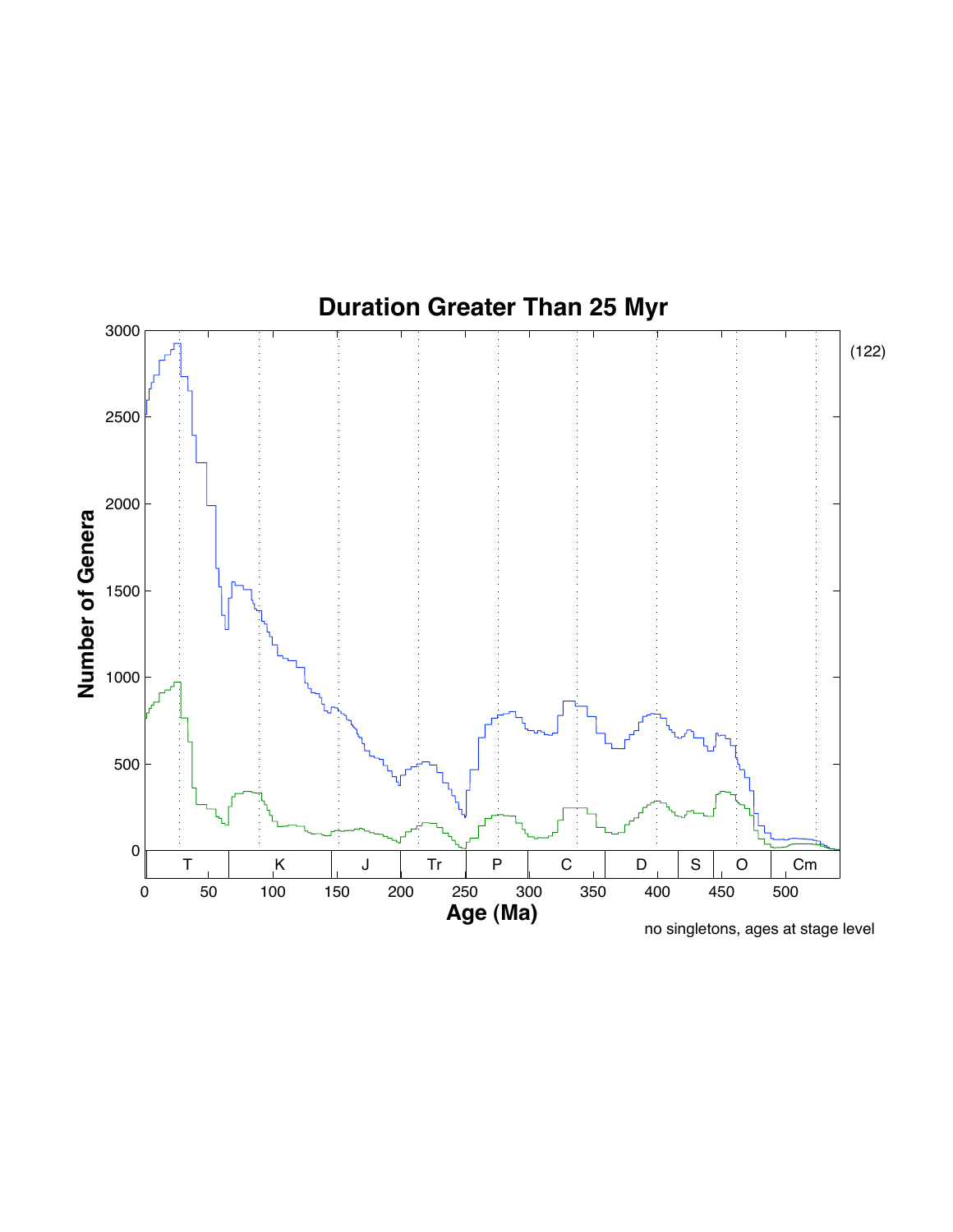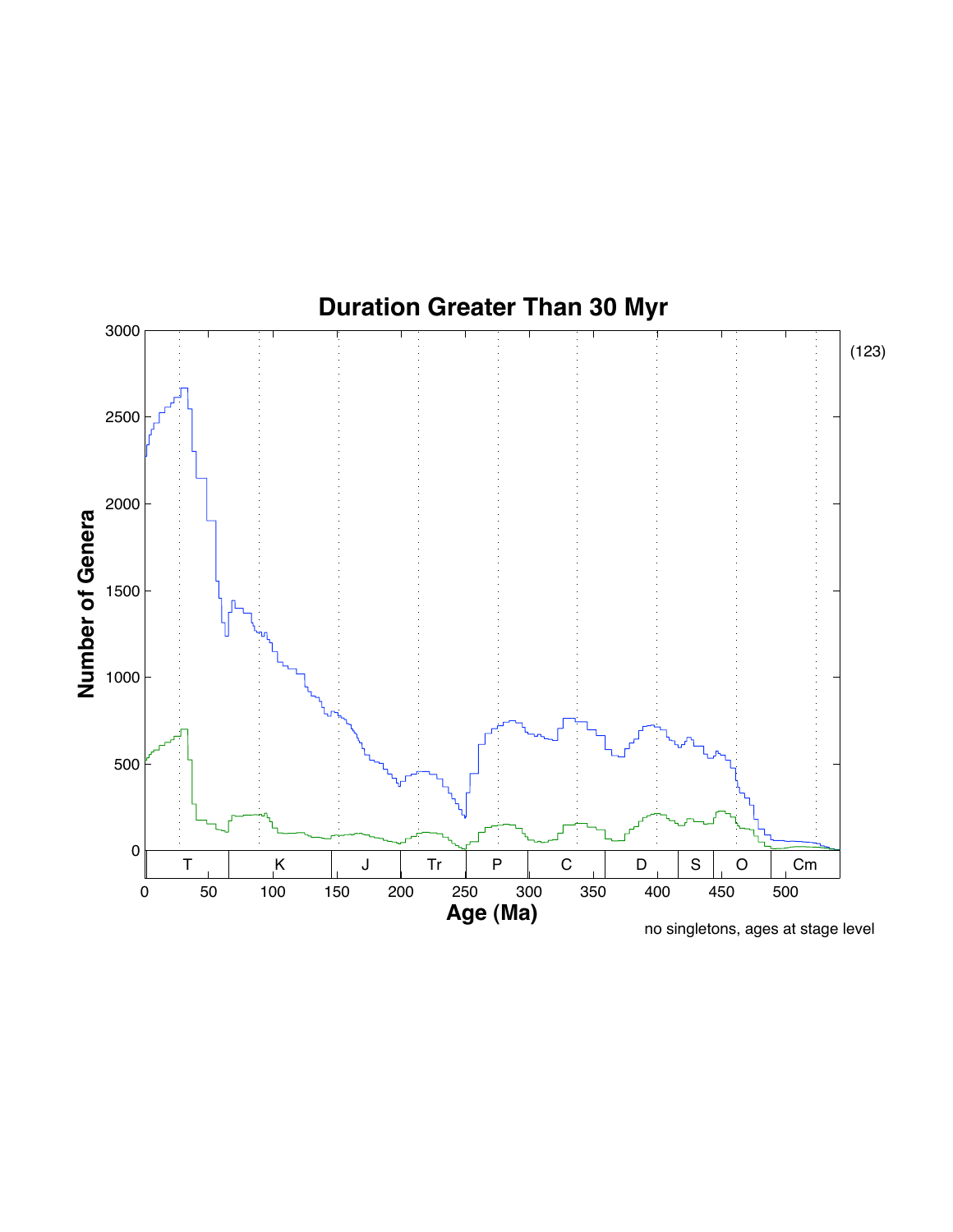

no singletons, ages at stage level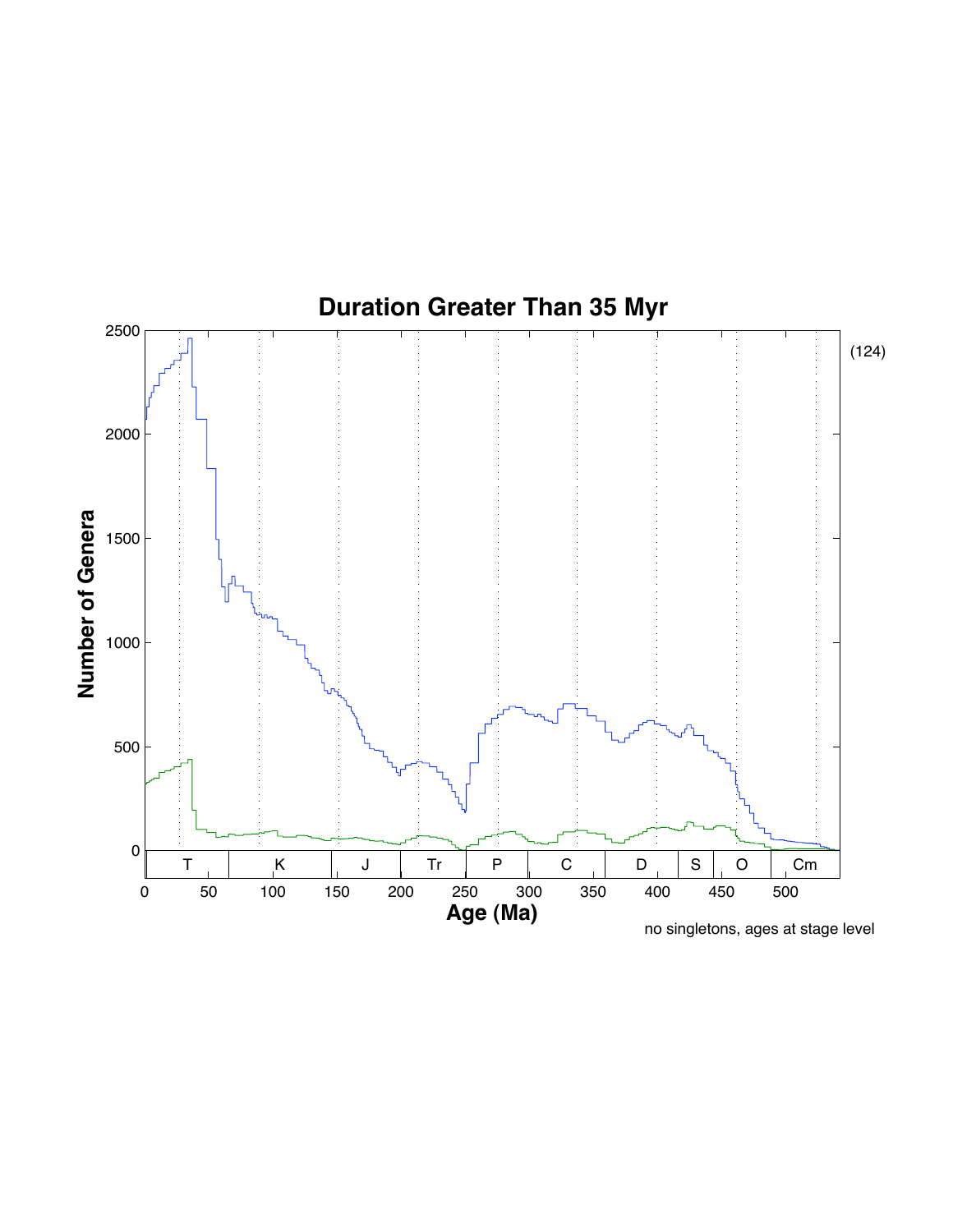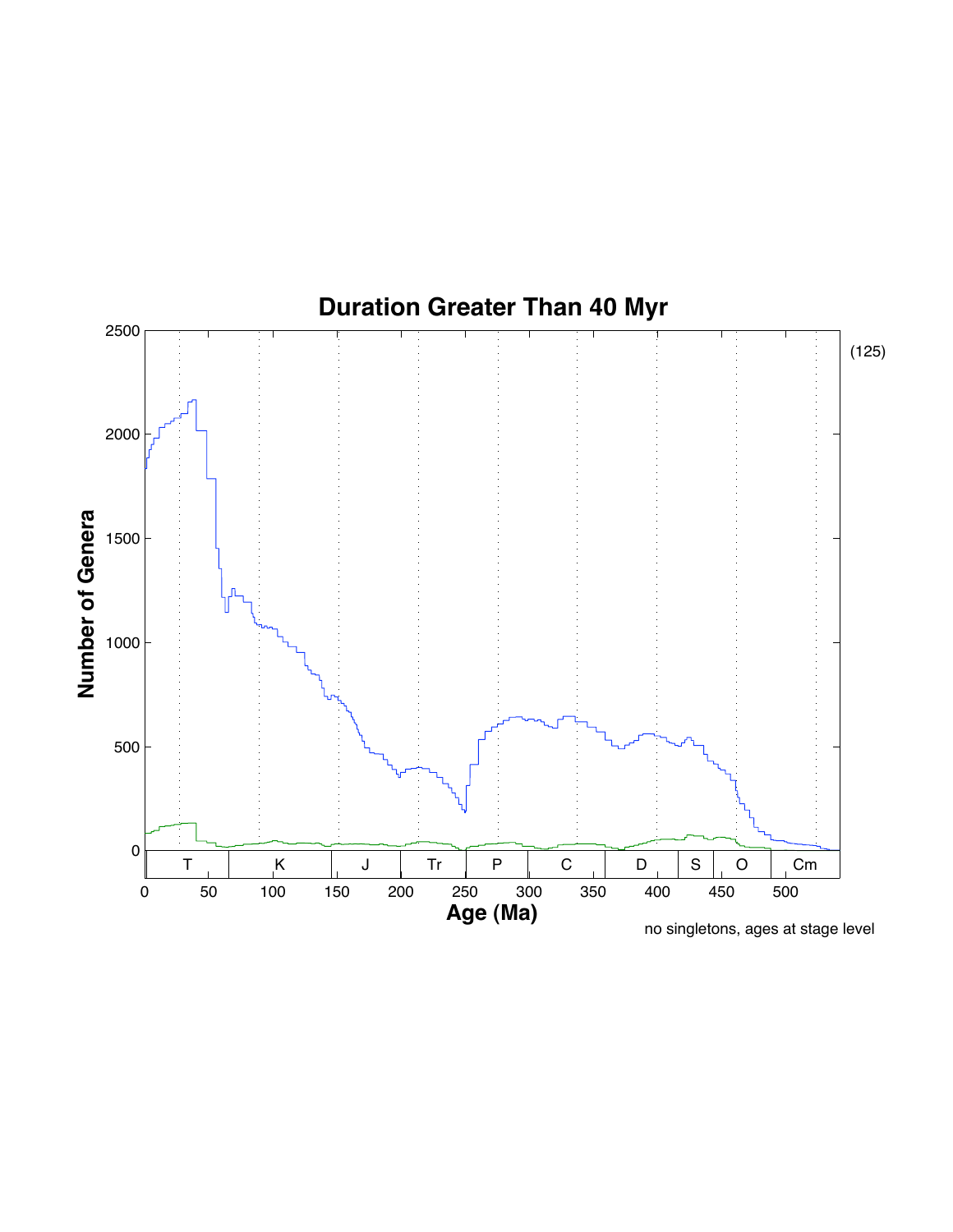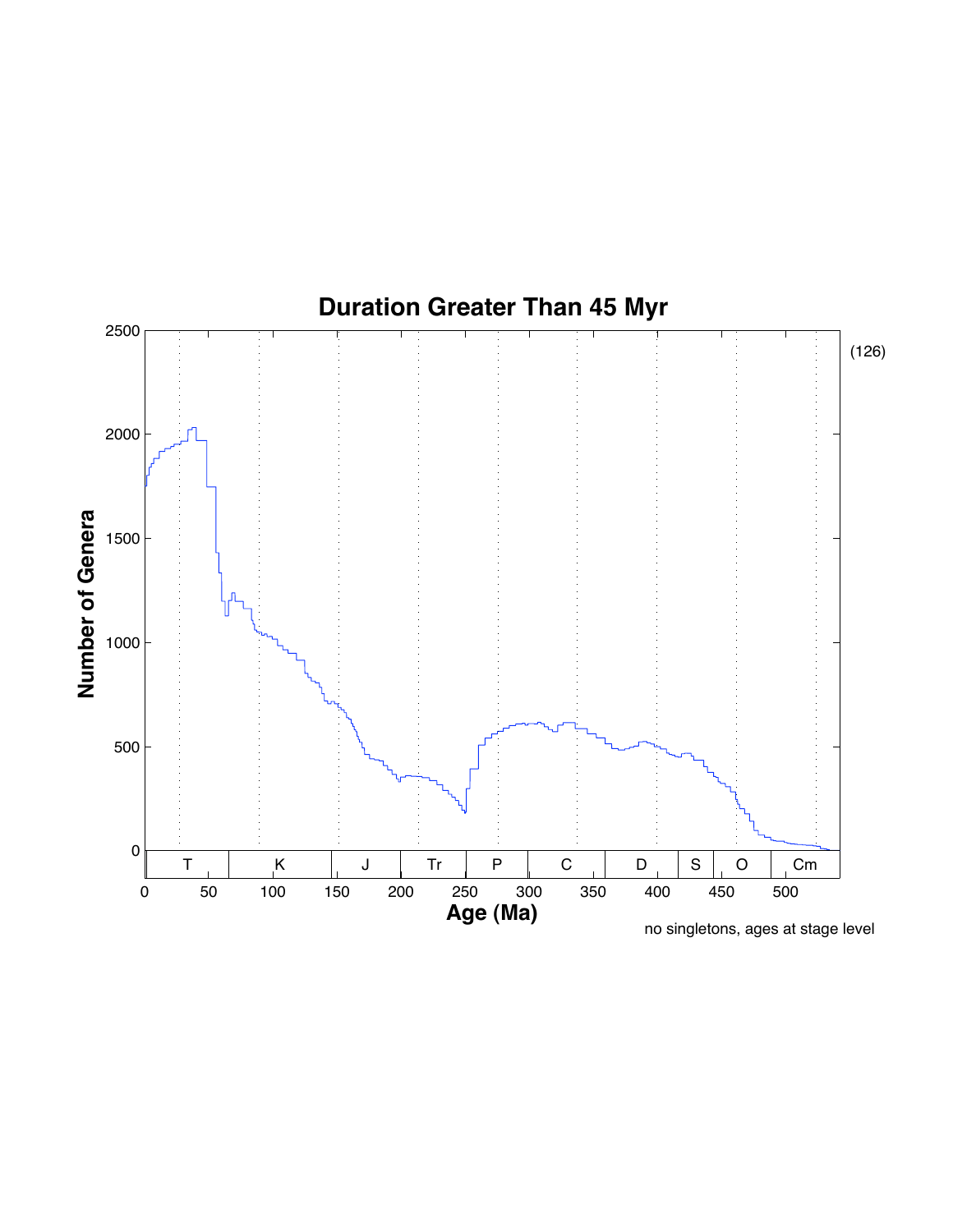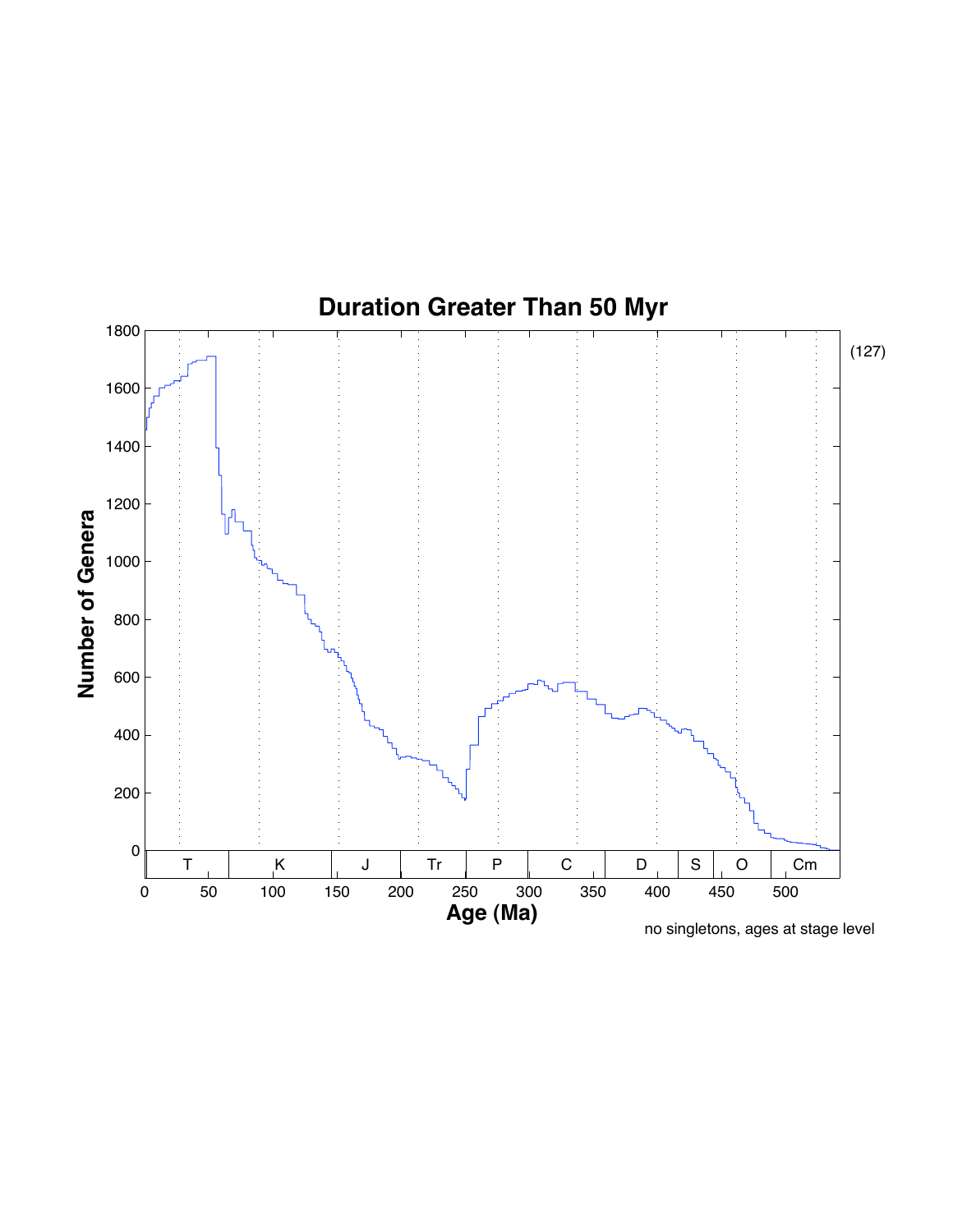

no singletons, ages at stage level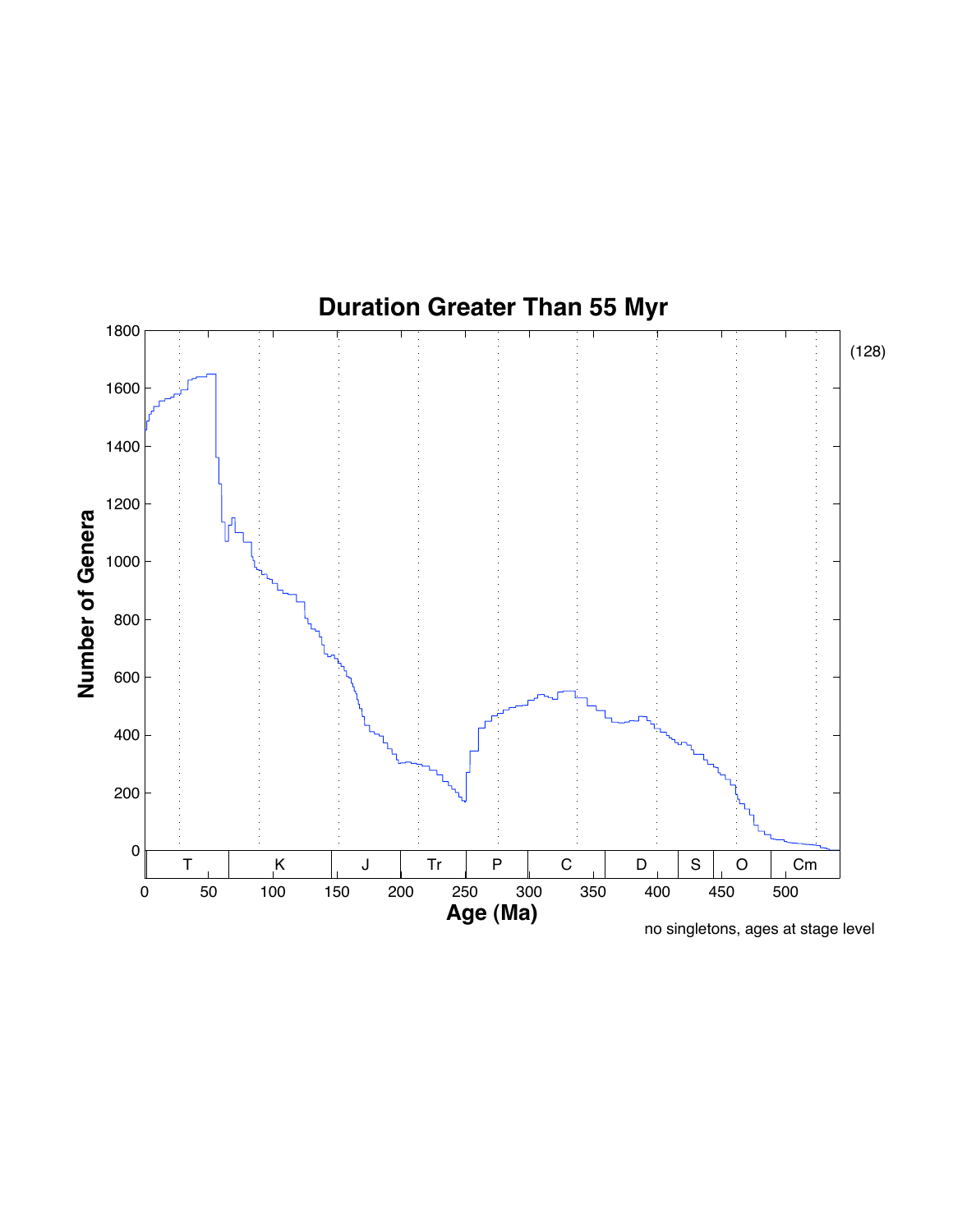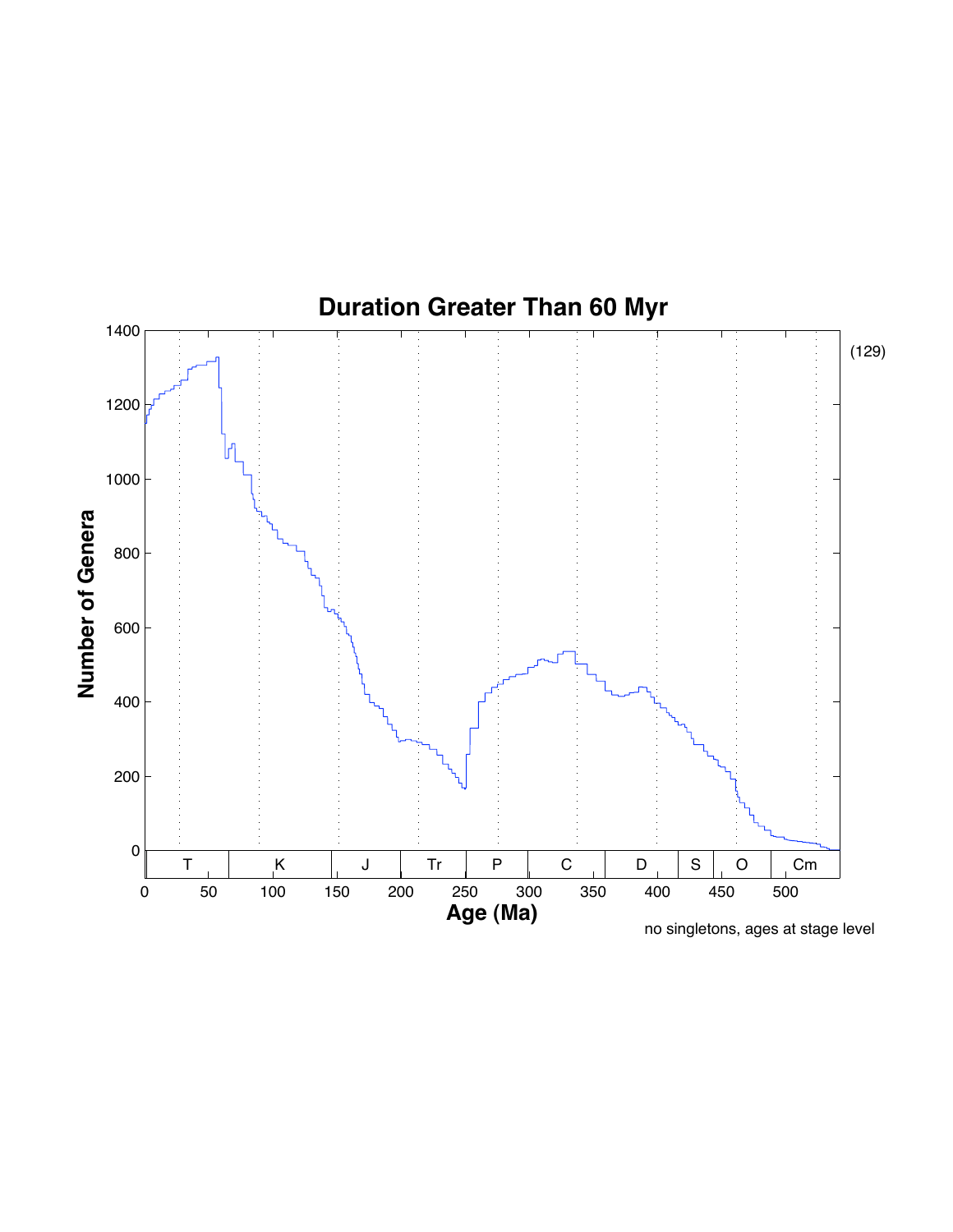

no singletons, ages at stage level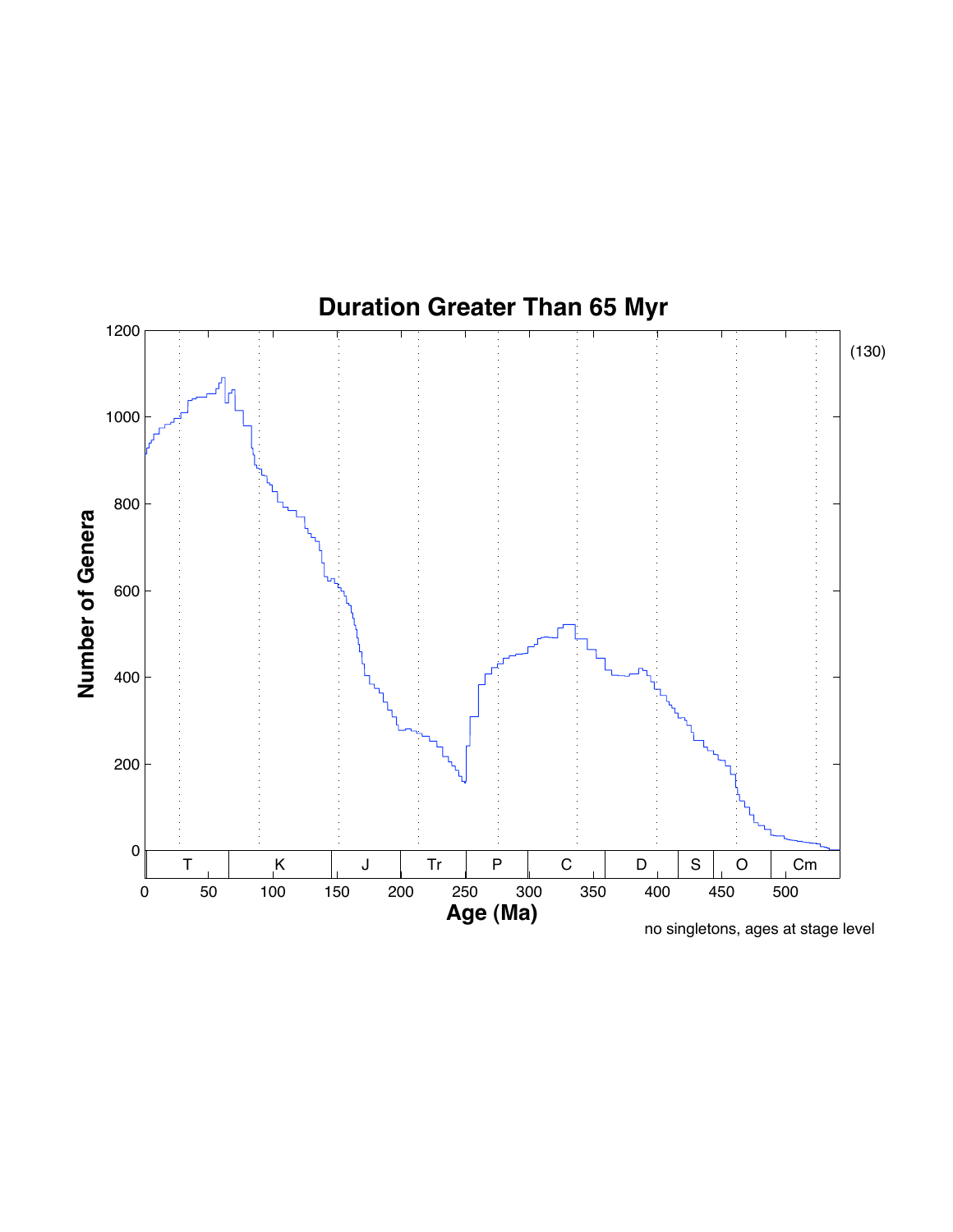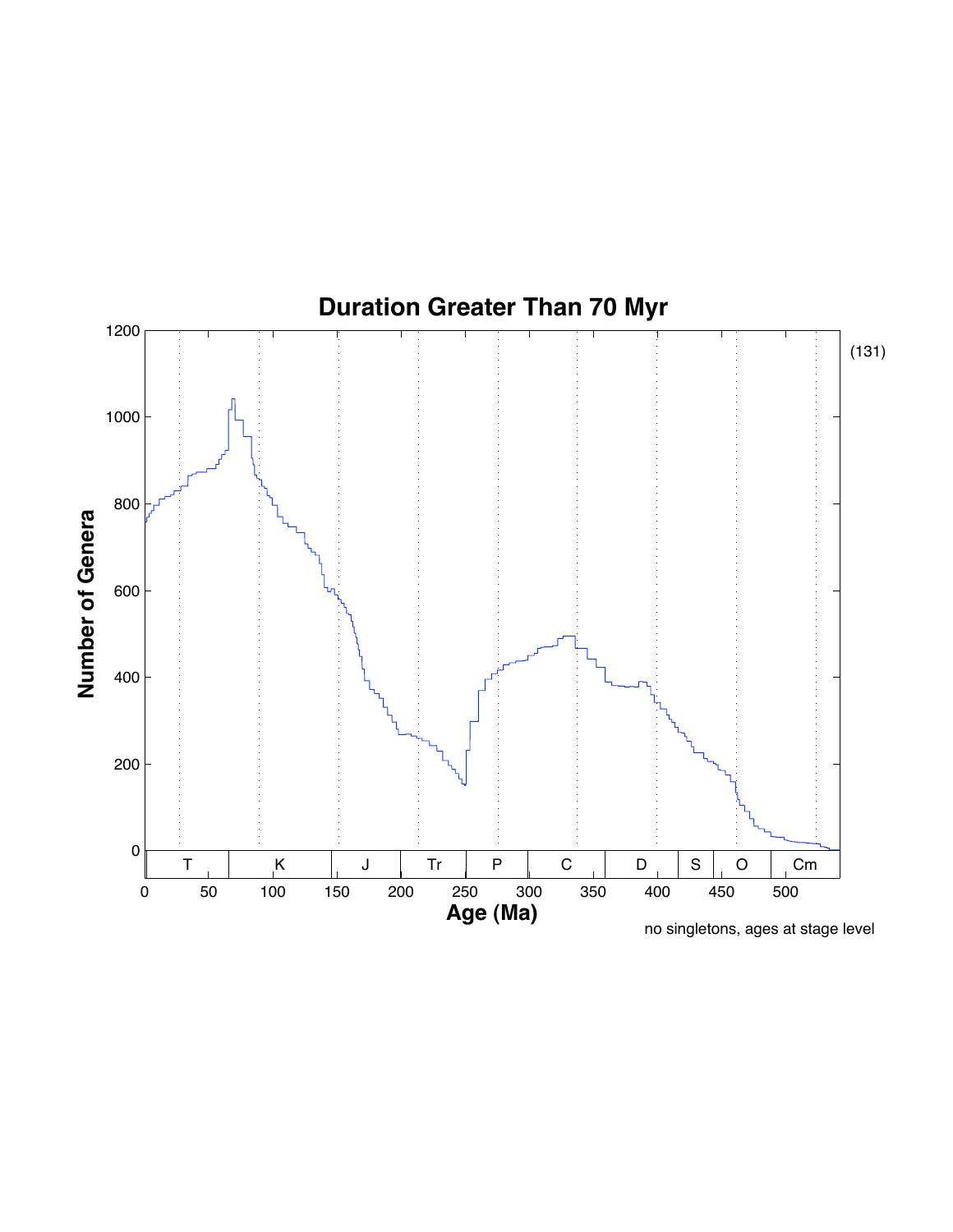

no singletons, ages at stage level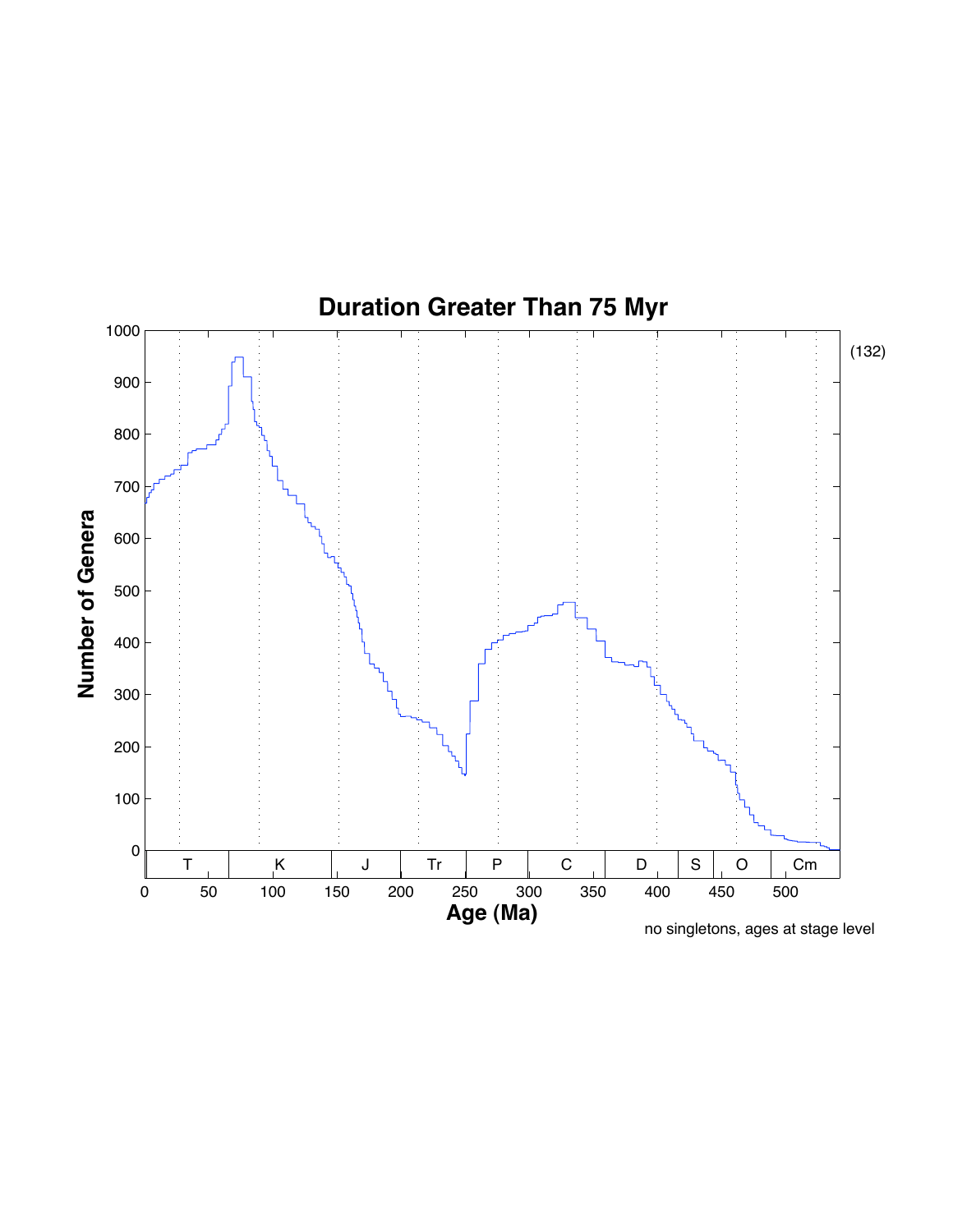

no singletons, ages at stage level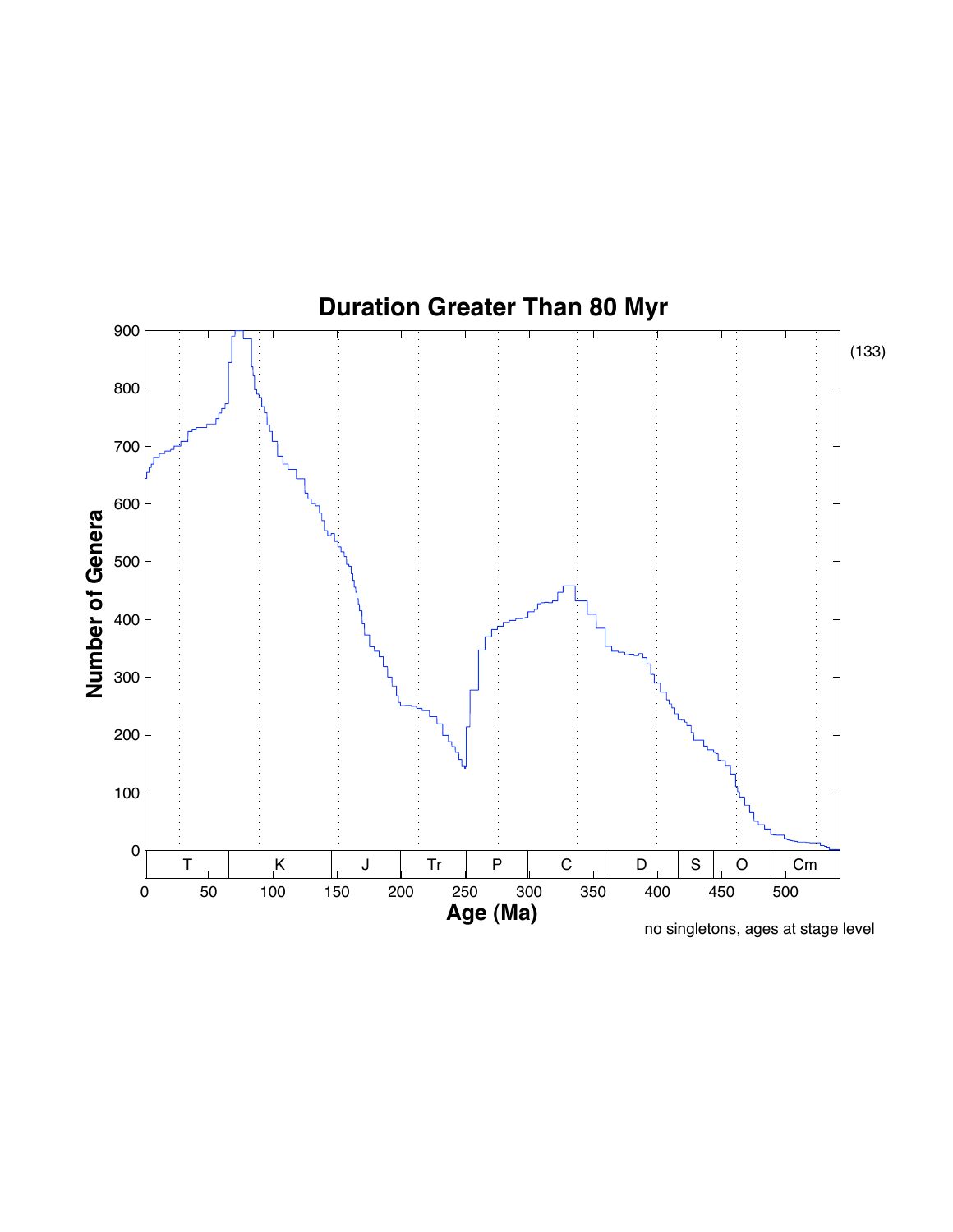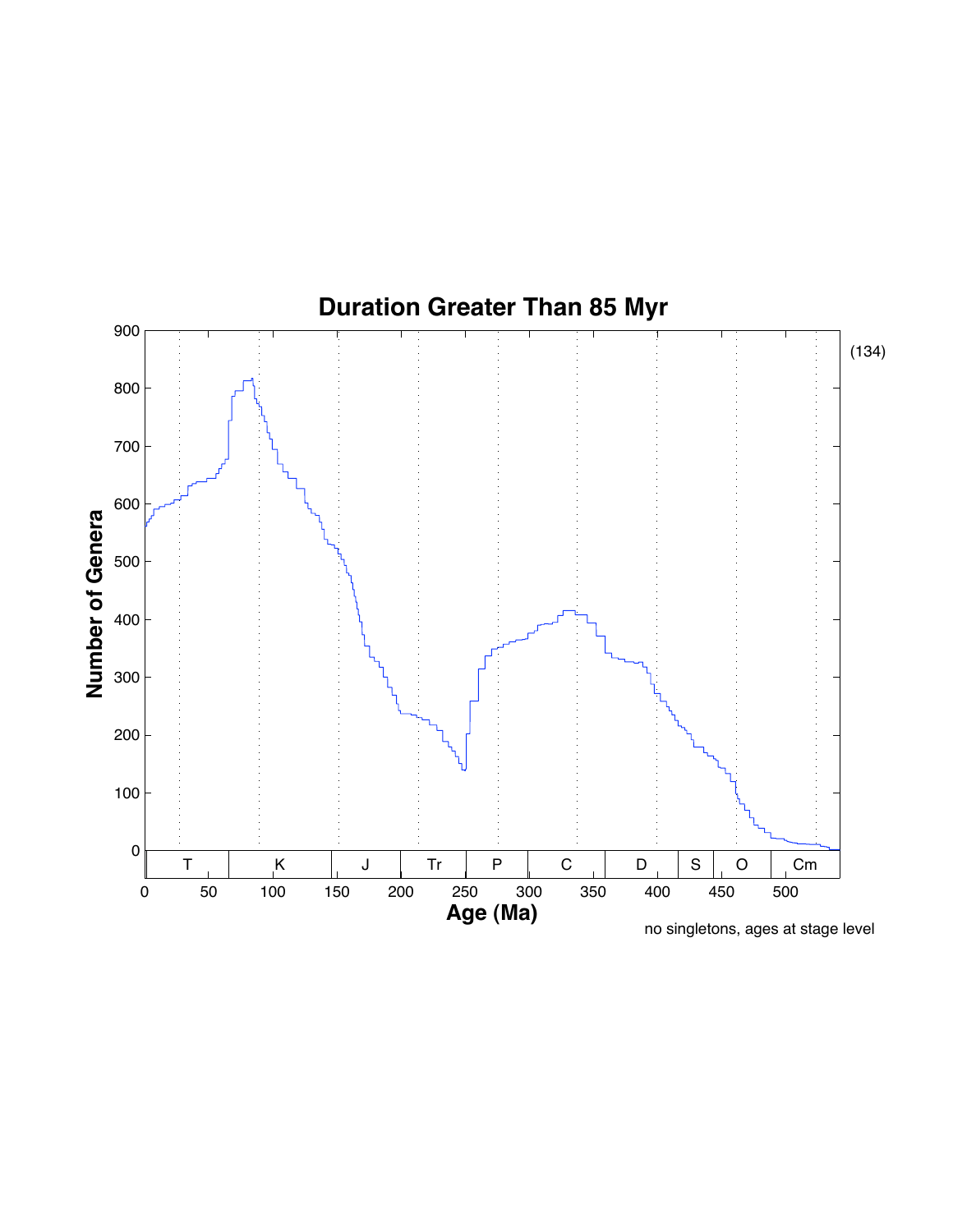

no singletons, ages at stage level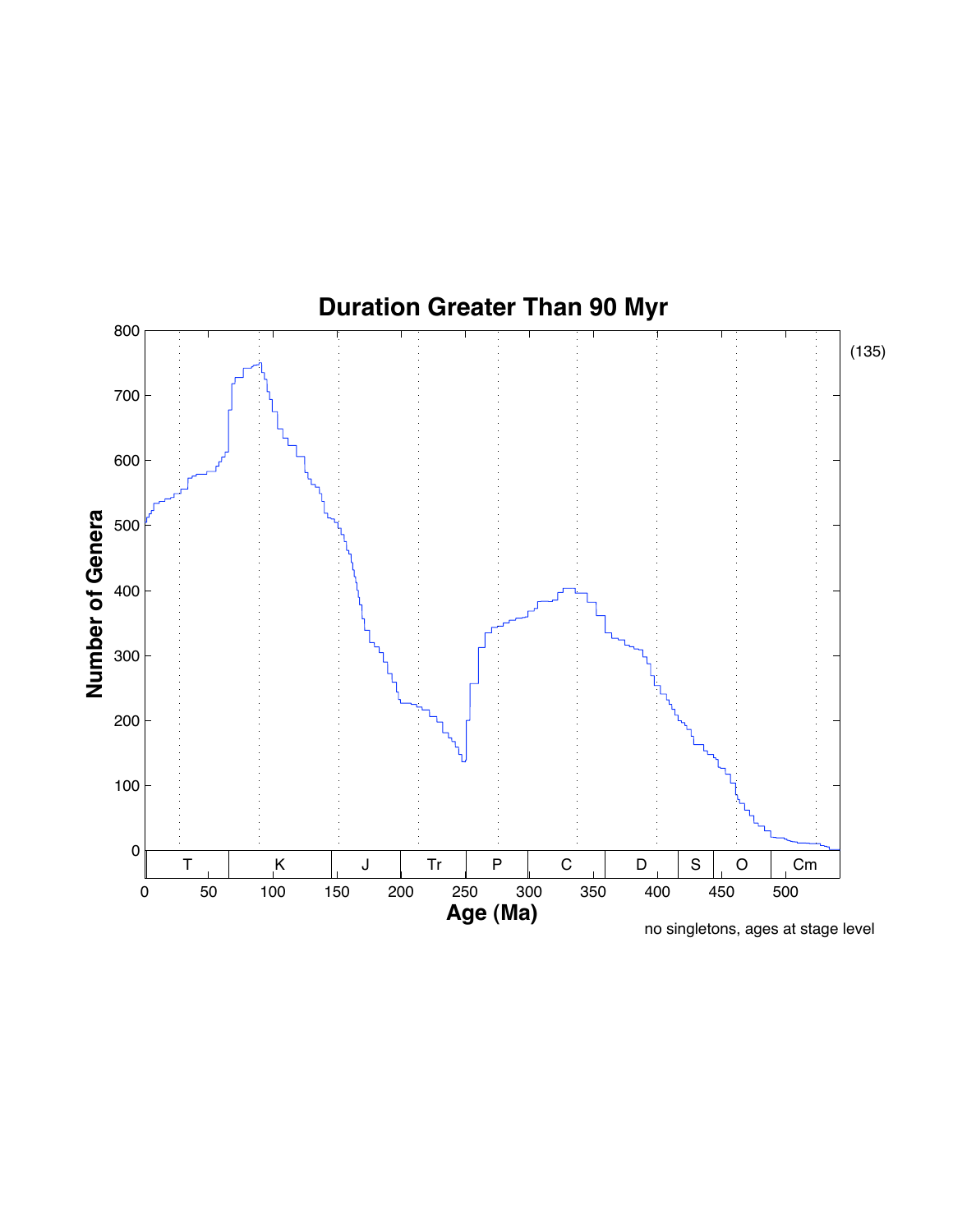

no singletons, ages at stage level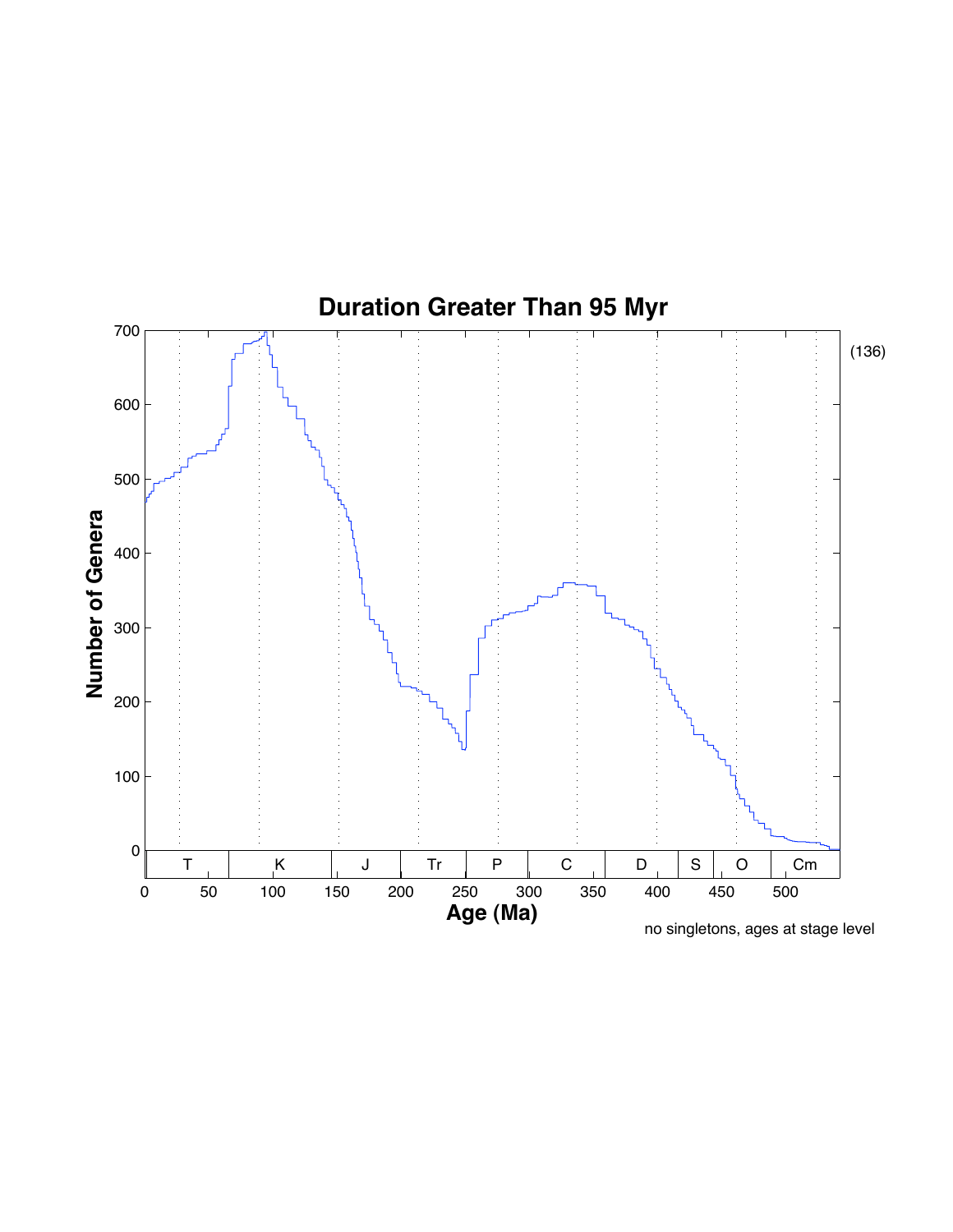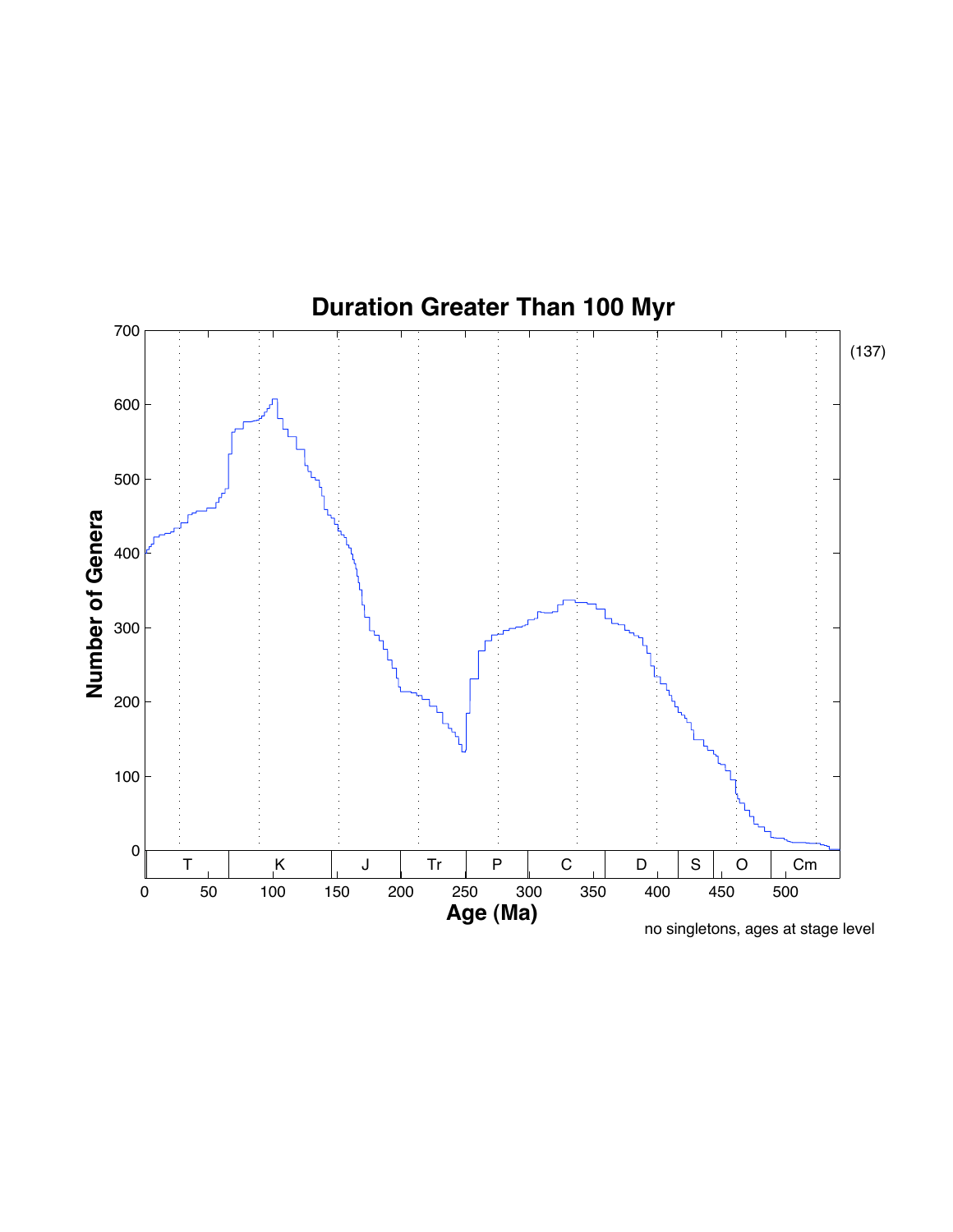# **Genera Specifying Only Single Appearance**

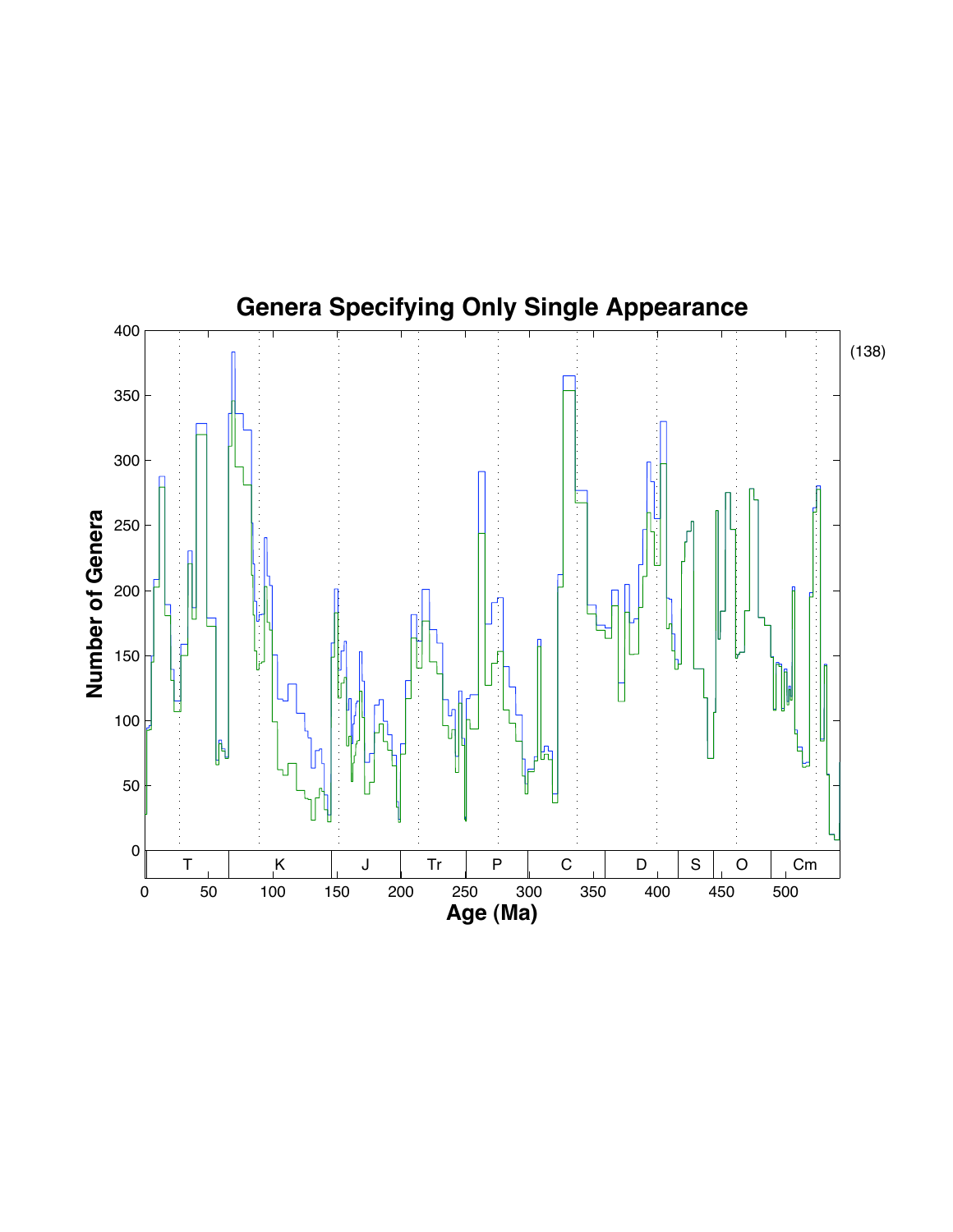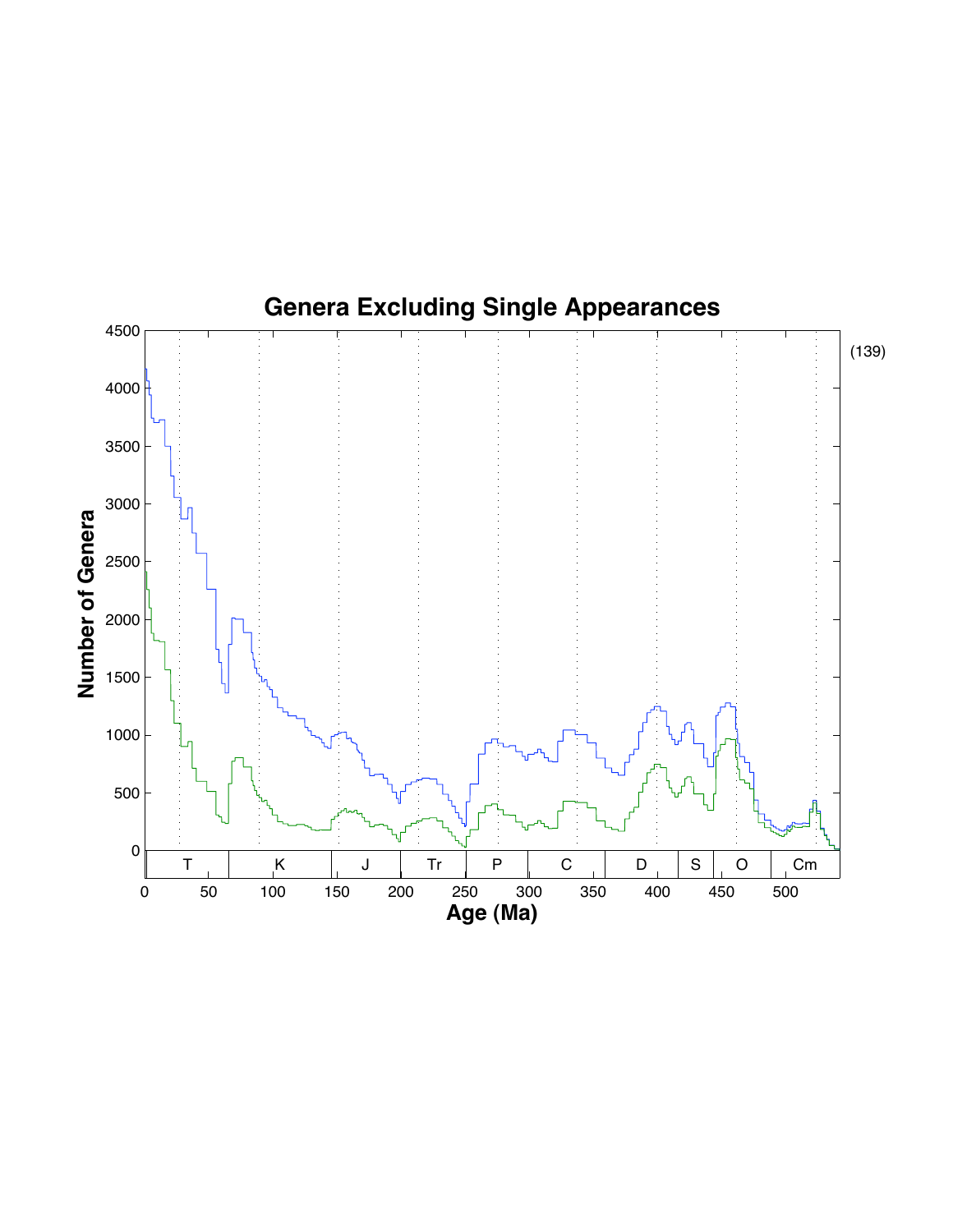# **Genera Specified at Epoch or Better Level**

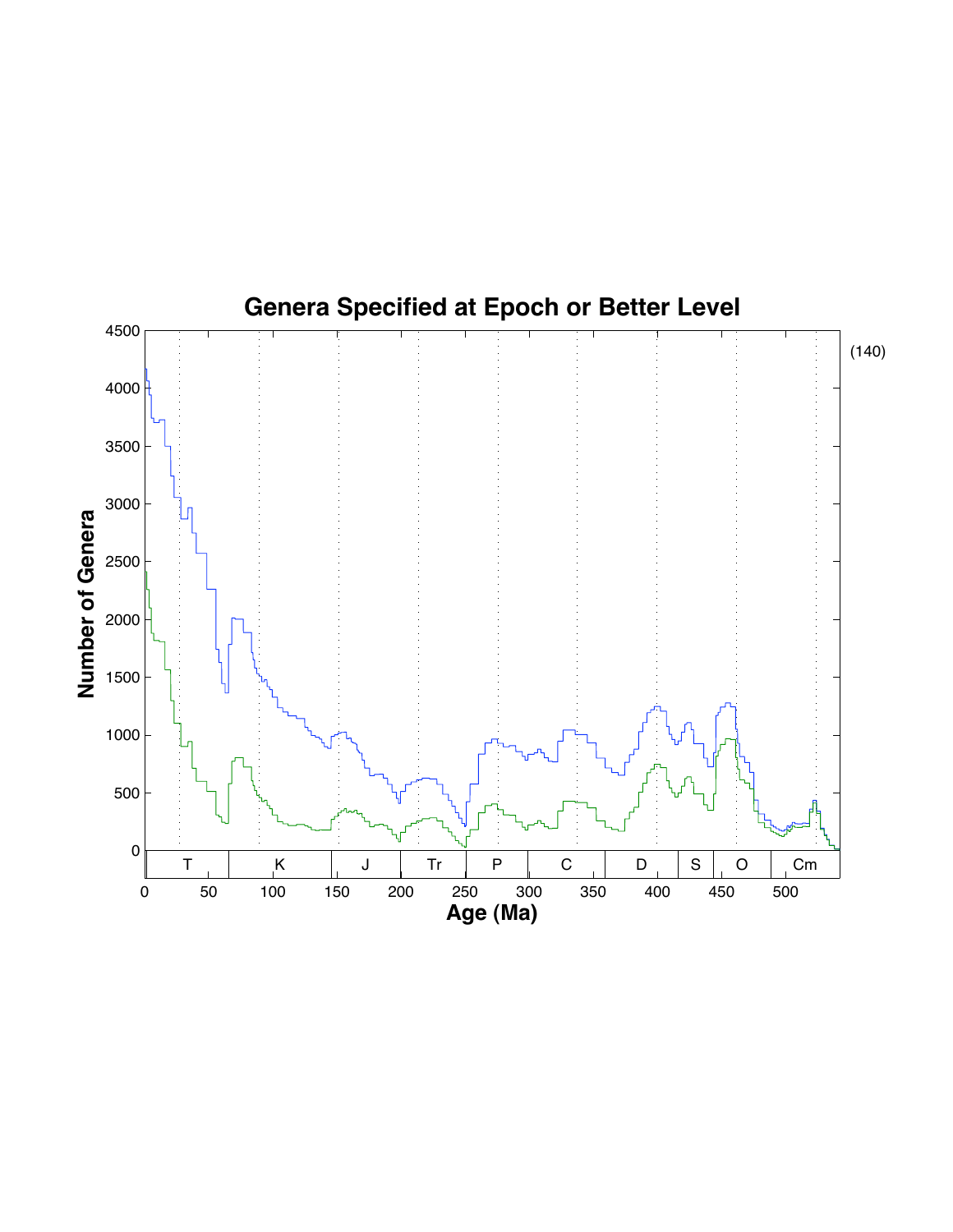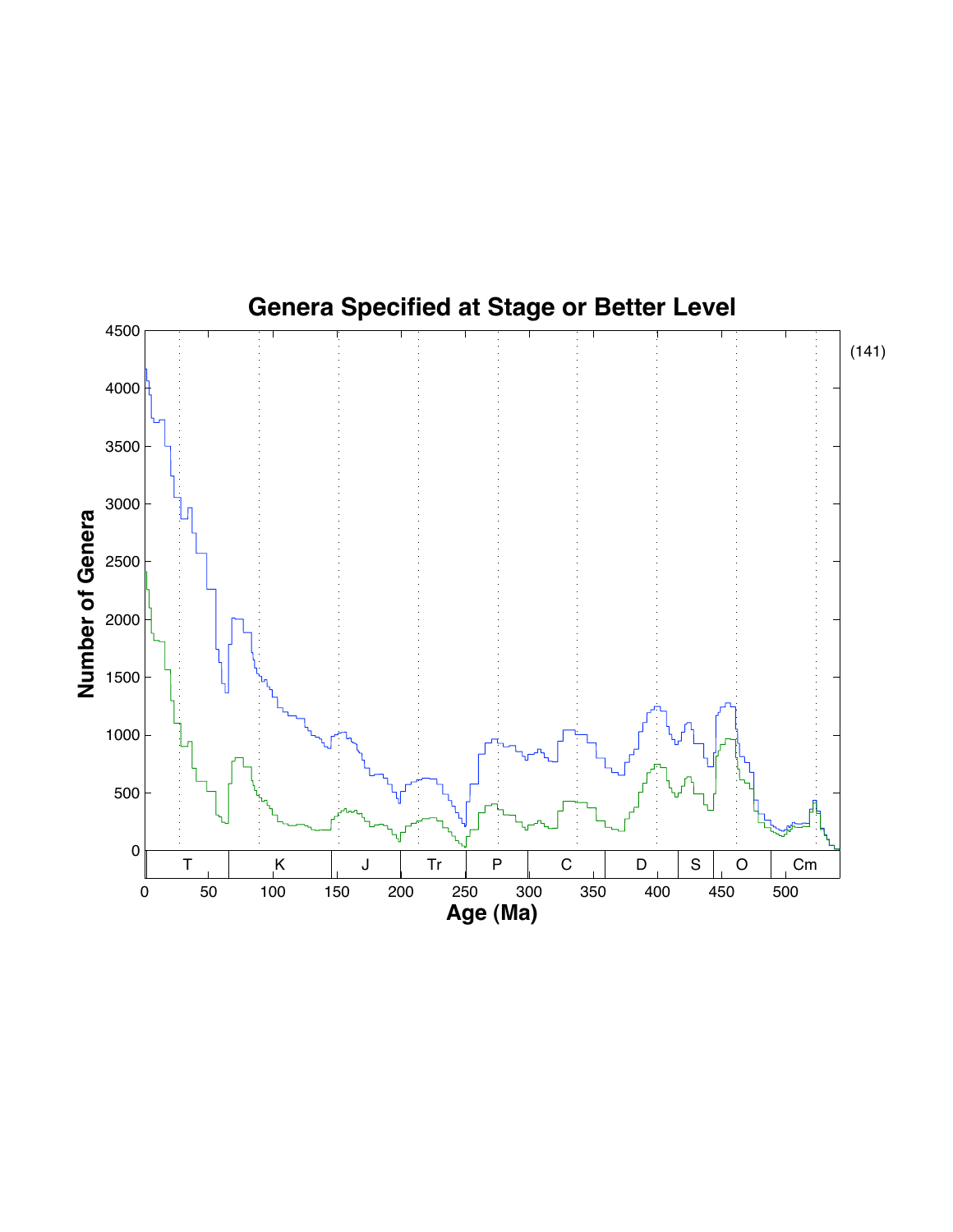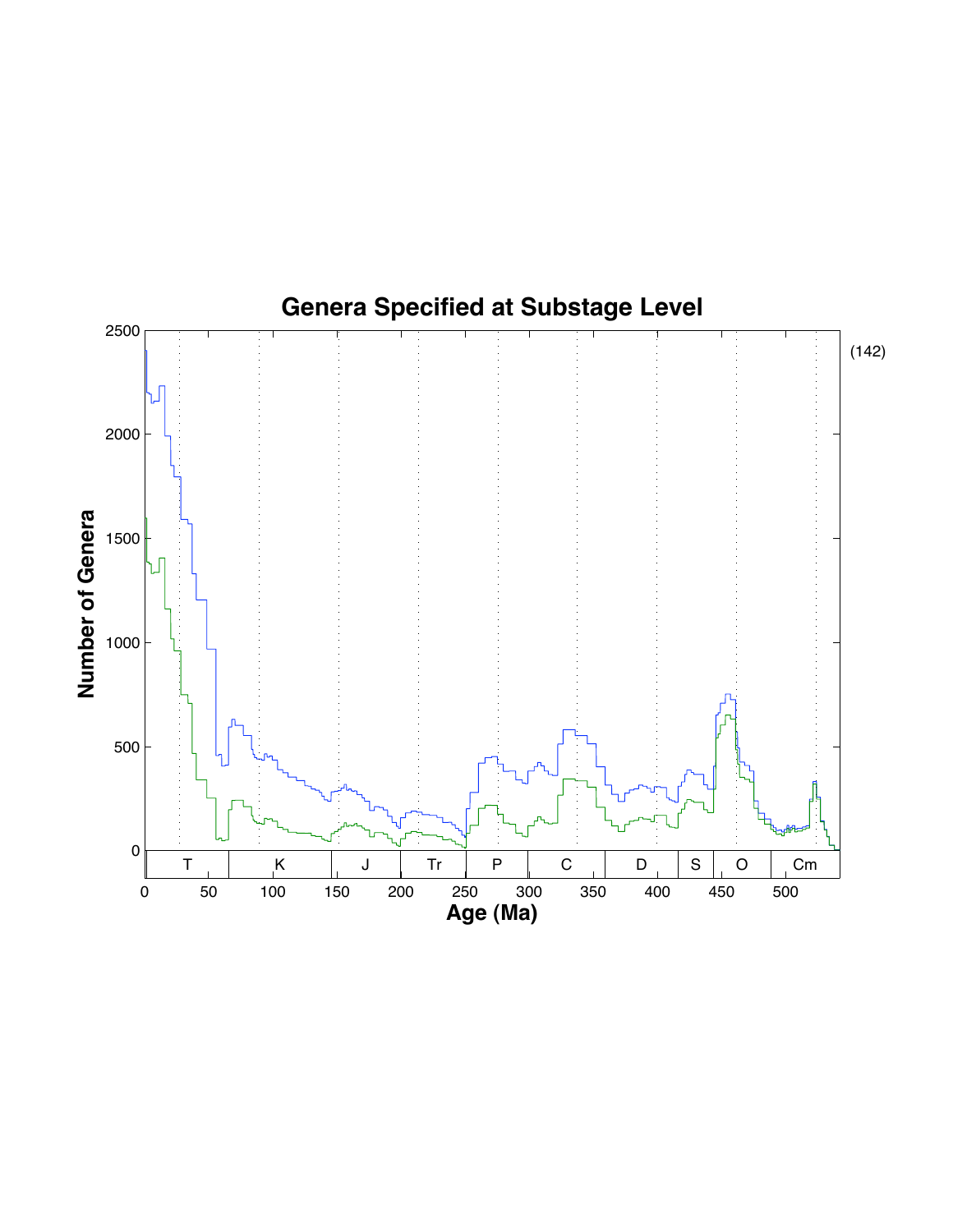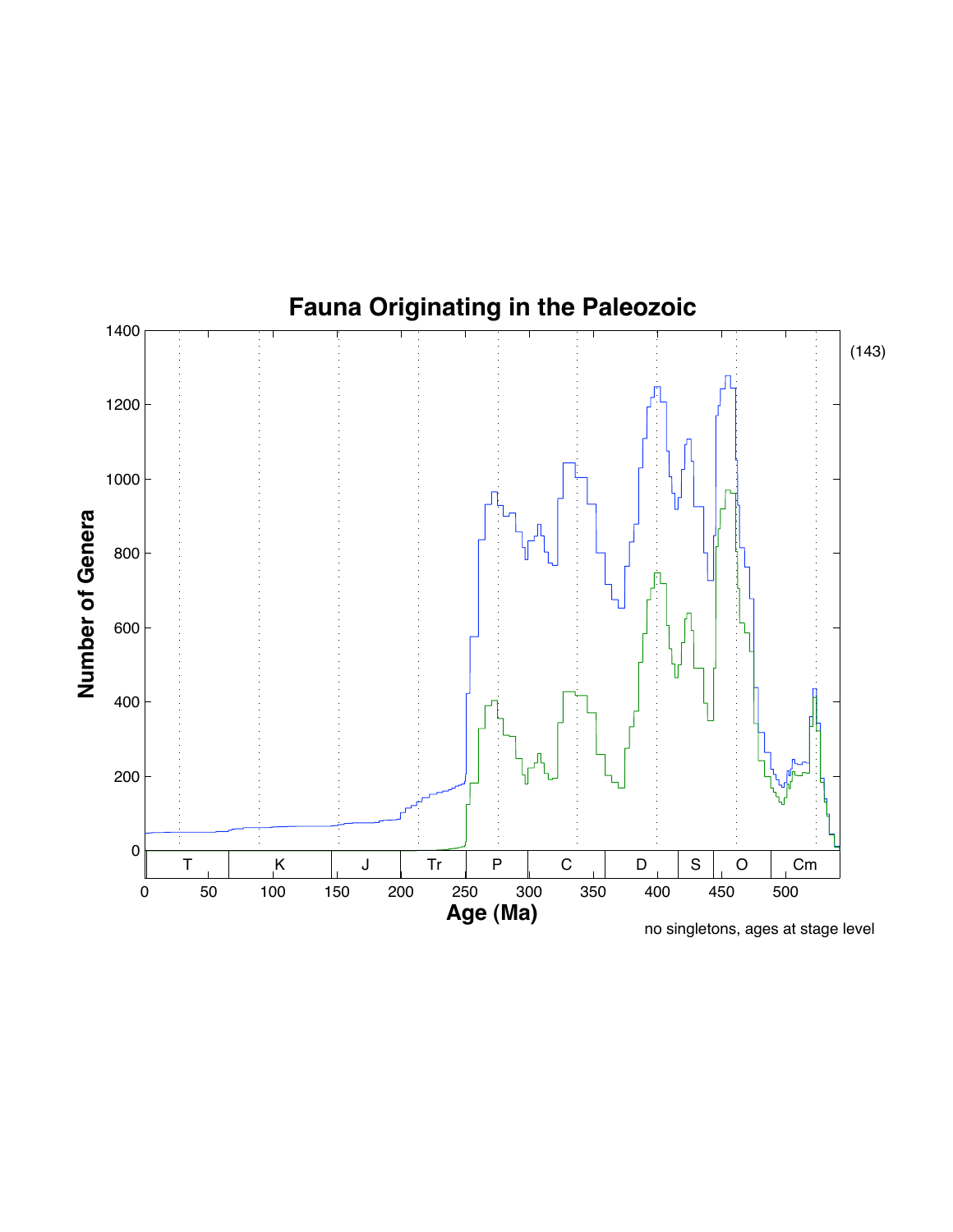

no singletons, ages at stage level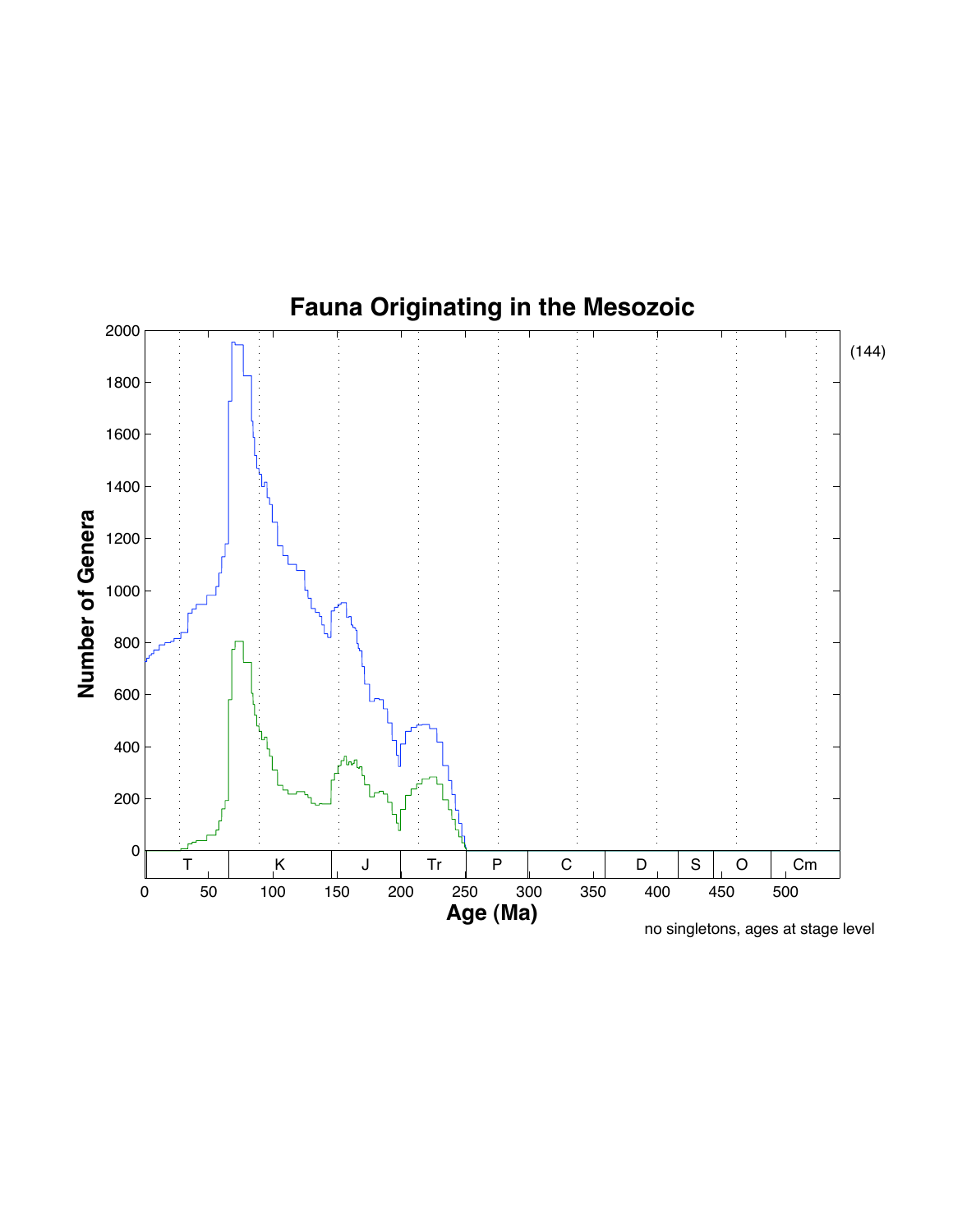

no singletons, ages at stage level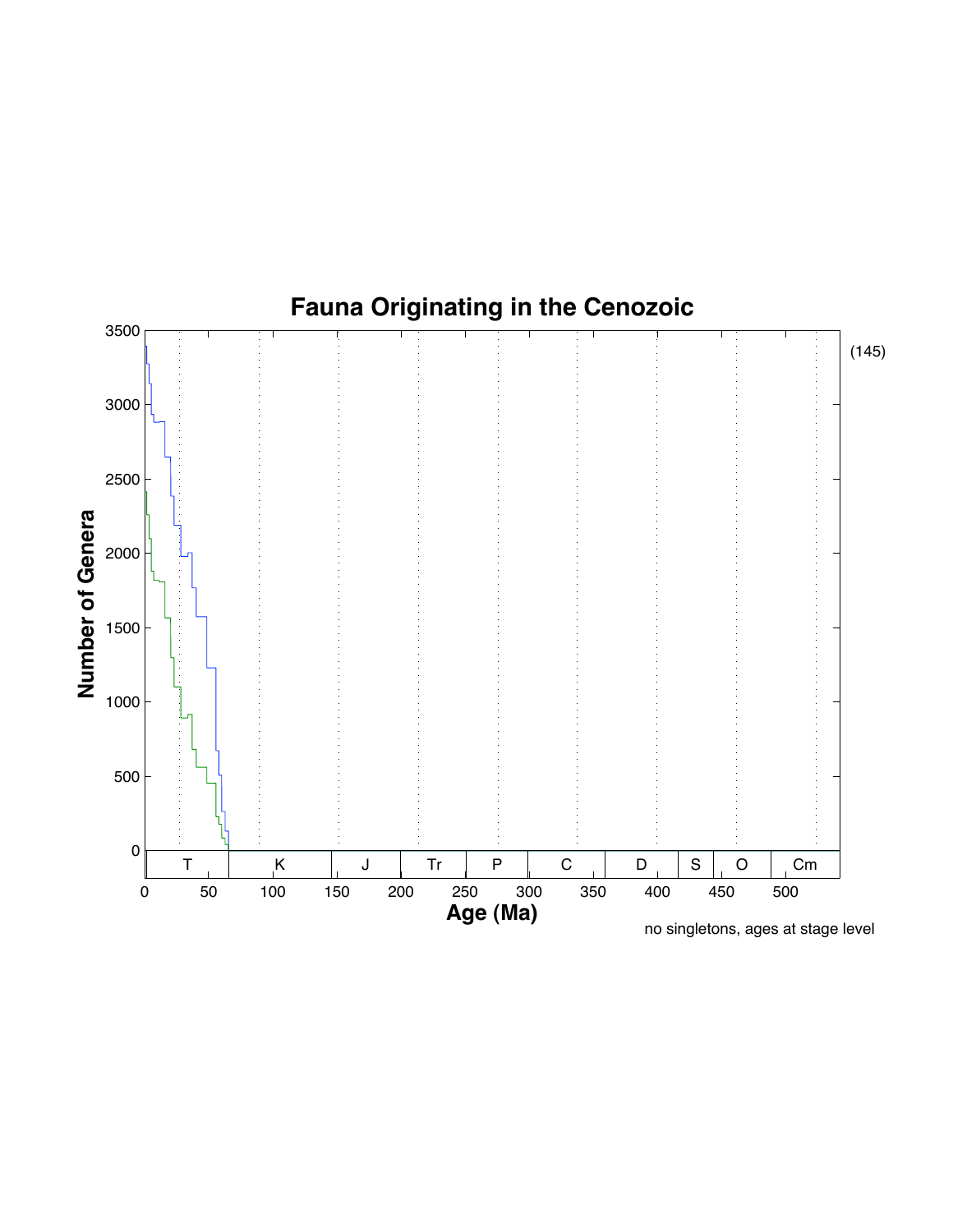

no singletons, ages at stage level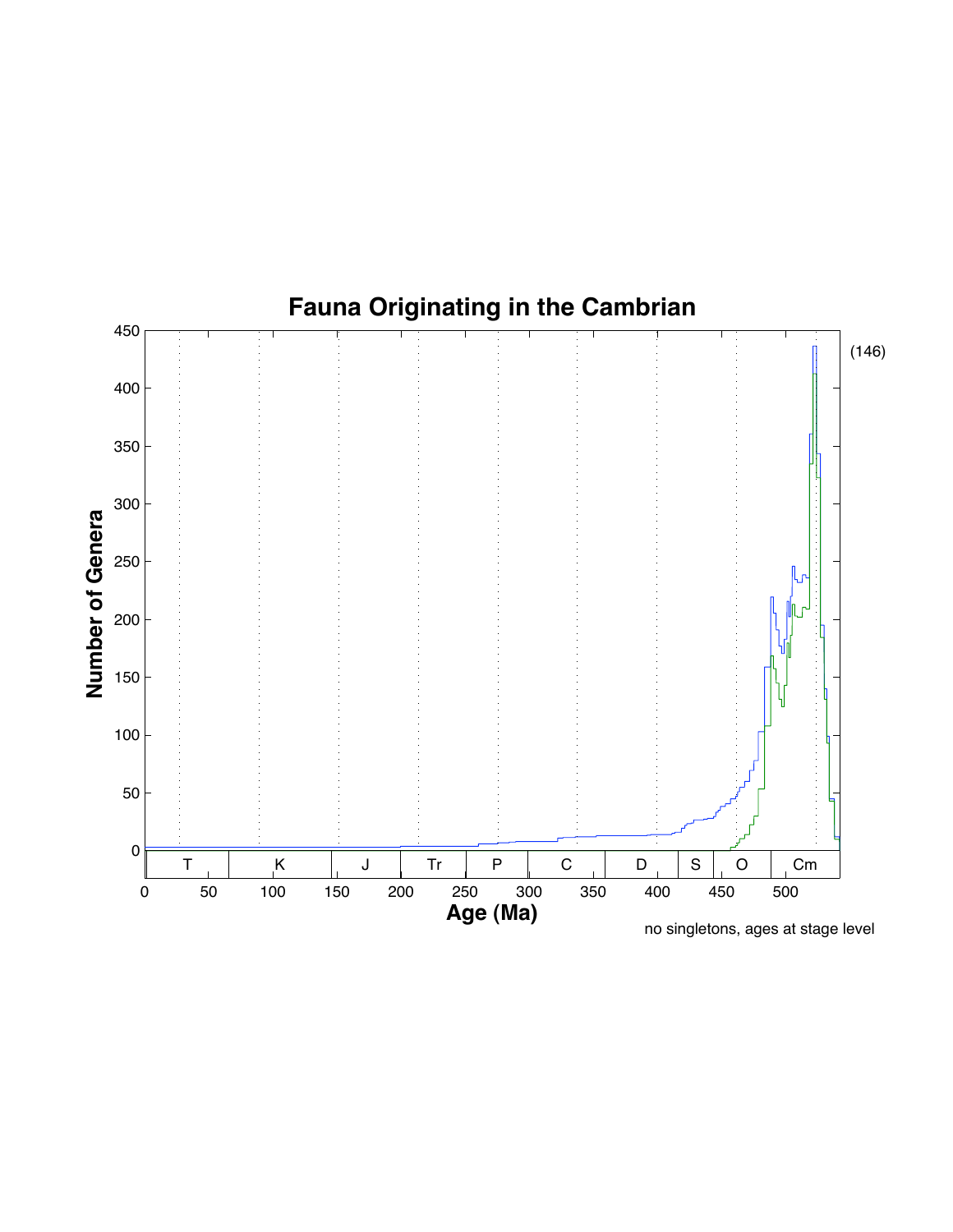

no singletons, ages at stage level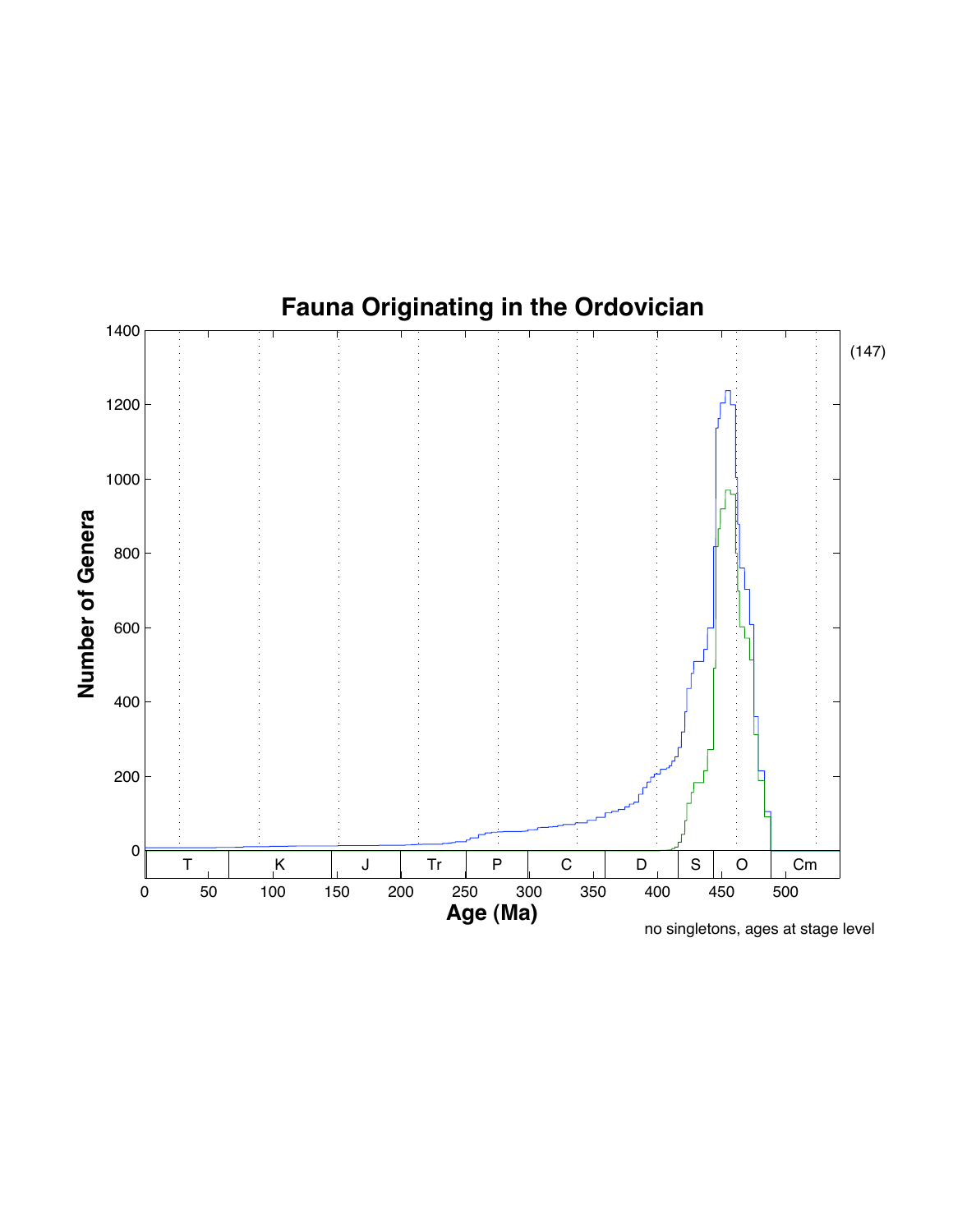

no singletons, ages at stage level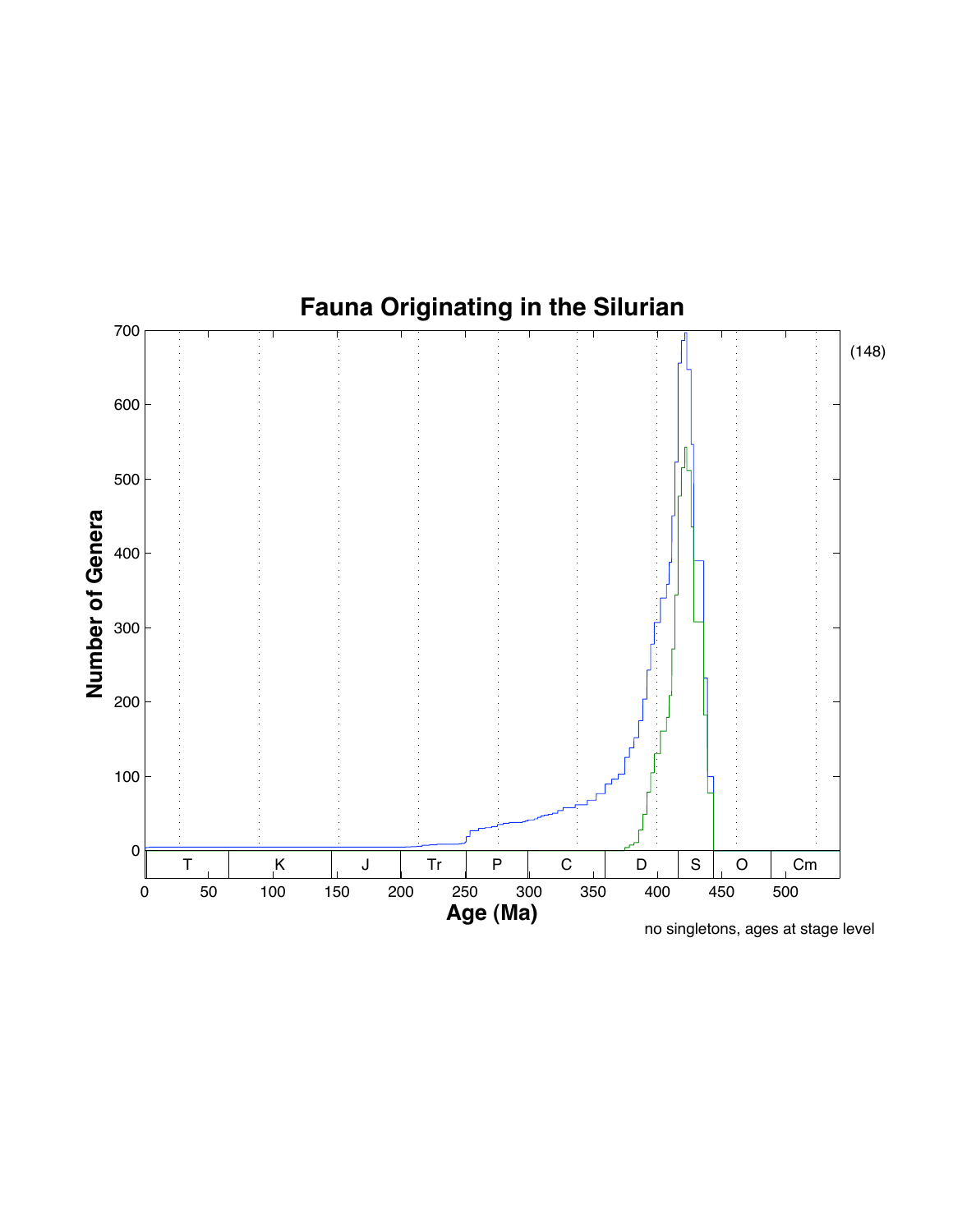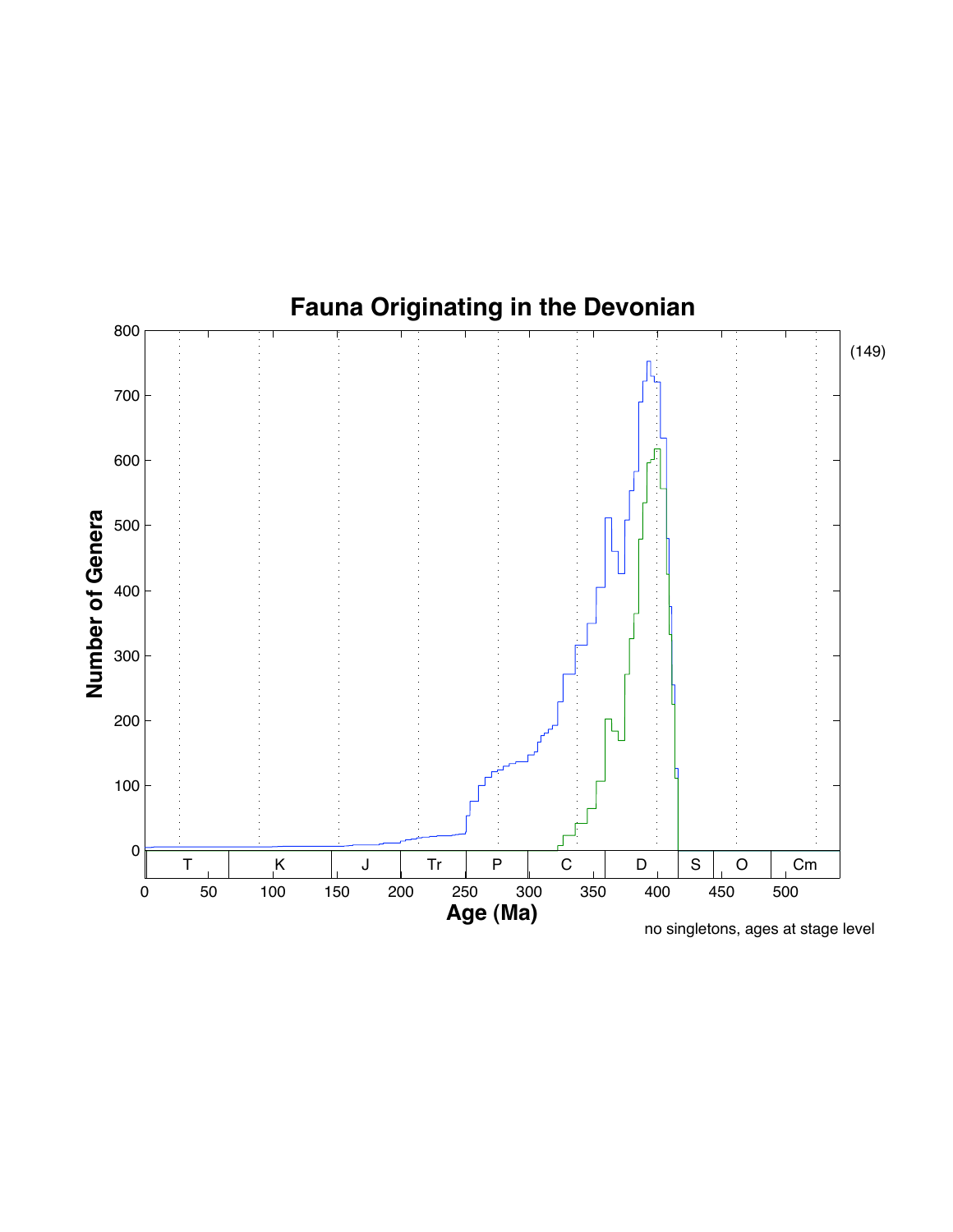

no singletons, ages at stage level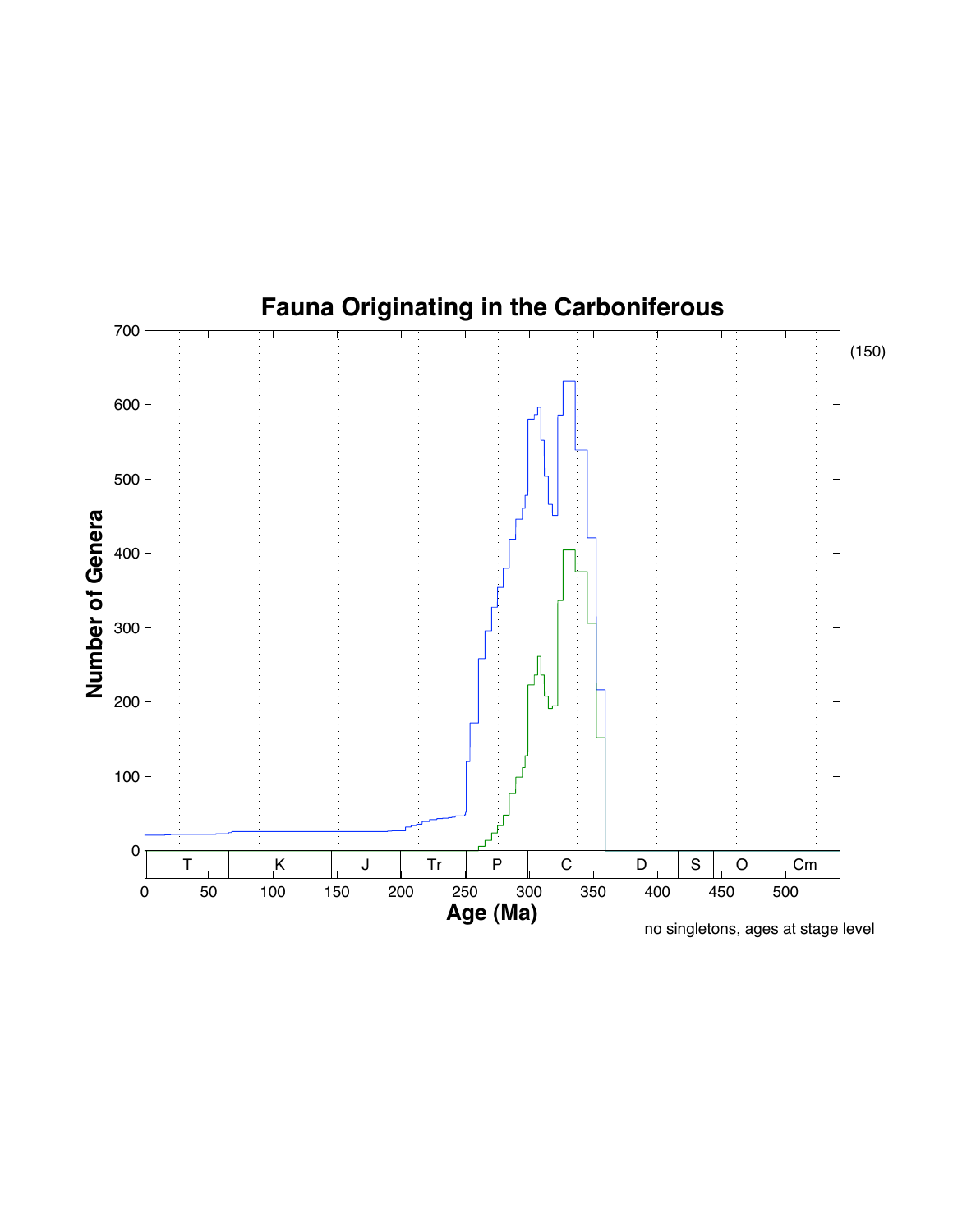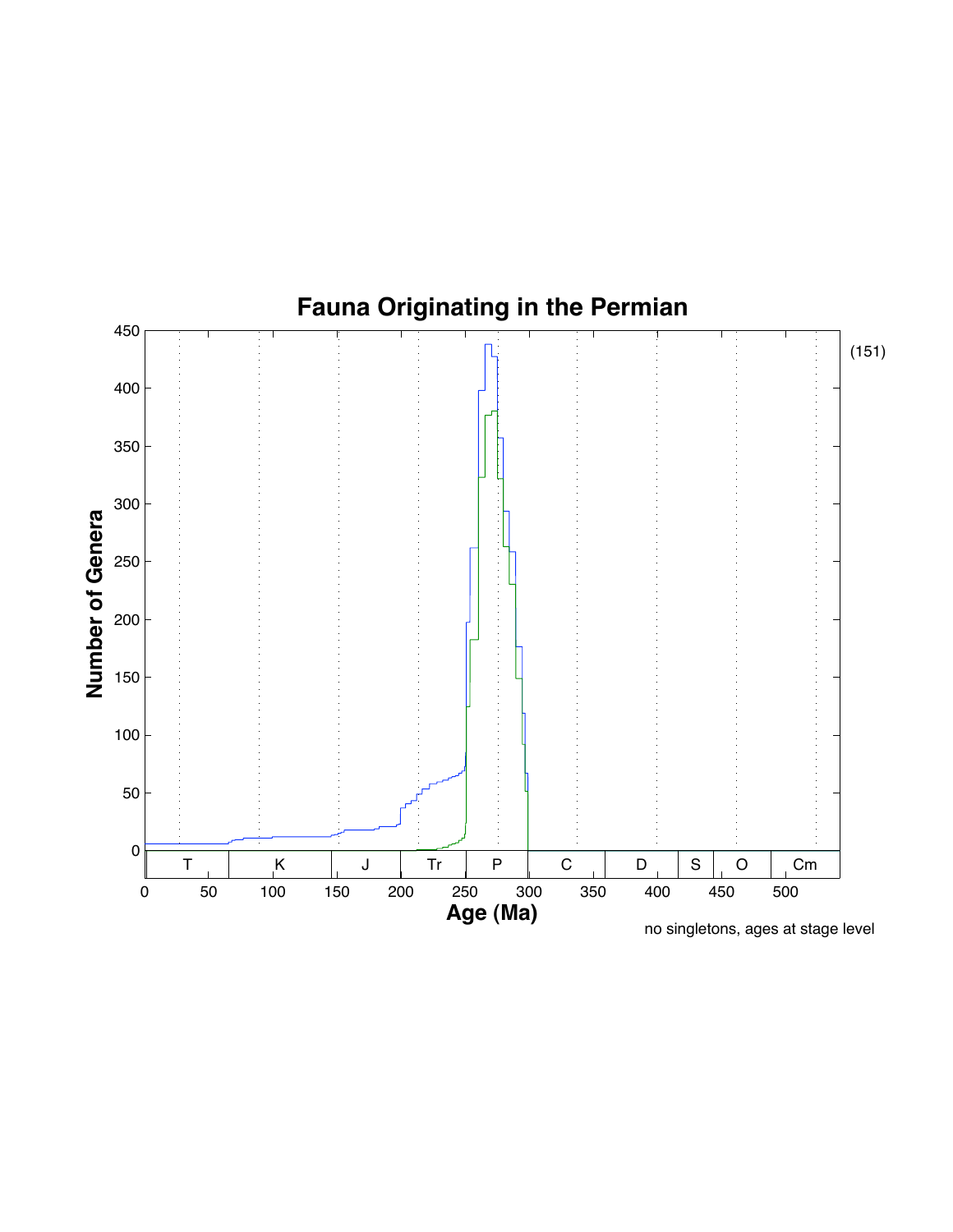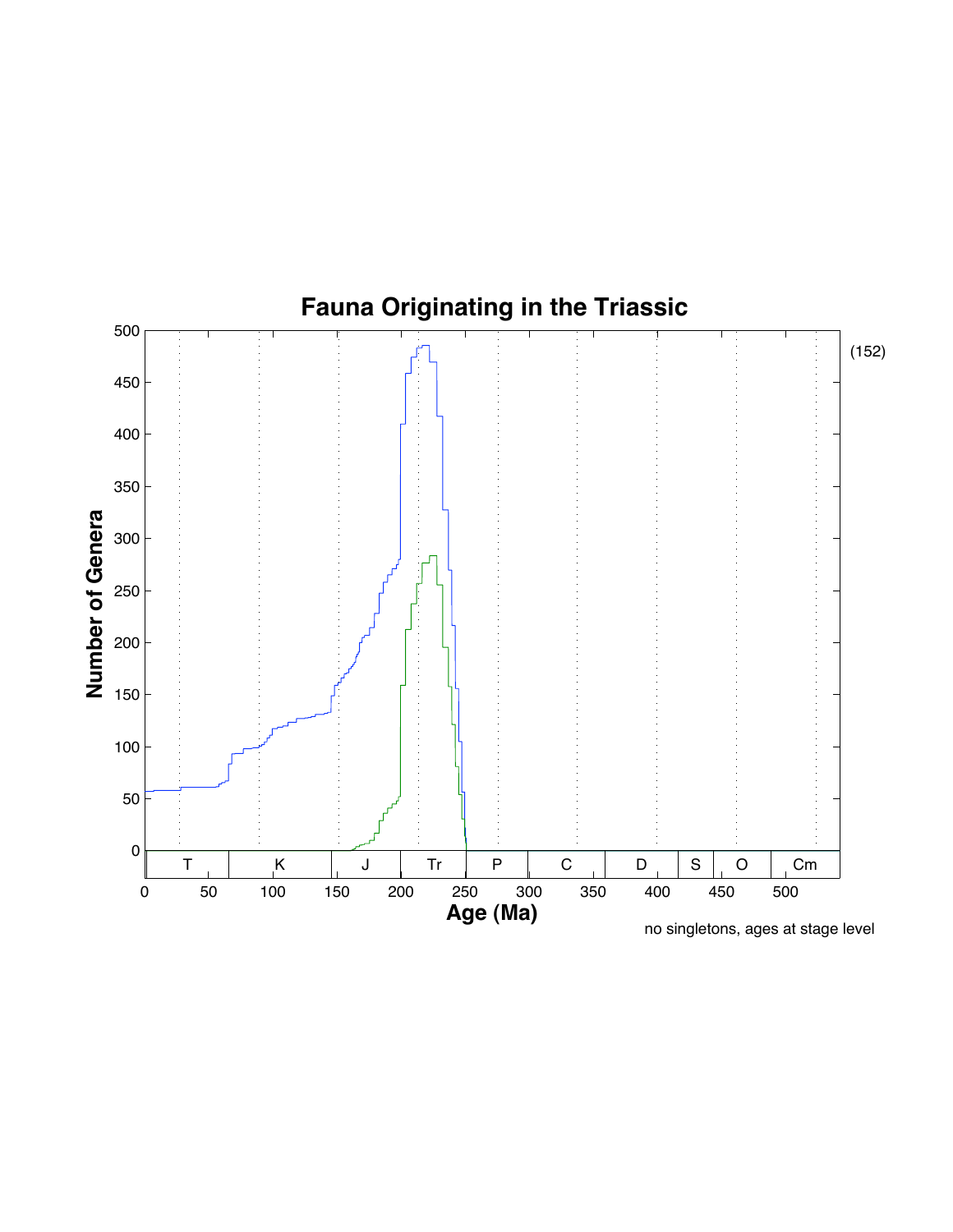

no singletons, ages at stage level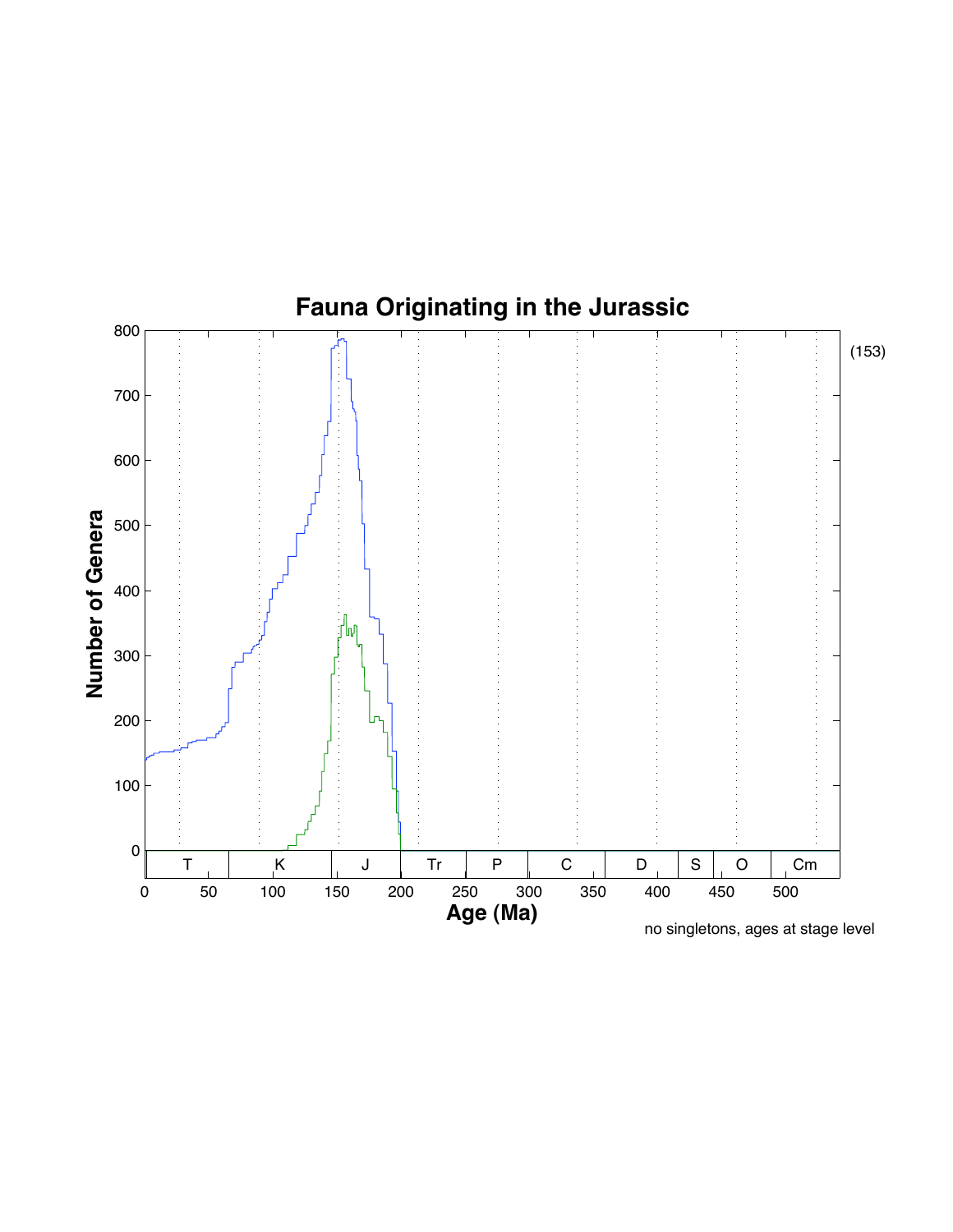

no singletons, ages at stage level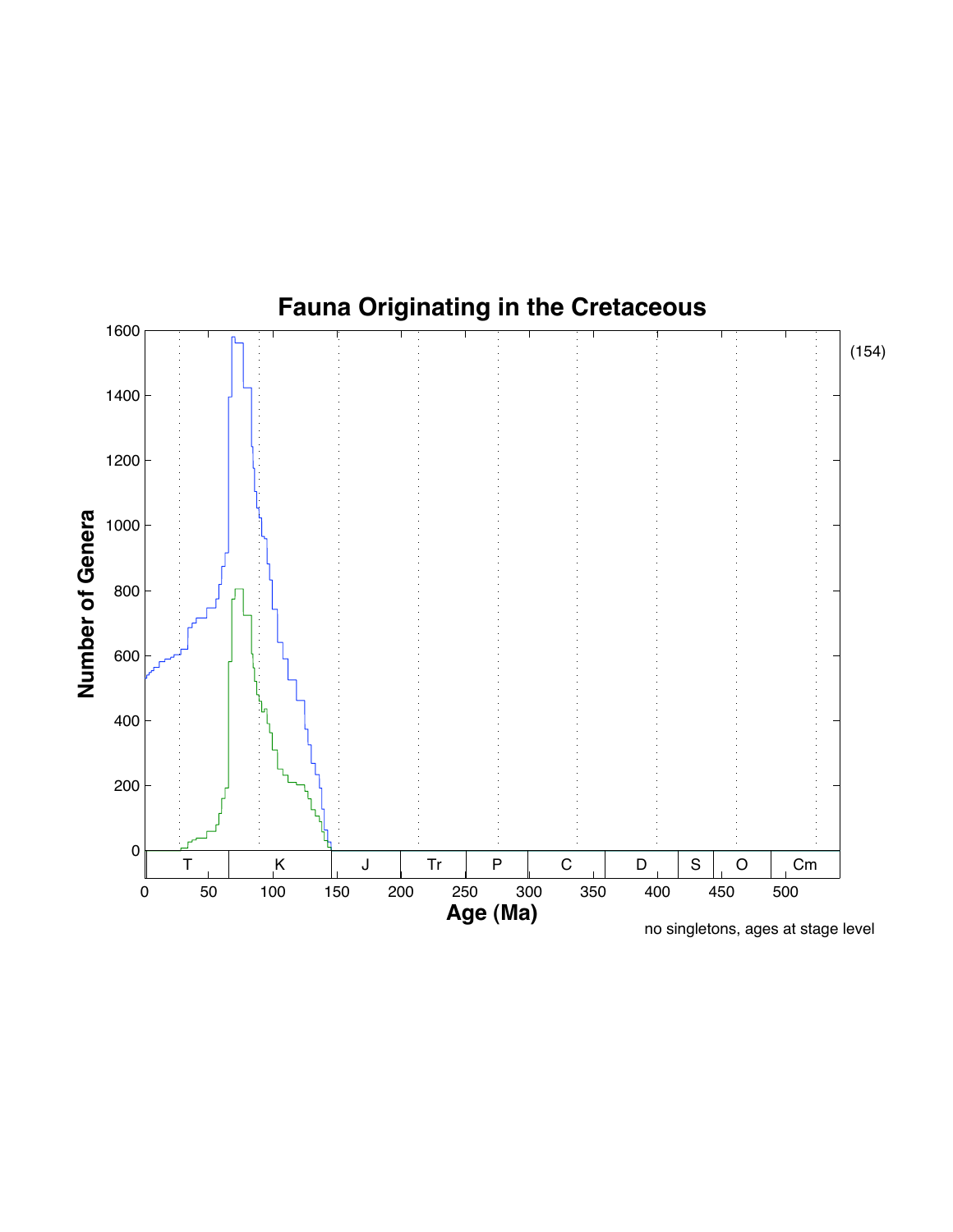

## **Fauna Originating in the Paleogene**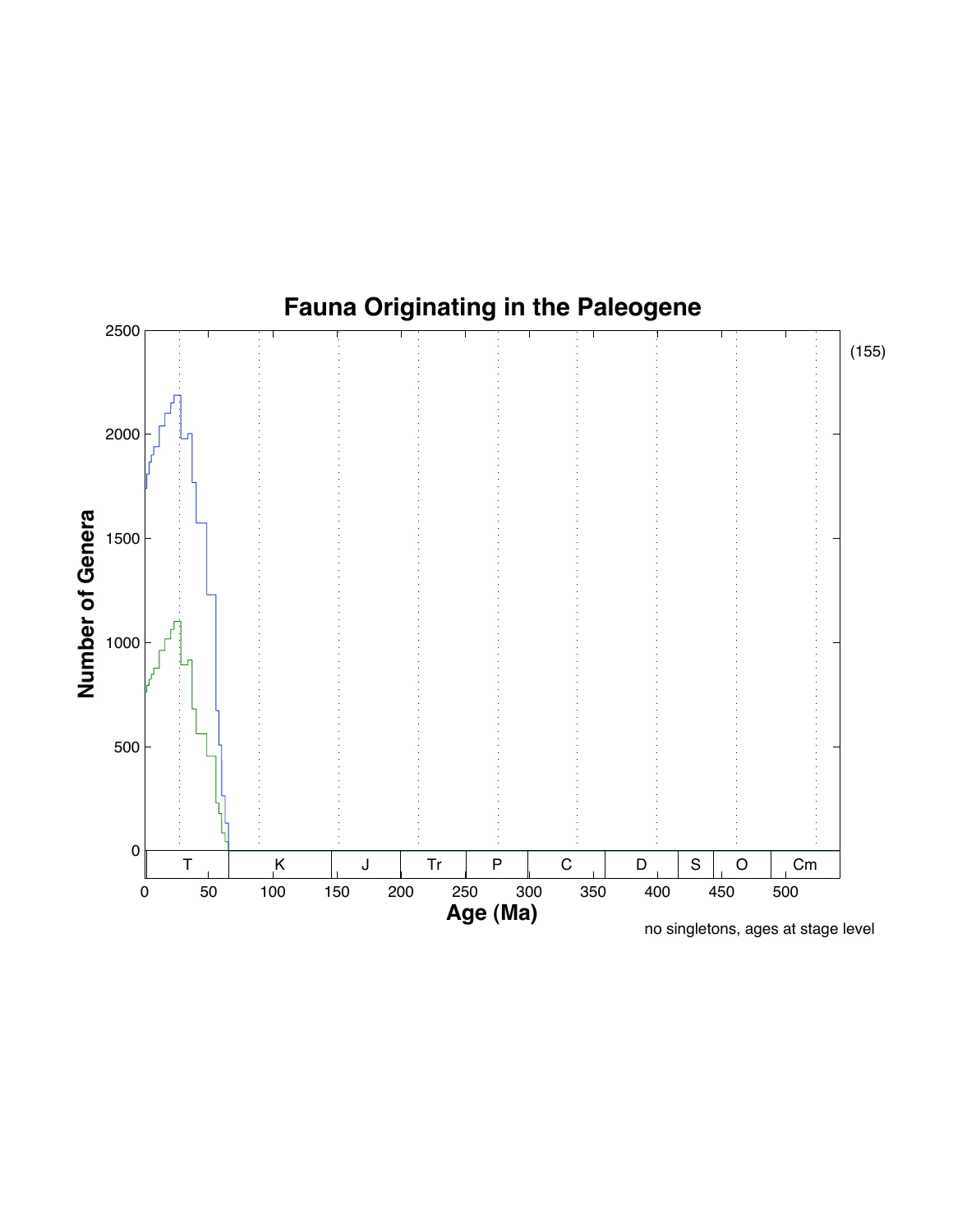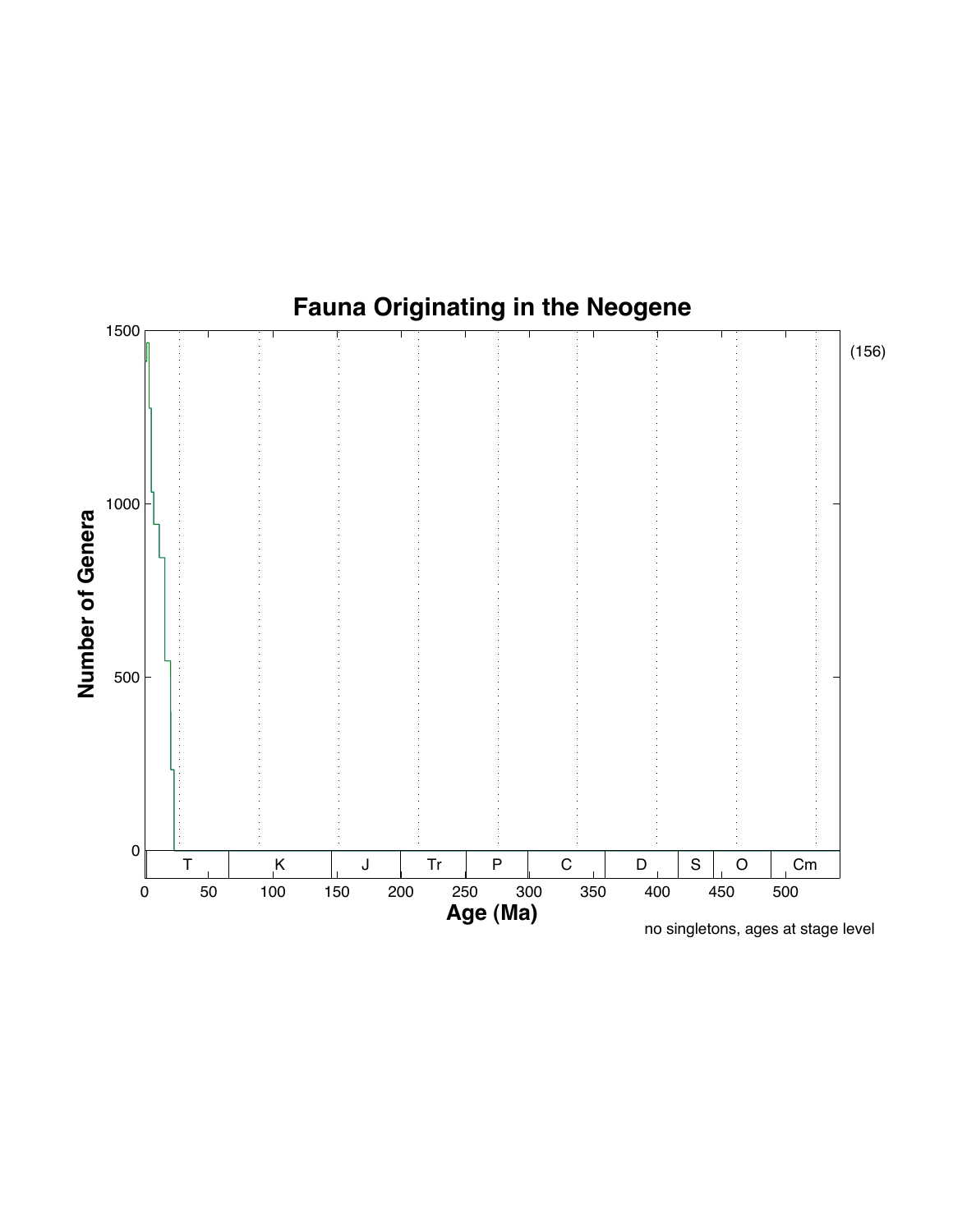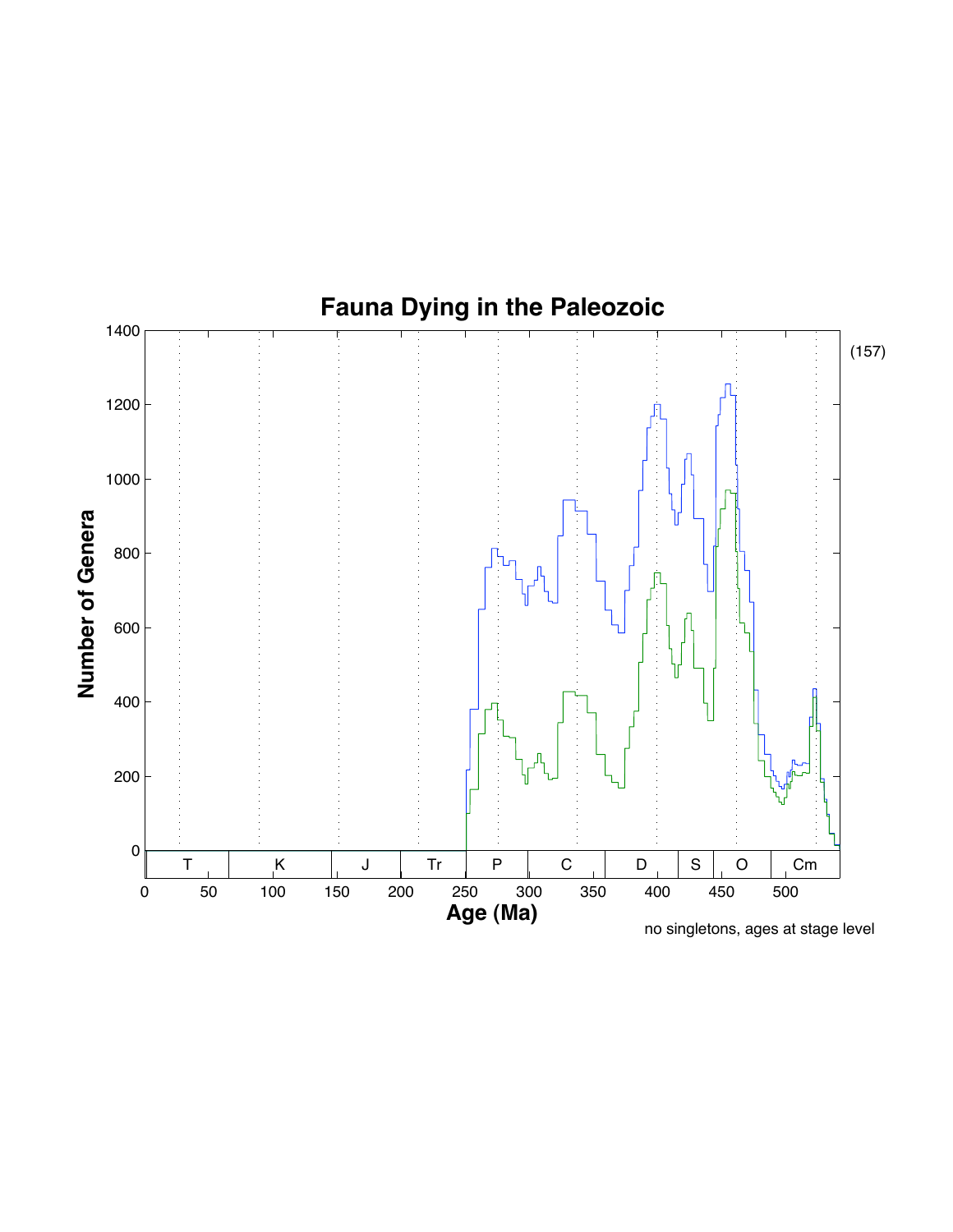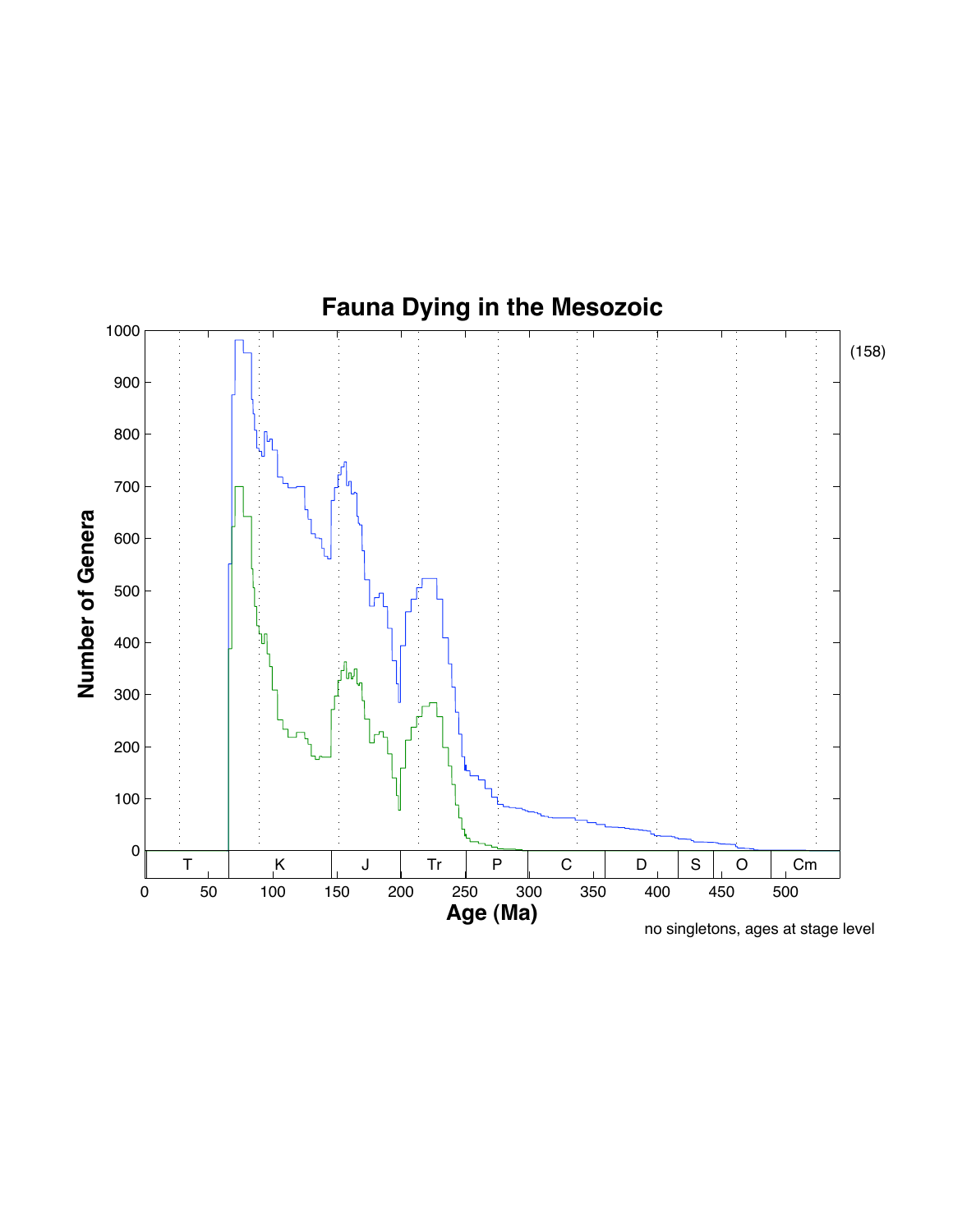

no singletons, ages at stage level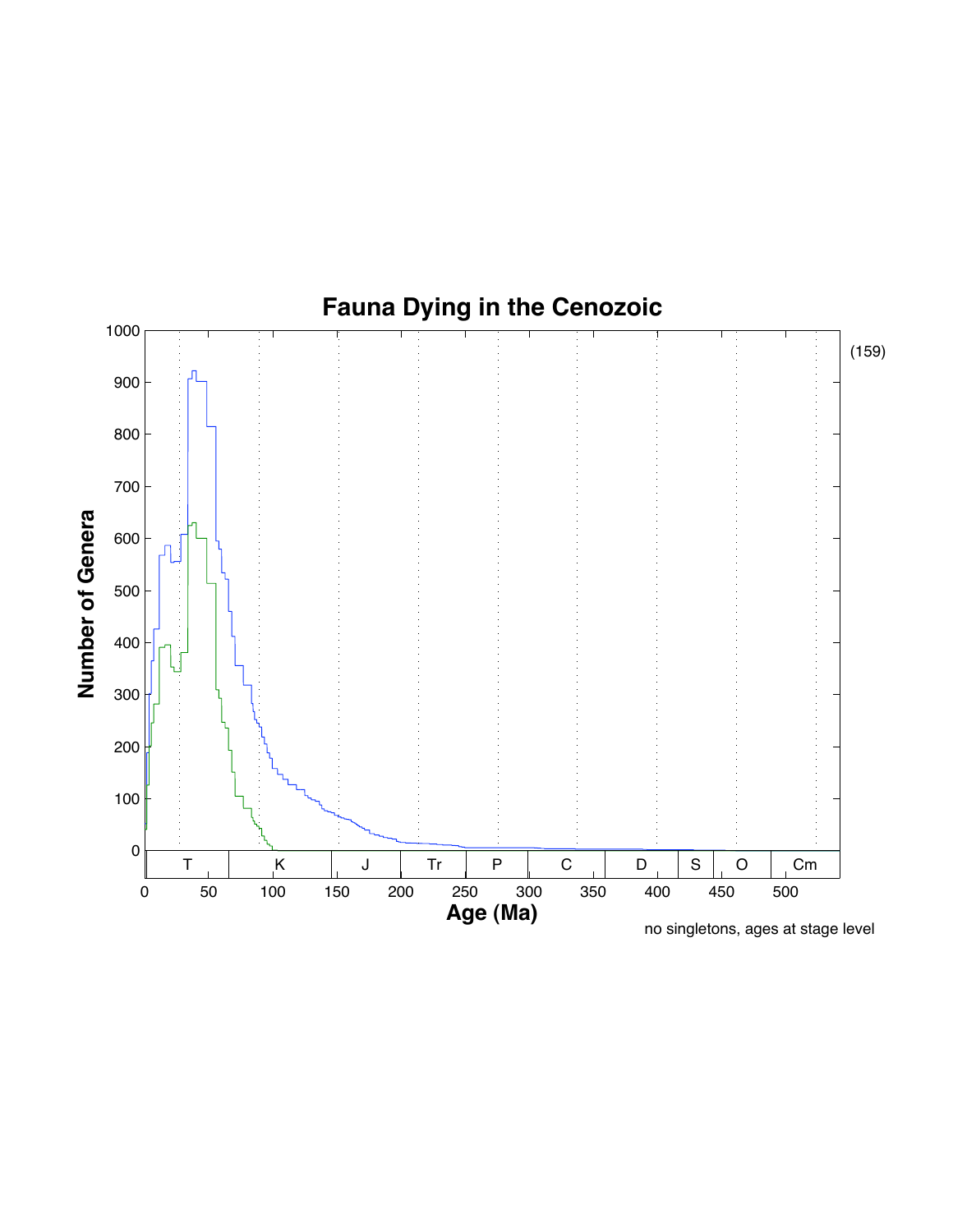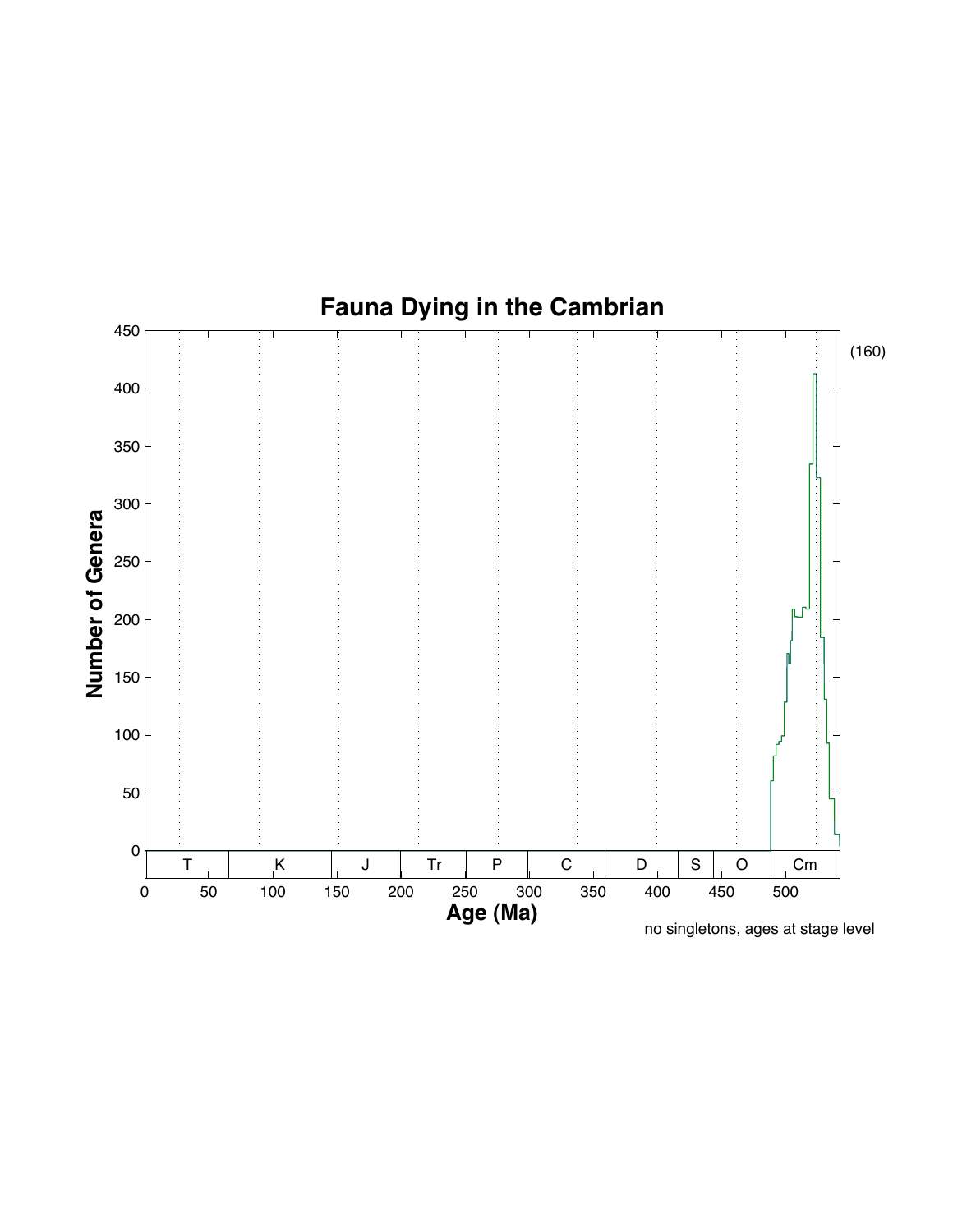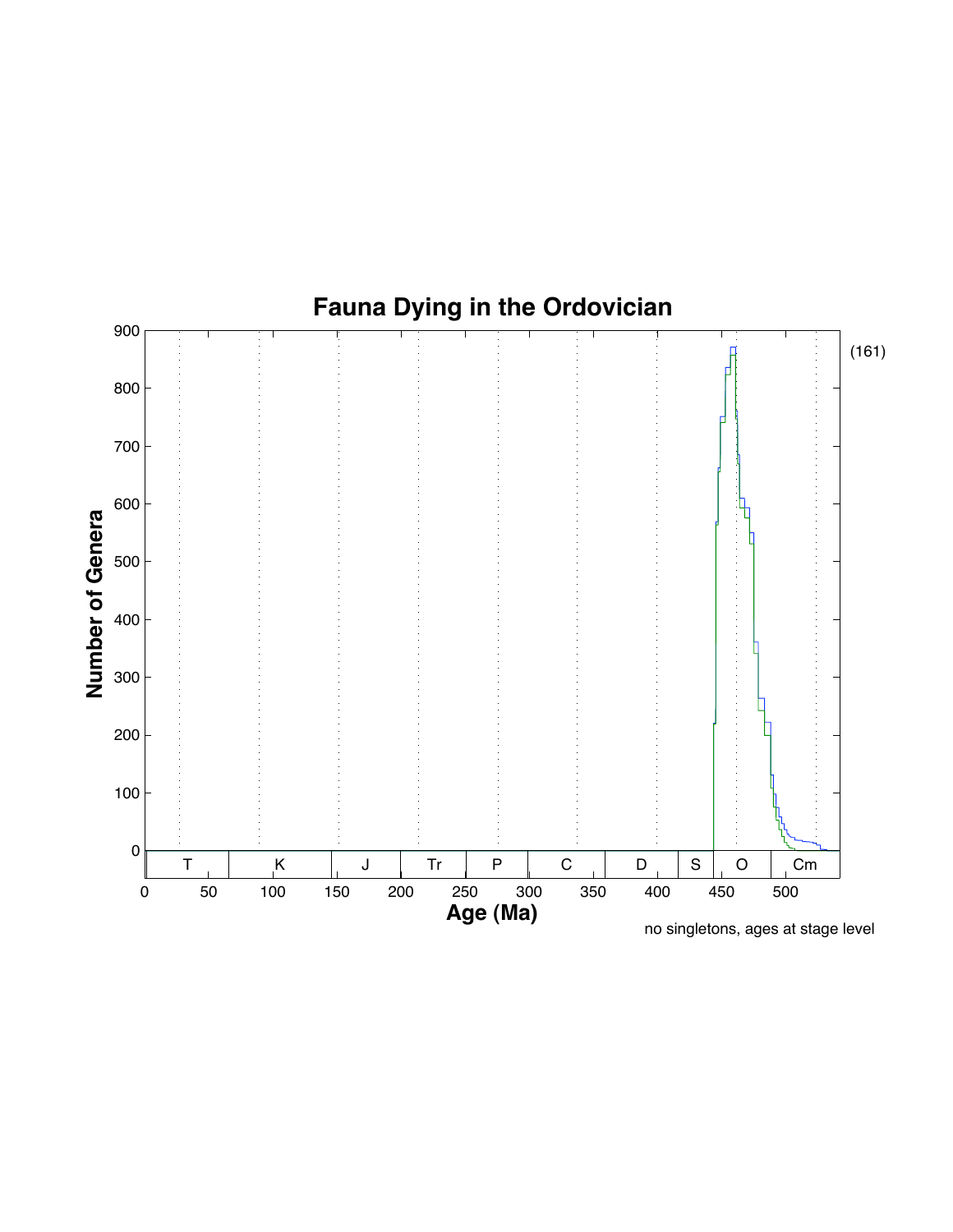

no singletons, ages at stage level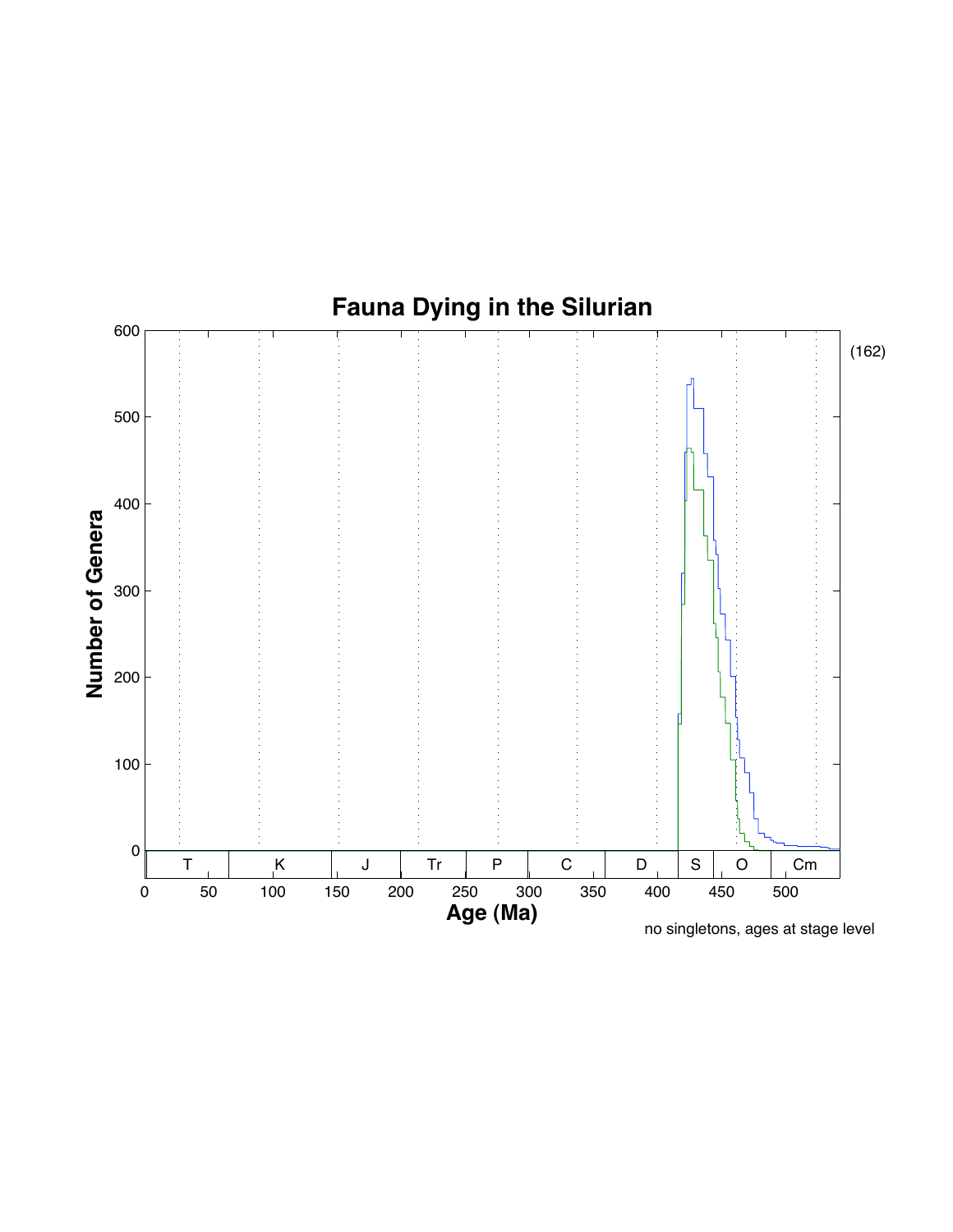

no singletons, ages at stage level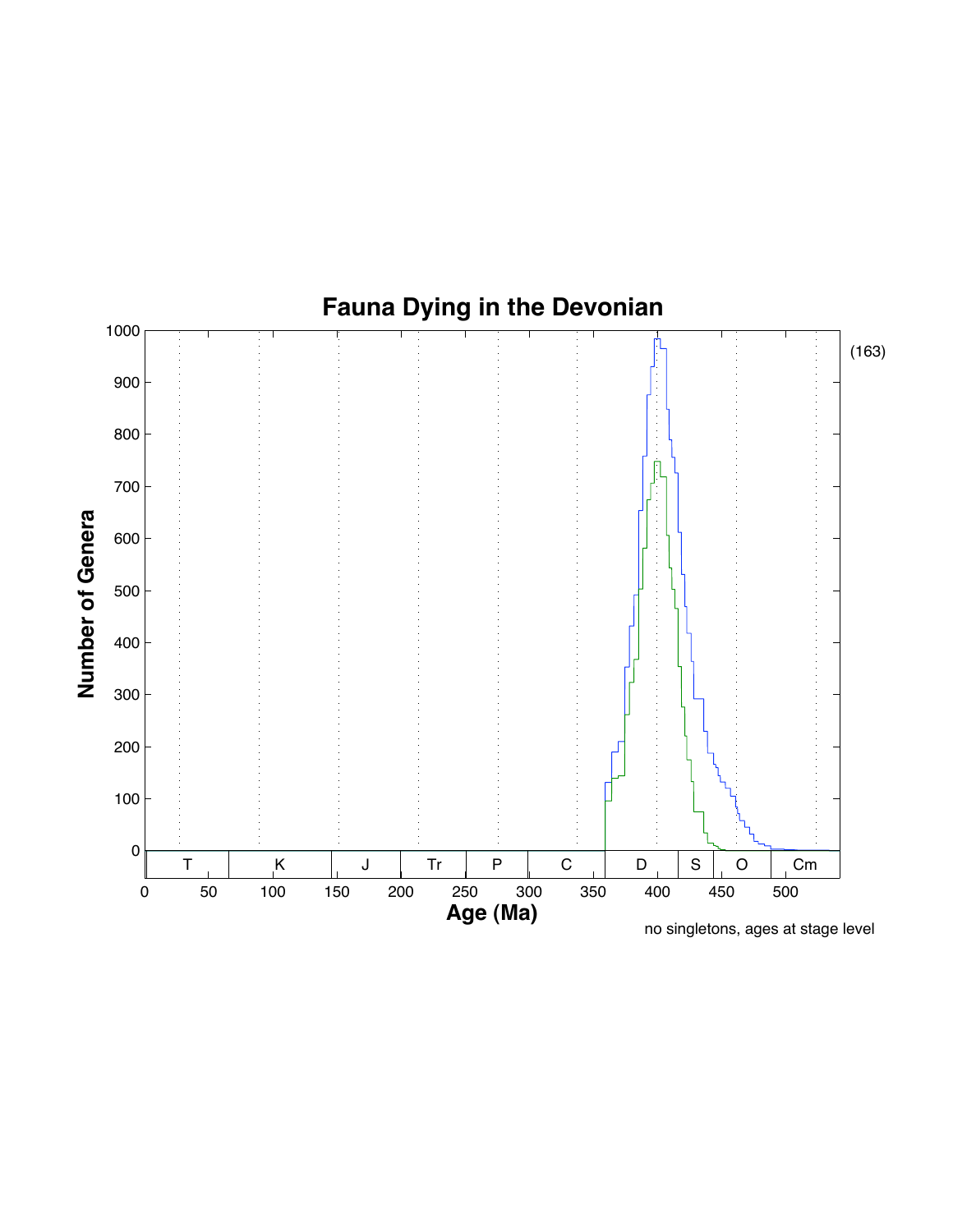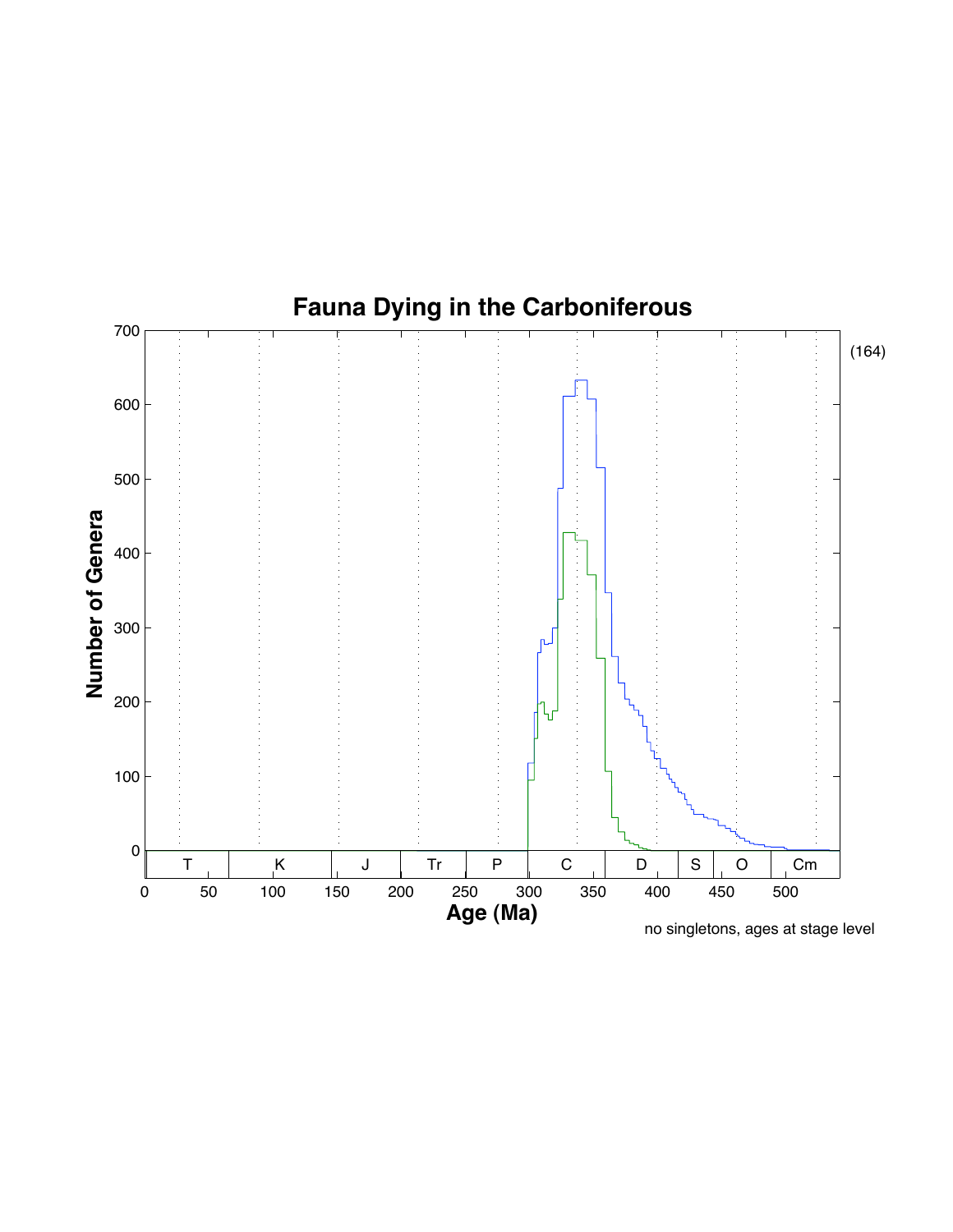

no singletons, ages at stage level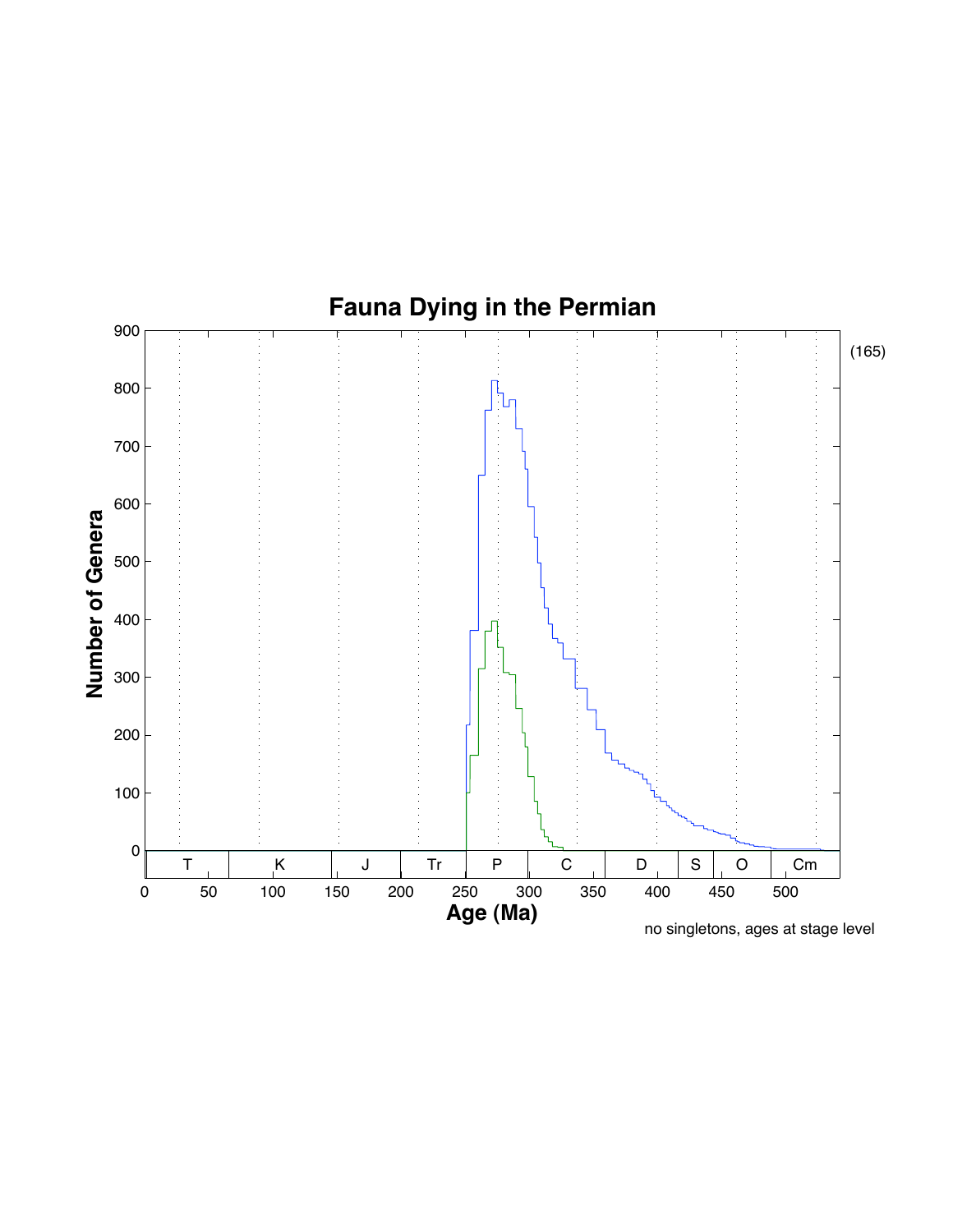

no singletons, ages at stage level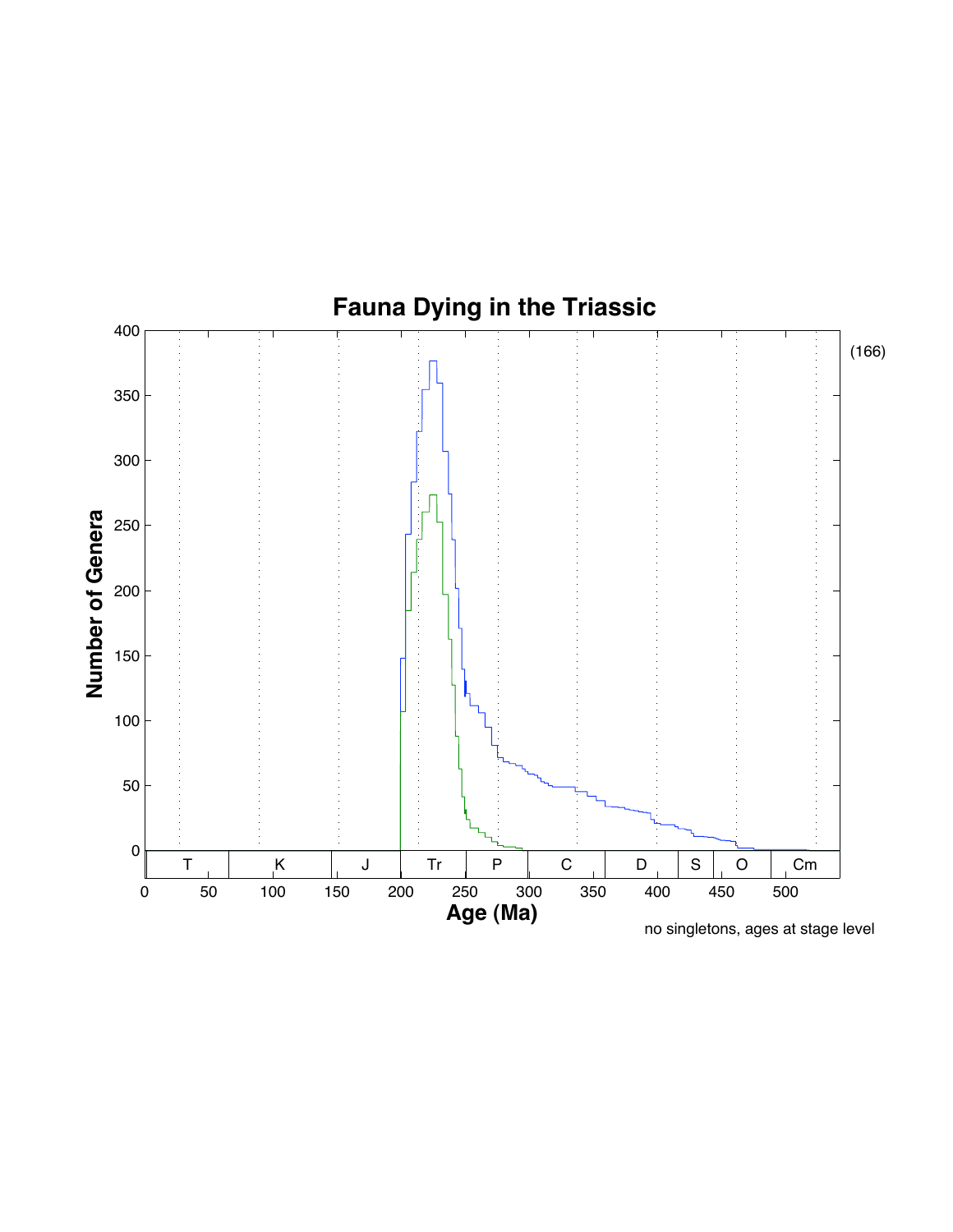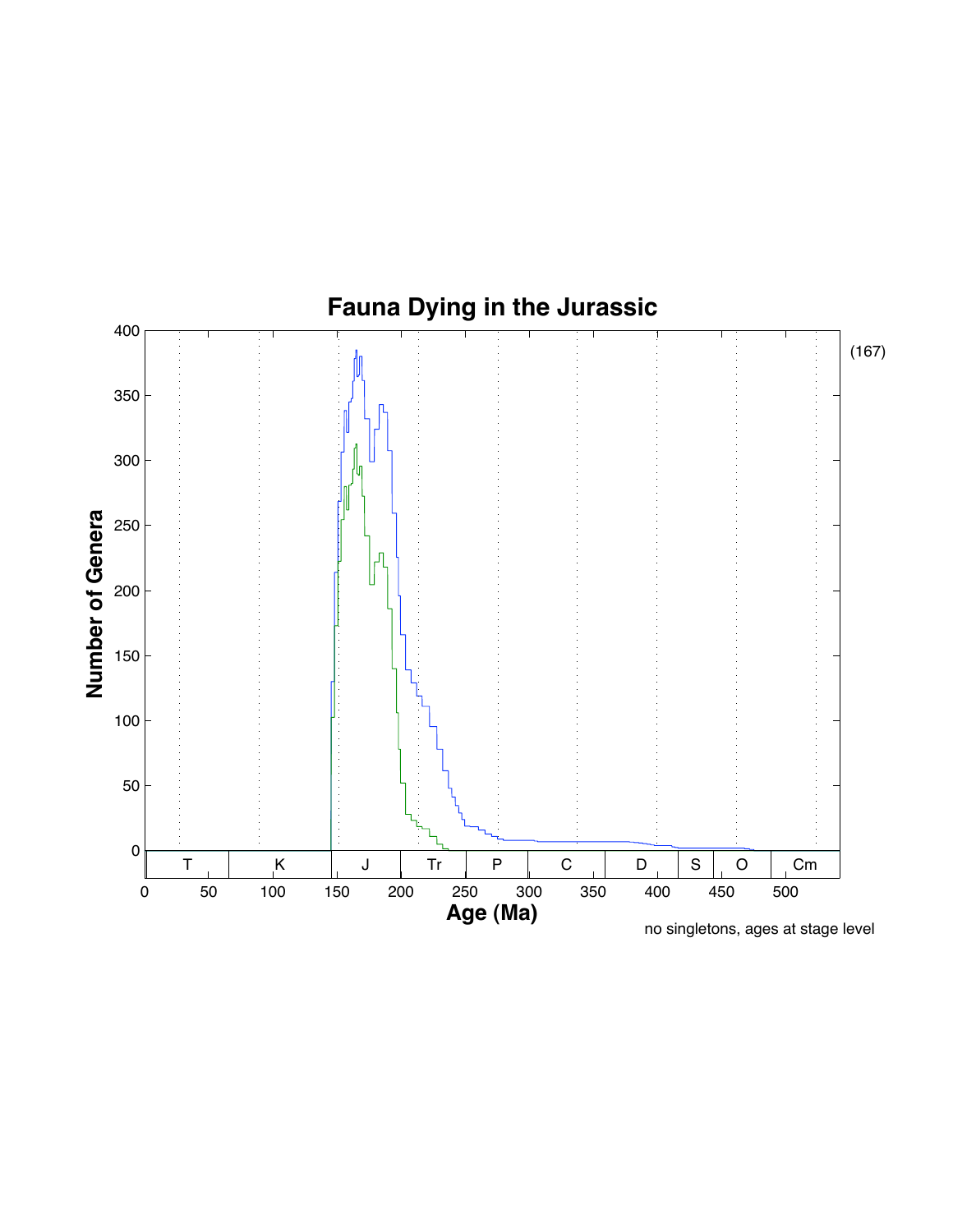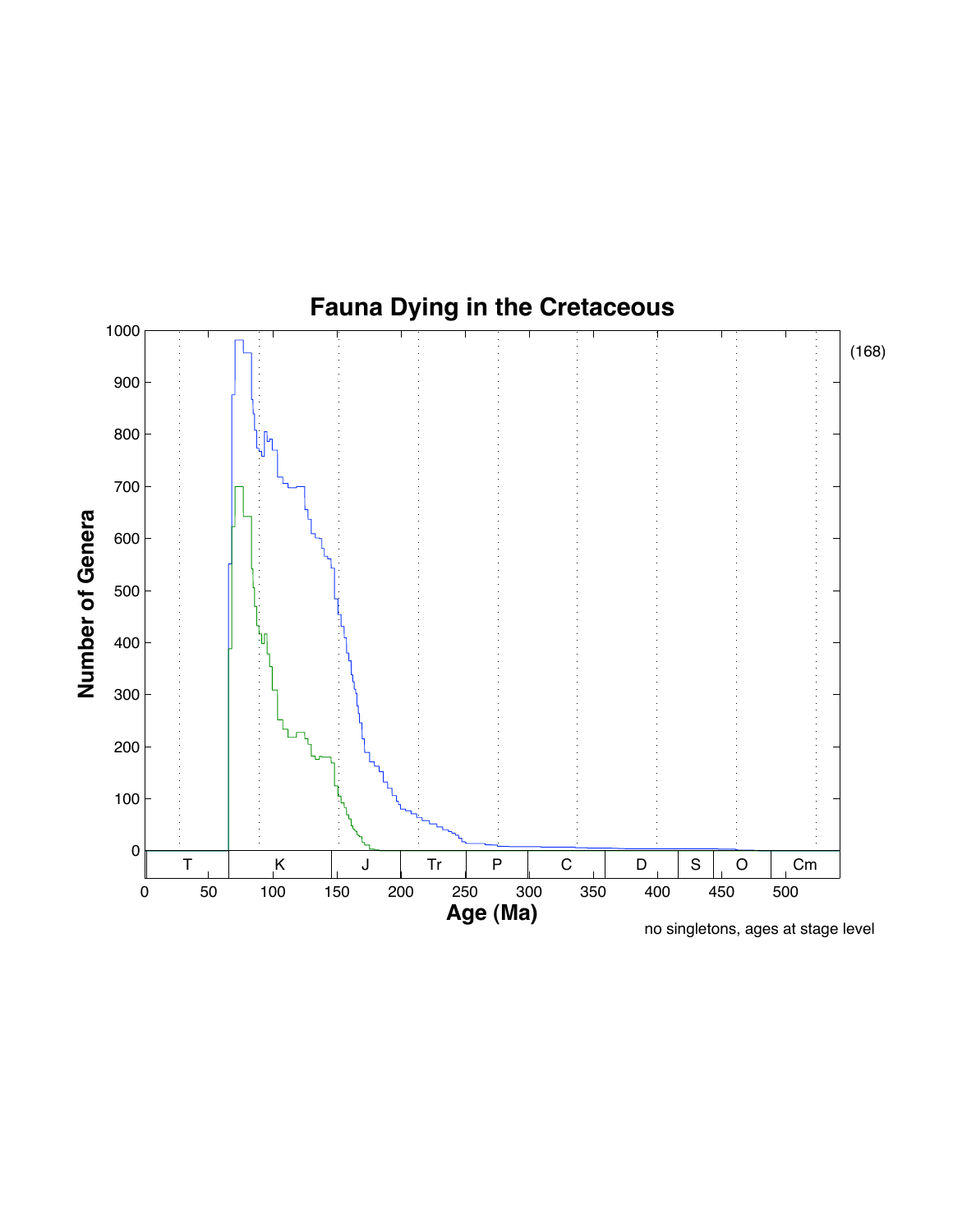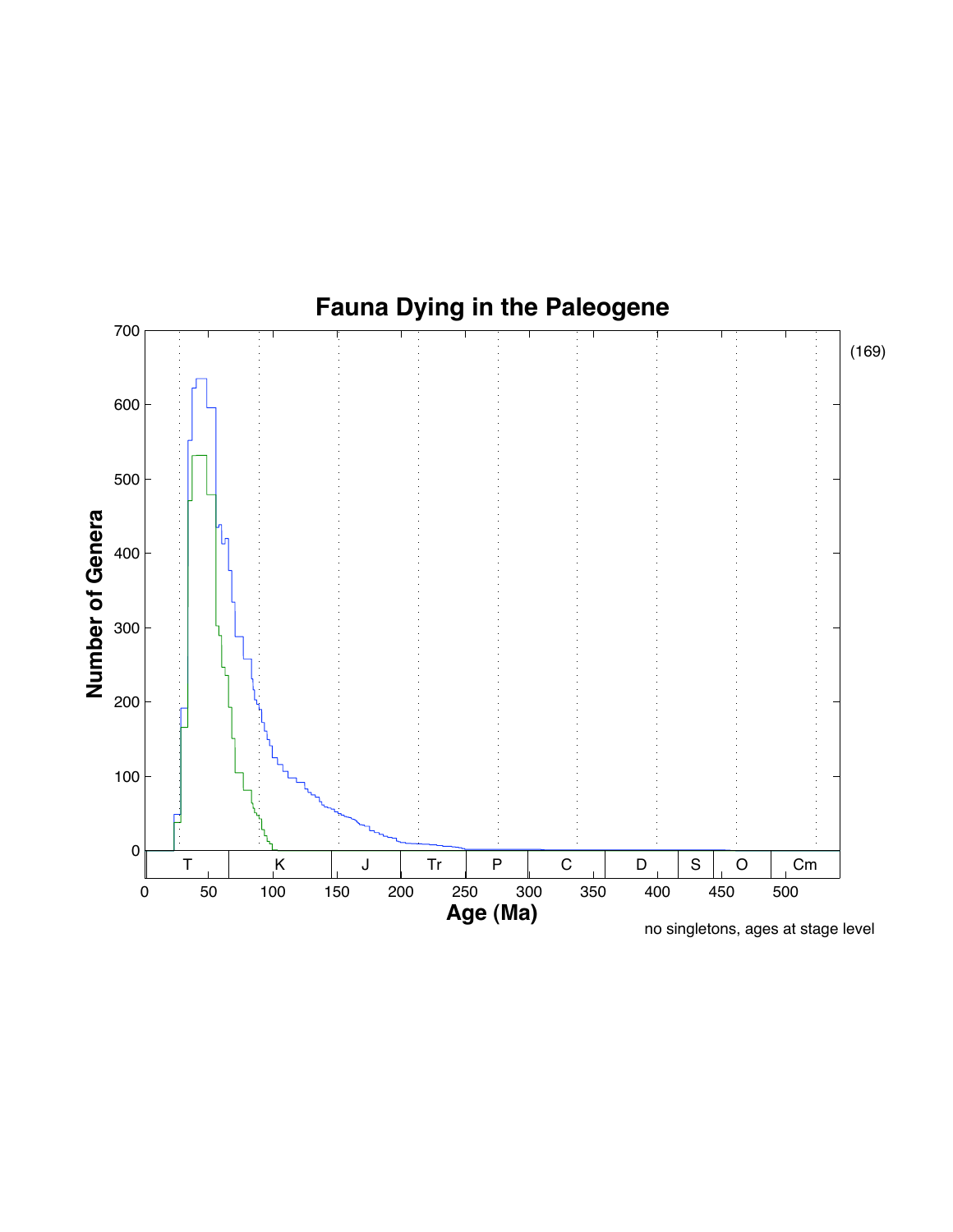